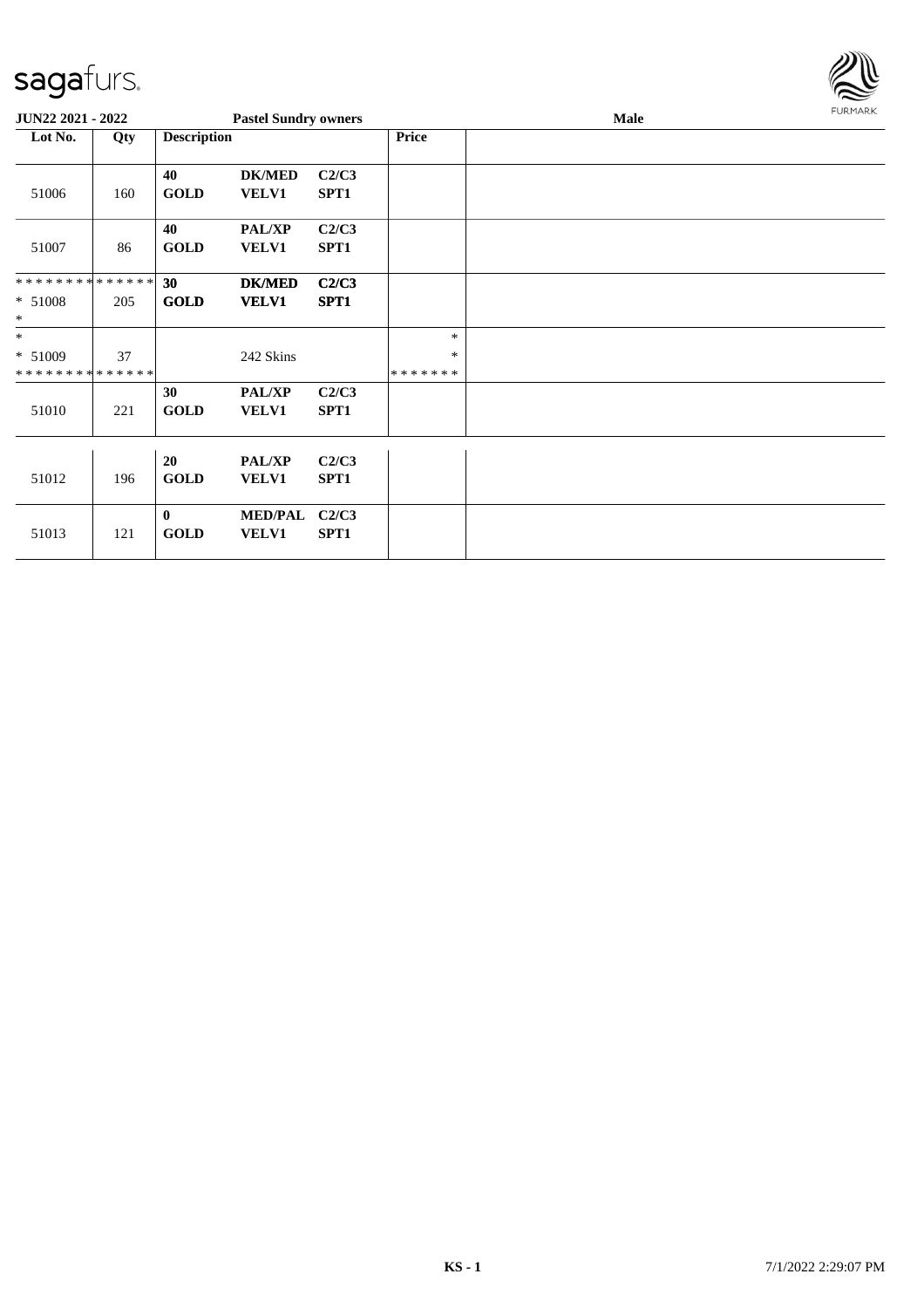

| <b>JUN22 2021 - 2022</b> |     |                    | <b>Pastel Deep North</b> |       |              | Male |  |  |  |  |
|--------------------------|-----|--------------------|--------------------------|-------|--------------|------|--|--|--|--|
| Lot No.                  | Qty | <b>Description</b> |                          |       | <b>Price</b> |      |  |  |  |  |
| 51022                    | 135 | 50<br><b>GOLD</b>  | <b>PAL/XP</b>            | C2/C3 |              |      |  |  |  |  |
| 51023                    | 109 | 40<br><b>GOLD</b>  | <b>XD</b>                | C2/C3 |              |      |  |  |  |  |

| ************** 40<br>$* 51030$<br>$\ast$ | 205 | <b>PAL/XP</b><br><b>GOLD</b> | C2/C3   |        |  |
|------------------------------------------|-----|------------------------------|---------|--------|--|
| $\ast$                                   |     |                              |         | $\ast$ |  |
| $* 51031$                                | 152 | 357 Skins                    |         | $*$    |  |
| * * * * * * * * * * * * * * *            |     |                              | ******* |        |  |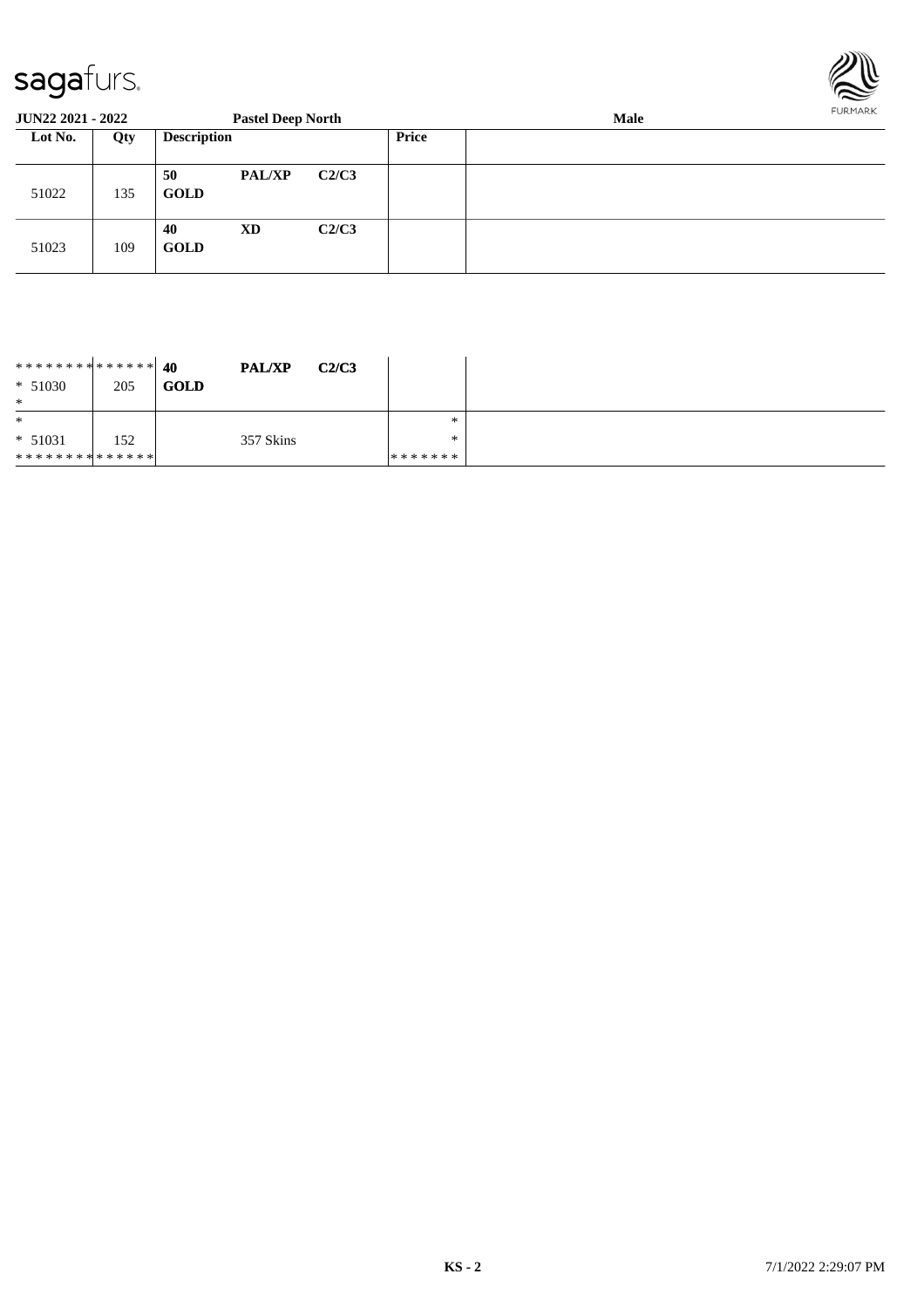

| <b>JUN22 2021 - 2022</b> |     |                    | <b>Pastel Deep North</b> |                |         | Male | FURMARK |
|--------------------------|-----|--------------------|--------------------------|----------------|---------|------|---------|
| Lot No.                  | Qty | <b>Description</b> |                          |                | Price   |      |         |
| **************           |     | 30                 | <b>XP</b>                | C1/C2          |         |      |         |
| $* 51048$                | 205 | <b>GOLD</b>        |                          |                |         |      |         |
| $\ast$                   |     |                    |                          |                |         |      |         |
| $\ast$                   |     |                    |                          |                | $\ast$  |      |         |
| $* 51049$                | 50  |                    | 255 Skins                |                | $\ast$  |      |         |
| **************           |     |                    |                          |                | ******* |      |         |
|                          |     |                    |                          |                |         |      |         |
| ************** 30        |     |                    | <b>PAL/XP</b>            | C <sub>3</sub> | $\ast$  |      |         |
| $* 51051$                | 164 | <b>GOLD</b>        |                          |                | $\ast$  |      |         |
| **************           |     |                    |                          |                | ******* |      |         |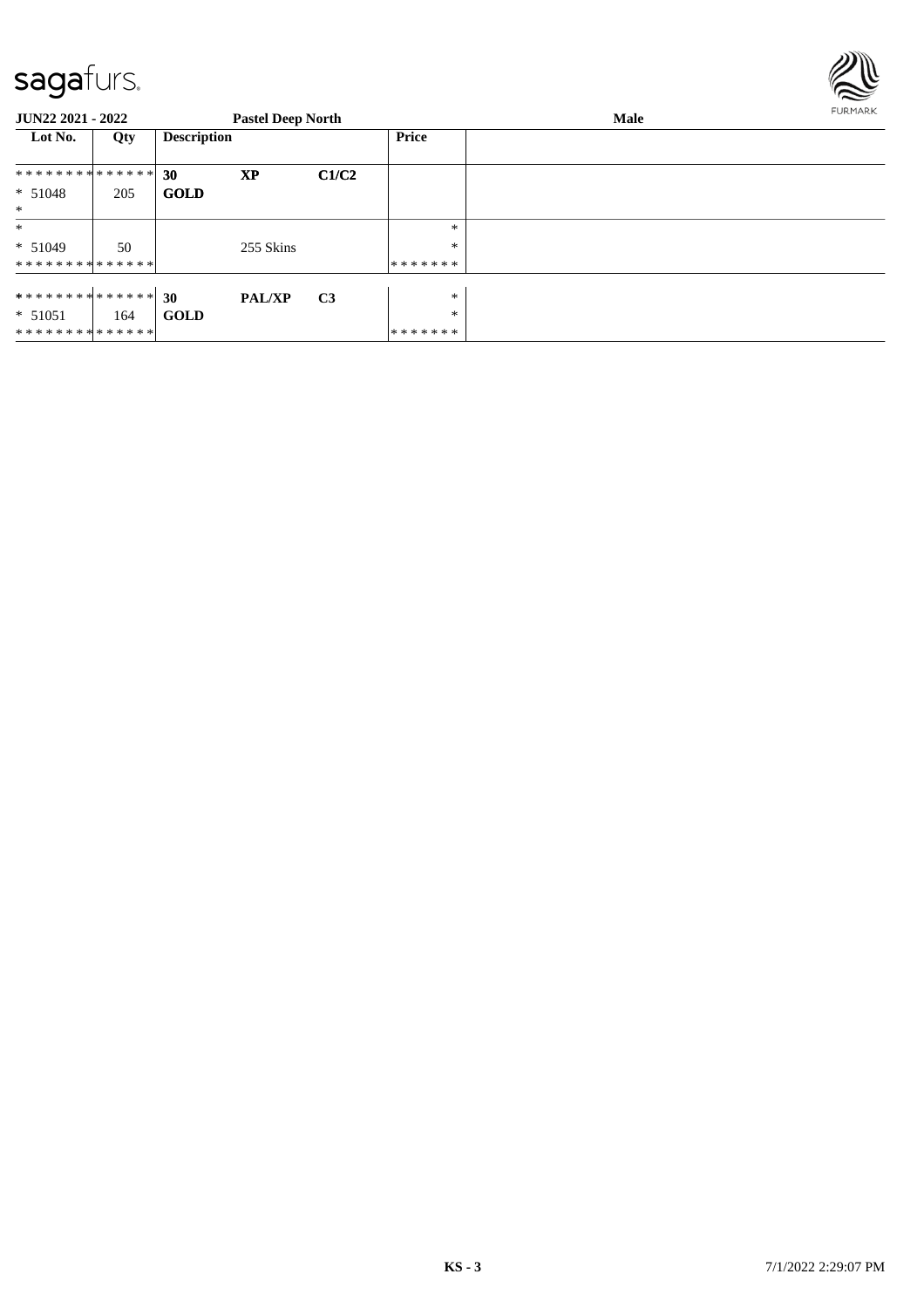

| JUN22 2021 - 2022 |     |                    | <b>Pastel Northwest</b> |       |         | FURMARK |  |
|-------------------|-----|--------------------|-------------------------|-------|---------|---------|--|
| Lot No.           | Qty | <b>Description</b> |                         |       | Price   |         |  |
| ************** 40 |     |                    | <b>Dark</b>             | C2/C3 |         |         |  |
| $* 51086$         | 205 | <b>GOLD</b>        | <b>VELV1</b>            |       |         |         |  |
| $\ast$            |     |                    |                         |       |         |         |  |
| $\ast$            |     |                    |                         |       | $*$     |         |  |
| $* 51087$         | 147 |                    | 352 Skins               |       | $*$     |         |  |
| **************    |     |                    |                         |       | ******* |         |  |

| **************    |     | 40          | <b>PAL/XP</b> | <b>C4</b> |         |  |
|-------------------|-----|-------------|---------------|-----------|---------|--|
| $* 51093$         | 205 | <b>GOLD</b> | <b>VELV1</b>  |           |         |  |
| $\ast$            |     |             |               |           |         |  |
| $\ast$            |     |             |               |           | $\ast$  |  |
| $* 51094$         | 197 |             | 402 Skins     |           | $\ast$  |  |
| **************    |     |             |               |           | ******* |  |
| ************** 30 |     |             | XD            | C2/C3     |         |  |
| $* 51095$         | 205 | <b>GOLD</b> | <b>VELV1</b>  |           |         |  |
| $*$               |     |             |               |           |         |  |
|                   |     |             |               |           |         |  |
| $\ast$            |     |             |               |           | $\ast$  |  |
| $* 51097$         | 99  |             | 304 Skins     |           | $\ast$  |  |
| **************    |     |             |               |           | ******* |  |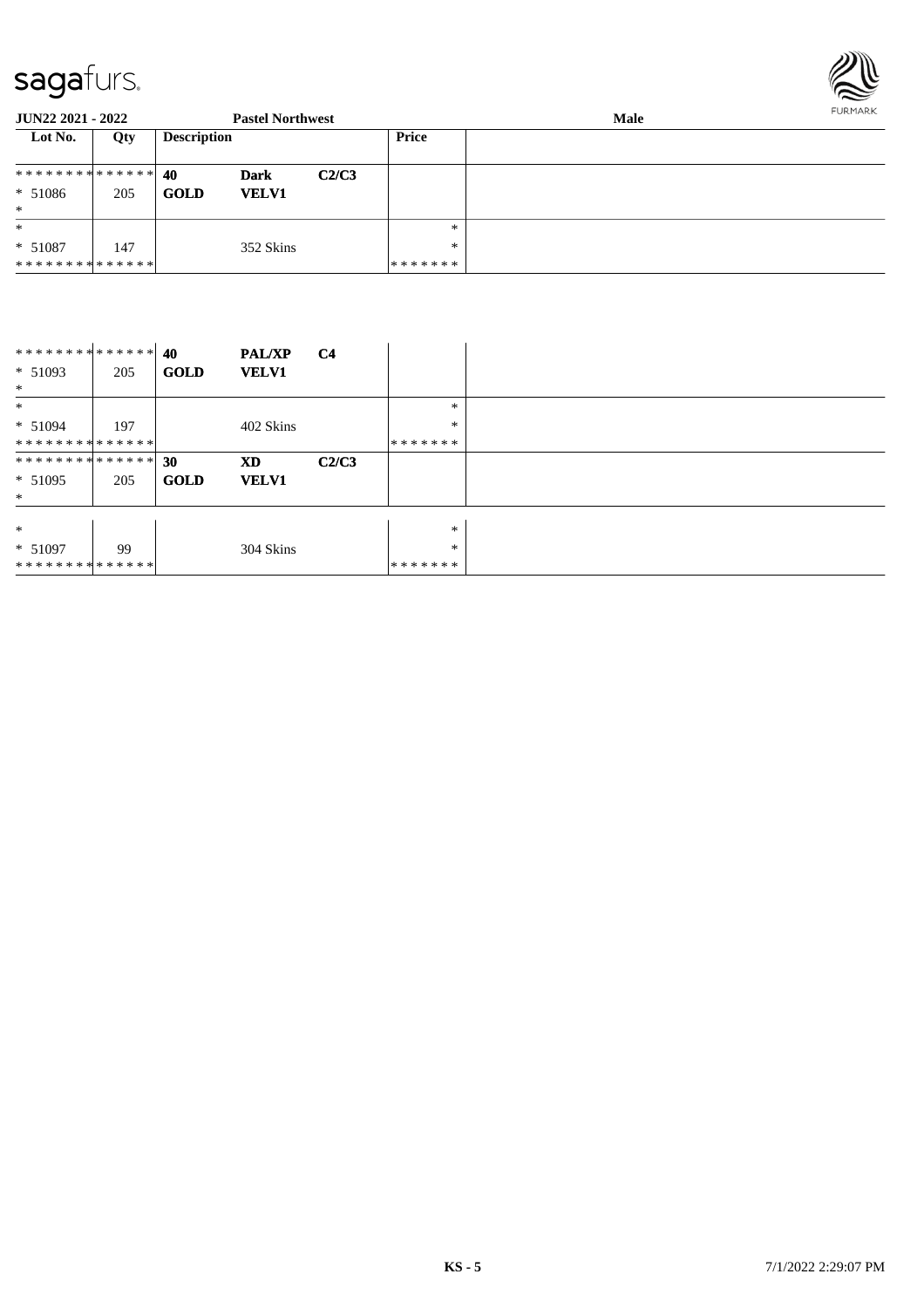

| <b>JUN22 2021 - 2022</b>      |     |                    | <b>Pastel Northwest</b> |       |              | Male | FURMARK |  |
|-------------------------------|-----|--------------------|-------------------------|-------|--------------|------|---------|--|
| Lot No.                       | Qty | <b>Description</b> |                         |       | <b>Price</b> |      |         |  |
| ************** 30             |     |                    | <b>MED</b>              | C1/C2 |              |      |         |  |
| $* 51101$                     | 205 | <b>GOLD</b>        | <b>VELV1</b>            |       |              |      |         |  |
| $\ast$                        |     |                    |                         |       |              |      |         |  |
| $*$                           |     |                    |                         |       | $*$          |      |         |  |
| $* 51102$                     | 198 |                    | 403 Skins               |       | $*$          |      |         |  |
| * * * * * * * * * * * * * * * |     |                    |                         |       | *******      |      |         |  |

| ************** 30           |     |                 | DK/MED C4     |                |         |  |
|-----------------------------|-----|-----------------|---------------|----------------|---------|--|
| $* 51106$<br>$*$            | 205 | <b>GOLD</b>     | <b>VELV1</b>  |                |         |  |
| $*$                         |     |                 |               |                | $\ast$  |  |
| $* 51107$                   | 149 |                 | 354 Skins     |                | ∗       |  |
| * * * * * * * * * * * * * * |     |                 |               |                | ******* |  |
| * * * * * * * * * * * * * * |     | 30              | <b>PAL/XP</b> | C1/C2          |         |  |
| $* 51108$                   | 205 | <b>GOLD</b>     | <b>VELV1</b>  |                |         |  |
| $\ast$                      |     |                 |               |                |         |  |
| $*$                         |     |                 |               |                | $\ast$  |  |
| $* 51109$                   | 180 |                 | 2             |                | $\ast$  |  |
| $*$                         |     |                 |               |                | $\ast$  |  |
| $*$                         |     |                 |               |                | $\ast$  |  |
| $* 51110$                   | 52  |                 | 437 Skins     |                | *       |  |
| * * * * * * * * * * * * * * |     |                 |               |                | ******* |  |
|                             |     | 30              | <b>PAL/XP</b> | C <sub>3</sub> |         |  |
| 51111                       | 208 | <b>GOLD</b>     | <b>VELV1</b>  |                |         |  |
|                             |     |                 |               |                |         |  |
| **************              |     | 30 <sup>°</sup> | <b>PAL/XP</b> | C <sub>4</sub> |         |  |
| $* 51112$                   | 205 | <b>GOLD</b>     | <b>VELV1</b>  |                |         |  |
| ∗                           |     |                 |               |                |         |  |
| $\ast$                      |     |                 |               |                | $\ast$  |  |
| $* 51113$                   | 71  |                 | 276 Skins     |                | *       |  |
| * * * * * * * * * * * * * * |     |                 |               |                | ******* |  |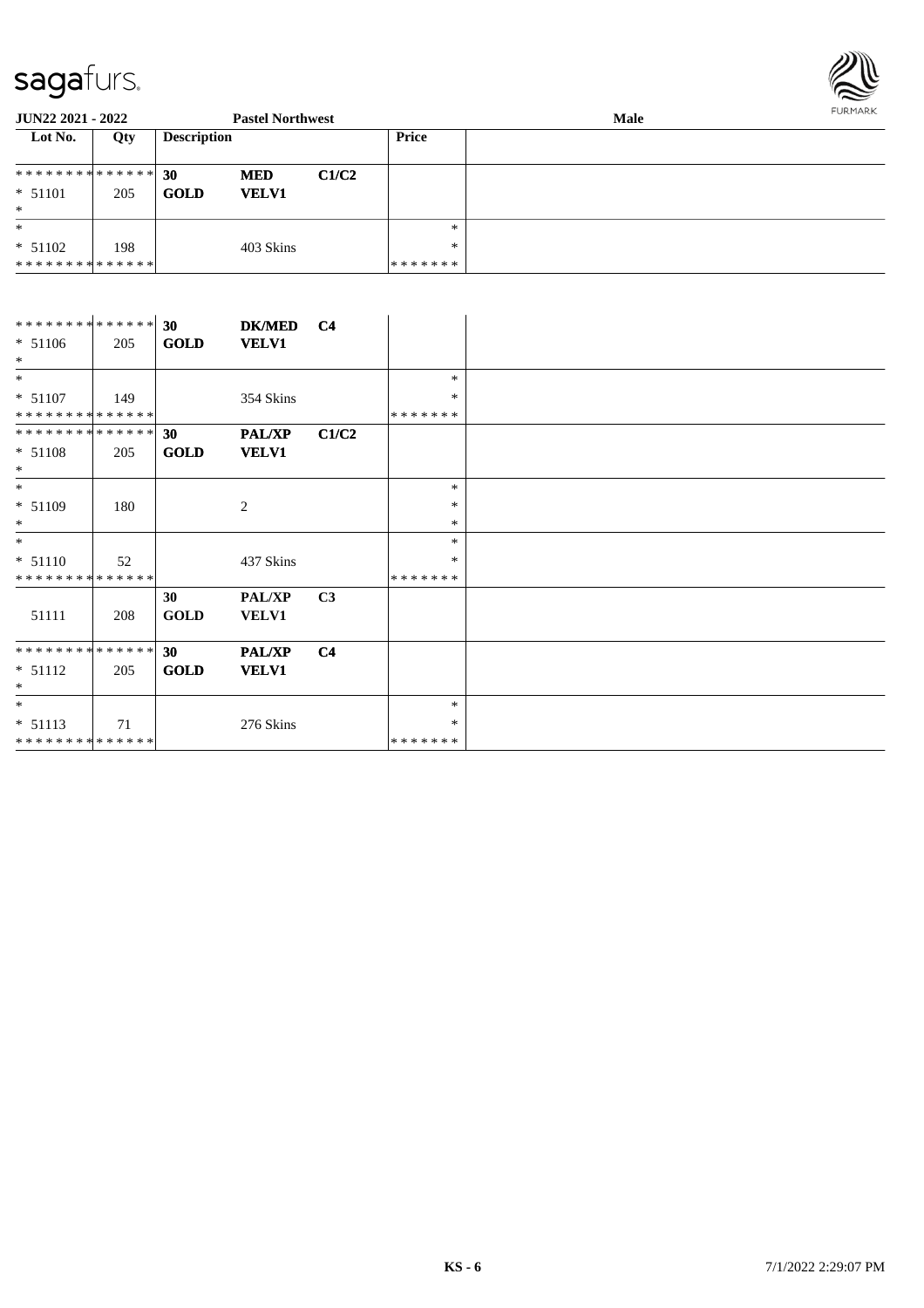

| JUN22 2021 - 2022                                    |     |                             | <b>Pastel Northwest</b>       |                |                             | <b>Male</b> |  | <b>FURMARK</b> |
|------------------------------------------------------|-----|-----------------------------|-------------------------------|----------------|-----------------------------|-------------|--|----------------|
| Lot No.                                              | Qty | <b>Description</b>          |                               |                | <b>Price</b>                |             |  |                |
| 51121                                                | 204 | 20<br><b>GOLD</b>           | <b>DK/MED</b><br><b>VELV1</b> | C <sub>4</sub> |                             |             |  |                |
| * * * * * * * * * * * * * * *<br>$* 51122$<br>$\ast$ | 245 | 20<br>GOLD                  | <b>PAL/XP</b><br><b>VELV1</b> | C2/C3          |                             |             |  |                |
| $*$<br>$* 51123$<br>* * * * * * * * * * * * * *      | 37  |                             | 282 Skins                     |                | $\ast$<br>∗<br>*******      |             |  |                |
| 51124                                                | 181 | 20<br><b>GOLD</b>           | PAL/XP<br><b>VELV1</b>        | C <sub>4</sub> |                             |             |  |                |
| * * * * * * * * * * * * * * *<br>$* 51125$<br>$*$    | 265 | $\mathbf{0}$<br>GOLD        | <b>XD</b><br><b>VELV1</b>     | C2/C3          |                             |             |  |                |
| $*$<br>* 51126<br>* * * * * * * * * * * * * *        | 103 |                             | 368 Skins                     |                | $\ast$<br>$\ast$<br>******* |             |  |                |
| 51127                                                | 167 | $\mathbf{0}$<br><b>GOLD</b> | <b>DK/MED</b><br><b>VELV1</b> | C2/C3          |                             |             |  |                |
| 51128                                                | 254 | $\mathbf{0}$<br><b>GOLD</b> | MED/PAL C4<br>VELV1           |                |                             |             |  |                |
| 51129                                                | 165 | $\bf{0}$<br><b>GOLD</b>     | PAL/XP<br>VELV1               | C2/C3          |                             |             |  |                |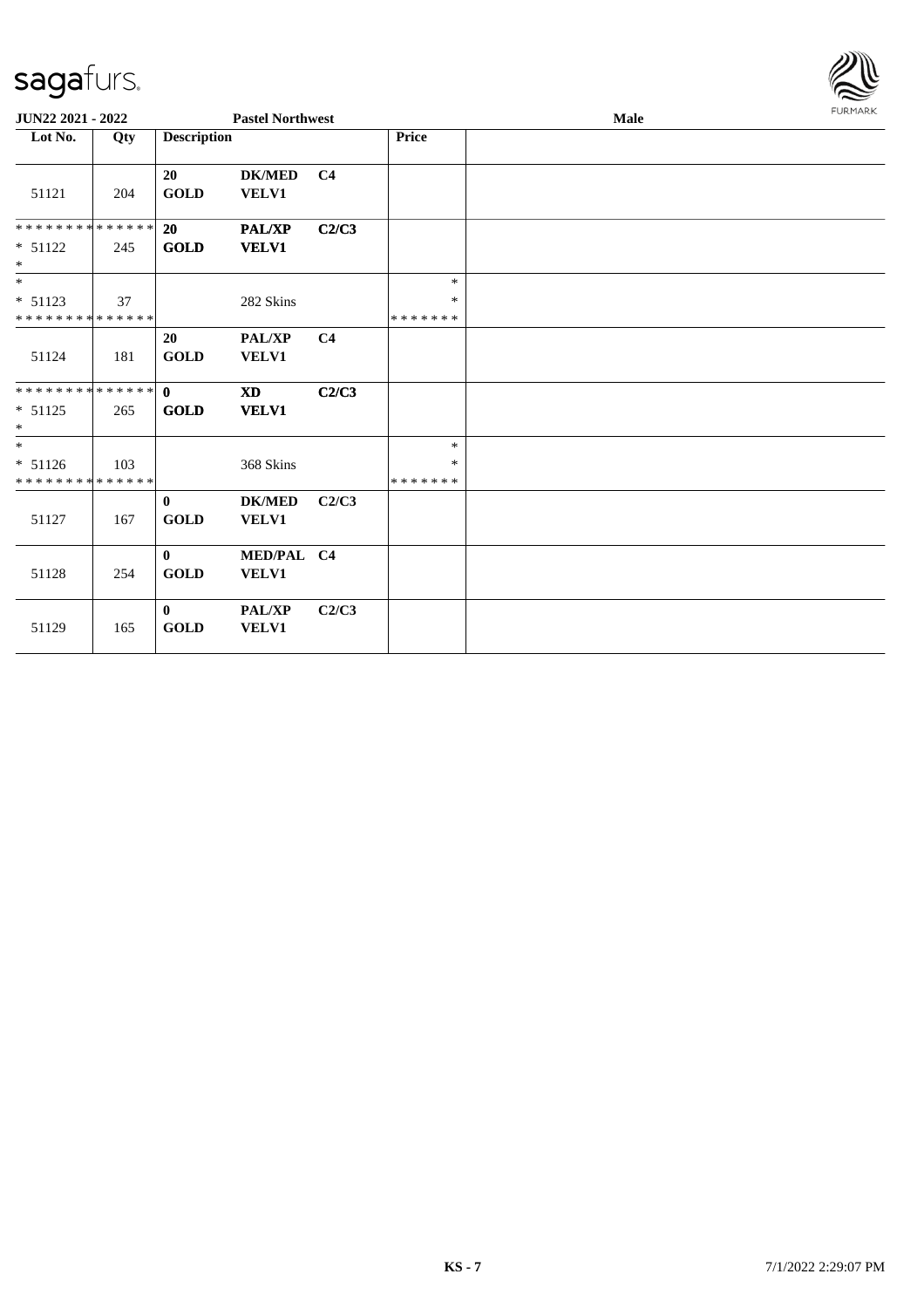

| <b>JUN22 2021 - 2022</b> |     |                    |                               | <b>Pastel Dogwood Fur Farm</b> |       | <b>Male</b> | FURMARK |
|--------------------------|-----|--------------------|-------------------------------|--------------------------------|-------|-------------|---------|
| Lot No.                  | Qty | <b>Description</b> |                               |                                | Price |             |         |
| 51151                    | 134 | 40<br><b>GOLD</b>  | <b>PAL/XP</b><br><b>VELV1</b> | C2/C3                          |       |             |         |
| 51152                    | 189 | 40<br><b>GOLD</b>  | XD/DK<br><b>VELV2</b>         | C2/C3                          |       |             |         |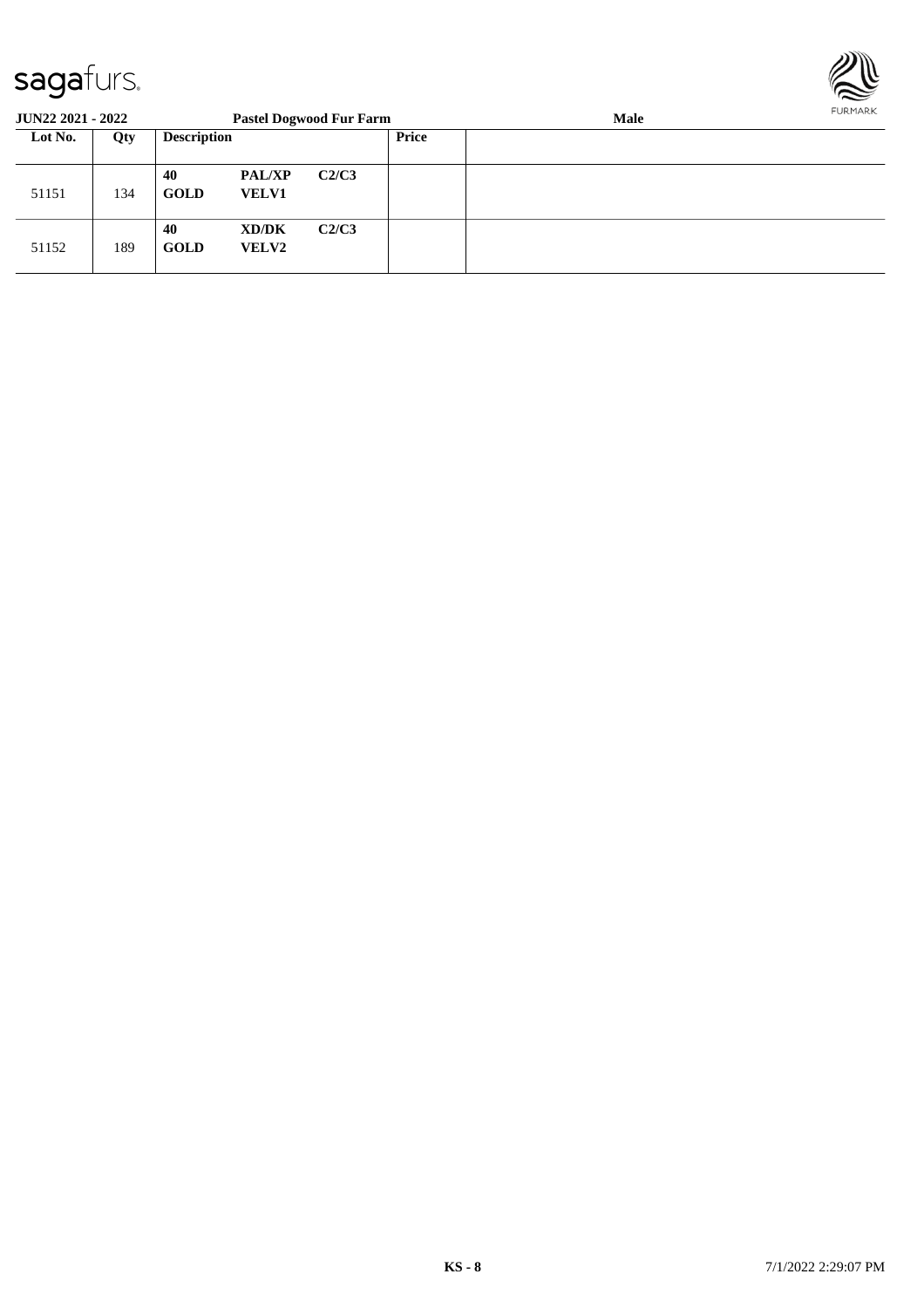

| JUN22 2021 - 2022 |     |                    |              | <b>Pastel Dogwood Fur Farm</b> |              | Male | <b>FURPIARA</b> |
|-------------------|-----|--------------------|--------------|--------------------------------|--------------|------|-----------------|
| Lot No.           | Qty | <b>Description</b> |              |                                | <b>Price</b> |      |                 |
| ************** 30 |     |                    | <b>Dark</b>  | C2/C3                          | $\ast$       |      |                 |
| $* 51163$         | 180 | <b>GOLD</b>        | <b>VELV1</b> |                                | $\ast$       |      |                 |
| $*$               |     |                    |              |                                | $\ast$       |      |                 |
| $\ast$            |     |                    |              |                                | $\ast$       |      |                 |
| $* 51164$         | 180 |                    | 2            |                                | $\ast$       |      |                 |
| $\ast$            |     |                    |              |                                | $\ast$       |      |                 |
|                   |     |                    |              |                                |              |      |                 |
| $\ast$            |     |                    |              |                                | $\ast$       |      |                 |
| $* 51166$         | 50  |                    | 410 Skins    |                                | $*$          |      |                 |
| **************    |     |                    |              |                                | *******      |      |                 |

| ******** <mark>******</mark> |     | 30          | <b>PAL/XP</b> | C2/C3 |         |
|------------------------------|-----|-------------|---------------|-------|---------|
| $* 51172$                    | 205 | <b>GOLD</b> | <b>VELV1</b>  |       |         |
| $\ast$                       |     |             |               |       |         |
| $\ast$                       |     |             |               |       | *       |
| $* 51173$                    | 157 |             | 362 Skins     |       | $\ast$  |
| **************               |     |             |               |       | ******* |
| **************               |     | 30          | XD/DK         | C2/C3 |         |
| $* 51174$                    | 205 | <b>GOLD</b> | <b>VELV2</b>  |       |         |
| $\ast$                       |     |             |               |       |         |
| $*$                          |     |             |               |       | $\ast$  |
| $* 51175$                    | 171 |             | 376 Skins     |       | $\ast$  |
| **************               |     |             |               |       | ******* |
|                              |     | 30          | <b>MED</b>    | C2/C3 |         |
| 51176                        | 217 | <b>GOLD</b> | <b>VELV2</b>  |       |         |
|                              |     |             |               |       |         |
|                              |     | 30          | <b>PAL/XP</b> | C2/C3 |         |
| 51177                        | 138 | <b>GOLD</b> | <b>VELV2</b>  |       |         |
|                              |     |             |               |       |         |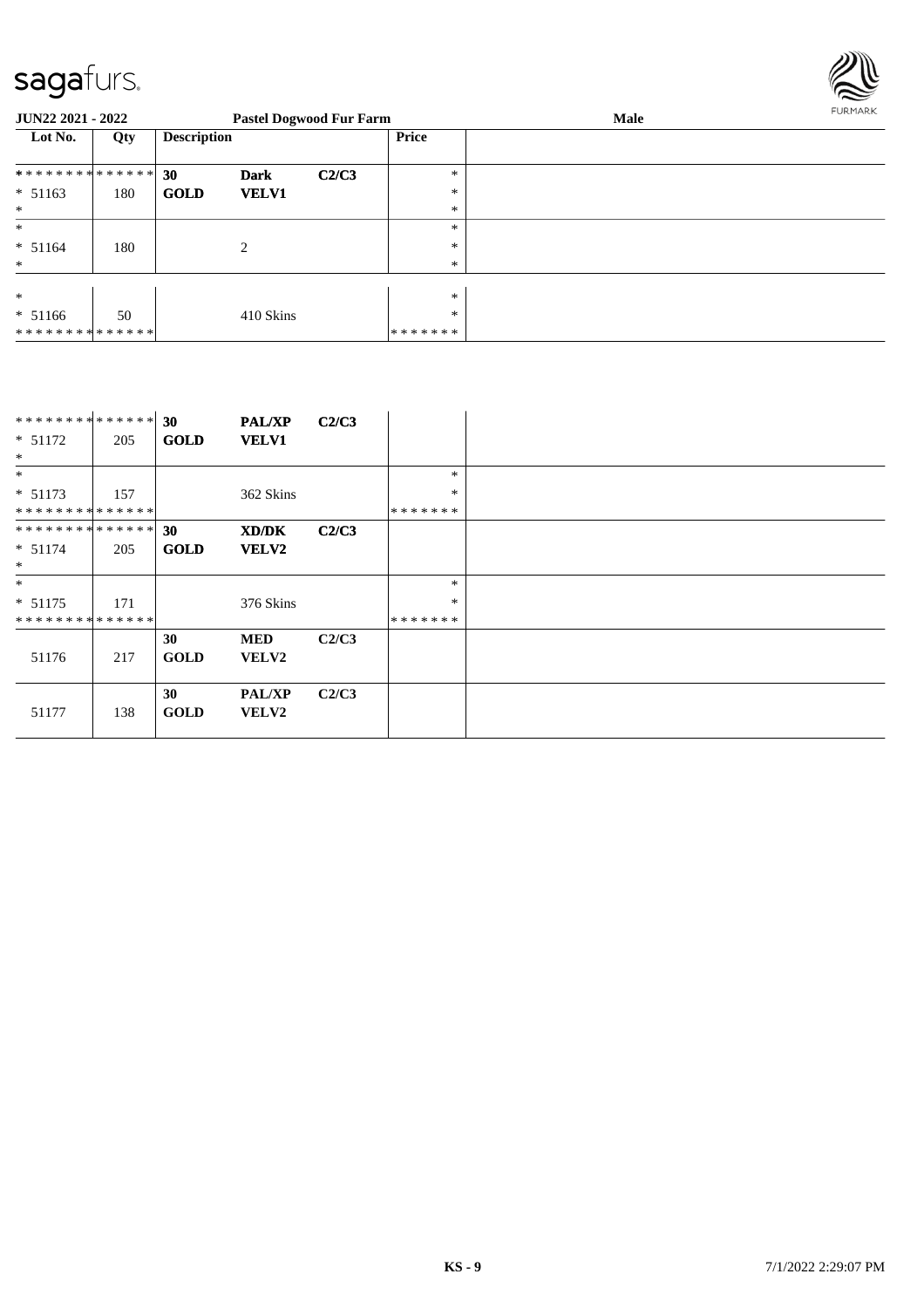

| <b>JUN22 2021 - 2022</b> |     |                          |                               | <b>Pastel Dogwood Fur Farm</b> |       | <b>FURPIARR</b><br><b>Male</b> |  |
|--------------------------|-----|--------------------------|-------------------------------|--------------------------------|-------|--------------------------------|--|
| Lot No.                  | Qty | <b>Description</b>       |                               |                                | Price |                                |  |
| 51183                    | 141 | <b>20</b><br><b>GOLD</b> | <b>PAL/XP</b><br><b>VELV1</b> | C2/C3                          |       |                                |  |
| 51184                    | 142 | <b>20</b><br><b>GOLD</b> | XD/DK<br><b>VELV2</b>         | C2/C3                          |       |                                |  |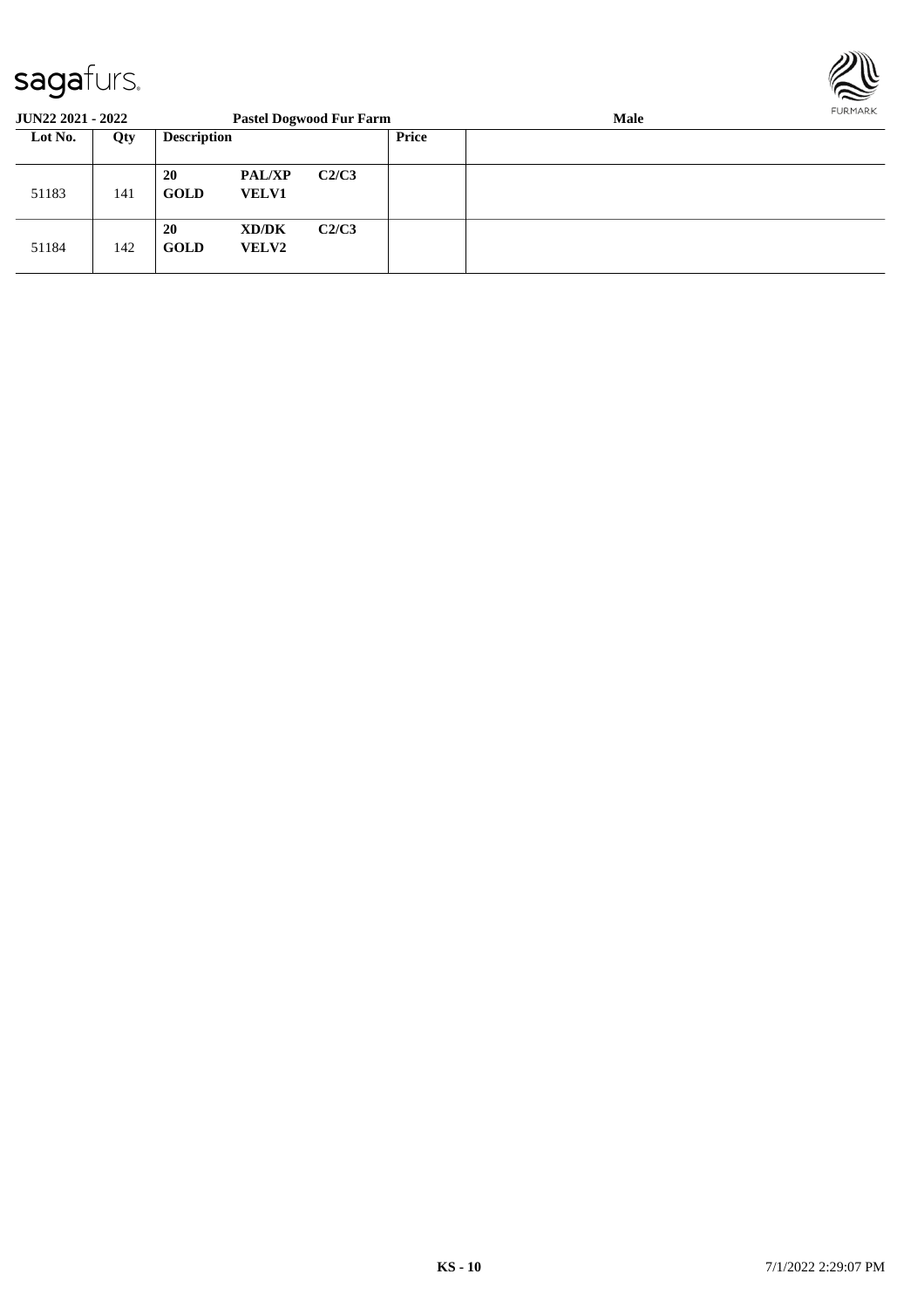

| <b>JUN22 2021 - 2022</b>                             |     |                    | <b>Pastel Unicorn</b>      |                |                             | Male | FURMARK |
|------------------------------------------------------|-----|--------------------|----------------------------|----------------|-----------------------------|------|---------|
| Lot No.                                              | Qty | <b>Description</b> |                            |                | <b>Price</b>                |      |         |
| 51201                                                | 81  | 50<br><b>GOLD</b>  | <b>MED</b><br><b>VELV1</b> | C1             |                             |      |         |
| * * * * * * * * * * * * * * *<br>$* 51202$<br>$*$    | 185 | 50<br><b>GOLD</b>  | <b>MED</b><br><b>VELV1</b> | C <sub>2</sub> |                             |      |         |
| $\ast$<br>$* 51203$<br>* * * * * * * * * * * * * * * | 48  |                    | 233 Skins                  |                | $\ast$<br>$\ast$<br>******* |      |         |

| 51208                                                              | 116 | 50<br>GOLD                  | <b>PALE</b><br><b>VELV1</b>            | C3             |                             |  |
|--------------------------------------------------------------------|-----|-----------------------------|----------------------------------------|----------------|-----------------------------|--|
| 51209                                                              | 83  | 50<br>GOLD                  | $\mathbf{X}\mathbf{P}$<br><b>VELV1</b> | C1             |                             |  |
| **************<br>$* 51210$<br>$\ast$                              | 185 | 50<br>$\bf GOLD$            | $\mathbf{X}\mathbf{P}$<br><b>VELV1</b> | C <sub>2</sub> |                             |  |
| $\overline{\phantom{a}^*}$<br>$* 51211$<br>**************          | 79  |                             | 264 Skins                              |                | $\ast$<br>$\ast$<br>******* |  |
| 51212                                                              | 97  | 50<br>GOLD                  | $\mathbf{X}\mathbf{P}$<br><b>VELV1</b> | C3             |                             |  |
| 51213                                                              | 112 | 40<br><b>GOLD</b>           | XD/DK<br><b>VELV1</b>                  | C <sub>2</sub> |                             |  |
| 51214                                                              | 227 | 40<br>$\operatorname{GOLD}$ | <b>MED</b><br><b>VELV1</b>             | C1             |                             |  |
| ******** <sup>*</sup> ****** <sup>2</sup> 0<br>$* 51216$<br>$\ast$ | 180 | <b>GOLD</b>                 | <b>MED</b><br><b>VELV1</b>             | C <sub>2</sub> | $\ast$<br>$\ast$<br>$\ast$  |  |
| $\ast$<br>$* 51217$<br>$\ast$                                      | 180 |                             | $\overline{2}$                         |                | $\ast$<br>$\ast$<br>$\ast$  |  |
| $*$<br>$* 51218$<br>$\ast$                                         | 180 |                             | 3                                      |                | $\ast$<br>$\ast$<br>$\ast$  |  |
| $\ast$<br>$* 51219$<br>******** <mark>******</mark>                | 69  |                             | 609 Skins                              |                | $\ast$<br>$\ast$<br>******* |  |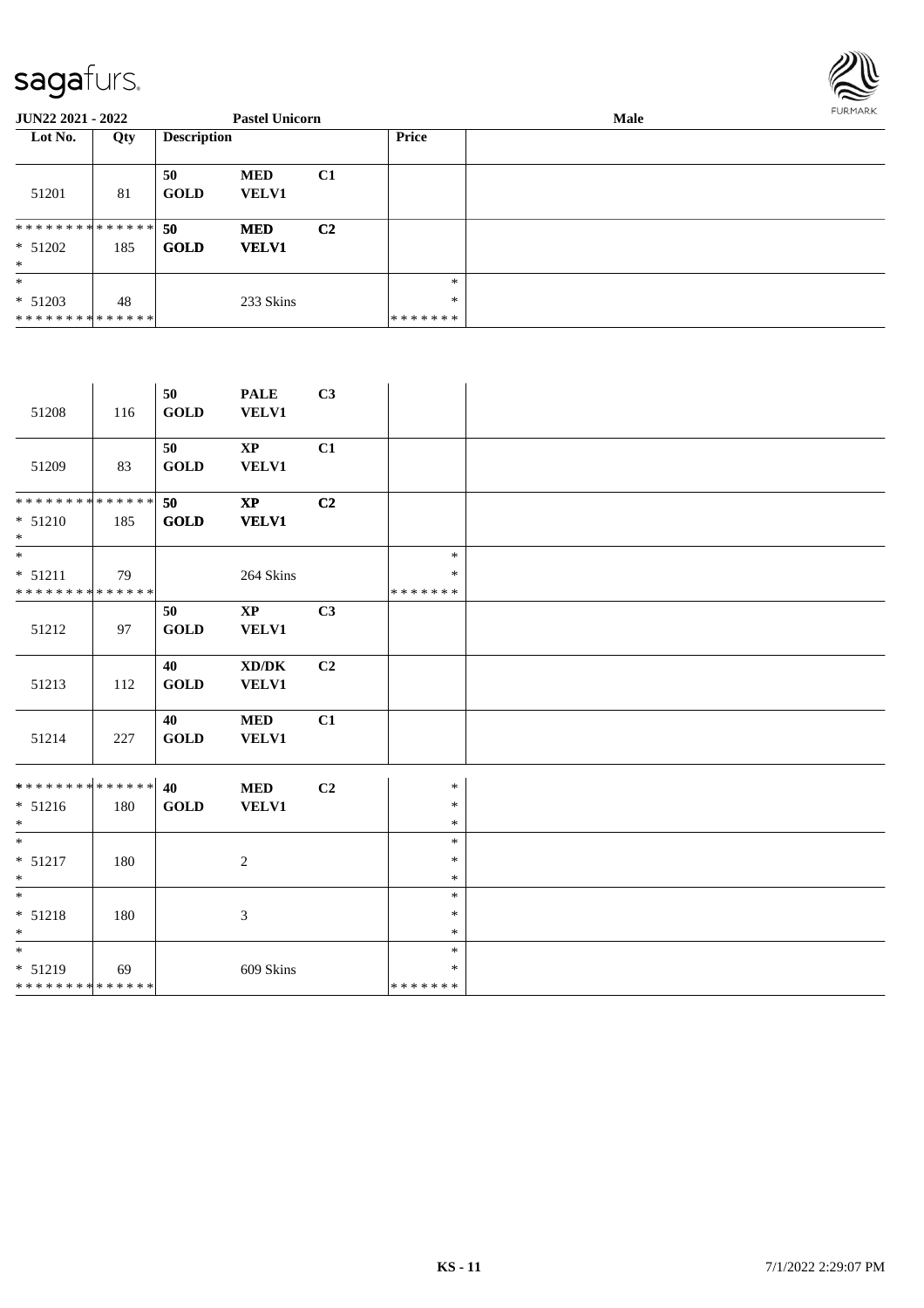

| JUN22 2021 - 2022                          |     |                       | <b>Pastel Unicorn</b>  |                |                   | Male | <b>FURMARK</b> |
|--------------------------------------------|-----|-----------------------|------------------------|----------------|-------------------|------|----------------|
| $\overline{\phantom{1}}$ Lot No.           | Qty | <b>Description</b>    |                        |                | Price             |      |                |
| **************                             |     | 40                    | <b>PALE</b>            | C <sub>2</sub> |                   |      |                |
| $* 51224$<br>$\ast$                        | 205 | GOLD                  | <b>VELV1</b>           |                |                   |      |                |
| $\ast$                                     |     |                       |                        |                | $\ast$            |      |                |
| $* 51225$                                  | 180 |                       | $\overline{c}$         |                | $\ast$            |      |                |
| $\ast$                                     |     |                       |                        |                | $\ast$            |      |                |
| $\overline{\phantom{a}}$                   |     |                       |                        |                | $\ast$            |      |                |
| $* 51226$                                  | 180 |                       | $\mathfrak{Z}$         |                | $\ast$            |      |                |
| $\ast$<br>$\overline{\phantom{a}^*}$       |     |                       |                        |                | $\ast$            |      |                |
|                                            |     |                       |                        |                | $\ast$            |      |                |
| $* 51227$<br>**************                | 175 |                       | 740 Skins              |                | $\ast$<br>******* |      |                |
|                                            |     |                       |                        |                |                   |      |                |
|                                            |     |                       |                        |                |                   |      |                |
|                                            |     | 40                    | $\mathbf{X}\mathbf{P}$ | C1             |                   |      |                |
| 51230                                      | 108 | <b>GOLD</b>           | <b>VELV1</b>           |                |                   |      |                |
|                                            |     |                       |                        |                |                   |      |                |
| **************                             |     | 40                    | $\mathbf{X}\mathbf{P}$ | C <sub>2</sub> | $\ast$            |      |                |
| $* 51232$                                  | 180 | $\operatorname{GOLD}$ | <b>VELV1</b>           |                | $\ast$            |      |                |
| $\ast$                                     |     |                       |                        |                | $\ast$            |      |                |
| $\overline{\phantom{a}^*}$                 |     |                       |                        |                | $\ast$            |      |                |
| $* 51233$                                  | 46  |                       | 226 Skins              |                | *                 |      |                |
| **************                             |     |                       |                        |                | *******           |      |                |
|                                            |     | 40                    | $\mathbf{XP}$          | C <sub>3</sub> |                   |      |                |
| 51234                                      | 220 | <b>GOLD</b>           | <b>VELV1</b>           |                |                   |      |                |
|                                            |     |                       |                        |                |                   |      |                |
|                                            |     | 40                    | <b>PALE</b>            | C1/C2          |                   |      |                |
| 51235                                      | 106 | <b>GOLD</b>           | VELV2                  |                |                   |      |                |
|                                            |     |                       |                        |                |                   |      |                |
|                                            |     | 30                    | <b>MED</b>             | C1             |                   |      |                |
| 51237                                      | 170 | <b>GOLD</b>           | <b>VELV1</b>           |                |                   |      |                |
|                                            |     |                       |                        |                |                   |      |                |
| **************                             |     | 30                    | <b>MED</b>             | C <sub>2</sub> |                   |      |                |
| $* 51238$                                  | 205 | GOLD                  | <b>VELV1</b>           |                |                   |      |                |
| $\ast$<br>$\ast$                           |     |                       |                        |                | $\ast$            |      |                |
| * 51239                                    | 180 |                       | $\sqrt{2}$             |                | $\ast$            |      |                |
| $\ast$                                     |     |                       |                        |                | $\ast$            |      |                |
| $\frac{1}{1}$                              |     |                       |                        |                | $\ast$            |      |                |
| * 51240                                    | 136 |                       | 521 Skins              |                | $\ast$            |      |                |
| * * * * * * * * <mark>* * * * * * *</mark> |     |                       |                        |                | * * * * * * *     |      |                |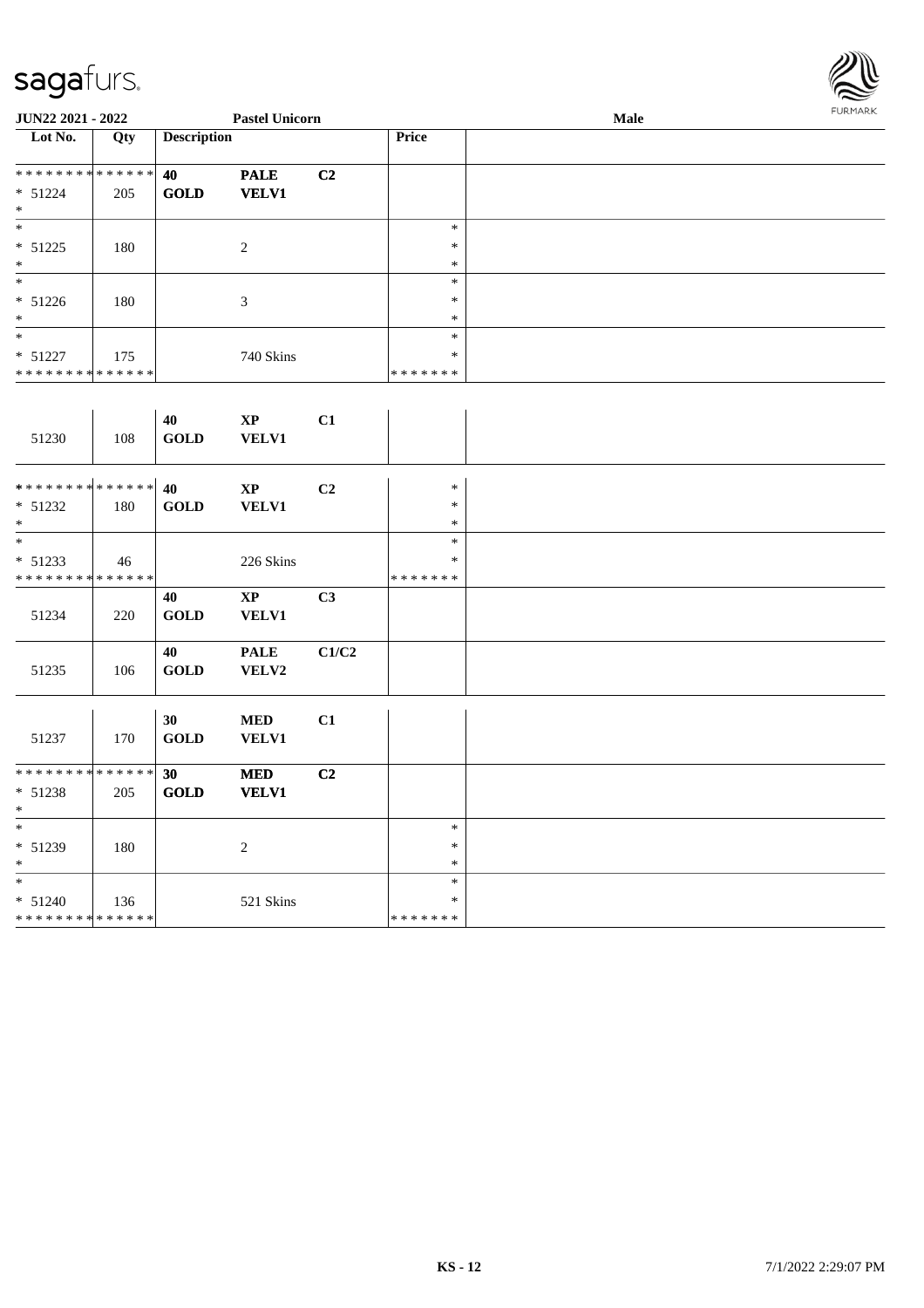

| JUN22 2021 - 2022 |     |                    | <b>Pastel Unicorn</b>       |                |                  | FURMARK |  |
|-------------------|-----|--------------------|-----------------------------|----------------|------------------|---------|--|
| Lot No.           | Qty | <b>Description</b> |                             |                | Price            |         |  |
| 51243             | 111 | 30<br><b>GOLD</b>  | <b>PALE</b><br><b>VELV1</b> | C <sub>1</sub> |                  |         |  |
| **************    |     | 30                 | <b>PALE</b>                 | C <sub>2</sub> | $\ast$           |         |  |
| $* 51245$<br>$*$  | 180 | <b>GOLD</b>        | <b>VELV1</b>                |                | $\ast$<br>$\ast$ |         |  |
| $\ast$            |     |                    |                             |                | *                |         |  |
| $* 51246$         | 166 |                    | 346 Skins                   |                | $\ast$           |         |  |
| **************    |     |                    |                             |                | *******          |         |  |

| ******** <mark>******</mark><br>$* 51249$<br>$*$ | 205 | 30<br><b>GOLD</b>        | <b>XP</b><br><b>VELV1</b>   | C1/C2          |                  |
|--------------------------------------------------|-----|--------------------------|-----------------------------|----------------|------------------|
| $\ast$<br>$* 51250$                              | 146 |                          |                             |                | $\ast$<br>$\ast$ |
| **************                                   |     |                          | 351 Skins                   |                | *******          |
| 51251                                            | 122 | 30<br><b>GOLD</b>        | XP<br><b>VELV1</b>          | C <sub>3</sub> |                  |
| 51252                                            | 39  | <b>20</b><br><b>GOLD</b> | <b>Dark</b><br><b>VELV1</b> | C <sub>2</sub> |                  |

|  | $\sim$<br>VD.<br>ЛI<br>◡▵<br><b>VELV1</b> | 20<br><b>GOLD</b> | 69 |
|--|-------------------------------------------|-------------------|----|
|--|-------------------------------------------|-------------------|----|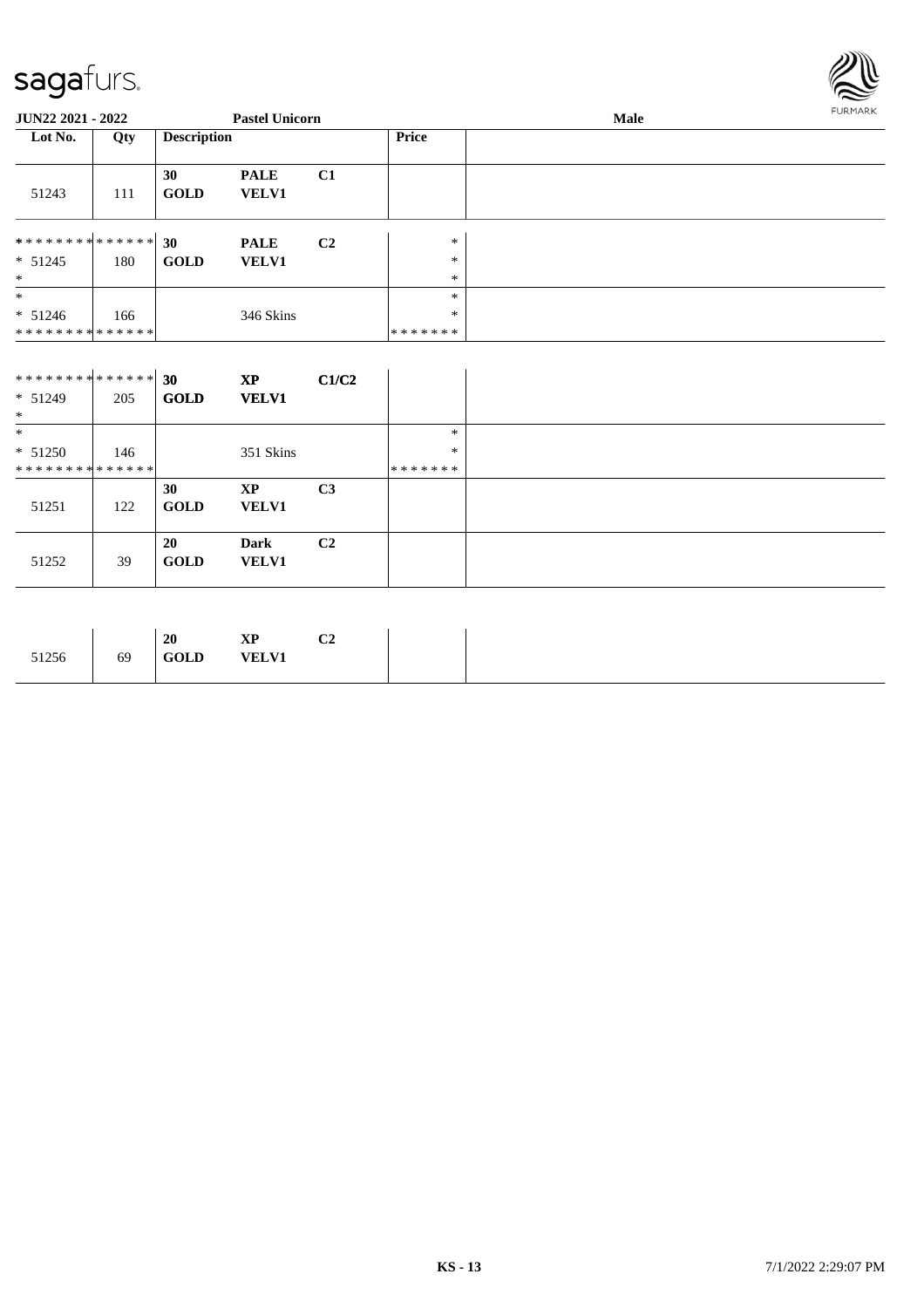

| <b>JUN22 2021 - 2022</b>                        |     |                    |                               | <b>Pastel Labonte-Springbrook</b> |                             | Male | FURMARK |
|-------------------------------------------------|-----|--------------------|-------------------------------|-----------------------------------|-----------------------------|------|---------|
| Lot No.                                         | Qty | <b>Description</b> |                               |                                   | Price                       |      |         |
| 51262                                           | 174 | 50<br><b>GOLD</b>  | <b>MED</b><br><b>VELV1</b>    | C2/C3                             |                             |      |         |
| **************<br>$* 51263$<br>$\ast$           | 185 | 50<br><b>GOLD</b>  | <b>PAL/XP</b><br><b>VELV1</b> | C1/C2                             |                             |      |         |
| $*$<br>$* 51264$<br>* * * * * * * * * * * * * * | 75  |                    | 260 Skins                     |                                   | $\ast$<br>$\ast$<br>******* |      |         |
| 51265                                           | 177 | 50<br><b>GOLD</b>  | <b>PAL/XP</b><br><b>VELV1</b> | C <sub>3</sub>                    |                             |      |         |

| ************** 40<br>$* 51269$<br>$\ast$ | 205 | <b>DK/MED</b><br><b>GOLD</b><br><b>VELV1</b> | C3 |         |  |
|------------------------------------------|-----|----------------------------------------------|----|---------|--|
| $\ast$                                   |     |                                              |    | $\ast$  |  |
| $* 51270$                                | 180 | 2                                            |    | *       |  |
| $*$                                      |     |                                              |    | $\ast$  |  |
| $\ast$                                   |     |                                              |    | $\ast$  |  |
| $* 51271$                                | 180 | 3                                            |    | $\ast$  |  |
| $*$                                      |     |                                              |    | $*$     |  |
| $\ast$                                   |     |                                              |    | $*$     |  |
| $* 51272$                                | 161 | 726 Skins                                    |    | *       |  |
| **************                           |     |                                              |    | ******* |  |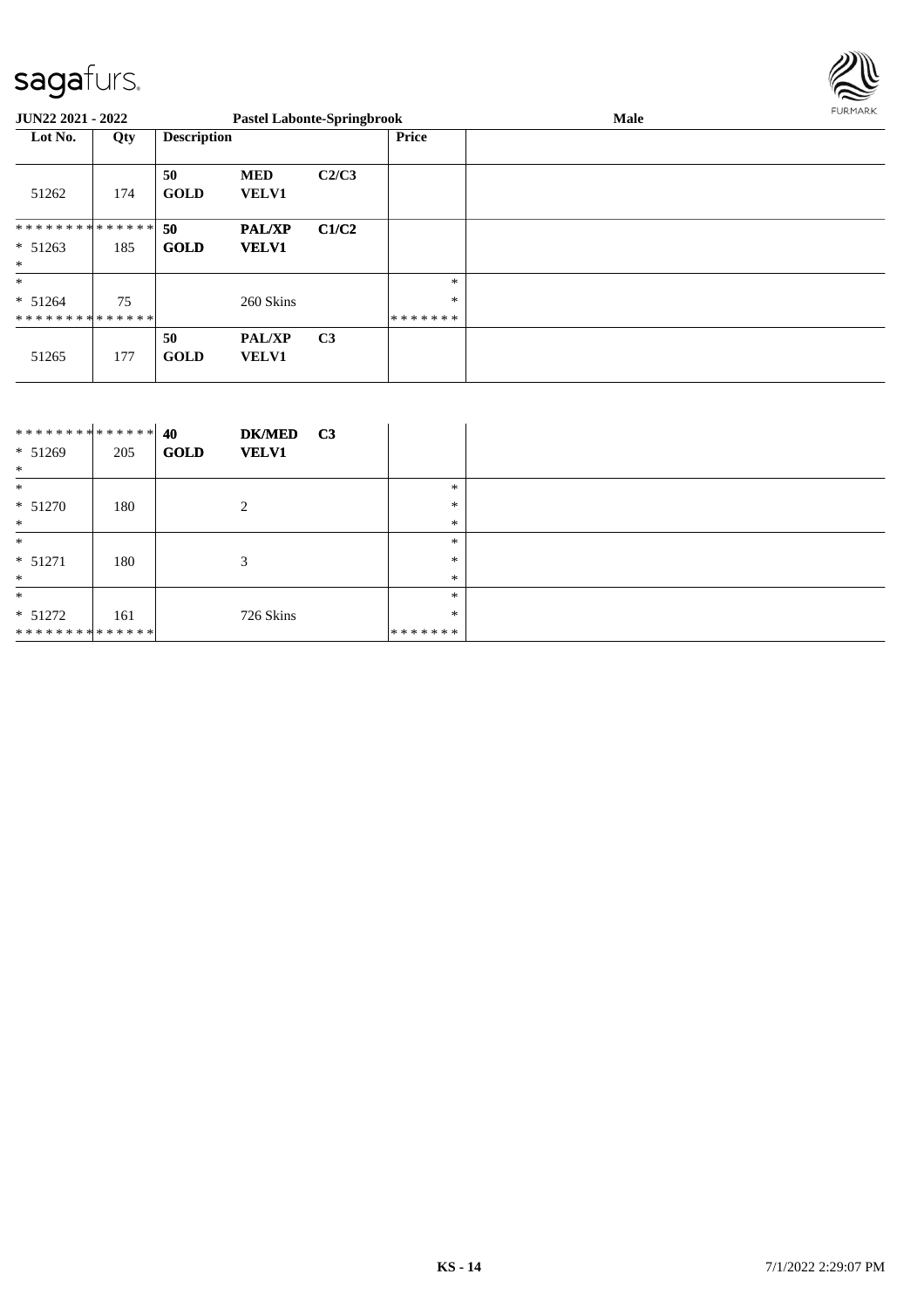

| <b>JUN22 2021 - 2022</b> |     |                    |              | <b>Pastel Labonte-Springbrook</b> |        | Male | <b>FURMARK</b> |
|--------------------------|-----|--------------------|--------------|-----------------------------------|--------|------|----------------|
| Lot No.                  | Qty | <b>Description</b> |              |                                   | Price  |      |                |
|                          |     |                    | <b>PALE</b>  | C1/C2                             | $\ast$ |      |                |
| $* 51281$                | 180 | GOLD               | <b>VELV1</b> |                                   | $*$    |      |                |
| *                        |     |                    |              |                                   | $\ast$ |      |                |
| *                        |     |                    |              |                                   | $\ast$ |      |                |
| $* 51282$                | 180 |                    |              |                                   | $*$    |      |                |
| $\ast$                   |     |                    |              |                                   | $\ast$ |      |                |

| ******** <mark>******</mark> |     | 40          | <b>PAL/XP</b>          | C3    |               |
|------------------------------|-----|-------------|------------------------|-------|---------------|
| $* 51285$                    | 205 | <b>GOLD</b> | <b>VELV1</b>           |       |               |
| $\ast$                       |     |             |                        |       |               |
| $*$                          |     |             |                        |       | $\ast$        |
| * 51286                      | 180 |             | $\overline{c}$         |       | $\ast$        |
| $*$                          |     |             |                        |       | $\ast$        |
| $*$                          |     |             |                        |       | $\ast$        |
| $* 51287$                    | 180 |             | $\mathfrak{Z}$         |       | $\ast$        |
| $*$                          |     |             |                        |       | $\ast$        |
| $*$                          |     |             |                        |       | $\ast$        |
| * 51288                      | 84  |             | 649 Skins              |       | ∗             |
| **************               |     |             |                        |       | * * * * * * * |
| **************               |     | 40          | $\mathbf{X}\mathbf{P}$ | C1/C2 |               |
| $* 51289$                    | 205 | GOLD        | <b>VELV1</b>           |       |               |
| $*$                          |     |             |                        |       |               |
| $*$                          |     |             |                        |       | $\ast$        |
| * 51290                      | 180 |             | $\overline{c}$         |       | $\ast$        |
| $*$                          |     |             |                        |       | $\ast$        |
| $\overline{\phantom{a}^*}$   |     |             |                        |       | $\ast$        |
| $* 51291$                    | 124 |             | 509 Skins              |       | $\ast$        |
| **************               |     |             |                        |       | * * * * * * * |
| **************               |     | 50/40       | 2XP                    | C2/C3 |               |
| $* 51292$                    | 185 | <b>GOLD</b> | <b>VELV1</b>           |       |               |
| $*$                          |     |             |                        |       |               |
| $*$                          |     |             |                        |       | $\ast$        |
| * 51293                      | 160 |             | 2                      |       | $\ast$        |
| $\ast$                       |     |             |                        |       | $\ast$        |
| $\overline{\phantom{a}^*}$   |     |             |                        |       | $\ast$        |
| $* 51294$                    | 87  |             | 432 Skins              |       | $\ast$        |
| **************               |     |             |                        |       | * * * * * * * |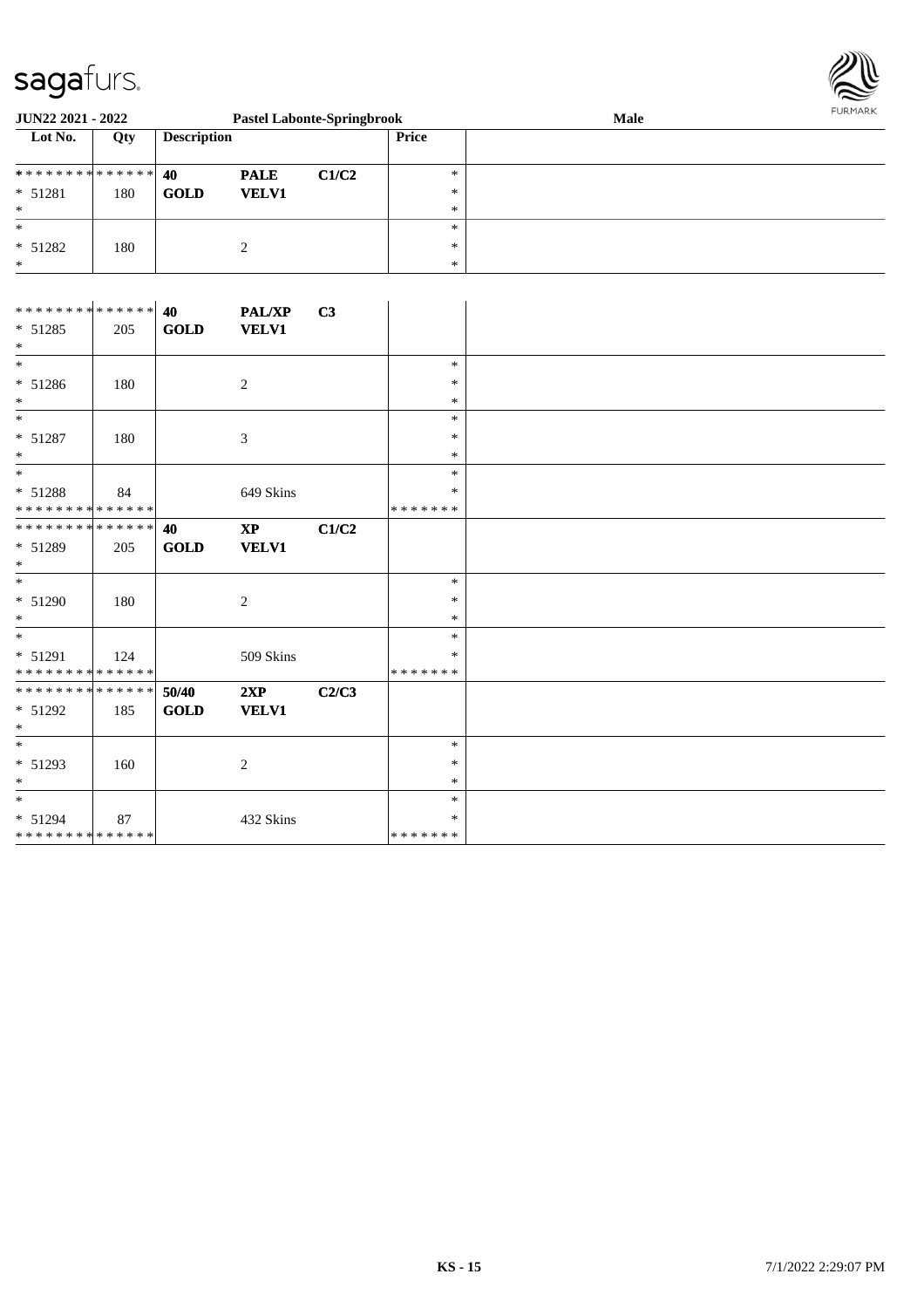

| JUN22 2021 - 2022           |     |                                |                | <b>Pastel Labonte-Springbrook</b> |         | Male | FURMARK |
|-----------------------------|-----|--------------------------------|----------------|-----------------------------------|---------|------|---------|
| Lot No.                     | Qty | <b>Description</b>             |                |                                   | Price   |      |         |
| * * * * * * * * * * * * * * |     | 30                             | <b>DK/MED</b>  | C3                                |         |      |         |
| $* 51306$<br>$\ast$         | 205 | $\operatorname{\mathbf{GOLD}}$ | <b>VELV1</b>   |                                   |         |      |         |
| $\overline{\ast}$           |     |                                |                |                                   | $\ast$  |      |         |
| $* 51307$                   | 180 |                                | $\overline{c}$ |                                   | $\ast$  |      |         |
| $\ast$                      |     |                                |                |                                   | $\ast$  |      |         |
| $\ast$                      |     |                                |                |                                   | $\ast$  |      |         |
| $* 51308$                   | 180 |                                | $\mathfrak{Z}$ |                                   | $\ast$  |      |         |
| $\ast$                      |     |                                |                |                                   | $\ast$  |      |         |
| $\ast$                      |     |                                |                |                                   | $\ast$  |      |         |
| * 51309                     | 180 |                                | $\overline{4}$ |                                   | $\ast$  |      |         |
| $\ast$                      |     |                                |                |                                   | $\ast$  |      |         |
| $\ast$                      |     |                                |                |                                   | $\ast$  |      |         |
| $* 51310$                   | 180 |                                | $\sqrt{5}$     |                                   | $\ast$  |      |         |
| $\ast$                      |     |                                |                |                                   | $\ast$  |      |         |
| $\ast$                      |     |                                |                |                                   | $\ast$  |      |         |
| $* 51311$                   | 180 |                                | 6              |                                   | $\ast$  |      |         |
| $\ast$                      |     |                                |                |                                   | $\ast$  |      |         |
| $\ast$                      |     |                                |                |                                   | $\ast$  |      |         |
| $* 51312$                   | 180 |                                | 7              |                                   | $\ast$  |      |         |
| $\ast$                      |     |                                |                |                                   | $\ast$  |      |         |
| $\ast$                      |     |                                |                |                                   | $\ast$  |      |         |
| $* 51313$                   | 45  |                                | 1330 Skins     |                                   | $\ast$  |      |         |
| * * * * * * * * * * * * * * |     |                                |                |                                   | ******* |      |         |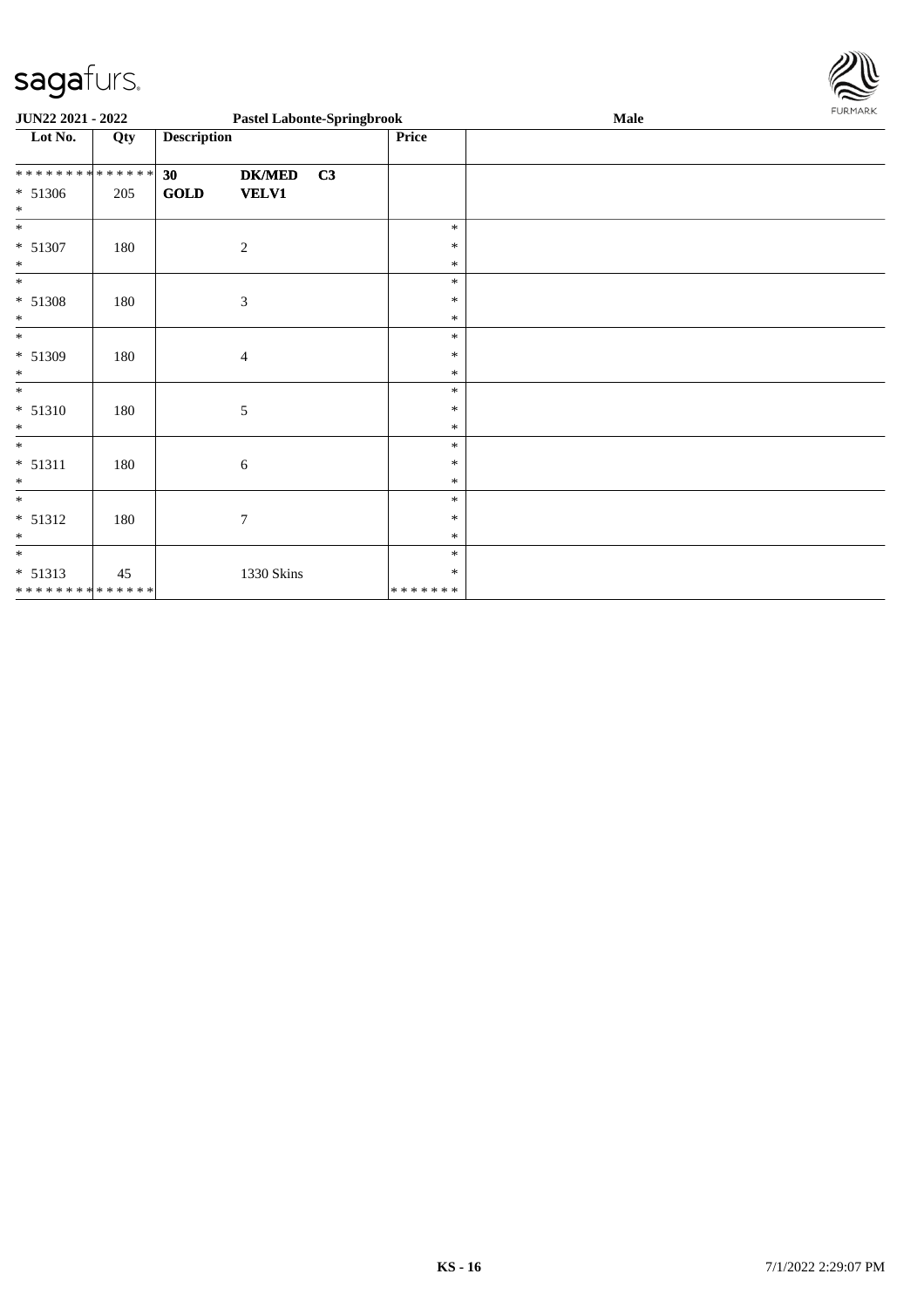

| JUN22 2021 - 2022                                     |     |                    | <b>Pastel Labonte-Springbrook</b> |       |                         | Male | <b>FURMARK</b> |
|-------------------------------------------------------|-----|--------------------|-----------------------------------|-------|-------------------------|------|----------------|
| $\overline{\text{Lot No.}}$                           | Qty | <b>Description</b> |                                   |       | Price                   |      |                |
| * * * * * * * * * * * * * * *                         |     | 30                 | $\mathbf{X}\mathbf{P}$            | C1/C2 |                         |      |                |
| $* 51323$<br>$*$                                      | 205 | <b>GOLD</b>        | <b>VELV1</b>                      |       |                         |      |                |
| $\ast$                                                |     |                    |                                   |       | $\ast$                  |      |                |
| $* 51324$<br>$*$                                      | 180 |                    | 2                                 |       | $\ast$<br>$\ast$        |      |                |
| $*$                                                   |     |                    |                                   |       | $\ast$                  |      |                |
| * 51325<br>$\ast$                                     | 180 |                    | 3                                 |       | $\ast$<br>$\ast$        |      |                |
| $*$                                                   |     |                    |                                   |       | $\ast$                  |      |                |
| $* 51326$<br>* * * * * * * * * * * * * *              | 31  |                    | 596 Skins                         |       | $\ast$<br>* * * * * * * |      |                |
| * * * * * * * * * * * * * * *                         |     | 30                 | PAL/XP                            | C3    |                         |      |                |
| * 51327<br>$*$                                        | 205 | <b>GOLD</b>        | <b>VELV1</b>                      |       |                         |      |                |
| $\overline{\phantom{0}}$                              |     |                    |                                   |       | $\ast$                  |      |                |
| $* 51328$<br>$*$                                      | 180 |                    | 2                                 |       | $\ast$<br>$\ast$        |      |                |
| $*$                                                   |     |                    |                                   |       | $\ast$                  |      |                |
| $* 51329$<br>$*$                                      | 180 |                    | $\boldsymbol{\mathfrak{Z}}$       |       | $\ast$<br>$\ast$        |      |                |
| $\ast$                                                |     |                    |                                   |       | $\ast$                  |      |                |
| $* 51330$<br>$\ast$                                   | 180 |                    | 4                                 |       | $\ast$<br>$\ast$        |      |                |
| $*$                                                   |     |                    |                                   |       | $\ast$                  |      |                |
| * 51331<br>* * * * * * * * <mark>* * * * * * *</mark> | 194 |                    | 939 Skins                         |       | $\ast$<br>* * * * * * * |      |                |
| ******** <mark>******</mark>                          |     | 30                 | 2XP                               | C2/C3 |                         |      |                |
| * 51332<br>$\ast$                                     | 205 | <b>GOLD</b>        | <b>VELV1</b>                      |       |                         |      |                |
| $*$                                                   |     |                    |                                   |       | $\ast$                  |      |                |
| $* 51333$<br>******** <mark>******</mark>             | 69  |                    | 274 Skins                         |       | $\ast$<br>*******       |      |                |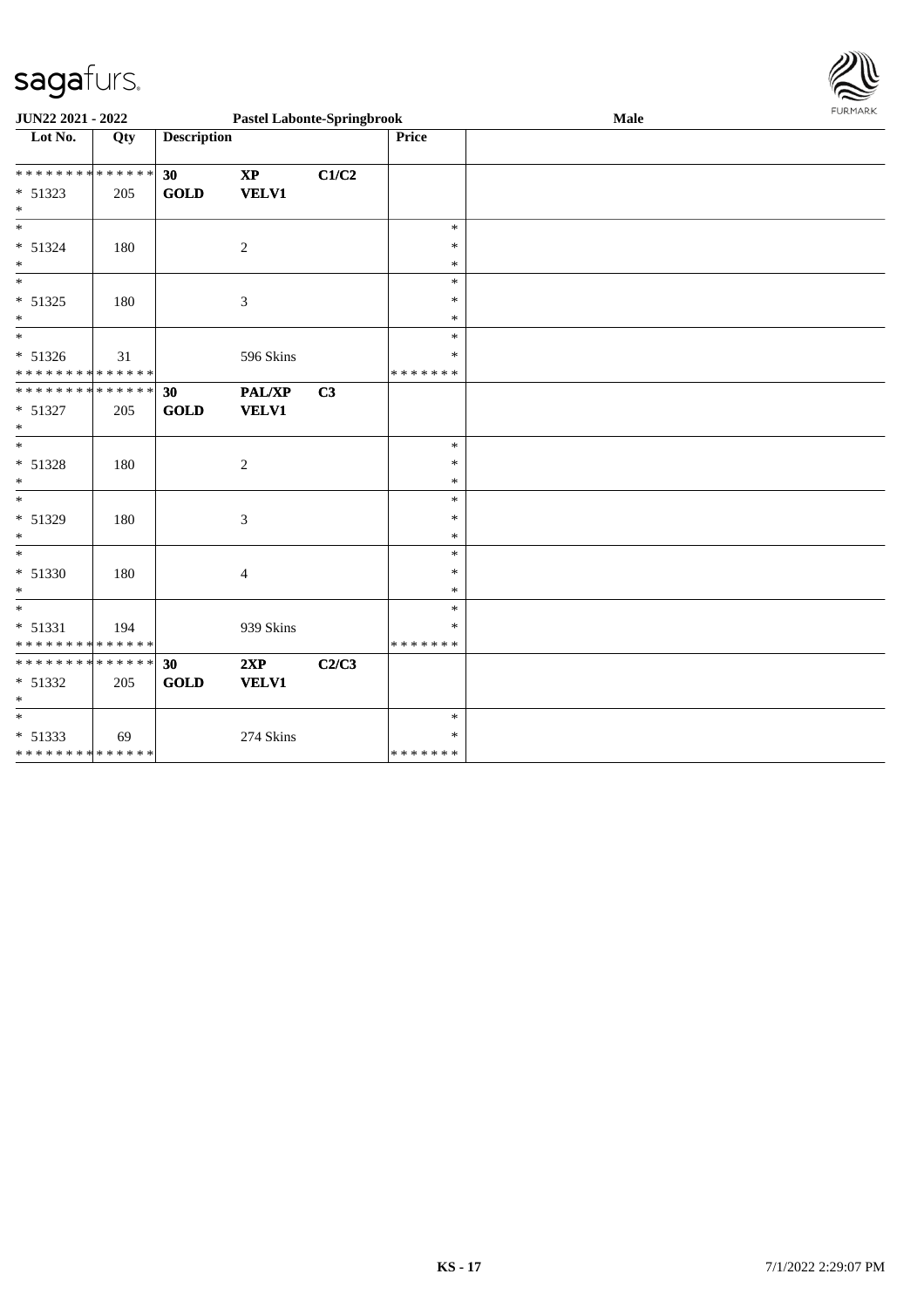

| JUN22 2021 - 2022 |     |                    | <b>Pastel Labonte-Springbrook</b> |                |              | Male | <b>FURMARK</b> |
|-------------------|-----|--------------------|-----------------------------------|----------------|--------------|------|----------------|
| Lot No.           | Qty | <b>Description</b> |                                   |                | <b>Price</b> |      |                |
| **************    |     | <b>20</b>          | <b>XP</b>                         | C1/C2          |              |      |                |
| $* 51351$         | 245 | <b>GOLD</b>        | <b>VELV1</b>                      |                |              |      |                |
| $\ast$            |     |                    |                                   |                |              |      |                |
| $\ast$            |     |                    |                                   |                | $\ast$       |      |                |
| $* 51352$         | 56  |                    | 301 Skins                         |                | $\ast$       |      |                |
| **************    |     |                    |                                   |                | *******      |      |                |
| **************    |     | <b>20</b>          | <b>PAL/XP</b>                     | C <sub>3</sub> |              |      |                |
| $* 51353$         | 245 | <b>GOLD</b>        | <b>VELV1</b>                      |                |              |      |                |
| $\ast$            |     |                    |                                   |                |              |      |                |
| $\ast$            |     |                    |                                   |                | $\ast$       |      |                |
| $* 51354$         | 164 |                    | 409 Skins                         |                | $\ast$       |      |                |
| **************    |     |                    |                                   |                | *******      |      |                |
|                   |     | 20                 | 2XP                               | C2/C3          |              |      |                |
| 51355             | 122 | <b>GOLD</b>        | <b>VELV1</b>                      |                |              |      |                |
|                   |     |                    |                                   |                |              |      |                |

| $* 51359$<br>$\ast$ | 265 | <b>GOLD</b> | <b>PAL/XP</b><br><b>VELV1</b> | C2/C3 |         |  |
|---------------------|-----|-------------|-------------------------------|-------|---------|--|
| $\ast$              |     |             |                               |       | *       |  |
| $* 51360$           | 182 |             | 447 Skins                     |       | *       |  |
| **************      |     |             |                               |       | ******* |  |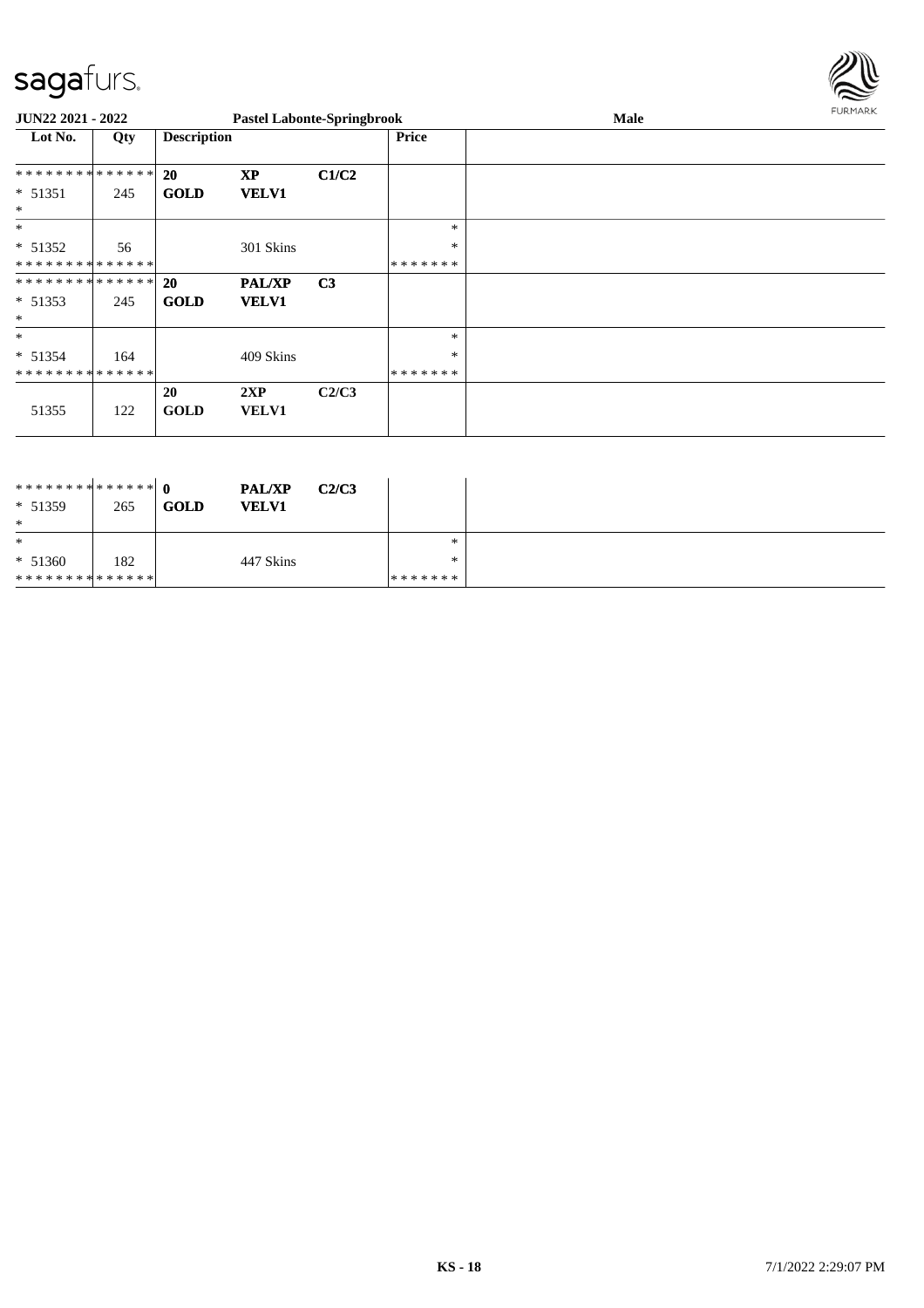

| JUN22 2021 - 2022                                    |     | <b>Pastel Maple Ridge</b>         |                                 |       |                              | <b>LOKINKY</b> |  |
|------------------------------------------------------|-----|-----------------------------------|---------------------------------|-------|------------------------------|----------------|--|
| Lot No.                                              | Qty | <b>Description</b>                |                                 |       | Price                        |                |  |
| 51362                                                | 100 | 50<br><b>GOLD</b>                 | PAL/XP<br>VELV2                 | C2/C3 |                              |                |  |
| 51363                                                | 118 | 40<br><b>GOLD</b>                 | $\mathbf{X}\mathbf{D}$<br>VELV2 | C2/C3 |                              |                |  |
| 51366                                                | 207 | 40<br><b>GOLD</b>                 | PAL/XP<br>VELV2                 | C2/C3 |                              |                |  |
| * * * * * * * * * * * * * *<br>* 51367<br>$\ast$     | 205 | 30<br><b>GOLD</b>                 | <b>XD</b><br>VELV2              | C2/C3 |                              |                |  |
| $\ast$<br>* 51368<br>* * * * * * * * * * * * * *     | 102 |                                   | 307 Skins                       |       | $\ast$<br>∗<br>* * * * * * * |                |  |
| * * * * * * * * * * * * * * *<br>* 51369<br>$*$      | 205 | 30<br><b>GOLD</b>                 | <b>Dark</b><br>VELV2            | C2/C3 |                              |                |  |
| $*$<br>* 51370<br>* * * * * * * * * * * * * *        | 135 |                                   | 340 Skins                       |       | $\ast$<br>∗<br>* * * * * * * |                |  |
| 51371                                                | 203 | 30<br><b>GOLD</b>                 | <b>MED</b><br>VELV2             | C2/C3 |                              |                |  |
| * * * * * * * * * * * * * * *<br>$* 51372$<br>$\ast$ | 205 | 30<br><b>GOLD</b>                 | <b>PAL/XP</b><br>VELV2          | C2/C3 |                              |                |  |
| $*$<br>* 51373<br>* * * * * * * * * * * * * *        | 91  |                                   | 296 Skins                       |       | $\ast$<br>∗<br>* * * * * * * |                |  |
| 51374                                                | 175 | 20<br><b>GOLD</b>                 | <b>XD</b><br>VELV2              | C2/C3 |                              |                |  |
| 51375                                                | 271 | 20<br>GOLD                        | Dark<br>VELV2                   | C2/C3 |                              |                |  |
| 51376                                                | 217 | 20<br><b>GOLD</b>                 | $\bf MED$<br>VELV2              | C2/C3 |                              |                |  |
| 51377                                                | 138 | 20<br>GOLD                        | PAL/XP<br>VELV2                 | C2/C3 |                              |                |  |
| 51378                                                | 196 | $\bf{0}$<br>$\operatorname{GOLD}$ | MED/PAL C2/C3<br>VELV2          |       |                              |                |  |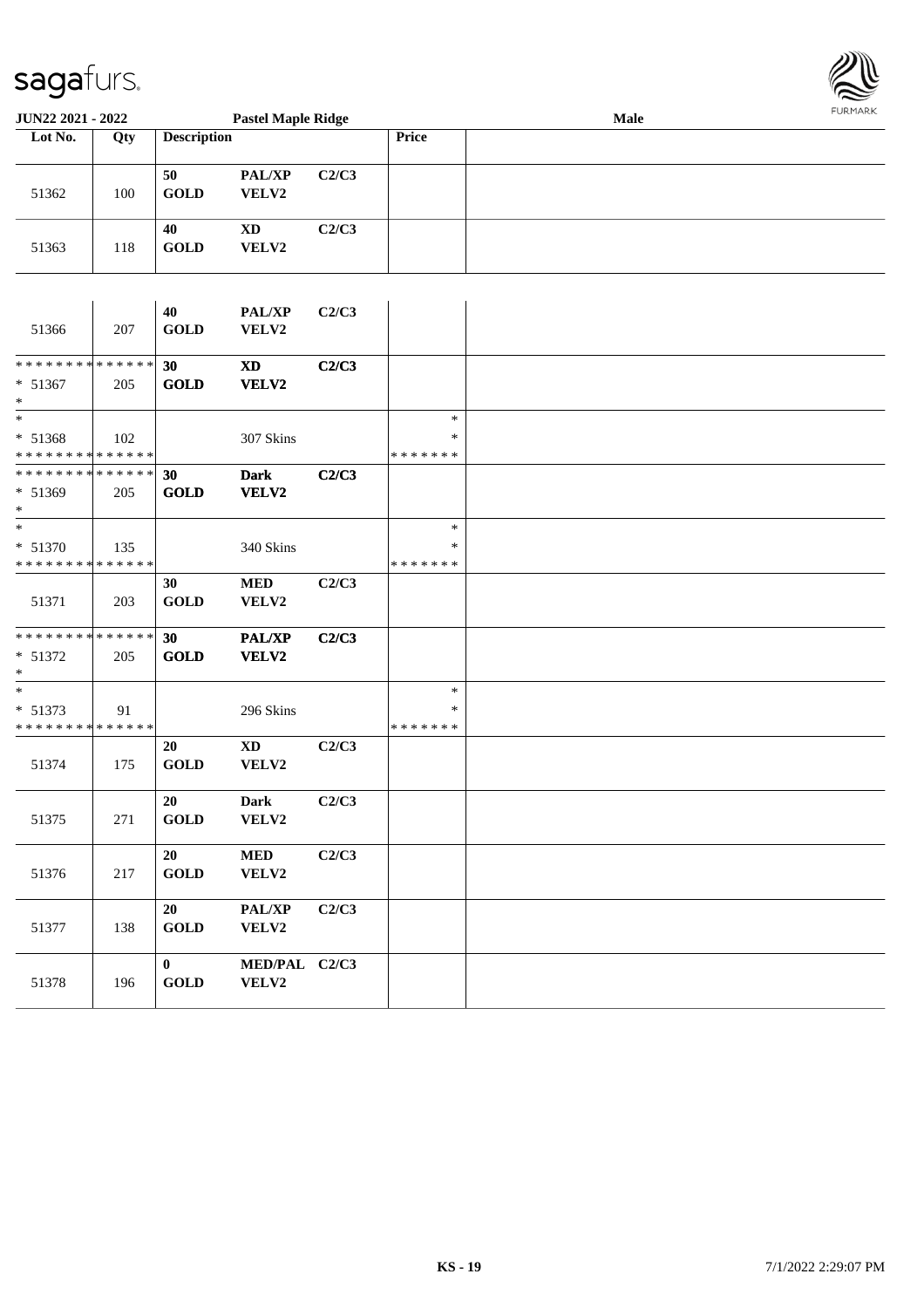

| <b>JUN22 2021 - 2022</b>                          |     |                    |                             | <b>Pastel Springbrook-Labonte</b> |                          | Male | FURMARK |
|---------------------------------------------------|-----|--------------------|-----------------------------|-----------------------------------|--------------------------|------|---------|
| Lot No.                                           | Qty | <b>Description</b> |                             |                                   | Price                    |      |         |
| 51381                                             | 153 | 50<br><b>GOLD</b>  | <b>Dark</b><br><b>VELV2</b> | C2/C3                             |                          |      |         |
| * * * * * * * * * * * * * * *<br>$* 51382$<br>$*$ | 185 | 50<br><b>GOLD</b>  | <b>MED</b><br><b>VELV2</b>  | C2/C3                             |                          |      |         |
| $*$<br>$* 51383$<br>* * * * * * * * * * * * * * * | 71  |                    | 256 Skins                   |                                   | $*$<br>$\ast$<br>******* |      |         |

|--|--|

| ************** 40            |     |             | <b>Dark</b>    | C1/C2 |         |  |
|------------------------------|-----|-------------|----------------|-------|---------|--|
| $* 51393$                    | 205 | <b>GOLD</b> | <b>VELV2</b>   |       |         |  |
| $*$                          |     |             |                |       |         |  |
| $*$                          |     |             |                |       | $\ast$  |  |
| $* 51394$                    | 155 |             | 360 Skins      |       | $\ast$  |  |
| **************               |     |             |                |       | ******* |  |
| ******** <mark>******</mark> |     | 40          | <b>MED</b>     | C1/C2 |         |  |
| * 51395                      | 205 | <b>GOLD</b> | <b>VELV2</b>   |       |         |  |
| $*$                          |     |             |                |       |         |  |
| $*$                          |     |             |                |       | $\ast$  |  |
| $* 51396$                    | 180 |             | 2              |       | $\ast$  |  |
| $*$                          |     |             |                |       | $\ast$  |  |
|                              |     |             |                |       |         |  |
| $*$                          |     |             |                |       | $\ast$  |  |
| $* 51397$                    | 180 |             | 3              |       | *       |  |
| $*$                          |     |             |                |       | $\ast$  |  |
| $*$                          |     |             |                |       | $\ast$  |  |
| * 51398                      | 180 |             | $\overline{4}$ |       | $\ast$  |  |
| $*$                          |     |             |                |       | $\ast$  |  |
| $*$                          |     |             |                |       | $\ast$  |  |
| * 51399                      | 180 |             | 5              |       | $\ast$  |  |
| $*$                          |     |             |                |       | $\ast$  |  |
| $*$                          |     |             |                |       | $\ast$  |  |
|                              |     |             |                |       | $\ast$  |  |
| $* 51400$                    | 180 |             | 6              |       |         |  |
| $*$                          |     |             |                |       | $\ast$  |  |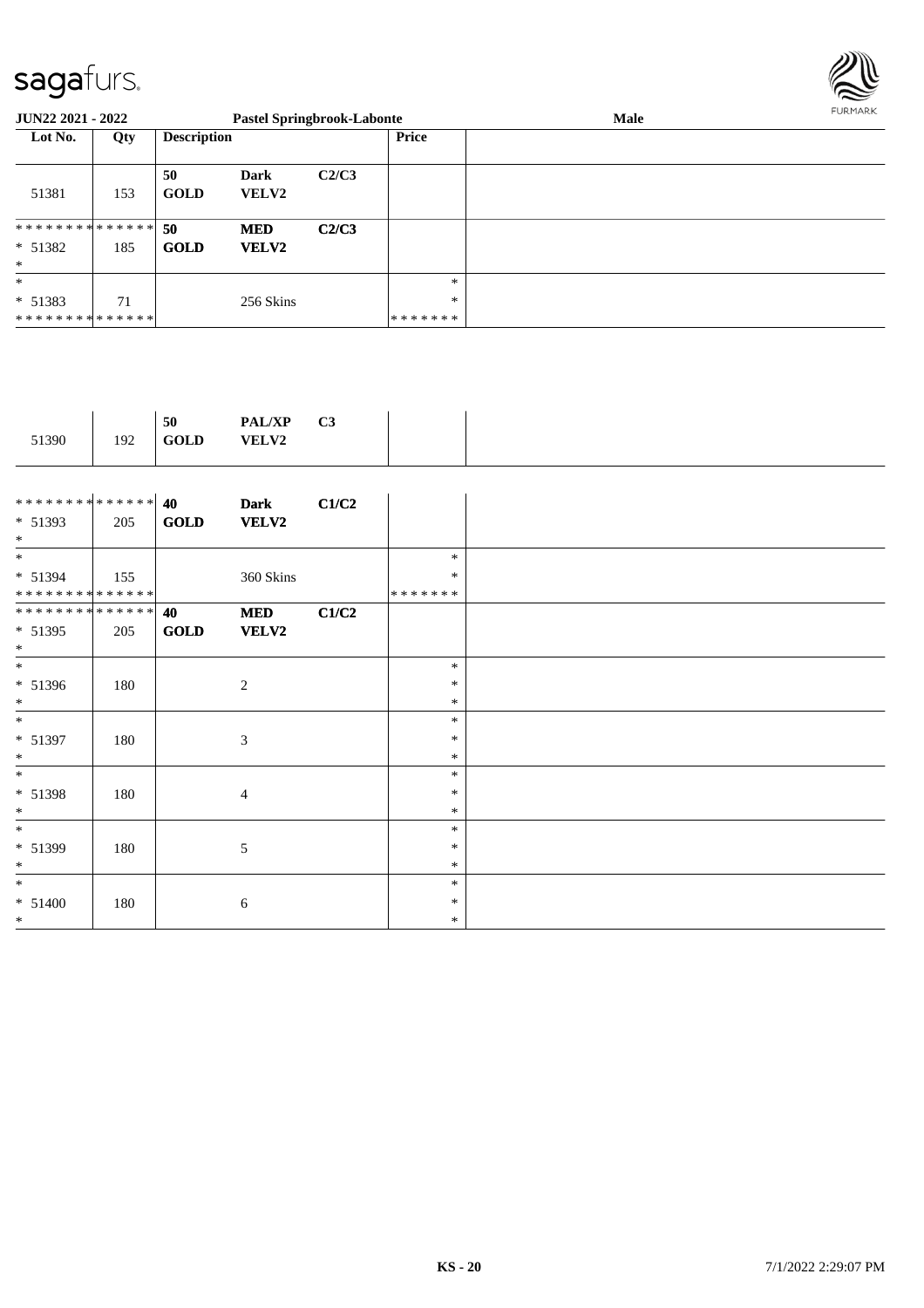

| <b>JUN22 2021 - 2022</b>      |     |                    |                | <b>Pastel Springbrook-Labonte</b> |               | Male | FURMARK |
|-------------------------------|-----|--------------------|----------------|-----------------------------------|---------------|------|---------|
| Lot No.                       | Qty | <b>Description</b> |                |                                   | <b>Price</b>  |      |         |
|                               |     |                    |                |                                   |               |      |         |
| $*$                           |     | 40                 | <b>MED</b>     | C1/C2                             | *             |      |         |
| * 51401                       | 25  | <b>GOLD</b>        | <b>VELV2</b>   |                                   | $\ast$        |      |         |
| * * * * * * * * * * * * * *   |     |                    |                |                                   | *******       |      |         |
| * * * * * * * * * * * * * * * |     | 40                 | <b>DK/MED</b>  | C <sub>3</sub>                    |               |      |         |
| $* 51402$                     | 205 | <b>GOLD</b>        | <b>VELV2</b>   |                                   |               |      |         |
| $\ast$                        |     |                    |                |                                   |               |      |         |
| $*$                           |     |                    |                |                                   | $\ast$        |      |         |
| $* 51403$                     | 180 |                    | $\overline{2}$ |                                   | *             |      |         |
| $\ast$                        |     |                    |                |                                   | $\ast$        |      |         |
| $\ast$                        |     |                    |                |                                   | *             |      |         |
| $* 51404$                     | 180 |                    | 3              |                                   | *             |      |         |
| $\ast$                        |     |                    |                |                                   | $\ast$        |      |         |
| $\ast$                        |     |                    |                |                                   | $\ast$        |      |         |
| $* 51405$                     | 42  |                    | 607 Skins      |                                   | *             |      |         |
| * * * * * * * * * * * * * *   |     |                    |                |                                   | * * * * * * * |      |         |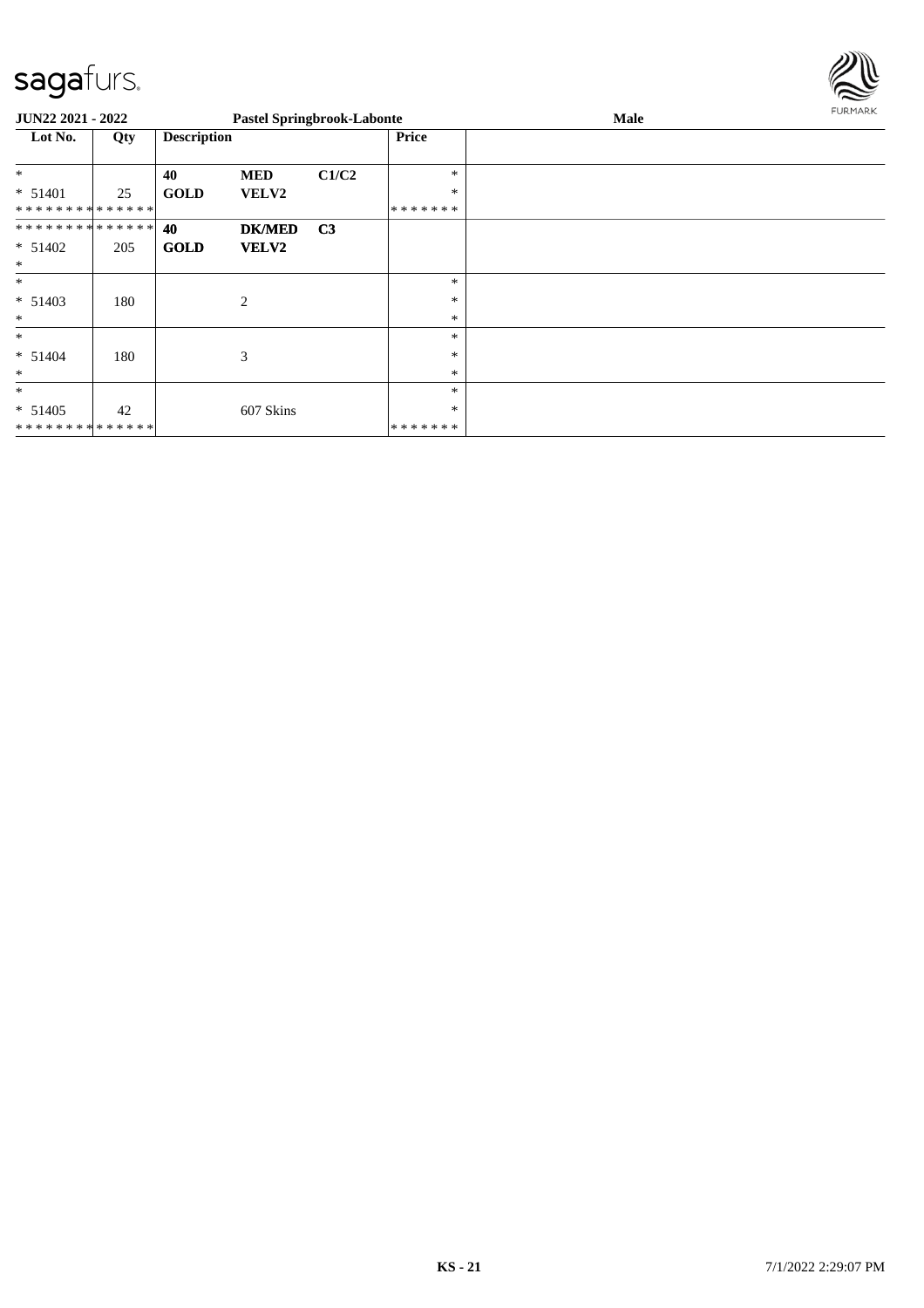

| <b>JUN22 2021 - 2022</b> |     |                    |                             | <b>Pastel Springbrook-Labonte</b> |              | Male | FURMARK |
|--------------------------|-----|--------------------|-----------------------------|-----------------------------------|--------------|------|---------|
| Lot No.                  | Qty | <b>Description</b> |                             |                                   | <b>Price</b> |      |         |
| **************           |     | 40                 | <b>PAL/XP</b>               | C <sub>3</sub>                    | $\ast$       |      |         |
| $* 51431$                | 180 | <b>GOLD</b>        | <b>VELV2</b>                |                                   | $\ast$       |      |         |
| $\ast$                   |     |                    |                             |                                   | $\ast$       |      |         |
| $\ast$                   |     |                    |                             |                                   | $\ast$       |      |         |
| $* 51432$                | 180 |                    | $\mathcal{D}_{\mathcal{L}}$ |                                   | $\ast$       |      |         |
| $\ast$                   |     |                    |                             |                                   | $\ast$       |      |         |
| $\ast$                   |     |                    |                             |                                   | $\ast$       |      |         |
| $* 51433$                | 154 |                    | 514 Skins                   |                                   | $\ast$       |      |         |
| **************           |     |                    |                             |                                   | *******      |      |         |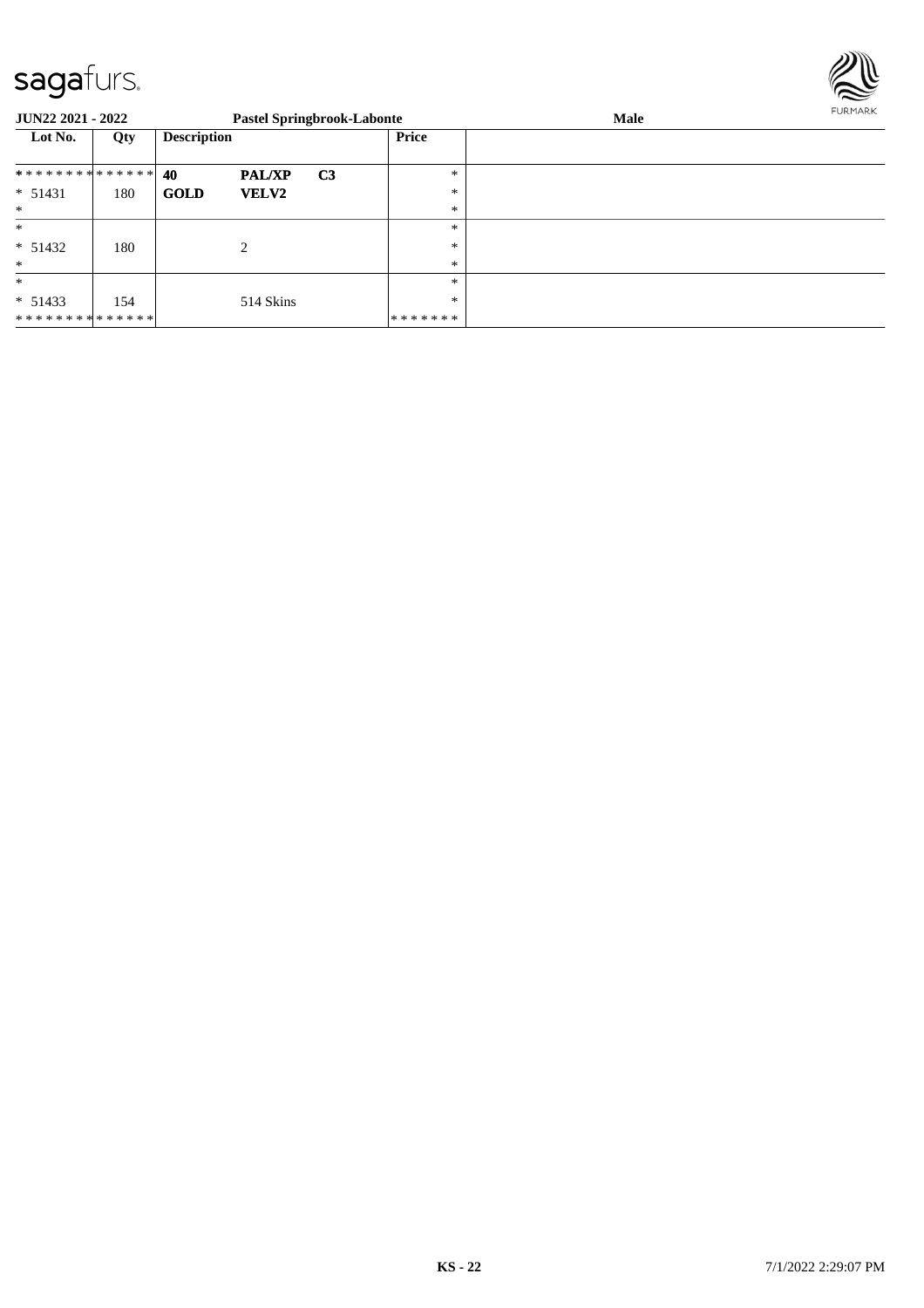

| <b>JUN22 2021 - 2022</b>      |     |                    |              | <b>Pastel Springbrook-Labonte</b> |              | <b>Male</b> | FURMARK |
|-------------------------------|-----|--------------------|--------------|-----------------------------------|--------------|-------------|---------|
| Lot No.                       | Qty | <b>Description</b> |              |                                   | <b>Price</b> |             |         |
| ************** 30             |     |                    | <b>Dark</b>  | C1/C2                             |              |             |         |
| $* 51443$                     | 205 | <b>GOLD</b>        | <b>VELV2</b> |                                   |              |             |         |
| $*$                           |     |                    |              |                                   |              |             |         |
| $\ast$                        |     |                    |              |                                   | $\ast$       |             |         |
| $* 51444$                     | 133 |                    | 338 Skins    |                                   | $\ast$       |             |         |
| * * * * * * * * * * * * * * * |     |                    |              |                                   | *******      |             |         |
| ************** 30             |     |                    | <b>MED</b>   | C1/C2                             |              |             |         |
| $* 51445$                     | 205 | <b>GOLD</b>        | <b>VELV2</b> |                                   |              |             |         |
| $*$                           |     |                    |              |                                   |              |             |         |

| $*$                          |     |                 |                |       | $\ast$  |  |
|------------------------------|-----|-----------------|----------------|-------|---------|--|
| $* 51451$                    | 180 |                 | $\sqrt{2}$     |       | $\ast$  |  |
| $*$                          |     |                 |                |       | $\ast$  |  |
|                              |     |                 |                |       |         |  |
| ******** <mark>******</mark> |     | 30 <sub>1</sub> | <b>DK/MED</b>  | C3    |         |  |
| $* 51453$                    | 205 | <b>GOLD</b>     | <b>VELV2</b>   |       |         |  |
| $*$                          |     |                 |                |       |         |  |
| $\ast$                       |     |                 |                |       | $\ast$  |  |
| $* 51454$                    | 180 |                 | $\sqrt{2}$     |       | $\ast$  |  |
| $*$                          |     |                 |                |       | $\ast$  |  |
| $*$                          |     |                 |                |       | $\ast$  |  |
| $* 51455$                    | 180 |                 | 3              |       | $\ast$  |  |
| $*$                          |     |                 |                |       | $\ast$  |  |
| $\ast$                       |     |                 |                |       | $\ast$  |  |
| $* 51456$                    | 180 |                 | $\overline{4}$ |       | $\ast$  |  |
| $*$                          |     |                 |                |       | $\ast$  |  |
| $\ast$                       |     |                 |                |       | $\ast$  |  |
| $* 51457$                    | 78  |                 | 823 Skins      |       | ∗       |  |
| **************               |     |                 |                |       | ******* |  |
| **************               |     | 30 <sub>1</sub> | <b>PALE</b>    | C1/C2 |         |  |
| $* 51458$                    | 205 | <b>GOLD</b>     | <b>VELV2</b>   |       |         |  |
| $*$                          |     |                 |                |       |         |  |
| $*$                          |     |                 |                |       | $\ast$  |  |
| $* 51459$                    | 180 |                 | 2              |       | $\ast$  |  |
| $\ast$                       |     |                 |                |       | $\ast$  |  |
| $*$                          |     |                 |                |       | $\ast$  |  |
| $* 51460$                    | 180 |                 | 3              |       | $\ast$  |  |
| $*$                          |     |                 |                |       | $\ast$  |  |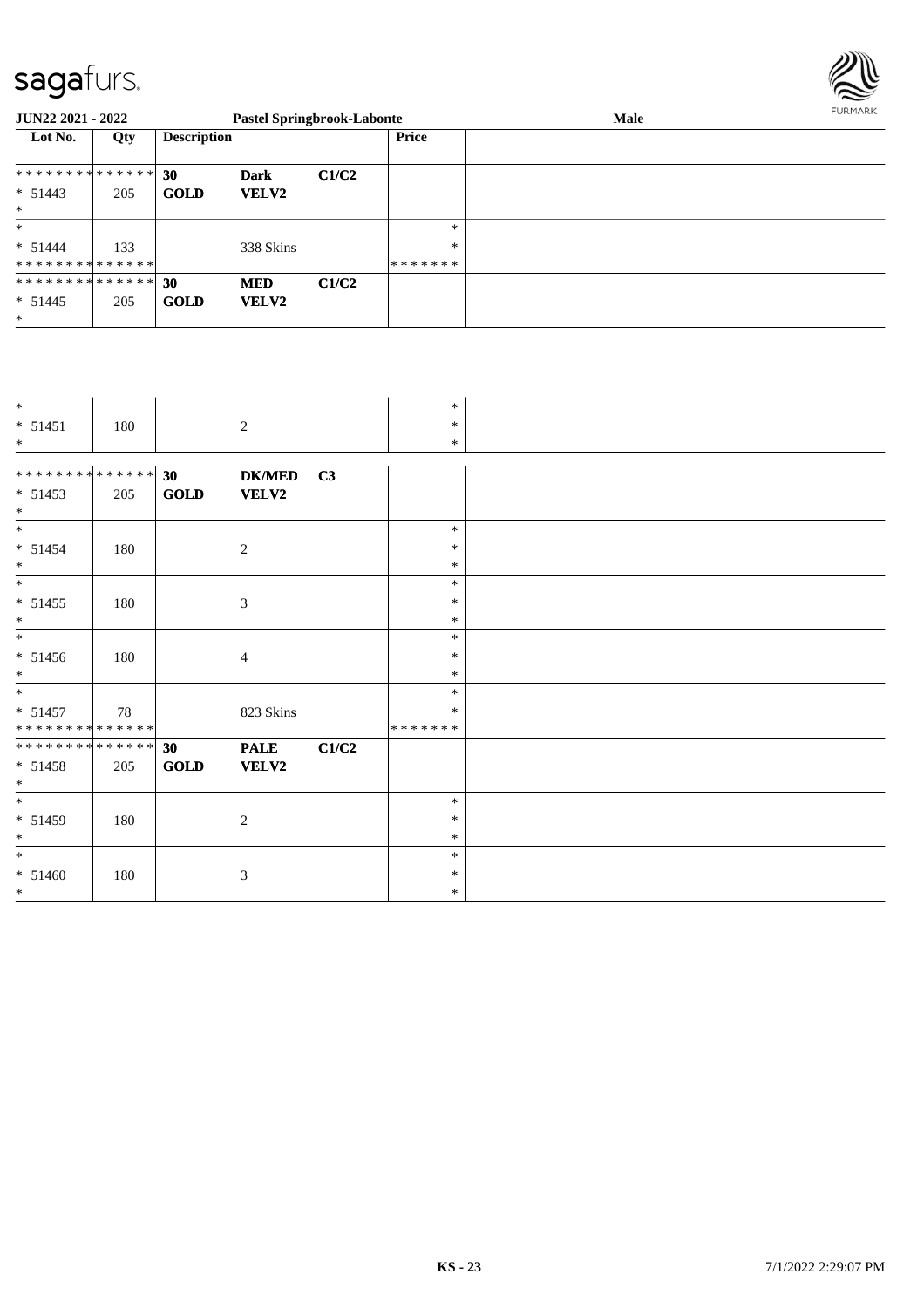| JUN22 2021 - 2022                                          |         |                             | <b>Pastel Springbrook-Labonte</b> |       |                                   | <b>Male</b> |  |
|------------------------------------------------------------|---------|-----------------------------|-----------------------------------|-------|-----------------------------------|-------------|--|
| Lot No.                                                    | Qty     | <b>Description</b>          |                                   |       | Price                             |             |  |
| $\overline{\ast}$<br>$* 51461$<br>$\ast$                   | 180     | 30<br>$\operatorname{GOLD}$ | <b>PALE</b><br>VELV2              | C1/C2 | $\ast$<br>$\ast$<br>$\ast$        |             |  |
| $\overline{\phantom{0}}$<br>$* 51462$<br>$\ast$            | 180     |                             | $\sqrt{5}$                        |       | $\ast$<br>$\ast$<br>$\ast$        |             |  |
| $\overline{\phantom{0}}$<br>$* 51463$<br>$\ast$            | 180     |                             | $\sqrt{6}$                        |       | $\ast$<br>$\ast$<br>$\ast$        |             |  |
| $\overline{\phantom{0}}$<br>$* 51464$<br>$\ast$            | 180     |                             | $\boldsymbol{7}$                  |       | $\ast$<br>$\ast$<br>$\ast$        |             |  |
| $\overline{\phantom{1}}$<br>$* 51465$<br>$\ast$            | 180     |                             | $\bf 8$                           |       | $\ast$<br>$\ast$<br>$\ast$        |             |  |
| $\overline{\phantom{0}}$<br>$* 51466$<br>$\ast$            | 180     |                             | $\overline{9}$                    |       | $\ast$<br>$\ast$<br>$\ast$        |             |  |
| $\overline{\phantom{a}^*}$<br>$* 51467$<br>$\ast$          | 180     |                             | $10\,$                            |       | $\ast$<br>$\ast$<br>$\ast$        |             |  |
| $\overline{\ast}$<br>$* 51468$<br>$\ast$                   | 180     |                             | $11\,$                            |       | $\ast$<br>$\ast$<br>$\ast$        |             |  |
| $\overline{\phantom{0}}$<br>$* 51469$<br>$\ast$            | $180\,$ |                             | $12\,$                            |       | $\ast$<br>$\ast$<br>$\ast$        |             |  |
| $\overline{\phantom{a}^*}$<br>$* 51470$<br>$\ast$          | 180     |                             | $13\,$                            |       | $\ast$<br>$\ast$<br>$\ast$        |             |  |
| $\overline{\phantom{0}}$<br>$* 51471$<br>$\ast$            | 180     |                             | $14\,$                            |       | $\ast$<br>$\ast$<br>$\ast$        |             |  |
| $\ast$<br>$* 51472$<br>$*$                                 | 180     |                             | $15\,$                            |       | $\ast$<br>$\ast$<br>$\ast$        |             |  |
| $\ast$<br>$* 51473$<br>$\ast$                              | 180     |                             | $16\,$                            |       | $\ast$<br>$\ast$<br>$\ast$        |             |  |
| $\overline{\ast}$<br>$* 51474$<br>$\ast$                   | 180     |                             | $17\,$                            |       | $\ast$<br>$\ast$<br>$\ast$        |             |  |
| $\frac{1}{1}$<br>$* 51475$<br>******** <mark>******</mark> | $81\,$  |                             | 3166 Skins                        |       | $\ast$<br>$\ast$<br>* * * * * * * |             |  |

\* \* \* \* \* \* \*

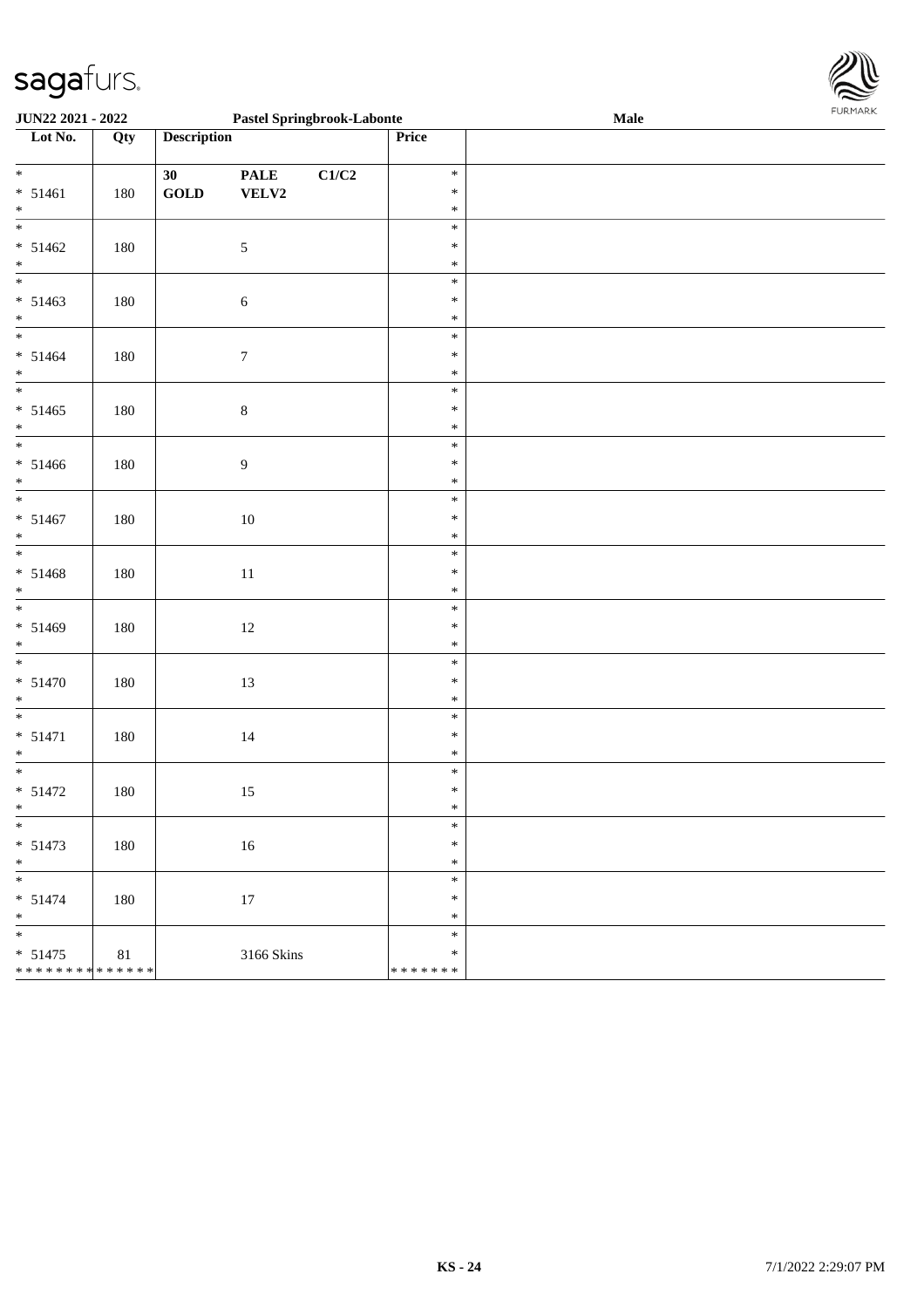

| JUN22 2021 - 2022   |     |                    |               | <b>Pastel Springbrook-Labonte</b> |              | Male | FURMARK |
|---------------------|-----|--------------------|---------------|-----------------------------------|--------------|------|---------|
| Lot No.             | Qty | <b>Description</b> |               |                                   | <b>Price</b> |      |         |
| **************      |     | 30                 | <b>PAL/XP</b> | C3                                |              |      |         |
| $* 51485$<br>$\ast$ | 205 | <b>GOLD</b>        | VELV2         |                                   |              |      |         |
| $\ast$              |     |                    |               |                                   | $\ast$       |      |         |
| $* 51486$           | 180 |                    | $\mathbf{2}$  |                                   | $\ast$       |      |         |
| $\ast$              |     |                    |               |                                   | $\ast$       |      |         |
| $\ast$              |     |                    |               |                                   | $\ast$       |      |         |
| $* 51487$           | 180 |                    | 3             |                                   | $\ast$       |      |         |
| $\ast$              |     |                    |               |                                   | $\ast$       |      |         |
| $\ast$              |     |                    |               |                                   | $\ast$       |      |         |
| $* 51488$           | 180 |                    | 4             |                                   | $\ast$       |      |         |
| $\ast$              |     |                    |               |                                   | $\ast$       |      |         |
| $\ast$              |     |                    |               |                                   | $\ast$       |      |         |
| * 51489             | 180 |                    | 5             |                                   | $\ast$       |      |         |
| $\ast$              |     |                    |               |                                   | $\ast$       |      |         |
| $\ast$              |     |                    |               |                                   | $\ast$       |      |         |
| $* 51490$           | 125 |                    | 1050 Skins    |                                   | $\ast$       |      |         |
| **************      |     |                    |               |                                   | *******      |      |         |

| 51499                           | 98  | 30<br><b>GOLD</b> | 2XP<br><b>VELV3</b> | C2/C3 |  |
|---------------------------------|-----|-------------------|---------------------|-------|--|
| ******** <mark>******</mark> 20 |     |                   | <b>Dark</b>         | C1/C2 |  |
| $* 51500$                       | 245 | <b>GOLD</b>       | <b>VELV2</b>        |       |  |
| $\ast$                          |     |                   |                     |       |  |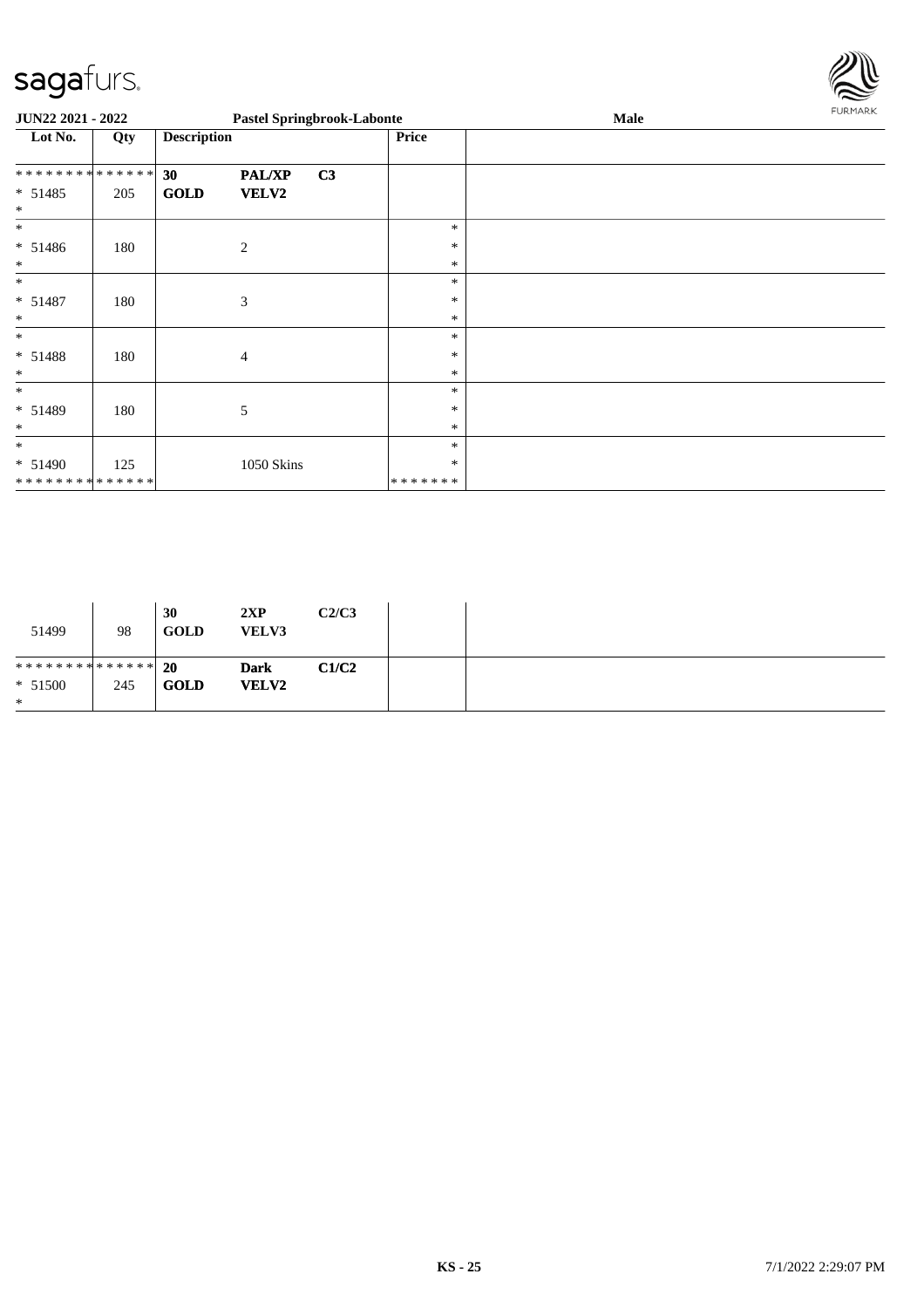

| <b>JUN22 2021 - 2022</b><br><b>Pastel Springbrook-Labonte</b> |     |                    |       |       |              | <b>Male</b> | FURMARK |
|---------------------------------------------------------------|-----|--------------------|-------|-------|--------------|-------------|---------|
| Lot No.                                                       | Qty | <b>Description</b> |       |       | <b>Price</b> |             |         |
| $*$                                                           |     | 20                 | Dark  | C1/C2 | ∗            |             |         |
| $* 51501$                                                     | 105 | GOLD               | VELV2 |       | $\ast$       |             |         |
| **************                                                |     |                    |       |       | *******      |             |         |

| **************                |     | <b>20</b><br><b>DK/MED</b>  | C <sub>3</sub> |         |  |
|-------------------------------|-----|-----------------------------|----------------|---------|--|
| $* 51506$                     | 245 | <b>GOLD</b><br><b>VELV2</b> |                |         |  |
| $\ast$                        |     |                             |                |         |  |
| $\ast$                        |     |                             |                | $*$     |  |
| $* 51507$                     | 220 |                             |                | $\ast$  |  |
| $\ast$                        |     |                             |                | $\ast$  |  |
| $\ast$                        |     |                             |                | $\ast$  |  |
| $* 51508$                     | 160 | 625 Skins                   |                | $*$     |  |
| * * * * * * * * * * * * * * * |     |                             |                | ******* |  |

| ************** 20 |     |             | <b>PALE</b> | C1/C2 | $\ast$  |  |
|-------------------|-----|-------------|-------------|-------|---------|--|
| $* 51512$         | 220 | <b>GOLD</b> | VELV2       |       | $\ast$  |  |
| $*$               |     |             |             |       | $\ast$  |  |
| $\ast$            |     |             |             |       | $\ast$  |  |
| $* 51513$         | 220 |             | 2           |       | $\ast$  |  |
| $\ast$            |     |             |             |       | $\ast$  |  |
| $*$               |     |             |             |       | $\ast$  |  |
| $* 51514$         | 220 |             | 3           |       | $\ast$  |  |
| $\ast$            |     |             |             |       | $\ast$  |  |
| $\ast$            |     |             |             |       | $\ast$  |  |
| $* 51515$         | 220 |             | 4           |       | $\ast$  |  |
| $*$               |     |             |             |       | $\ast$  |  |
| $\ast$            |     |             |             |       | $\ast$  |  |
| $* 51516$         | 58  |             | 938 Skins   |       | $\ast$  |  |
| **************    |     |             |             |       | ******* |  |

| ******** <mark>******</mark> 20 |     |             | <b>PAL/XP</b> | C3 |
|---------------------------------|-----|-------------|---------------|----|
| $* 51520$                       | 245 | <b>GOLD</b> | <b>VELV2</b>  |    |
| ∗                               |     |             |               |    |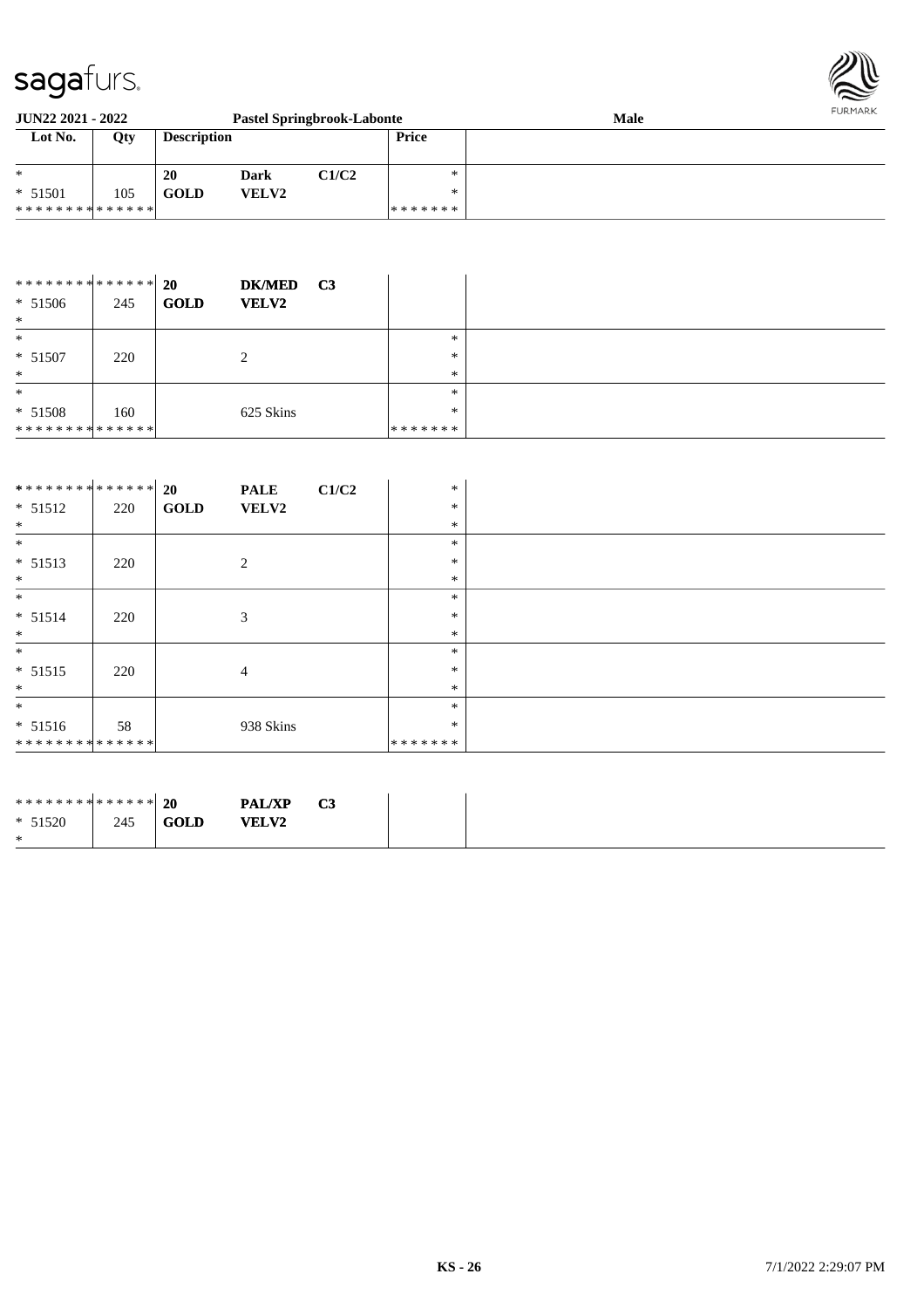

| <b>JUN22 2021 - 2022</b>      |     |                             | <b>Pastel Springbrook-Labonte</b> |                |              | Male | <b>FURMARK</b> |
|-------------------------------|-----|-----------------------------|-----------------------------------|----------------|--------------|------|----------------|
| Lot No.                       | Qty | <b>Description</b>          |                                   |                | <b>Price</b> |      |                |
| *                             |     | 20                          | PAL/XP                            | C <sub>3</sub> | $\ast$       |      |                |
| $* 51521$                     | 220 | <b>GOLD</b>                 | <b>VELV2</b>                      |                | $\ast$       |      |                |
| *                             |     |                             |                                   |                | $\ast$       |      |                |
| $\ast$                        |     |                             |                                   |                | $\ast$       |      |                |
| $* 51522$                     | 116 |                             | 581 Skins                         |                | $\ast$       |      |                |
| * * * * * * * * * * * * * * * |     |                             |                                   |                | *******      |      |                |
| 51523                         | 179 | <b>20</b><br><b>GOLD</b>    | <b>DK/MED</b><br>VELV3            | C2/C3          |              |      |                |
|                               |     |                             |                                   |                |              |      |                |
| 51526                         | 280 | $\mathbf{0}$<br><b>GOLD</b> | Dark<br><b>VELV2</b>              | C2/C3          |              |      |                |

| C2/C3<br>$\mathbf{X}\mathbf{P}$<br><b>VELV2</b><br><b>GOLD</b> |
|----------------------------------------------------------------|
|----------------------------------------------------------------|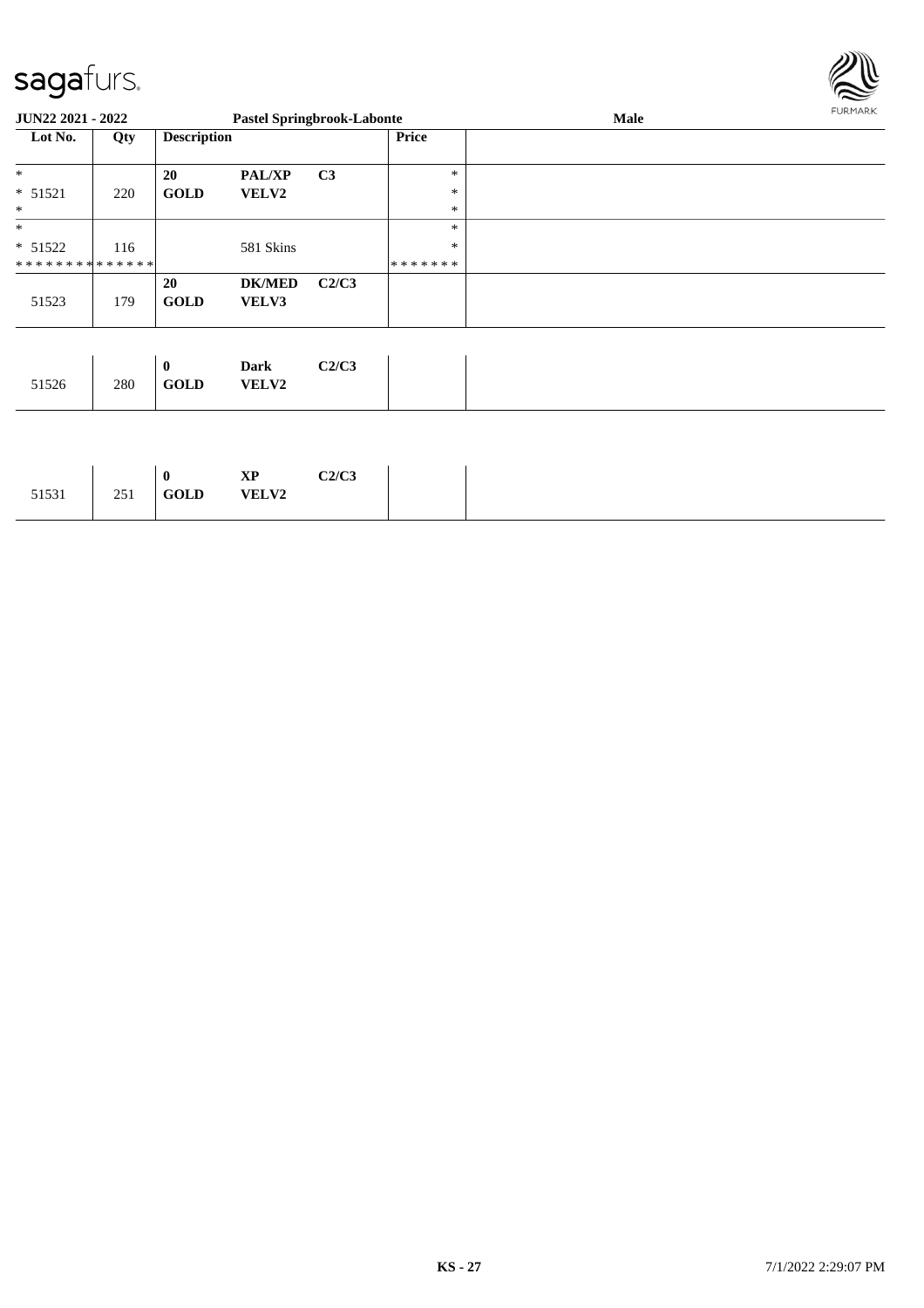

#### **JUN22 2021 - 2022 Pastel Sundry owners Male Lot No. Qty Description Price** 51559 93 **40 ALL C2 SLVR VELV2 OPEN**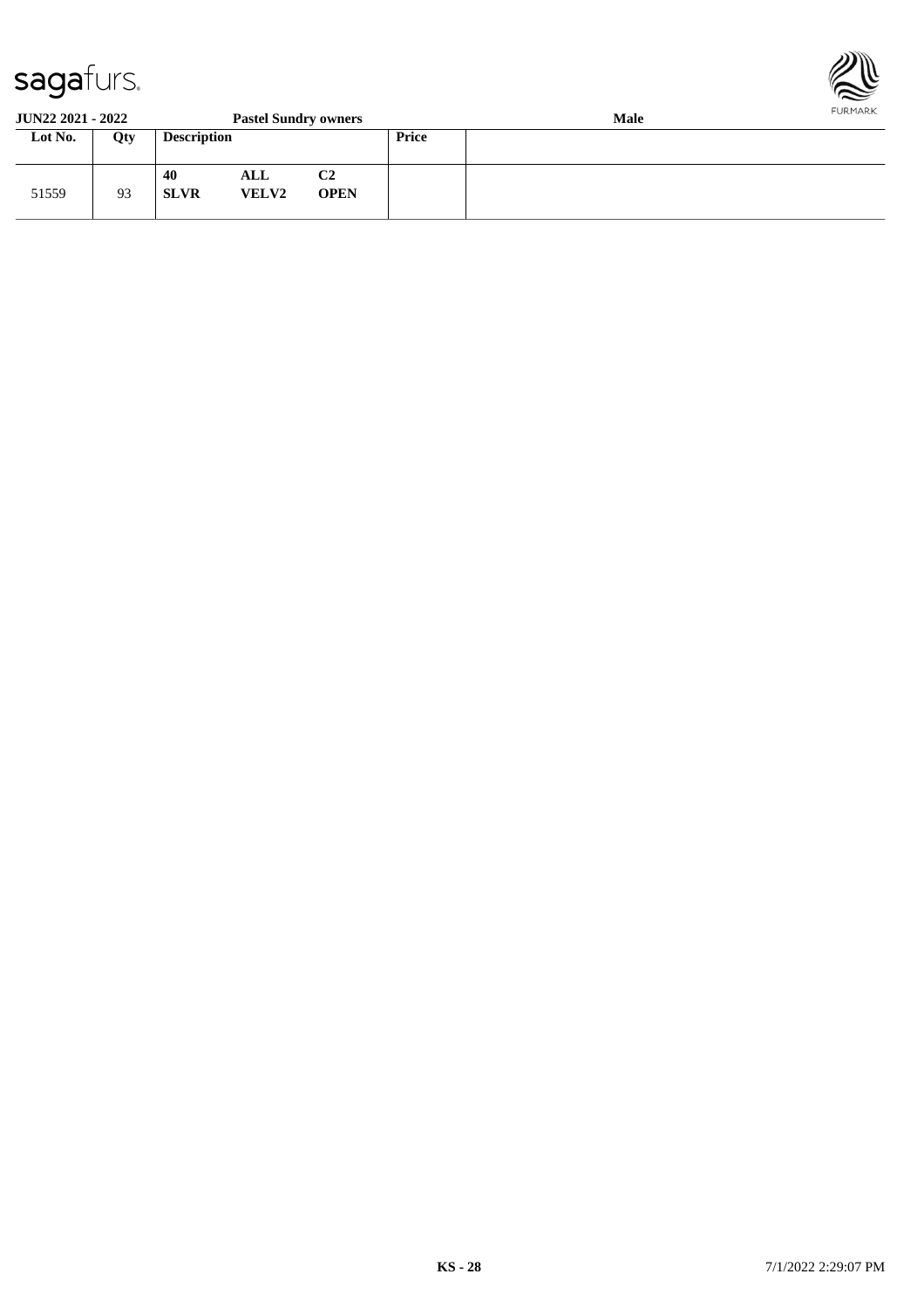

| <b>JUN22 2021 - 2022</b> |     | <b>Pastel Deep North</b> |       |         | FURMARK |  |
|--------------------------|-----|--------------------------|-------|---------|---------|--|
| Lot No.                  | Qty | <b>Description</b>       |       | Price   |         |  |
| ************** 40        |     | <b>PAL/XP</b>            | C2/C3 |         |         |  |
| $* 51564$                | 205 | <b>SLVR</b>              |       |         |         |  |
| $\ast$                   |     |                          |       |         |         |  |
| $\ast$                   |     |                          |       | $*$     |         |  |
| $* 51565$                | 198 | 403 Skins                |       | $*$     |         |  |
| **************           |     |                          |       | ******* |         |  |

| ************** 30            |     | <b>XP</b>   | C2/C3 |         |
|------------------------------|-----|-------------|-------|---------|
| $* 51576$                    | 225 | <b>SLVR</b> |       |         |
| $\ast$                       |     |             |       |         |
| $\ast$                       |     |             |       | $*$     |
| $* 51577$                    | 47  | 272 Skins   |       | $*$     |
| ******** <mark>******</mark> |     |             |       | ******* |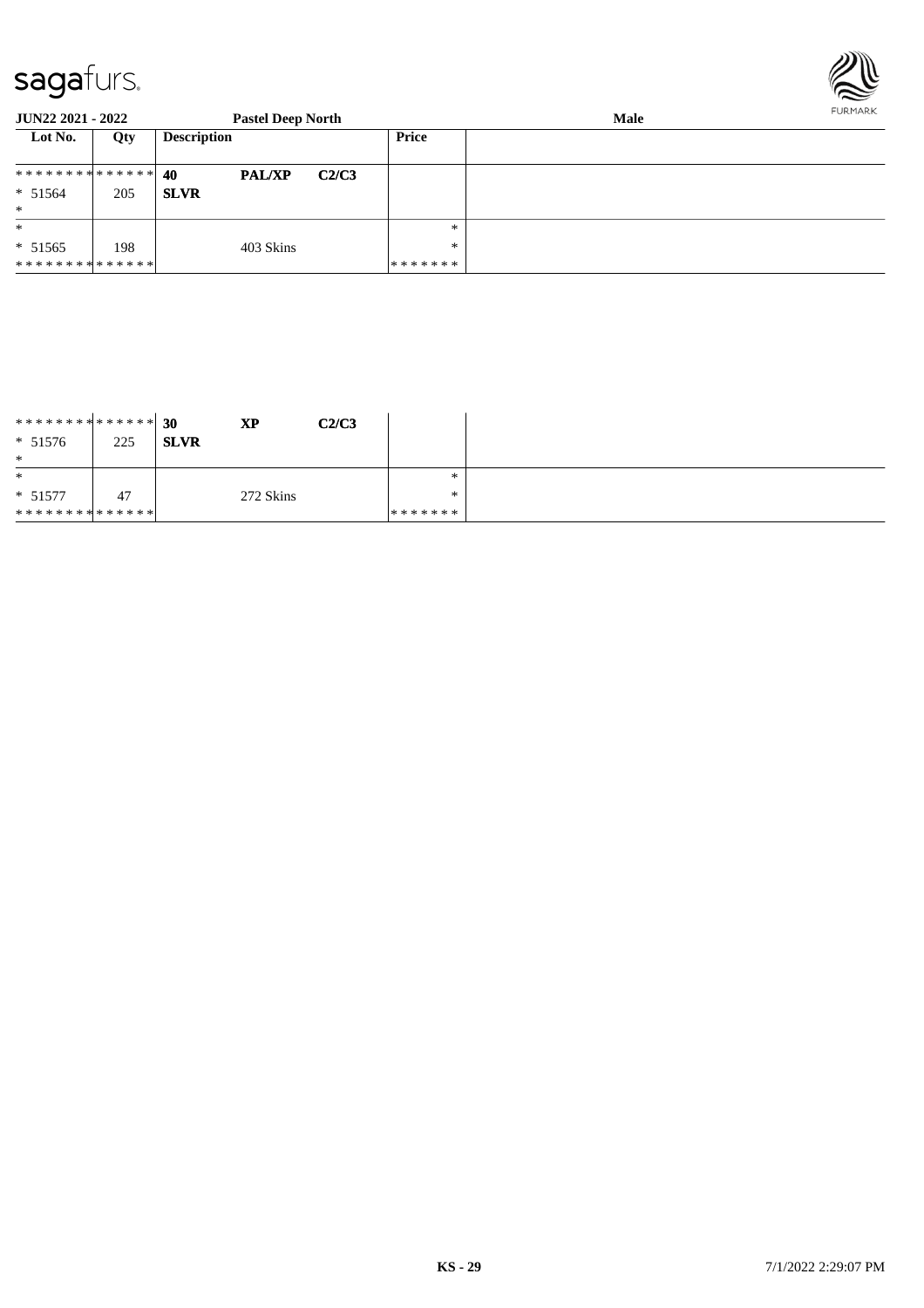

| <b>JUN22 2021 - 2022</b>        |     |                    | <b>Pastel Northwest</b> |       |         | FURMARK<br><b>Male</b> |  |
|---------------------------------|-----|--------------------|-------------------------|-------|---------|------------------------|--|
| Lot No.                         | Qty | <b>Description</b> |                         |       | Price   |                        |  |
| ******** <mark>******</mark> 40 |     |                    | <b>XD</b>               | C2/C3 |         |                        |  |
| $* 51591$                       | 205 | <b>SLVR</b>        | <b>VELV1</b>            |       |         |                        |  |
| $*$                             |     |                    |                         |       |         |                        |  |
| $\ast$                          |     |                    |                         |       | $*$     |                        |  |
| $* 51592$                       | 86  |                    | 291 Skins               |       | $*$     |                        |  |
| * * * * * * * * * * * * * * *   |     |                    |                         |       | ******* |                        |  |

| **************    |     | 30          | <b>XD</b>    | C2/C3 |         |  |
|-------------------|-----|-------------|--------------|-------|---------|--|
| $* 51596$         | 225 | <b>SLVR</b> | <b>VELV1</b> |       |         |  |
| $*$               |     |             |              |       |         |  |
| $\ast$            |     |             |              |       | $\ast$  |  |
| $* 51597$         | 114 |             | 339 Skins    |       | $\ast$  |  |
| **************    |     |             |              |       | ******* |  |
| ************** 30 |     |             | <b>Dark</b>  | C2/C3 |         |  |
| $* 51598$         | 225 | <b>SLVR</b> | <b>VELV1</b> |       |         |  |
| $*$               |     |             |              |       |         |  |
| $\ast$            |     |             |              |       | $\ast$  |  |
| $* 51599$         | 65  |             | 290 Skins    |       | *       |  |
| **************    |     |             |              |       | ******* |  |
| ************** 30 |     |             | <b>MED</b>   | C2/C3 |         |  |
| $* 51600$         | 225 | <b>SLVR</b> | <b>VELV1</b> |       |         |  |
| $\ast$            |     |             |              |       |         |  |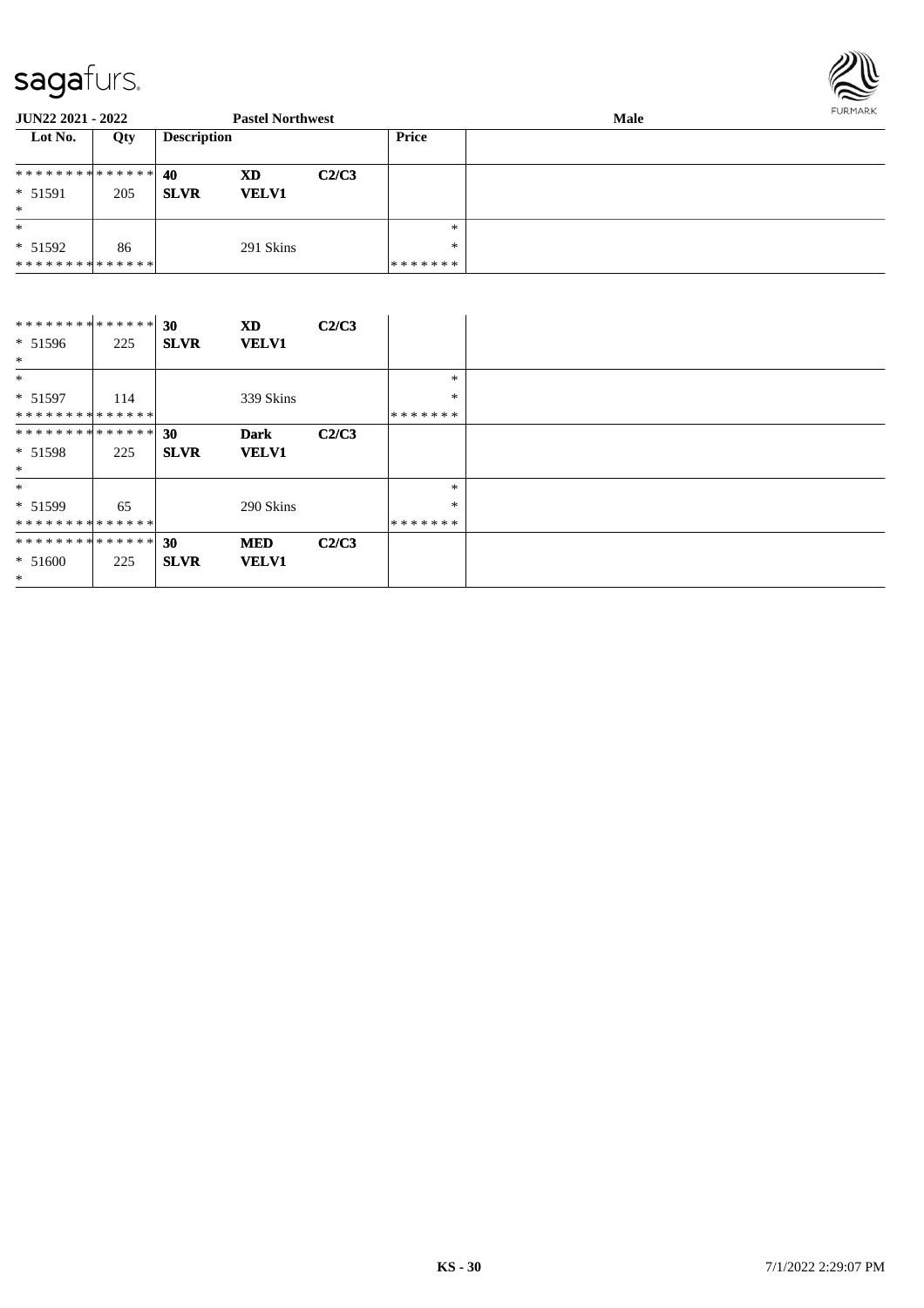

| <b>JUN22 2021 - 2022</b>        |     |                    | <b>Pastel Northwest</b> |       |              | <b>Male</b> | FURMARK |
|---------------------------------|-----|--------------------|-------------------------|-------|--------------|-------------|---------|
| Lot No.                         | Qty | <b>Description</b> |                         |       | <b>Price</b> |             |         |
| $*$                             |     | 30                 | <b>MED</b>              | C2/C3 | *            |             |         |
| $* 51601$                       | 116 | <b>SLVR</b>        | <b>VELV1</b>            |       | $\ast$       |             |         |
| * * * * * * * * * * * * * * *   |     |                    |                         |       | *******      |             |         |
| ******** <mark>******</mark> 30 |     |                    | <b>PAL/XP</b>           | C2/C3 |              |             |         |
| $* 51602$                       | 225 | <b>SLVR</b>        | <b>VELV1</b>            |       |              |             |         |
| $*$                             |     |                    |                         |       |              |             |         |
| $*$                             |     |                    |                         |       | $\ast$       |             |         |
| $* 51603$                       | 152 |                    | 377 Skins               |       | *            |             |         |
| * * * * * * * * * * * * * * *   |     |                    |                         |       | *******      |             |         |

| 51608 | 205 | <b>20</b><br><b>SLVR</b> | <b>PAL/XP</b><br><b>VELV1</b> | C2/C3                   |      |
|-------|-----|--------------------------|-------------------------------|-------------------------|------|
|       |     |                          |                               | Pastel Dogwood Fur Farm | Male |
| 51610 | 184 | 40<br><b>SLVR</b>        | <b>XD</b><br><b>VELV1</b>     | C2/C3                   |      |

| 51614          | 122 | 40<br><b>SLVR</b> | <b>PAL/XP</b><br><b>VELV1</b> | C2/C3 |         |  |
|----------------|-----|-------------------|-------------------------------|-------|---------|--|
| 51616          | 206 | 30<br><b>SLVR</b> | XD<br><b>VELV1</b>            | C2/C3 |         |  |
| ************** |     | 30                | <b>Dark</b>                   | C2/C3 |         |  |
| $* 51617$      | 225 | <b>SLVR</b>       | <b>VELV1</b>                  |       |         |  |
| $\ast$         |     |                   |                               |       |         |  |
| $*$            |     |                   |                               |       | $\ast$  |  |
| $* 51618$      | 200 |                   | 2                             |       | $\ast$  |  |
| $\ast$         |     |                   |                               |       | $\ast$  |  |
| $*$            |     |                   |                               |       | $\ast$  |  |
| $* 51619$      | 176 |                   | 601 Skins                     |       | $\ast$  |  |
| ************** |     |                   |                               |       | ******* |  |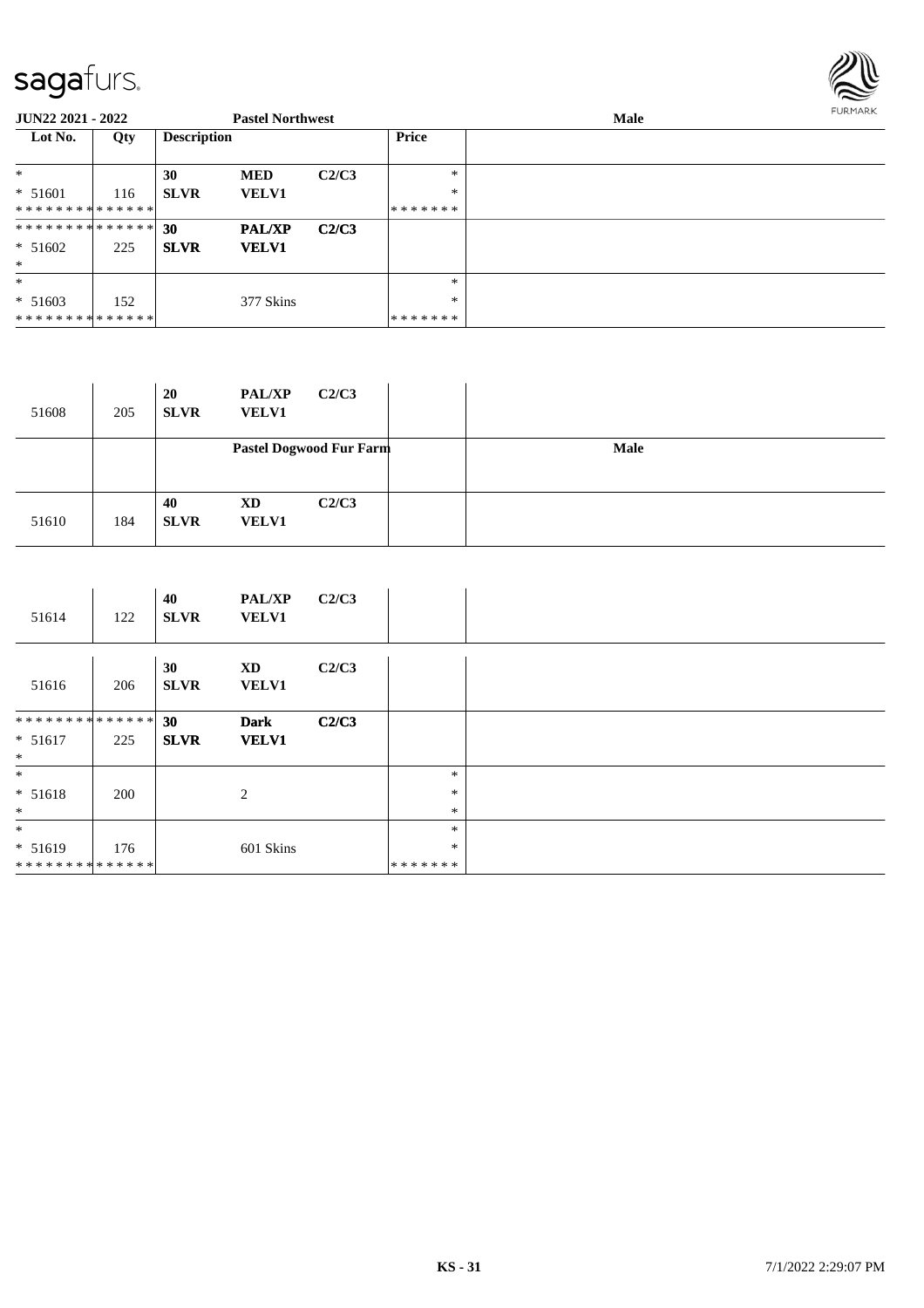

| <b>JUN22 2021 - 2022</b> |     |                    | <b>Pastel Dogwood Fur Farm</b> |       |       | <b>Male</b> | FURMARK |
|--------------------------|-----|--------------------|--------------------------------|-------|-------|-------------|---------|
| Lot No.                  | Qty | <b>Description</b> |                                |       | Price |             |         |
| 51622                    | 150 | 30<br><b>SLVR</b>  | <b>PAL/XP</b><br><b>VELV1</b>  | C2/C3 |       |             |         |
| 51624                    | 174 | 30<br><b>SLVR</b>  | MED/PAL C2/C3<br><b>VELV2</b>  |       |       |             |         |

|                                                                            |     |                   | <b>Pastel Unicorn</b>                               |                |                              | Male |
|----------------------------------------------------------------------------|-----|-------------------|-----------------------------------------------------|----------------|------------------------------|------|
| 51629                                                                      | 174 | 50<br><b>SLVR</b> | <b>PALE</b><br><b>VELV1</b>                         | C1/C2          |                              |      |
| 51630                                                                      | 129 | 50<br><b>SLVR</b> | $\mathbf{X}\mathbf{P}$<br><b>VELV1</b>              | C1/C2          |                              |      |
| 51631                                                                      | 121 | 50<br><b>SLVR</b> | $\mathbf{ALL}$<br><b>VELV1</b>                      | C3             |                              |      |
| 51632                                                                      | 69  | 40<br><b>SLVR</b> | $\bold{X}\bold{D}/\bold{D}\bold{K}$<br><b>VELV1</b> | C <sub>2</sub> |                              |      |
| 51633                                                                      | 208 | 40<br><b>SLVR</b> | <b>MED</b><br><b>VELV1</b>                          | C1             |                              |      |
| **************<br>$* 51634$<br>$\ast$                                      | 205 | 40<br><b>SLVR</b> | $\bf MED$<br><b>VELV1</b>                           | C <sub>2</sub> |                              |      |
| $\overline{\phantom{a}^*}$<br>$* 51635$<br>$\ast$                          | 180 |                   | $\overline{c}$                                      |                | $\ast$<br>$\ast$<br>$\ast$   |      |
| $\ast$<br>$* 51636$<br>******** <mark>*****</mark> *                       | 43  |                   | 428 Skins                                           |                | $\ast$<br>∗<br>* * * * * * * |      |
| 51638                                                                      | 114 | 40<br><b>SLVR</b> | <b>PALE</b><br><b>VELV1</b>                         | C1             |                              |      |
| ******** <sup>*</sup> ****** <sup>2</sup> 0<br>$* 51640$<br>************** | 172 | <b>SLVR</b>       | <b>PALE</b><br><b>VELV1</b>                         | C2             | $\ast$<br>∗<br>*******       |      |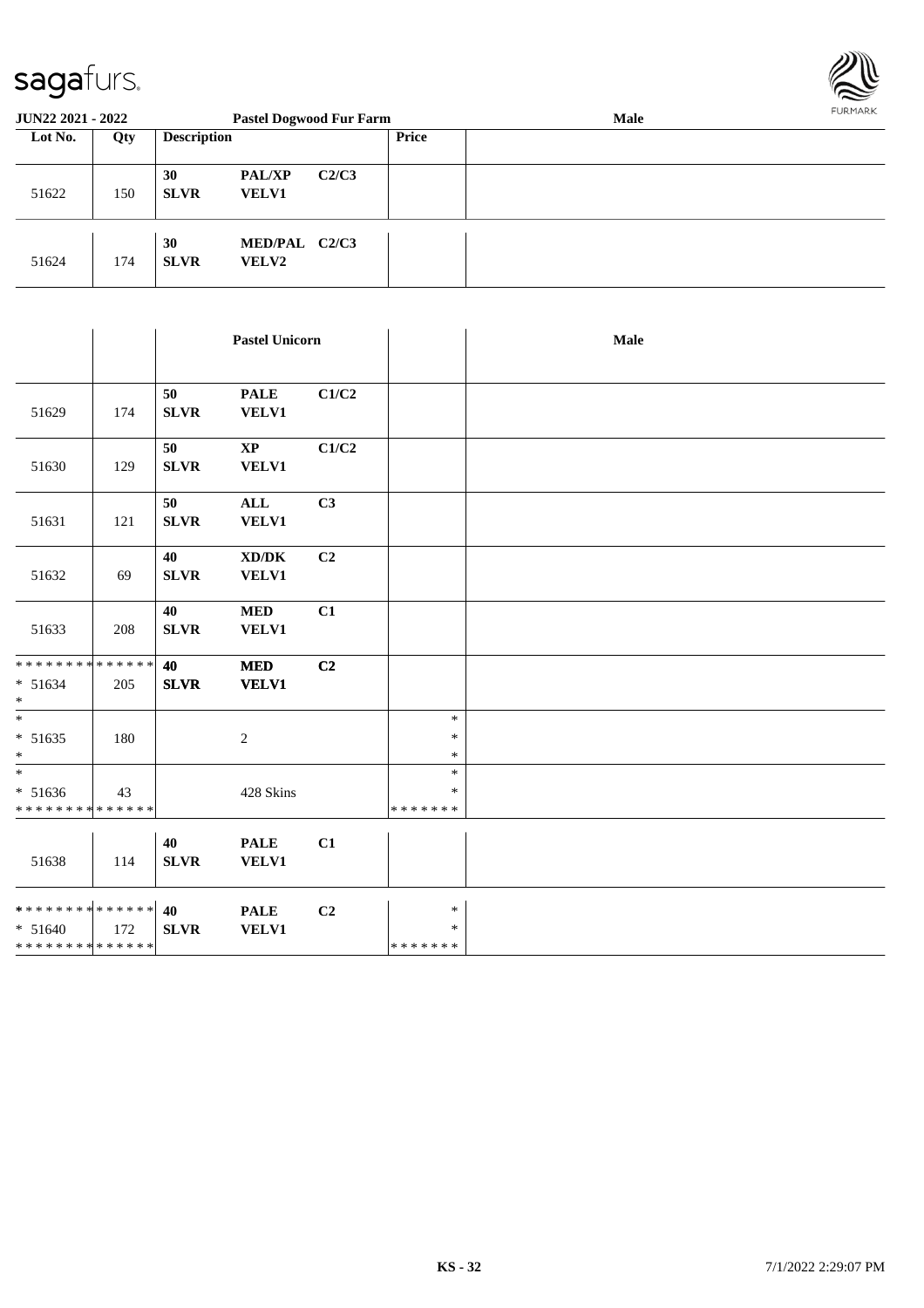

| JUN22 2021 - 2022 |     |                    | <b>Pastel Unicorn</b>                               |       | <b>Male</b> |  |  | <b>FURMARK</b> |
|-------------------|-----|--------------------|-----------------------------------------------------|-------|-------------|--|--|----------------|
| Lot No.           | Qty | <b>Description</b> |                                                     |       | Price       |  |  |                |
| 51643             | 178 | 40<br>SLVR         | PAL/XP<br><b>VELV1</b>                              | C3    |             |  |  |                |
| 51644             | 102 | 30<br><b>SLVR</b>  | $\bold{X}\bold{D}/\bold{D}\bold{K}$<br><b>VELV1</b> | C2    |             |  |  |                |
| 51645             | 82  | 30<br>${\bf SLVR}$ | <b>MED</b><br><b>VELV1</b>                          | C1    |             |  |  |                |
| 51646             | 245 | 30<br>SLVR         | <b>MED</b><br><b>VELV1</b>                          | C2    |             |  |  |                |
| 51648             | 85  | 30<br><b>SLVR</b>  | <b>PALE</b><br><b>VELV1</b>                         | C1    |             |  |  |                |
| 51649             | 232 | 30<br><b>SLVR</b>  | <b>PALE</b><br><b>VELV1</b>                         | C2    |             |  |  |                |
| 51650             | 163 | 30<br>SLVR         | $\mathbf{X}\mathbf{P}$<br><b>VELV1</b>              | C1/C2 |             |  |  |                |
| 51651             | 137 | 30<br><b>SLVR</b>  | PAL/XP<br><b>VELV1</b>                              | C3    |             |  |  |                |
| 51652             | 289 | 20<br>SLVR         | $\mathbf{ALL}$<br><b>VELV1</b>                      | C2    |             |  |  |                |

|                     |     | Pastel Labonte-Springbrook |               |       |         | Male |
|---------------------|-----|----------------------------|---------------|-------|---------|------|
|                     |     |                            |               |       |         |      |
| **************      |     | 50                         | <b>PAL/XP</b> | C2/C3 |         |      |
| $* 51656$<br>$\ast$ | 185 | <b>SLVR</b>                | <b>VELV1</b>  |       |         |      |
| $\ast$              |     |                            |               |       | $\ast$  |      |
| $* 51657$           | 52  |                            | 237 Skins     |       | $\ast$  |      |
| **************      |     |                            |               |       | ******* |      |
| **************      |     | 40                         | <b>Dark</b>   | C2/C3 |         |      |
| $* 51658$           | 205 | <b>SLVR</b>                | <b>VELV1</b>  |       |         |      |
| $\ast$              |     |                            |               |       |         |      |
| $\ast$              |     |                            |               |       | $\ast$  |      |
| $* 51659$           | 157 |                            | 362 Skins     |       | $\ast$  |      |
| **************      |     |                            |               |       | ******* |      |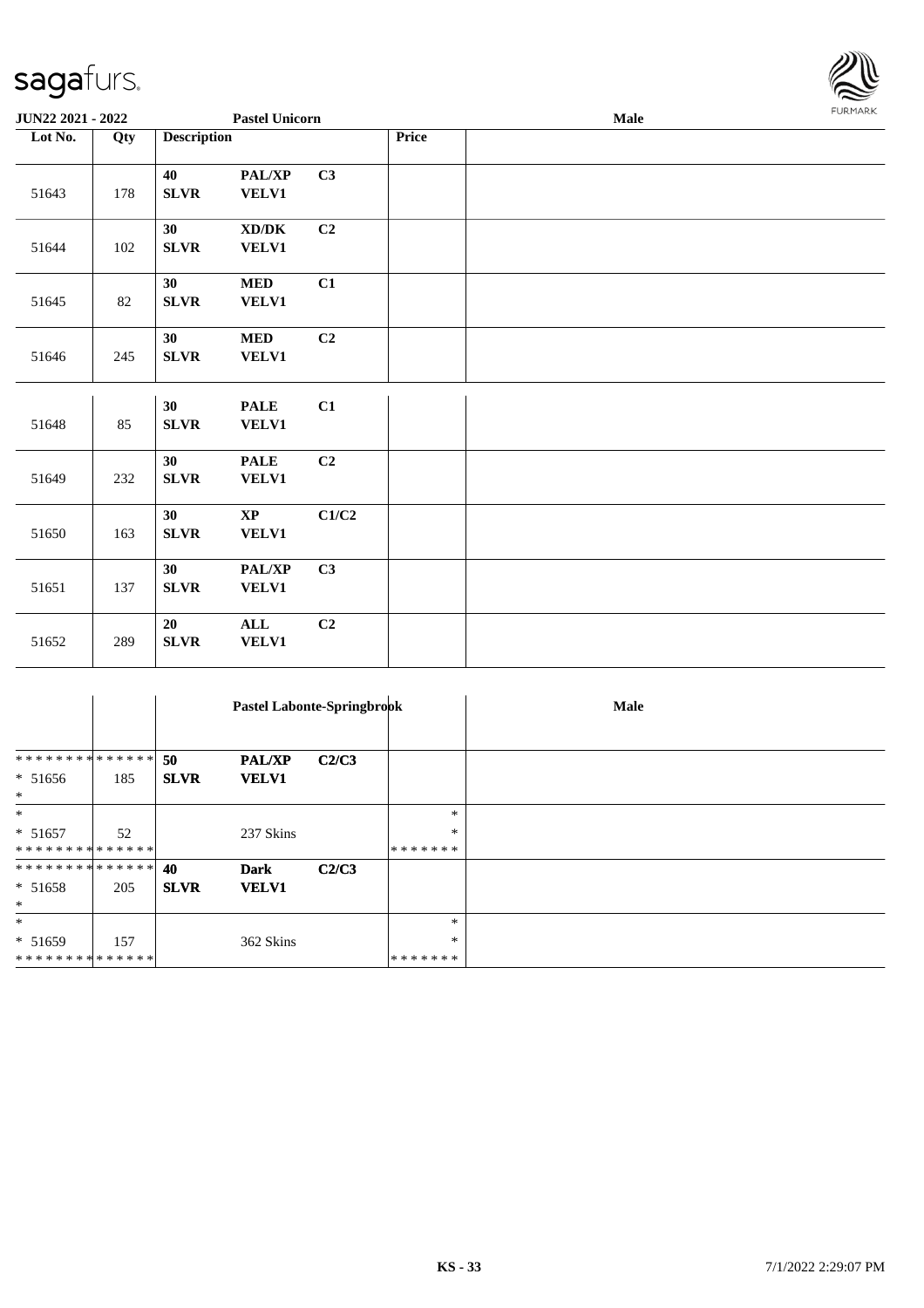

| JUN22 2021 - 2022                     |     |                    |                             | <b>Pastel Labonte-Springbrook</b> |                            | Male | FURMARK |
|---------------------------------------|-----|--------------------|-----------------------------|-----------------------------------|----------------------------|------|---------|
| Lot No.                               | Qty | <b>Description</b> |                             |                                   | <b>Price</b>               |      |         |
| **************<br>$* 51663$<br>$\ast$ | 205 | 40<br><b>SLVR</b>  | <b>PALE</b><br><b>VELV1</b> | C2/C3                             |                            |      |         |
| $\ast$<br>$* 51664$<br>$\ast$         | 180 |                    | $\overline{2}$              |                                   | $\ast$<br>$\ast$<br>$\ast$ |      |         |
| $\ast$<br>$* 51665$<br>$\ast$         | 180 |                    | 3                           |                                   | *<br>*<br>*                |      |         |
| $\ast$<br>$* 51666$<br>************** | 103 |                    | 668 Skins                   |                                   | *<br>$\ast$<br>*******     |      |         |

| ************** |     | 30            | C2/C3<br><b>PALE</b> |         |  |
|----------------|-----|---------------|----------------------|---------|--|
| $* 51677$      | 225 | <b>SLVR</b>   | <b>VELV1</b>         |         |  |
| $\ast$         |     |               |                      |         |  |
| $\ast$         |     |               |                      | $\ast$  |  |
| $* 51678$      | 200 | $\mathcal{L}$ |                      | $\ast$  |  |
| $\ast$         |     |               |                      | $\ast$  |  |
| $\ast$         |     |               |                      | $\ast$  |  |
| $* 51679$      | 200 | 3             |                      | $\ast$  |  |
| $\ast$         |     |               |                      | $\ast$  |  |
| $\ast$         |     |               |                      | $\ast$  |  |
| $* 51680$      | 196 |               | 821 Skins            | $\ast$  |  |
| ************** |     |               |                      | ******* |  |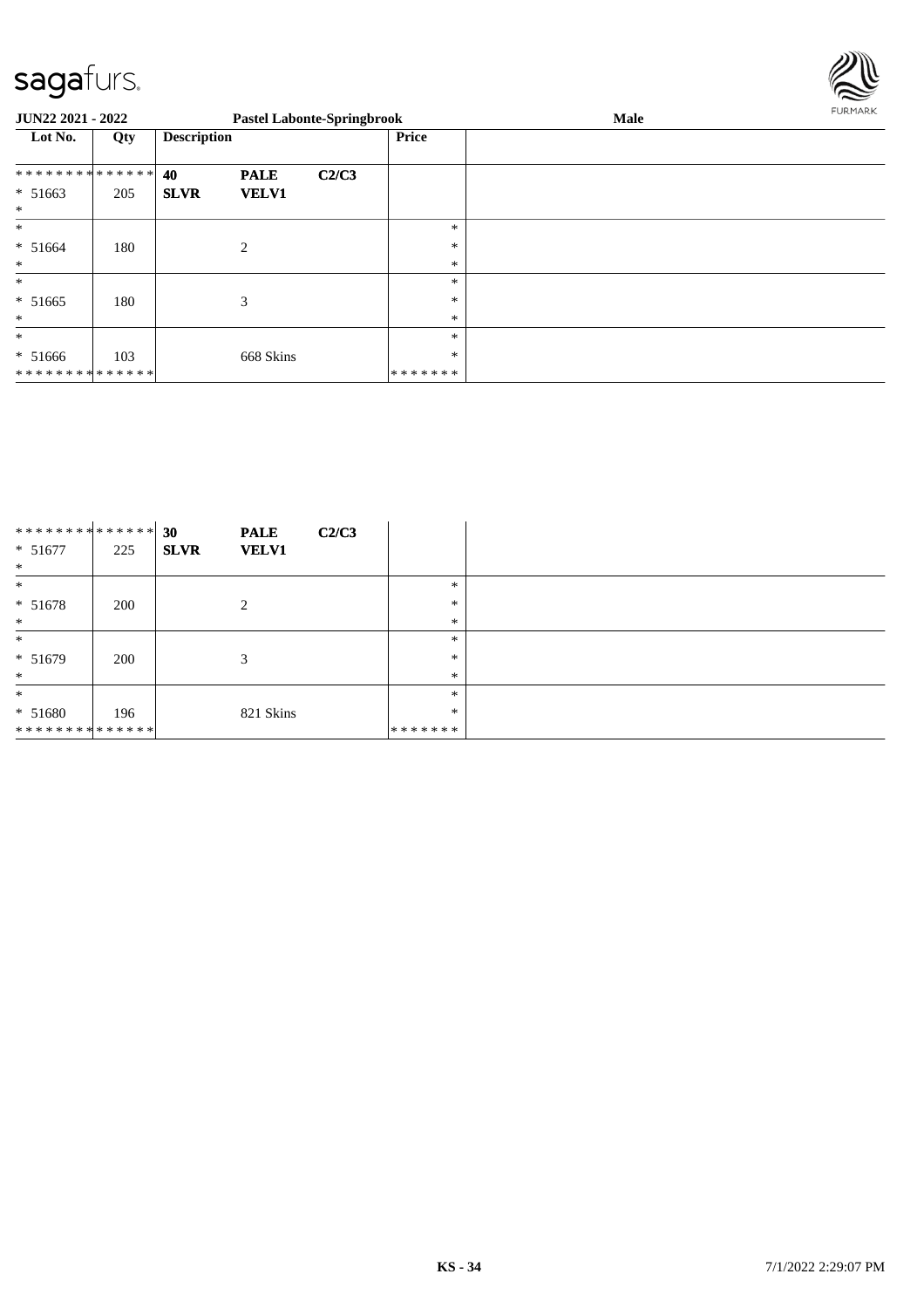

| JUN22 2021 - 2022             |     | <b>Pastel Labonte-Springbrook</b> |              |       |         | <b>Male</b> | <b>FURPIARN</b> |
|-------------------------------|-----|-----------------------------------|--------------|-------|---------|-------------|-----------------|
| Lot No.                       | Qty | <b>Description</b>                |              |       | Price   |             |                 |
|                               |     |                                   |              |       |         |             |                 |
| * * * * * * * * * * * * * * * |     | -30                               | XP           | C2/C3 |         |             |                 |
| $* 51681$                     | 225 | <b>SLVR</b>                       | <b>VELV1</b> |       |         |             |                 |
| $\ast$                        |     |                                   |              |       |         |             |                 |
| $\ast$                        |     |                                   |              |       | $*$     |             |                 |
| $* 51682$                     | 126 |                                   | 351 Skins    |       | $*$     |             |                 |
| **************                |     |                                   |              |       | ******* |             |                 |

|                                       |     | <b>Pastel Maple Ridge</b> |                               |       |                             | Male |
|---------------------------------------|-----|---------------------------|-------------------------------|-------|-----------------------------|------|
| 51695                                 | 93  | 40<br><b>SLVR</b>         | <b>XD</b><br><b>VELV2</b>     | C2/C3 |                             |      |
| **************<br>$* 51696$<br>$\ast$ | 205 | 40<br><b>SLVR</b>         | <b>DK/MED</b><br><b>VELV2</b> | C2/C3 |                             |      |
| $\ast$<br>$* 51697$<br>************** | 55  |                           | 260 Skins                     |       | $\ast$<br>$\ast$<br>******* |      |
| 51699                                 | 113 | 30<br><b>SLVR</b>         | <b>XD</b><br>VELV2            | C2/C3 |                             |      |
| 51700                                 | 203 | 30<br><b>SLVR</b>         | <b>Dark</b><br>VELV2          | C2/C3 |                             |      |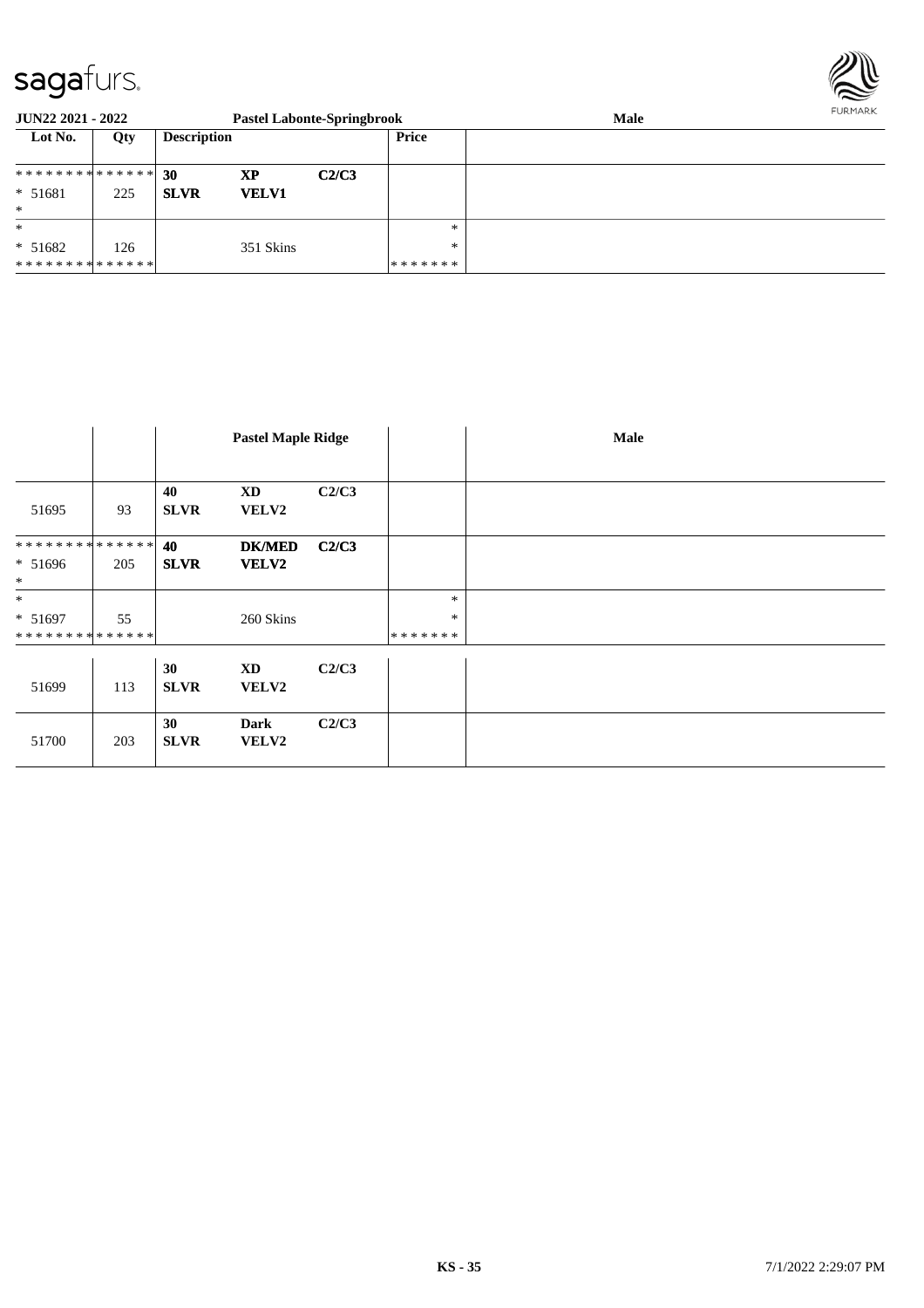

| <b>JUN22 2021 - 2022</b> |     |                    | <b>Pastel Maple Ridge</b>     |       |              | <b>Male</b> |  |  |
|--------------------------|-----|--------------------|-------------------------------|-------|--------------|-------------|--|--|
| Lot No.                  | Qty | <b>Description</b> |                               |       | <b>Price</b> |             |  |  |
| 51701                    | 210 | 30<br><b>SLVR</b>  | <b>MED</b><br><b>VELV2</b>    | C2/C3 |              |             |  |  |
| 51702                    | 216 | 30<br><b>SLVR</b>  | <b>PAL/XP</b><br><b>VELV2</b> | C2/C3 |              |             |  |  |
| 51704                    | 97  | 20<br><b>SLVR</b>  | <b>PAL/XP</b><br><b>VELV2</b> | C2/C3 |              |             |  |  |

|                |     |             |                | Pastel Springbrook-Labonte |         | <b>Male</b> |
|----------------|-----|-------------|----------------|----------------------------|---------|-------------|
|                |     |             |                |                            |         |             |
| ************** |     | 50          | <b>PAL/XP</b>  | C2/C3                      |         |             |
| $* 51708$      | 185 | <b>SLVR</b> | <b>VELV2</b>   |                            |         |             |
| $\ast$         |     |             |                |                            |         |             |
| $\ast$         |     |             |                |                            | $\ast$  |             |
| * 51709        | 160 |             | $\overline{c}$ |                            | $\ast$  |             |
| $\ast$         |     |             |                |                            | $\ast$  |             |
| $*$            |     |             |                |                            | $\ast$  |             |
| $* 51710$      | 51  |             | 396 Skins      |                            | $\ast$  |             |
| ************** |     |             |                |                            | ******* |             |
| ************** |     | 40          | <b>Dark</b>    | C2/C3                      |         |             |
| $* 51711$      | 205 | <b>SLVR</b> | <b>VELV2</b>   |                            |         |             |
| $\ast$         |     |             |                |                            |         |             |
| $\ast$         |     |             |                |                            | $\ast$  |             |
| $* 51712$      | 155 |             | 360 Skins      |                            | $\ast$  |             |
| ************** |     |             |                |                            | ******* |             |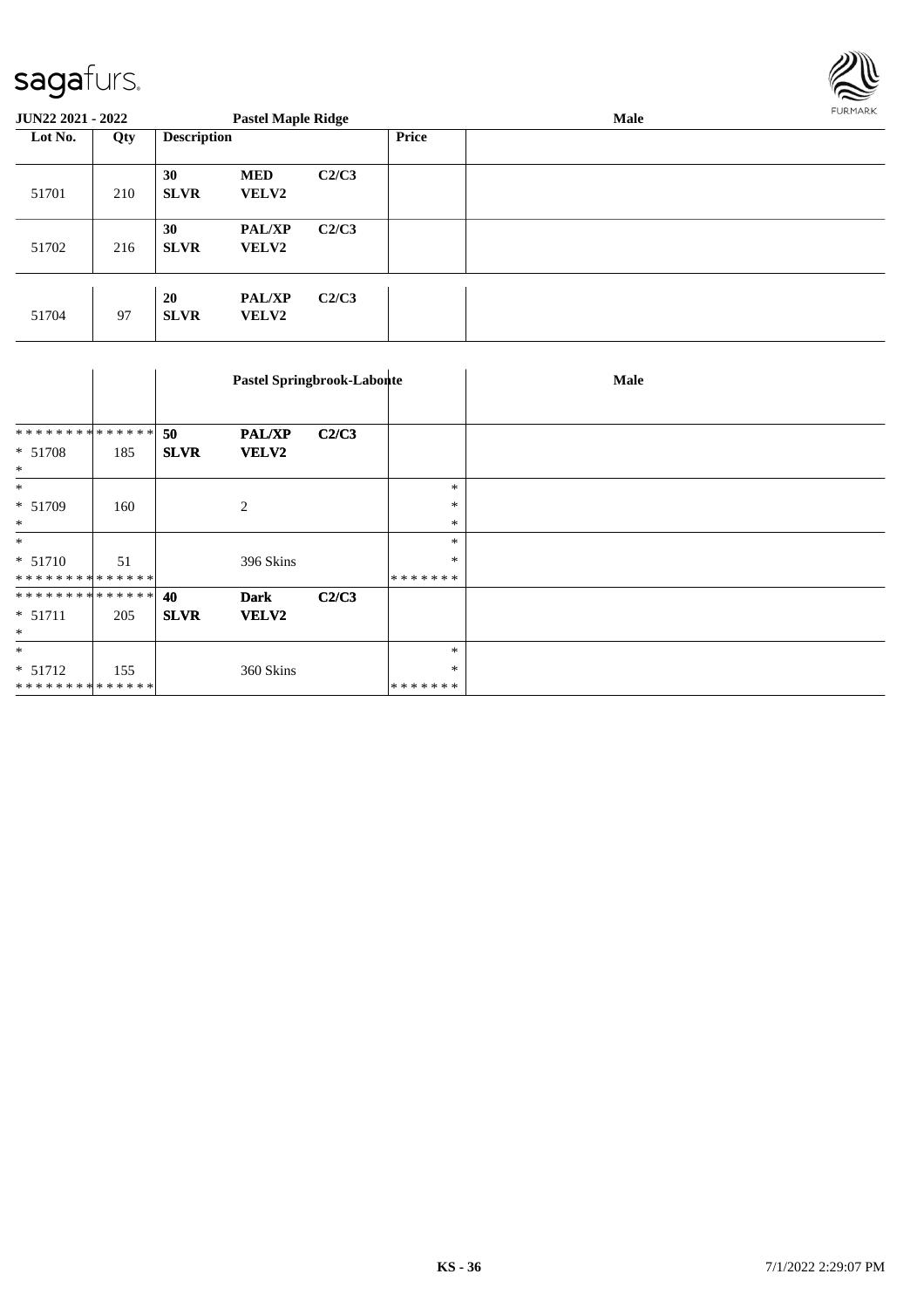

| JUN22 2021 - 2022                                                                 |     |                    | <b>Pastel Springbrook-Labonte</b> |       |                                   | Male | <b>FUNITANN</b> |
|-----------------------------------------------------------------------------------|-----|--------------------|-----------------------------------|-------|-----------------------------------|------|-----------------|
| Lot No.                                                                           | Qty | <b>Description</b> |                                   |       | <b>Price</b>                      |      |                 |
| * * * * * * * * * * * * * * *<br>$* 51724$<br>$*$                                 | 205 | 40<br><b>SLVR</b>  | $\bold{XP}$<br><b>VELV2</b>       | C2/C3 |                                   |      |                 |
| $\overline{\phantom{0}}$<br>$* 51725$<br>$*$                                      | 180 |                    | 2                                 |       | $\ast$<br>∗<br>*                  |      |                 |
| $\overline{\phantom{0}}$<br>$* 51726$<br>$*$                                      | 180 |                    | $\mathfrak{Z}$                    |       | $\ast$<br>∗<br>*                  |      |                 |
| $\overline{\phantom{0}}$<br>$* 51727$<br>* * * * * * * * * * * * * *              | 82  |                    | 647 Skins                         |       | $\ast$<br>∗<br>* * * * * * *      |      |                 |
| * * * * * * * * <mark>* * * * * * *</mark><br>* 51728<br>$*$                      | 225 | 30<br><b>SLVR</b>  | <b>Dark</b><br><b>VELV2</b>       | C2/C3 |                                   |      |                 |
| $\overline{\phantom{0}}$<br>* 51729<br>$*$                                        | 200 |                    | $\sqrt{2}$                        |       | $\ast$<br>$\ast$<br>*             |      |                 |
| $\overline{\phantom{0}}$<br>* 51730<br>* * * * * * * * <mark>* * * * * * *</mark> | 34  |                    | 459 Skins                         |       | $\ast$<br>$\ast$<br>* * * * * * * |      |                 |
| * * * * * * * * <mark>* * * * * * *</mark><br>* 51731<br>$*$                      | 225 | 30<br><b>SLVR</b>  | $\bf MED$<br>VELV2                | C2/C3 |                                   |      |                 |
| $*$<br>$* 51732$<br>$*$<br>$\frac{1}{\ast}$                                       | 200 |                    | 2                                 |       | $\ast$<br>∗<br>$\ast$             |      |                 |
| * 51733<br>$*$                                                                    | 200 |                    | $\mathfrak{Z}$                    |       | $\ast$<br>∗<br>*                  |      |                 |
| $*$<br>* 51734<br>* * * * * * * * <mark>* * * * * * *</mark>                      | 48  |                    | 673 Skins                         |       | $\ast$<br>∗<br>* * * * * * *      |      |                 |
| * * * * * * * * <mark>* * * * * * *</mark><br>$* 51735$<br>$*$ $-$<br>$*$         | 225 | 30<br><b>SLVR</b>  | <b>PALE</b><br><b>VELV2</b>       | C2/C3 | $\ast$                            |      |                 |
| $* 51736$<br>$*$                                                                  | 200 |                    | $\overline{c}$                    |       | $\ast$<br>$\ast$<br>$\ast$        |      |                 |
| $* 51737$<br>$*$<br>$\overline{\phantom{0}}$                                      | 200 |                    | 3                                 |       | $\ast$<br>*<br>$\ast$             |      |                 |
| $* 51738$<br>$*$                                                                  | 200 |                    | 4                                 |       | ∗<br>$\ast$<br>$\ast$             |      |                 |
| * 51739<br>$\ast$<br>$*$                                                          | 200 |                    | 5                                 |       | ∗<br>∗<br>$\ast$                  |      |                 |
| $* 51740$<br>* * * * * * * * <mark>* * * * * * *</mark>                           | 102 |                    | 1127 Skins                        |       | *<br>* * * * * * *                |      |                 |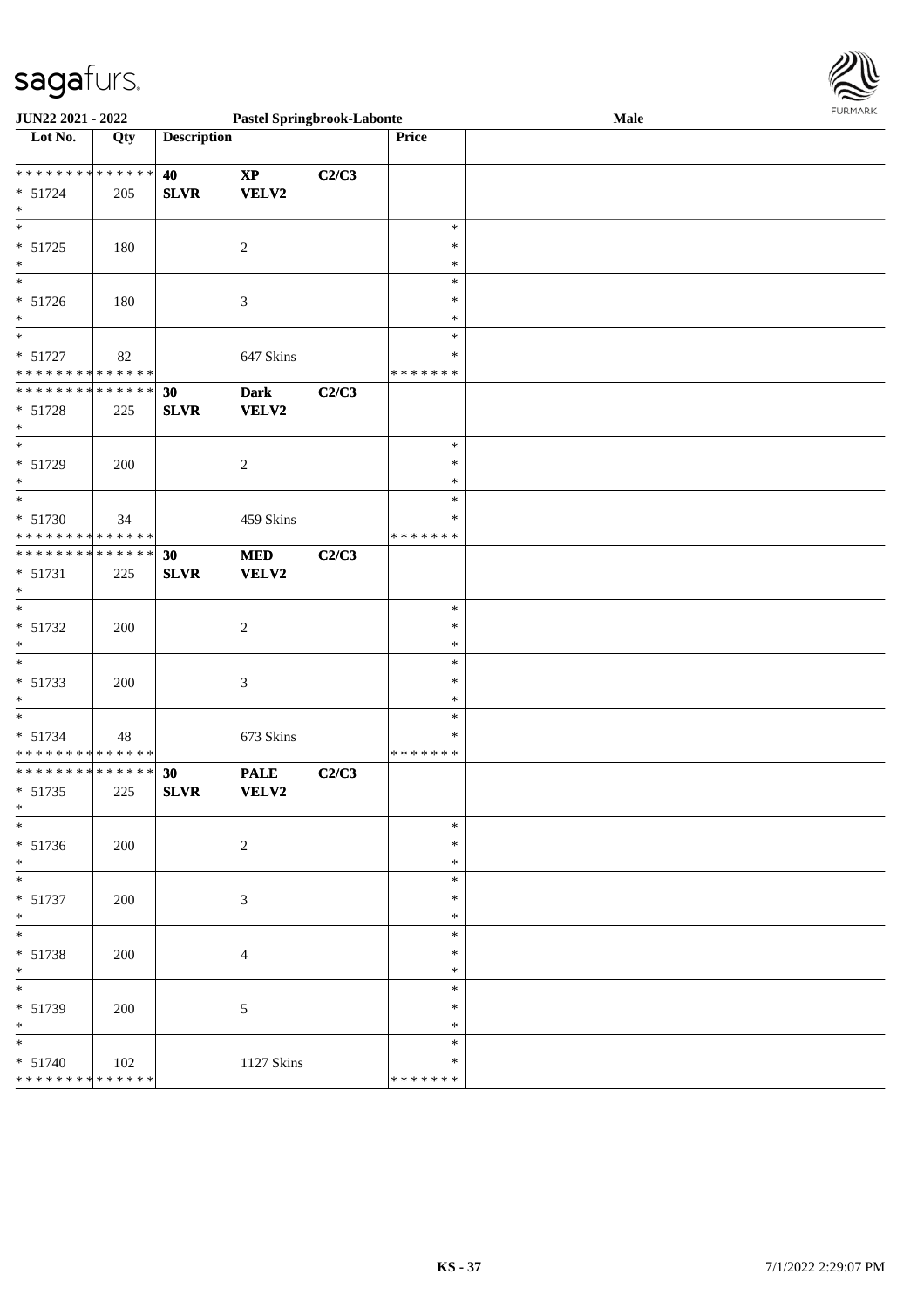

| JUN22 2021 - 2022             |     |                    |                      | <b>Pastel Springbrook-Labonte</b> |              | Male | <b>FURMARK</b> |
|-------------------------------|-----|--------------------|----------------------|-----------------------------------|--------------|------|----------------|
| Lot No.                       | Qty | <b>Description</b> |                      |                                   | <b>Price</b> |      |                |
| **************                |     | 30                 | <b>XP</b>            | C2/C3                             |              |      |                |
| $* 51741$<br>$\ast$           | 225 | <b>SLVR</b>        | <b>VELV2</b>         |                                   |              |      |                |
| $\ast$                        |     |                    |                      |                                   | *            |      |                |
| $* 51742$                     | 200 |                    | 2                    |                                   | $\ast$       |      |                |
| $\ast$                        |     |                    |                      |                                   | $\ast$       |      |                |
| $\ast$                        |     |                    |                      |                                   | $\ast$       |      |                |
| $* 51743$                     | 208 |                    | 633 Skins            |                                   | $\ast$       |      |                |
| **************                |     |                    |                      |                                   | *******      |      |                |
| 51744                         | 258 | 20<br><b>SLVR</b>  | Dark<br><b>VELV2</b> | C2/C3                             |              |      |                |
| * * * * * * * * * * * * * * * |     | <b>20</b>          | <b>MED</b>           | C2/C3                             |              |      |                |
| $* 51745$<br>$\ast$           | 265 | <b>SLVR</b>        | <b>VELV2</b>         |                                   |              |      |                |

|                                      |     | 20 | <b>XP</b> | C2/C3 |
|--------------------------------------|-----|----|-----------|-------|
| 51750<br><b>VELV2</b><br><b>SLVR</b> | 196 |    |           |       |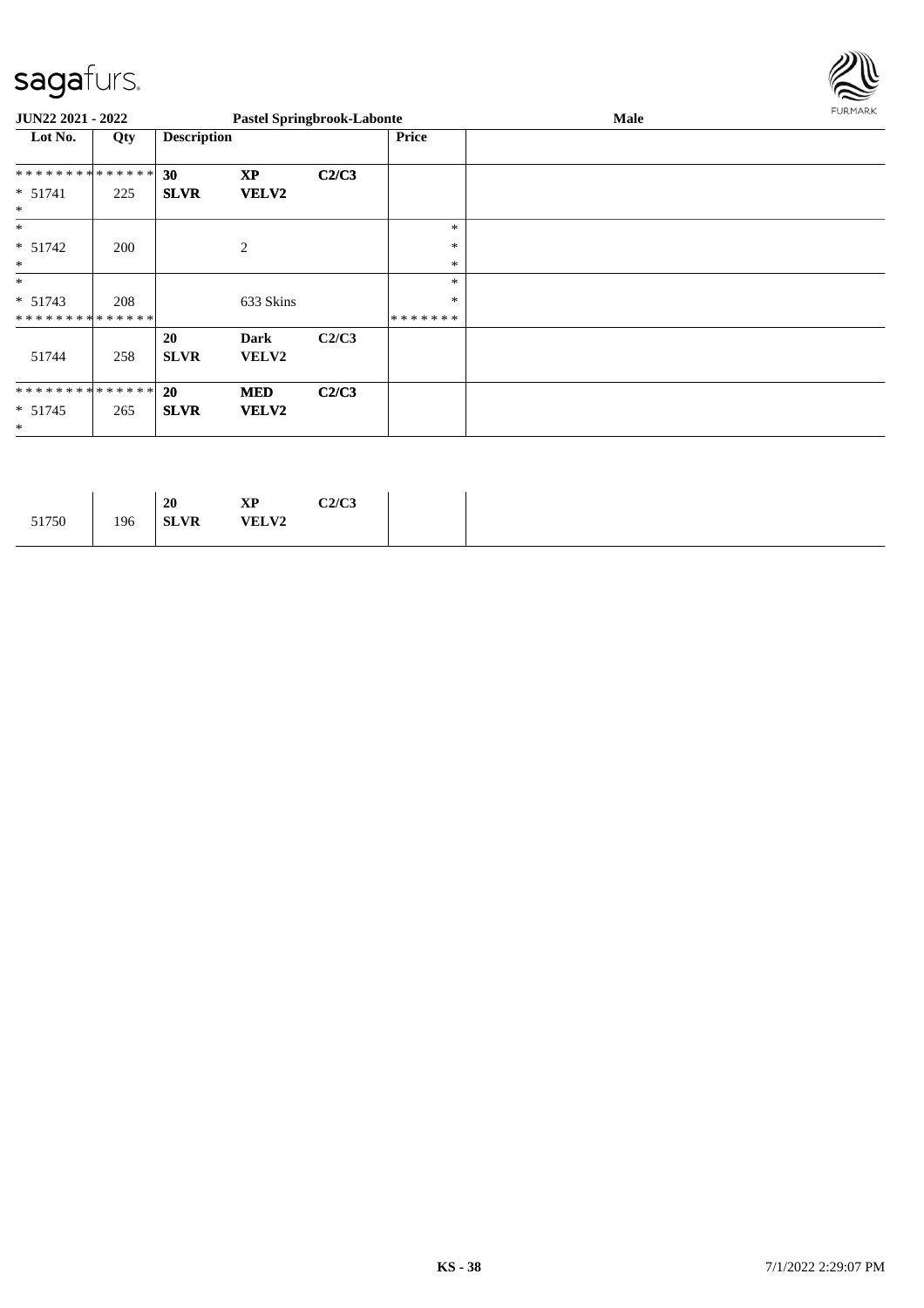

| JUN22 2021 - 2022           |     |                    | <b>Pastel Sundry owners</b> |       |               | <b>Male</b> |  |  |  |
|-----------------------------|-----|--------------------|-----------------------------|-------|---------------|-------------|--|--|--|
| Lot No.                     | Qty | <b>Description</b> |                             |       | Price         |             |  |  |  |
| **************              |     | 40                 | <b>ALL</b>                  | C2    |               |             |  |  |  |
| * 51762                     | 205 | <b>VSLA</b>        |                             |       |               |             |  |  |  |
| $\ast$                      |     |                    |                             |       |               |             |  |  |  |
| $\overline{\phantom{0}}$    |     |                    |                             |       | $\ast$        |             |  |  |  |
| $* 51763$                   | 103 |                    | 308 Skins                   |       | $\ast$        |             |  |  |  |
| * * * * * * * * * * * * * * |     |                    |                             |       | * * * * * * * |             |  |  |  |
|                             |     | 30                 | $\mathbf{ALL}$              | C2    |               |             |  |  |  |
| 51764                       | 122 | <b>VSLA</b>        |                             |       |               |             |  |  |  |
|                             |     | 40                 | MED/PAL C2/C3               |       |               |             |  |  |  |
| 51765                       | 162 | <b>VSLA</b>        | <b>VELV1</b>                | SPT1  |               |             |  |  |  |
|                             |     | 30                 | <b>DK/MED</b>               | C2/C3 |               |             |  |  |  |
| 51766                       | 86  | <b>VSLA</b>        | <b>VELV1</b>                | SPT1  |               |             |  |  |  |
|                             |     | 30                 | PAL/XP                      | C2/C3 |               |             |  |  |  |
| 51767                       | 82  | <b>VSLA</b>        | <b>VELV1</b>                | SPT1  |               |             |  |  |  |
|                             |     | 20                 | MED/PAL C2/C3               |       |               |             |  |  |  |
| 51768                       | 139 | <b>VSLA</b>        | <b>VELV1</b>                | SPT1  |               |             |  |  |  |
|                             |     |                    | <b>Pastel Deep North</b>    |       |               | Male        |  |  |  |
|                             |     |                    |                             |       |               |             |  |  |  |
|                             |     | 50                 | PAL/XP                      | C2/C3 |               |             |  |  |  |
| 51771                       | 96  | <b>VSLA</b>        |                             |       |               |             |  |  |  |

| 51775          | 228 | 40<br><b>VSLA</b> | <b>PAL/XP</b> | C2/C3 |         |  |
|----------------|-----|-------------------|---------------|-------|---------|--|
| 51776          | 149 | 30<br><b>VSLA</b> | <b>XD</b>     | C2/C3 |         |  |
| ************** |     | 30                | <b>Dark</b>   | C2/C3 |         |  |
| $* 51777$      | 205 | <b>VSLA</b>       |               |       |         |  |
| $*$            |     |                   |               |       |         |  |
| $*$            |     |                   |               |       | $\ast$  |  |
| $* 51778$      | 199 |                   | 404 Skins     |       | $\ast$  |  |
| ************** |     |                   |               |       | ******* |  |
| ************** |     | 30                | <b>MED</b>    | C2/C3 |         |  |
| * 51779        | 205 | <b>VSLA</b>       |               |       |         |  |
| $*$            |     |                   |               |       |         |  |
| $*$            |     |                   |               |       | $\ast$  |  |
| * 51780        | 47  |                   | 252 Skins     |       | $\ast$  |  |
| ************** |     |                   |               |       | ******* |  |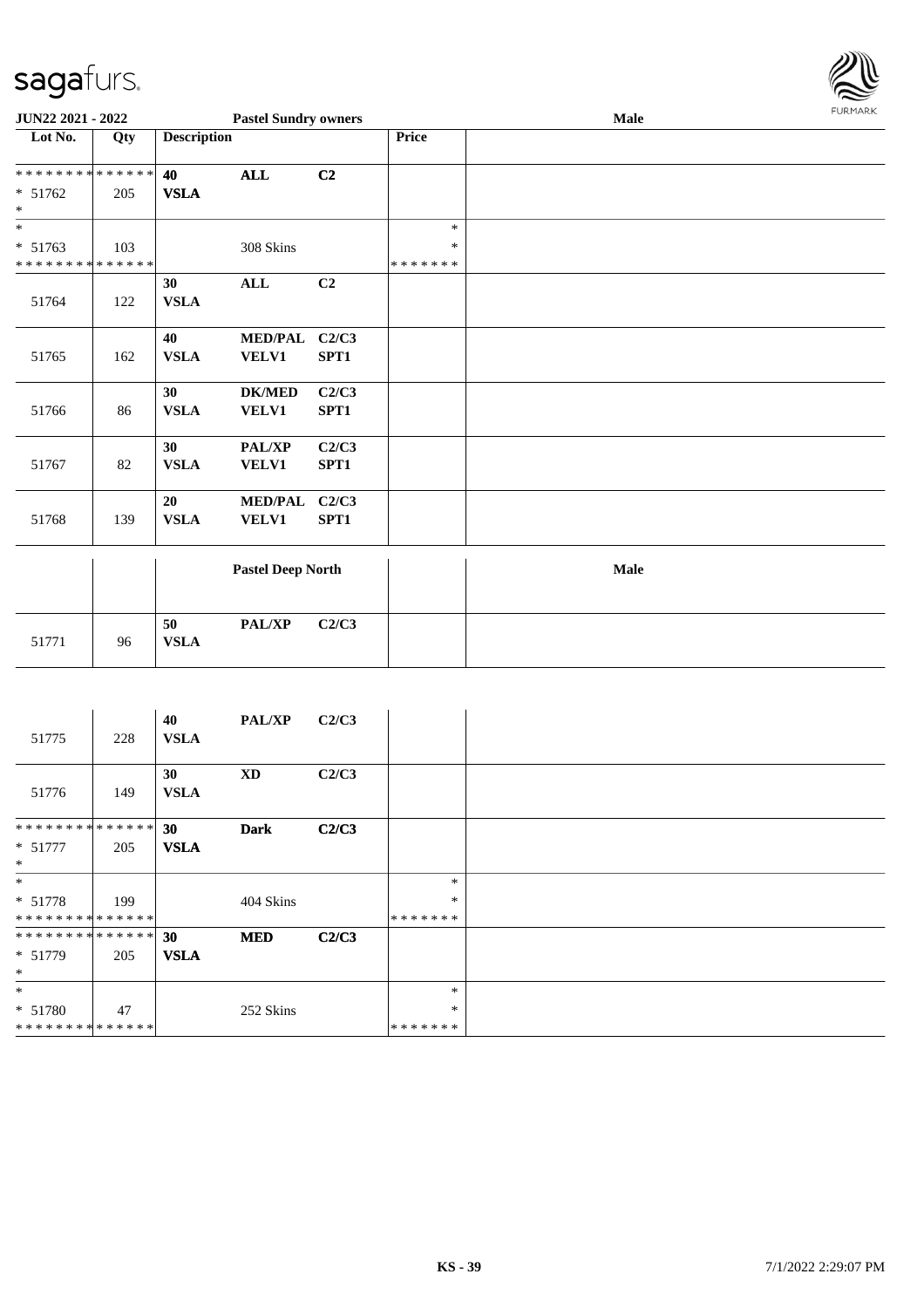\* 51789

\* \* \* \* \* \* \* \* \* \* \* \* \* \*

| 111 | 356 Skins



| JUN22 2021 - 2022            |     |                    | <b>Pastel Deep North</b> |       |         | Male | <b>FURMARK</b> |
|------------------------------|-----|--------------------|--------------------------|-------|---------|------|----------------|
| Lot No.                      | Qty | <b>Description</b> |                          |       | Price   |      |                |
| **************               |     | 30                 | <b>PALE</b>              | C2/C3 |         |      |                |
| $* 51781$<br>$\ast$          | 205 | <b>VSLA</b>        |                          |       |         |      |                |
| $\ast$                       |     |                    |                          |       | $\ast$  |      |                |
| $* 51782$                    | 180 |                    | 2                        |       | $\ast$  |      |                |
| $\ast$                       |     |                    |                          |       | $\ast$  |      |                |
| $\ast$                       |     |                    |                          |       | $\ast$  |      |                |
| * 51783                      | 115 |                    | 500 Skins                |       | $\ast$  |      |                |
| **************               |     |                    |                          |       | ******* |      |                |
| 51784                        | 170 | 30<br><b>VSLA</b>  | $\mathbf{X}\mathbf{P}$   | C2/C3 |         |      |                |
| 51785                        | 91  | 20<br><b>VSLA</b>  | <b>XD</b>                | C2/C3 |         |      |                |
|                              |     |                    |                          |       |         |      |                |
| ******** <mark>******</mark> |     | 20                 | <b>MED</b>               | C2/C3 |         |      |                |
| * 51788                      | 245 | <b>VSLA</b>        |                          |       |         |      |                |
| $\ast$                       |     |                    |                          |       |         |      |                |
| $\ast$                       |     |                    |                          |       | $\ast$  |      |                |

\*

\* \* \* \* \* \* \*

|                |     | <b>Pastel Northwest</b> |                               |       |         | Male |
|----------------|-----|-------------------------|-------------------------------|-------|---------|------|
|                |     |                         |                               |       |         |      |
| 51797          | 127 | 50<br><b>VSLA</b>       | MED/PAL C2/C3<br><b>VELV1</b> |       |         |      |
| 51798          | 146 | 40<br><b>VSLA</b>       | <b>XD</b><br><b>VELV1</b>     | C2/C3 |         |      |
| ************** |     | 40                      | <b>DK/MED</b>                 | C2/C3 |         |      |
| * 51799        | 205 | <b>VSLA</b>             | <b>VELV1</b>                  |       |         |      |
| $\ast$         |     |                         |                               |       |         |      |
| $*$            |     |                         |                               |       | $\ast$  |      |
| * 51800        | 84  |                         | 289 Skins                     |       | $\ast$  |      |
| ************** |     |                         |                               |       | ******* |      |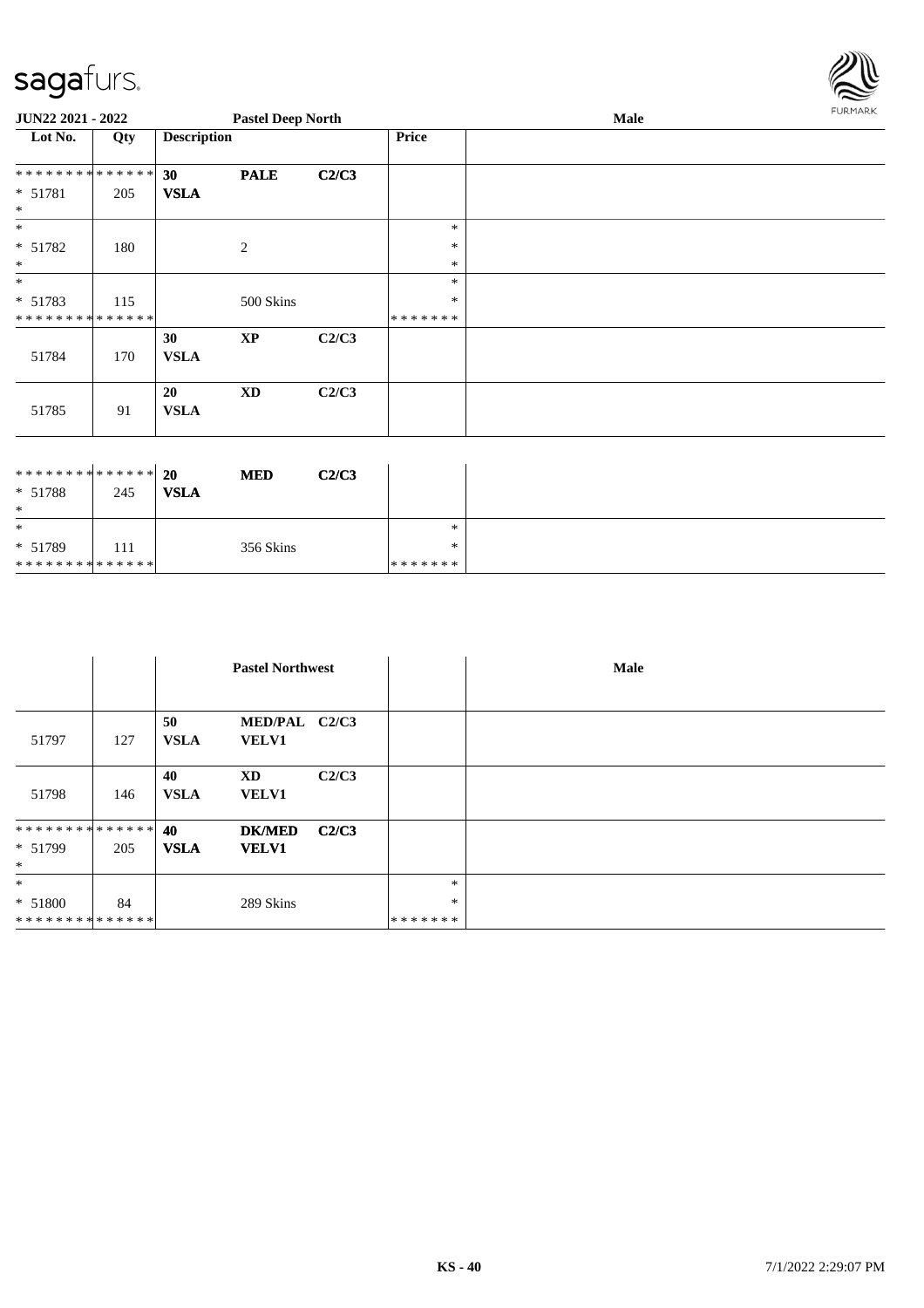| JUN22 2021 - 2022                                   |     |                    | <b>Pastel Northwest</b>                |                |                                   | Male | <b>FURMAR</b> |
|-----------------------------------------------------|-----|--------------------|----------------------------------------|----------------|-----------------------------------|------|---------------|
| Lot No.                                             | Qty | <b>Description</b> |                                        |                | Price                             |      |               |
| ******** <mark>******</mark><br>* 51801<br>$\ast$   | 205 | 40<br><b>VSLA</b>  | <b>DK/MED</b><br><b>VELV1</b>          | C <sub>4</sub> |                                   |      |               |
| $\ast$<br>* 51802<br>* * * * * * * * * * * * * *    | 107 |                    | 312 Skins                              |                | $\ast$<br>∗<br>* * * * * * *      |      |               |
| 51803                                               | 168 | 40<br><b>VSLA</b>  | PAL/XP<br><b>VELV1</b>                 | C2/C3          |                                   |      |               |
| ******** <mark>******</mark><br>$* 51804$<br>$\ast$ | 205 | 40<br><b>VSLA</b>  | <b>PAL/XP</b><br><b>VELV1</b>          | C <sub>4</sub> |                                   |      |               |
| $\ast$<br>$* 51805$<br>**************               | 157 |                    | 362 Skins                              |                | $\ast$<br>*<br>* * * * * * *      |      |               |
| ******** <mark>******</mark><br>$* 51806$<br>∗      | 205 | 30<br><b>VSLA</b>  | <b>XD</b><br><b>VELV1</b>              | C2/C3          |                                   |      |               |
| $\ast$<br>$* 51807$<br>******** <mark>******</mark> | 71  |                    | 276 Skins                              |                | $\ast$<br>$\ast$<br>* * * * * * * |      |               |
| ******** <mark>******</mark><br>* 51808<br>$\ast$   | 205 | 30<br><b>VSLA</b>  | <b>DK/MED</b><br><b>VELV1</b>          | C2/C3          |                                   |      |               |
| $\ast$<br>* 51809<br>$\ast$                         | 180 |                    | $\sqrt{2}$                             |                | $\ast$<br>$\ast$<br>$\ast$        |      |               |
| $\ast$<br>$* 51810$<br>* * * * * * * * * * * * * *  | 142 |                    | 527 Skins                              |                | $\ast$<br>$\ast$<br>* * * * * * * |      |               |
| ******** <mark>******</mark><br>* 51811<br>$\ast$   | 205 | 30<br><b>VSLA</b>  | <b>DK/MED</b><br><b>VELV1</b>          | C <sub>4</sub> |                                   |      |               |
| $\ast$<br>$* 51812$<br>* * * * * * * * * * * * * *  | 179 |                    | 384 Skins                              |                | $\ast$<br>$\ast$<br>*******       |      |               |
| 51813                                               | 198 | 30<br><b>VSLA</b>  | PAL/XP<br><b>VELV1</b>                 | C2/C3          |                                   |      |               |
| ******** <mark>******</mark><br>$* 51814$<br>$\ast$ | 205 | 30<br>${\bf VSLA}$ | PAL/XP<br><b>VELV1</b>                 | C <sub>4</sub> |                                   |      |               |
| $\ast$<br>$* 51815$<br>* * * * * * * * * * * * * *  | 83  |                    | 288 Skins                              |                | $\ast$<br>$\ast$<br>* * * * * * * |      |               |
| 51816                                               | 221 | 20<br><b>VSLA</b>  | $\mathbf{X}\mathbf{D}$<br><b>VELV1</b> | C2/C3          |                                   |      |               |
| ******** <mark>******</mark><br>$* 51817$<br>$\ast$ | 245 | 20<br><b>VSLA</b>  | <b>DK/MED</b><br><b>VELV1</b>          | C2/C3          |                                   |      |               |
| $\ast$<br>* 51818<br>* * * * * * * * * * * * * *    | 75  |                    | 320 Skins                              |                | $\ast$<br>$\ast$<br>* * * * * * * |      |               |
| 51819                                               | 266 | 20<br><b>VSLA</b>  | $DK/MED$<br><b>VELV1</b>               | C <sub>4</sub> |                                   |      |               |

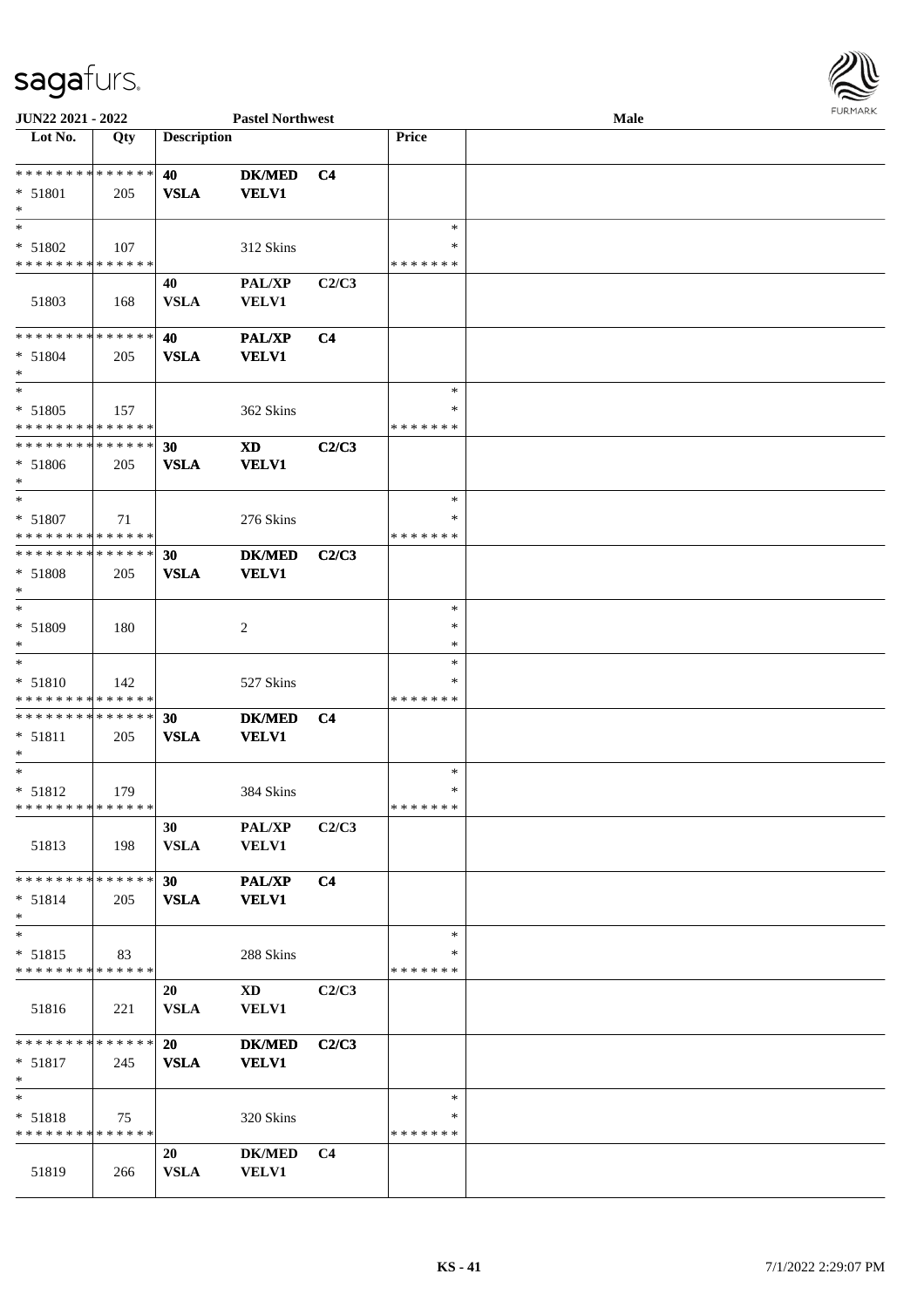



| <b>JUN22 2021 - 2022</b> |     |                    | <b>Pastel Northwest</b>       |           |       | FURMARK<br><b>Male</b> |  |  |
|--------------------------|-----|--------------------|-------------------------------|-----------|-------|------------------------|--|--|
| Lot No.                  | Qty | <b>Description</b> |                               |           | Price |                        |  |  |
| 51821                    | 190 | 20<br><b>VSLA</b>  | <b>PAL/XP</b><br><b>VELV1</b> | <b>C4</b> |       |                        |  |  |

|       |     | Pastel Dogwood Fur Farm |                           |       | Male |
|-------|-----|-------------------------|---------------------------|-------|------|
| 51830 | 129 | 40<br><b>VSLA</b>       | <b>XD</b><br><b>VELV1</b> | C2/C3 |      |

| 51833               | 220 | 40<br><b>VSLA</b> | MED/PAL C2/C3<br><b>VELV1</b>          |       |         |  |
|---------------------|-----|-------------------|----------------------------------------|-------|---------|--|
| 51835               | 189 | 30<br><b>VSLA</b> | $\mathbf{X}\mathbf{D}$<br><b>VELV1</b> | C2/C3 |         |  |
| **************      |     | 30                | <b>Dark</b>                            | C2/C3 |         |  |
| $* 51836$<br>$\ast$ | 205 | <b>VSLA</b>       | <b>VELV1</b>                           |       |         |  |
| $*$                 |     |                   |                                        |       | $\ast$  |  |
| $* 51837$           | 180 |                   | 2                                      |       | ∗       |  |
| $\ast$              |     |                   |                                        |       | $\ast$  |  |
| $*$                 |     |                   |                                        |       | $\ast$  |  |
| $* 51838$           | 117 |                   | 502 Skins                              |       | $\ast$  |  |
| **************      |     |                   |                                        |       | ******* |  |
| **************      |     | 30                | MED/PAL C2/C3                          |       |         |  |
| $* 51839$           | 205 | <b>VSLA</b>       | <b>VELV1</b>                           |       |         |  |
| $\ast$              |     |                   |                                        |       |         |  |
| $\ast$              |     |                   |                                        |       | $\ast$  |  |
| $* 51840$           | 67  |                   | 272 Skins                              |       | $\ast$  |  |
| **************      |     |                   |                                        |       | ******* |  |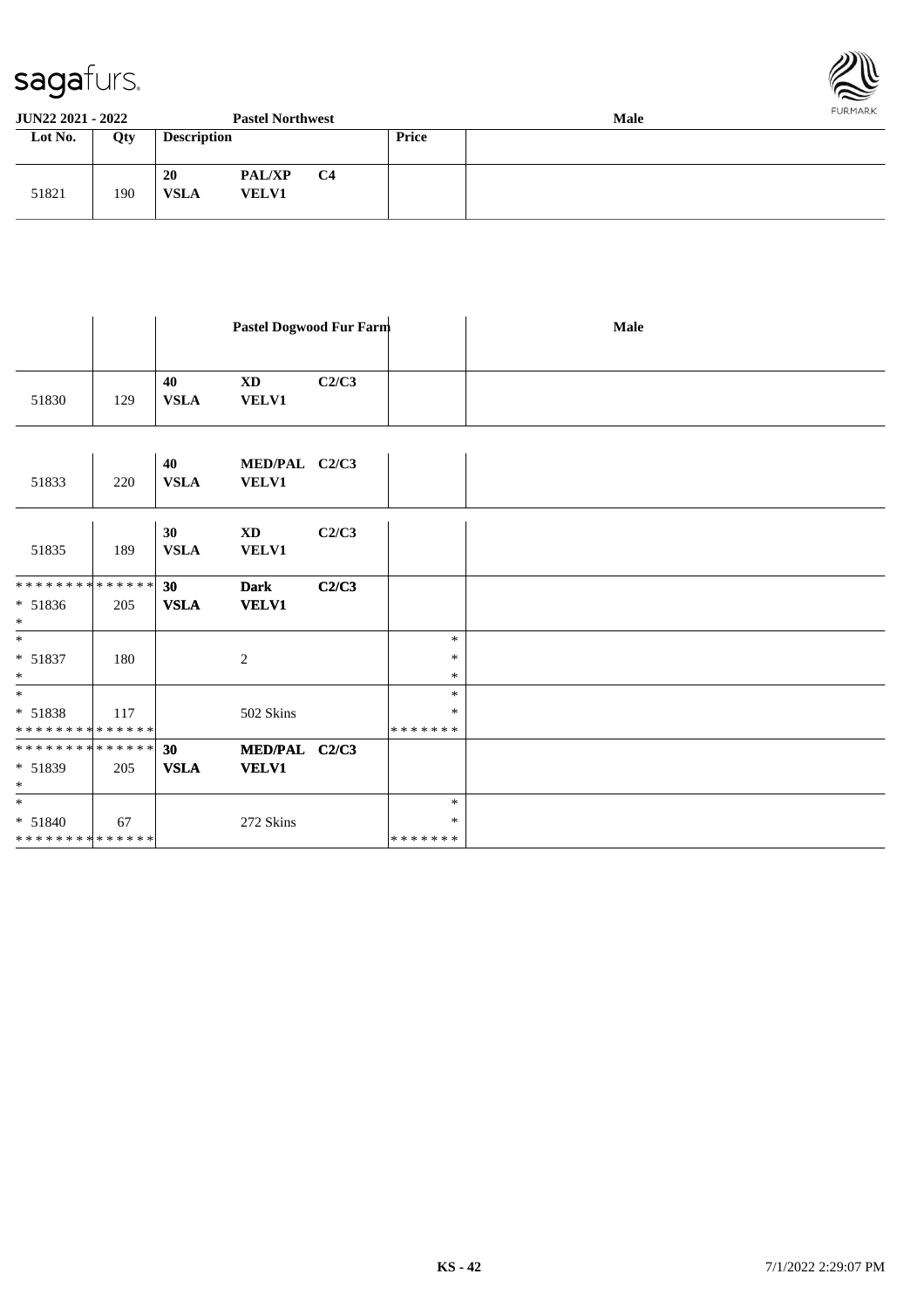

| JUN22 2021 - 2022                                         |     | <b>Pastel Dogwood Fur Farm</b> |                                                                                                                      |                |                              | Male |  |  |  |
|-----------------------------------------------------------|-----|--------------------------------|----------------------------------------------------------------------------------------------------------------------|----------------|------------------------------|------|--|--|--|
| Lot No.                                                   | Qty | <b>Description</b>             |                                                                                                                      |                | Price                        |      |  |  |  |
| 51841                                                     | 200 | 30<br><b>VSLA</b>              | $\boldsymbol{\mathrm{XD}}\boldsymbol{/}\boldsymbol{\mathrm{DK}}$<br>VELV2                                            | C2/C3          |                              |      |  |  |  |
| 51842                                                     | 130 | 30<br><b>VSLA</b>              | MED/PAL C2/C3<br>VELV2                                                                                               |                |                              |      |  |  |  |
| ******** <mark>******</mark><br>$* 51843$<br>$\ast$       | 245 | 20<br><b>VSLA</b>              | $\boldsymbol{\text{X}}\boldsymbol{\text{D}}\boldsymbol{/}\boldsymbol{\text{D}}\boldsymbol{\text{K}}$<br><b>VELV1</b> | C2/C3          |                              |      |  |  |  |
| 51845                                                     | 206 | 20<br><b>VSLA</b>              | MED/PAL C2/C3<br><b>VELV1</b>                                                                                        |                |                              |      |  |  |  |
|                                                           |     |                                | <b>Pastel Unicorn</b>                                                                                                |                |                              | Male |  |  |  |
| 51848                                                     | 203 | 50<br><b>VSLA</b>              | $\ensuremath{\mathsf{PALE}}$<br><b>VELV1</b>                                                                         | C <sub>2</sub> |                              |      |  |  |  |
| 51849                                                     | 142 | 50<br><b>VSLA</b>              | $\mathbf{XP}$<br><b>VELV1</b>                                                                                        | C <sub>2</sub> |                              |      |  |  |  |
| **************                                            |     | 40                             | $\bf MED$                                                                                                            | C2             |                              |      |  |  |  |
| $* 51850$<br>$\ast$                                       | 205 | <b>VSLA</b>                    | <b>VELV1</b>                                                                                                         |                |                              |      |  |  |  |
| $\ast$<br>* 51851<br>$\ast$                               | 180 |                                | $\overline{2}$                                                                                                       |                | $\ast$<br>$\ast$<br>$\ast$   |      |  |  |  |
| $\ast$<br>* 51852<br>$\ast$                               | 190 |                                | $\ensuremath{\mathfrak{Z}}$                                                                                          |                | $\ast$<br>$\ast$<br>$\ast$   |      |  |  |  |
| $_{\ast}^{-}$<br>$* 51853$<br>* * * * * * * * * * * * * * | 45  |                                | 620 Skins                                                                                                            |                | $\ast$<br>∗<br>* * * * * * * |      |  |  |  |
| * * * * * * * * * * * * * * *<br>* 51854<br>$\ast$        | 205 | 40<br><b>VSLA</b>              | <b>PALE</b><br><b>VELV1</b>                                                                                          | C2             |                              |      |  |  |  |
| $\ast$<br>$* 51855$<br>$\ast$                             | 180 |                                | $\sqrt{2}$                                                                                                           |                | $\ast$<br>$\ast$<br>$\ast$   |      |  |  |  |
| $_{\ast}^{-}$<br>$* 51856$<br>* * * * * * * * * * * * * * | 70  |                                | 455 Skins                                                                                                            |                | $\ast$<br>∗<br>* * * * * * * |      |  |  |  |
| * * * * * * * * * * * * * *<br>* 51857<br>$\ast$          | 205 | 40<br><b>VSLA</b>              | $\bold{XP}$<br><b>VELV1</b>                                                                                          | C <sub>2</sub> |                              |      |  |  |  |
| $\ast$<br>* 51858<br>* * * * * * * * * * * * * *          | 142 |                                | 347 Skins                                                                                                            |                | $\ast$<br>∗<br>* * * * * * * |      |  |  |  |
| 51859                                                     | 105 | 40/30<br><b>VSLA</b>           | $\bold{X}\bold{D}/\bold{D}\bold{K}$<br><b>VELV1</b>                                                                  | C <sub>2</sub> |                              |      |  |  |  |
| **************<br>* 51860<br>$\ast$                       | 225 | 30<br><b>VSLA</b>              | <b>MED</b><br><b>VELV1</b>                                                                                           | C <sub>2</sub> |                              |      |  |  |  |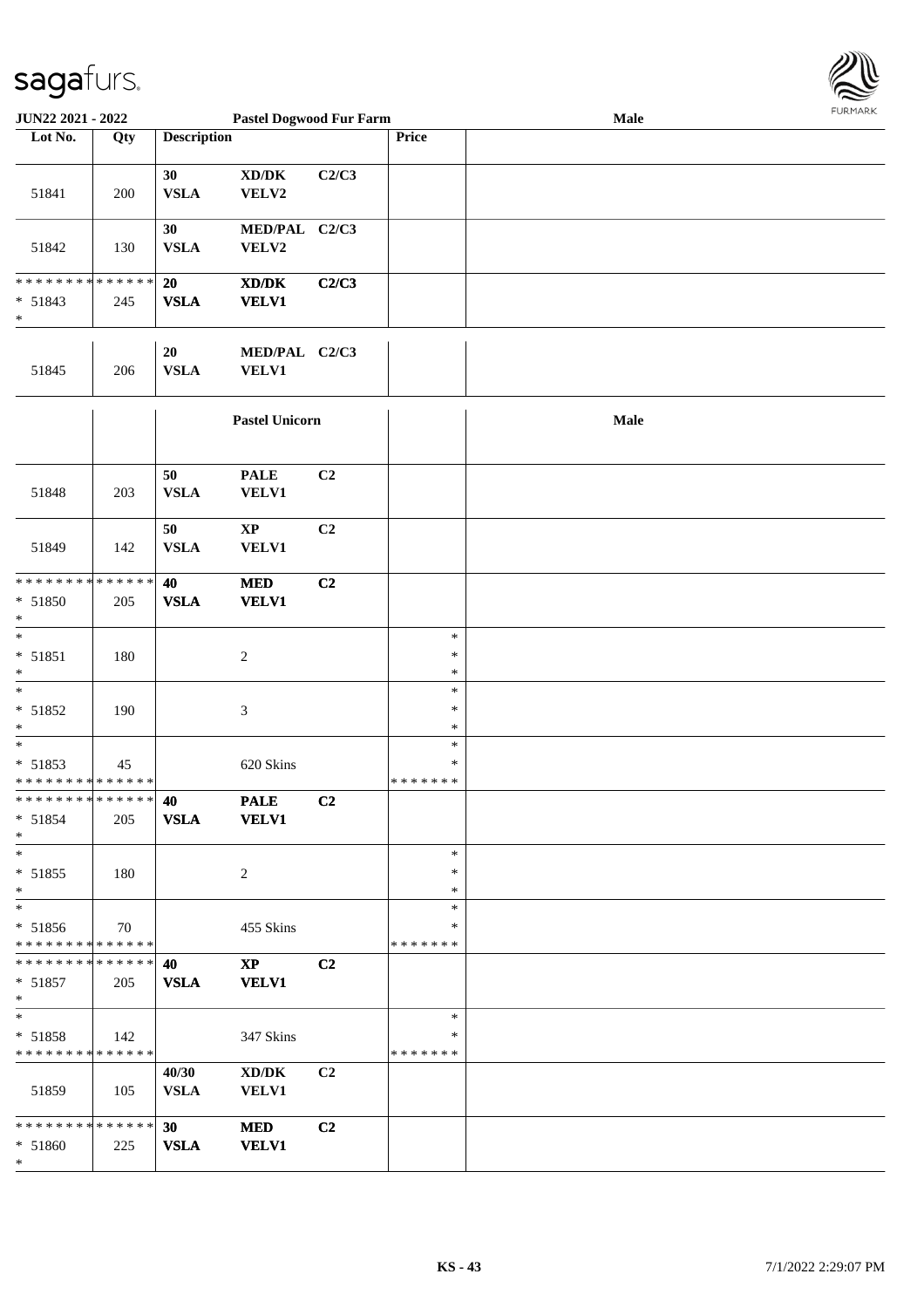

| JUN22 2021 - 2022                        |     | <b>Pastel Unicorn</b> |                            |                |               | <b>FUNITANY</b><br>Male |  |  |  |  |
|------------------------------------------|-----|-----------------------|----------------------------|----------------|---------------|-------------------------|--|--|--|--|
| Lot No.                                  | Qty | <b>Description</b>    |                            |                | Price         |                         |  |  |  |  |
|                                          |     |                       |                            |                |               |                         |  |  |  |  |
| $\ast$                                   |     | 30                    | $\bf MED$                  | C <sub>2</sub> | $\ast$        |                         |  |  |  |  |
| * 51861                                  | 200 | <b>VSLA</b>           | <b>VELV1</b>               |                | $\ast$        |                         |  |  |  |  |
| $\ast$                                   |     |                       |                            |                | $\ast$        |                         |  |  |  |  |
| $\ast$                                   |     |                       |                            |                | $\ast$        |                         |  |  |  |  |
| * 51862                                  | 79  |                       | 504 Skins                  |                | ∗             |                         |  |  |  |  |
| * * * * * * * * * * * * * *              |     |                       |                            |                | * * * * * * * |                         |  |  |  |  |
| * * * * * * * * * * * * * *              |     | 30                    | <b>PALE</b>                | C <sub>2</sub> |               |                         |  |  |  |  |
| * 51863<br>$\ast$                        | 225 | <b>VSLA</b>           | <b>VELV1</b>               |                |               |                         |  |  |  |  |
| $\ast$                                   |     |                       |                            |                | $\ast$        |                         |  |  |  |  |
|                                          |     |                       |                            |                | $\ast$        |                         |  |  |  |  |
| $* 51864$<br>* * * * * * * * * * * * * * | 84  |                       | 309 Skins                  |                | * * * * * * * |                         |  |  |  |  |
|                                          |     | 30                    | $\bold{XP}$                | C <sub>2</sub> |               |                         |  |  |  |  |
|                                          |     | <b>VSLA</b>           |                            |                |               |                         |  |  |  |  |
| 51865                                    | 149 |                       | <b>VELV1</b>               |                |               |                         |  |  |  |  |
| * * * * * * * * * * * * * *              |     | $20/0$                | $\mathbf{ALL}$             | C <sub>2</sub> |               |                         |  |  |  |  |
| * 51866                                  | 305 | <b>VSLA</b>           | <b>VELV1</b>               |                |               |                         |  |  |  |  |
| $\ast$                                   |     |                       |                            |                |               |                         |  |  |  |  |
| $\ast$                                   |     |                       |                            |                | $\ast$        |                         |  |  |  |  |
| $* 51867$                                | 128 |                       | 433 Skins                  |                | $\ast$        |                         |  |  |  |  |
| * * * * * * * * * * * * * *              |     |                       |                            |                | * * * * * * * |                         |  |  |  |  |
|                                          |     |                       | Pastel Labonte-Springbrook |                |               | Male                    |  |  |  |  |
|                                          |     |                       |                            |                |               |                         |  |  |  |  |
|                                          |     |                       |                            |                |               |                         |  |  |  |  |
|                                          |     | 50                    | <b>DK/MED</b>              | C2/C3          |               |                         |  |  |  |  |
| 51869                                    | 173 | <b>VSLA</b>           | VELV1                      |                |               |                         |  |  |  |  |
|                                          |     |                       |                            |                |               |                         |  |  |  |  |
|                                          |     | 50                    | PAL/XP                     | C2/C3          |               |                         |  |  |  |  |
| 51870                                    | 195 | <b>VSLA</b>           | VELV1                      |                |               |                         |  |  |  |  |
|                                          |     |                       |                            |                |               |                         |  |  |  |  |
| * * * * * * * * * * * * * *              |     | 40                    | <b>Dark</b>                | C2/C3          |               |                         |  |  |  |  |
| * 51871                                  | 205 | <b>VSLA</b>           | <b>VELV1</b>               |                |               |                         |  |  |  |  |
| $\ast$                                   |     |                       |                            |                |               |                         |  |  |  |  |
| $\ast$                                   |     |                       |                            |                | $\ast$        |                         |  |  |  |  |
| $* 51872$                                | 71  |                       | 276 Skins                  |                | $\ast$        |                         |  |  |  |  |
| * * * * * * * * * * * * * *              |     |                       |                            |                | * * * * * * * |                         |  |  |  |  |
| **************                           |     | 40                    | <b>MED</b>                 | C2/C3          |               |                         |  |  |  |  |
| $* 51873$                                | 205 | <b>VSLA</b>           | <b>VELV1</b>               |                |               |                         |  |  |  |  |
| $\ast$                                   |     |                       |                            |                |               |                         |  |  |  |  |
| $\ast$                                   |     |                       |                            |                | $\ast$        |                         |  |  |  |  |
| $* 51874$                                | 129 |                       | 334 Skins                  |                | ∗             |                         |  |  |  |  |
| * * * * * * * * * * * * * *              |     |                       |                            |                | * * * * * * * |                         |  |  |  |  |
| * * * * * * * * * * * * * *              |     | 40                    | <b>PALE</b>                | C2/C3          |               |                         |  |  |  |  |
| $* 51875$                                | 205 | <b>VSLA</b>           | <b>VELV1</b>               |                |               |                         |  |  |  |  |
| $\ast$                                   |     |                       |                            |                |               |                         |  |  |  |  |
| $\ast$                                   |     |                       |                            |                | $\ast$        |                         |  |  |  |  |
| $* 51876$                                | 180 |                       | 2                          |                | ∗             |                         |  |  |  |  |
| $\ast$                                   |     |                       |                            |                | $\ast$        |                         |  |  |  |  |
| $\ast$                                   |     |                       |                            |                | $\ast$        |                         |  |  |  |  |
| $* 51877$                                | 53  |                       | 438 Skins                  |                | ∗             |                         |  |  |  |  |
| * * * * * * * * * * * * * *              |     |                       |                            |                | * * * * * * * |                         |  |  |  |  |
| **************                           |     | 40                    | $\mathbf{X}\mathbf{P}$     | C2/C3          |               |                         |  |  |  |  |
| $* 51878$                                | 205 | <b>VSLA</b>           | <b>VELV1</b>               |                |               |                         |  |  |  |  |
| $*$                                      |     |                       |                            |                |               |                         |  |  |  |  |
| $*$                                      |     |                       |                            |                | $\ast$        |                         |  |  |  |  |
| * 51879                                  | 52  |                       | 257 Skins                  |                | ∗             |                         |  |  |  |  |
| * * * * * * * * * * * * * *              |     |                       |                            |                | * * * * * * * |                         |  |  |  |  |
|                                          |     | 50/40                 | 2XP                        | C2/C3          |               |                         |  |  |  |  |
| 51880                                    | 208 | <b>VSLA</b>           | <b>VELV1</b>               |                |               |                         |  |  |  |  |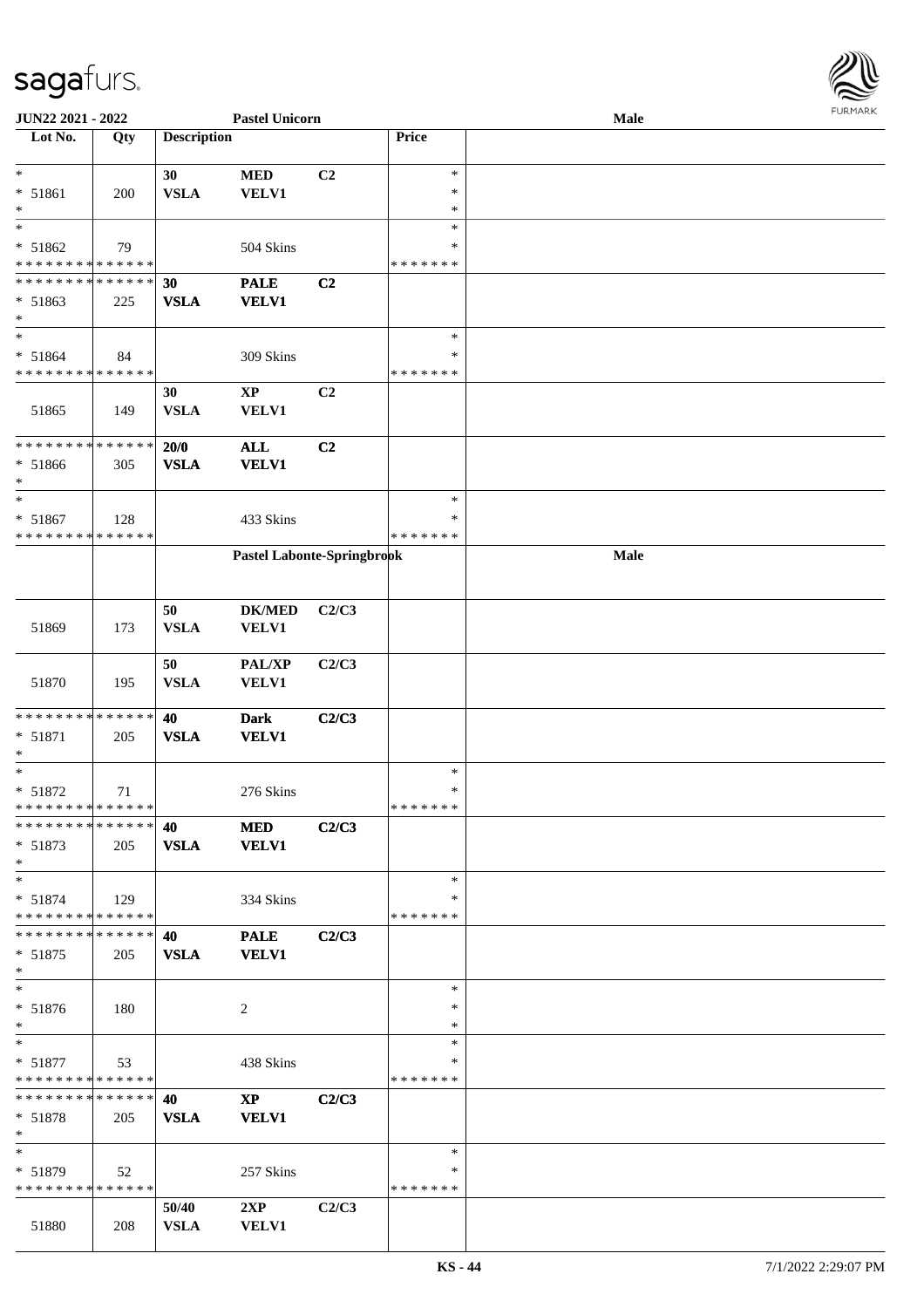| JUN22 2021 - 2022                                                    |        |                          | <b>Pastel Labonte-Springbrook</b>          |       |                                   | Male | <b>FURMARK</b> |
|----------------------------------------------------------------------|--------|--------------------------|--------------------------------------------|-------|-----------------------------------|------|----------------|
| Lot No.                                                              | Qty    | <b>Description</b>       |                                            |       | Price                             |      |                |
| ******** <mark>******</mark><br>* 51881<br>$\ast$                    | 205    | 30<br>${\bf VSLA}$       | <b>Dark</b><br><b>VELV1</b>                | C2/C3 |                                   |      |                |
| $\ast$<br>* 51882<br>$\ast$                                          | 180    |                          | $\overline{c}$                             |       | $\ast$<br>$\ast$<br>$\ast$        |      |                |
| $\ast$<br>* 51883<br>* * * * * * * * * * * * * *                     | 129    |                          | 514 Skins                                  |       | $\ast$<br>∗<br>* * * * * * *      |      |                |
| * * * * * * * * * * * * * *<br>* 51884<br>$\ast$                     | 205    | 30<br><b>VSLA</b>        | <b>MED</b><br><b>VELV1</b>                 | C2/C3 |                                   |      |                |
| $\ast$<br>* 51885<br>$\ast$                                          | 180    |                          | $\sqrt{2}$                                 |       | $\ast$<br>$\ast$<br>$\ast$        |      |                |
| $\ast$<br>* 51886<br>******** <mark>******</mark>                    | 191    |                          | 576 Skins                                  |       | $\ast$<br>∗<br>* * * * * * *      |      |                |
| **************<br>* 51887<br>$\ast$                                  | 205    | 30<br><b>VSLA</b>        | <b>PALE</b><br><b>VELV1</b>                | C2/C3 |                                   |      |                |
| $\ast$<br>* 51888<br>$\ast$                                          | 180    |                          | $\sqrt{2}$                                 |       | $\ast$<br>$\ast$<br>$\ast$        |      |                |
| $\ast$<br>* 51889<br>$\ast$                                          | 180    |                          | 3                                          |       | $\ast$<br>∗<br>$\ast$             |      |                |
| $\overline{\phantom{a}^*}$<br>* 51890<br>* * * * * * * * * * * * * * | $81\,$ |                          | 646 Skins                                  |       | $\ast$<br>*<br>* * * * * * *      |      |                |
| * * * * * * * * * * * * * *<br>* 51891<br>$\ast$                     | 205    | 30<br><b>VSLA</b>        | $\bold{XP}$<br><b>VELV1</b>                | C2/C3 |                                   |      |                |
| $\ast$<br>* 51892<br>* * * * * * * * * * * * * * *                   | 137    |                          | 342 Skins                                  |       | $\ast$<br>$\ast$<br>* * * * * * * |      |                |
| 51893                                                                | 188    | 30<br><b>VSLA</b>        | 2XP<br><b>VELV1</b>                        | C2/C3 |                                   |      |                |
| * * * * * * * * * * * * * *<br>$* 51894$<br>$\ast$                   | 245    | <b>20</b><br><b>VSLA</b> | <b>Dark</b><br><b>VELV1</b>                | C2/C3 |                                   |      |                |
| $\ast$<br>$* 51895$<br>$\ast$                                        | 220    |                          | 2                                          |       | $\ast$<br>*<br>$\ast$             |      |                |
| $\overline{\phantom{1}}$<br>* 51896<br>* * * * * * * * * * * * * *   | 46     |                          | 511 Skins                                  |       | $\ast$<br>$\ast$<br>* * * * * * * |      |                |
| * * * * * * * * * * * * * *<br>$* 51897$<br>$\ast$                   | 245    | 20<br><b>VSLA</b>        | <b>MED</b><br><b>VELV1</b>                 | C2/C3 |                                   |      |                |
| $\ast$<br>* 51898<br>******** <mark>******</mark>                    | 121    |                          | 366 Skins                                  |       | $\ast$<br>∗<br>* * * * * * *      |      |                |
| ******** <mark>******</mark><br>$* 51899$<br>$\ast$                  | 245    | 20<br><b>VSLA</b>        | $\mathbf{PAL}/\mathbf{XP}$<br><b>VELV1</b> | C2/C3 |                                   |      |                |
| $\ast$<br>* 51900<br>* * * * * * * * * * * * * *                     | 161    |                          | 406 Skins                                  |       | $\ast$<br>∗<br>* * * * * * *      |      |                |

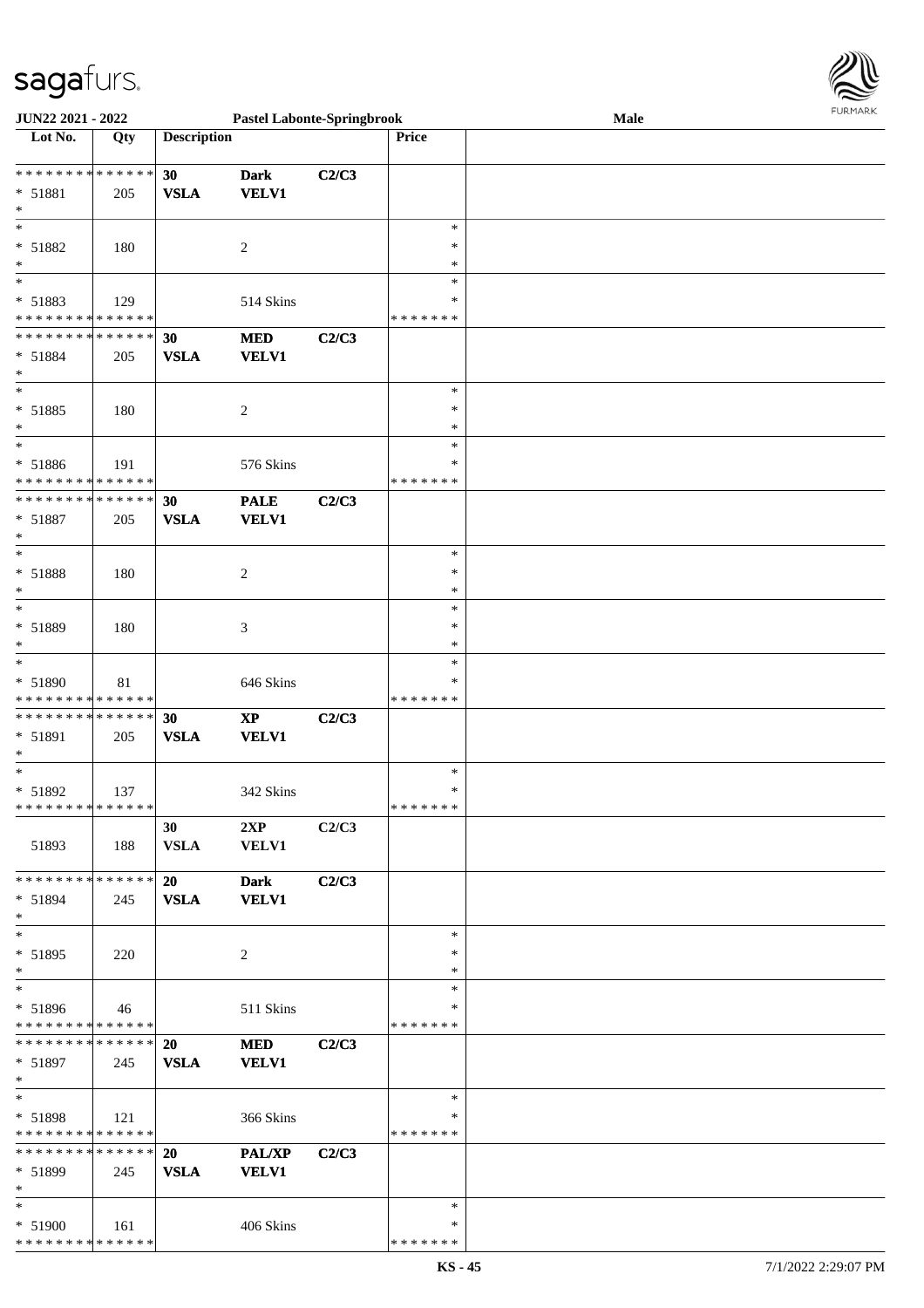

| <b>JUN22 2021 - 2022</b><br><b>Pastel Labonte-Springbrook</b> |     |                    |                     |       |              | <b>Male</b> | FURMARK |
|---------------------------------------------------------------|-----|--------------------|---------------------|-------|--------------|-------------|---------|
| Lot No.                                                       | Qty | <b>Description</b> |                     |       | <b>Price</b> |             |         |
| 51901                                                         | 93  | 20<br><b>VSLA</b>  | 2XP<br><b>VELV1</b> | C2/C3 |              |             |         |

|                                      |     |             | <b>Pastel Maple Ridge</b>  |       |               | Male |
|--------------------------------------|-----|-------------|----------------------------|-------|---------------|------|
|                                      |     |             |                            |       |               |      |
| **************                       |     | 50          | MED/PAL C2/C3              |       |               |      |
| * 51906                              | 185 | <b>VSLA</b> | <b>VELV2</b>               |       |               |      |
| $\ast$                               |     |             |                            |       |               |      |
| $\overline{\phantom{a}^*}$           |     |             |                            |       | $\ast$        |      |
| $* 51907$                            | 35  |             | 220 Skins                  |       | $\ast$        |      |
| * * * * * * * * * * * * * *          |     |             |                            |       | * * * * * * * |      |
|                                      |     | 40          | $\mathbf{X}\mathbf{D}$     | C2/C3 |               |      |
| 51908                                | 90  | <b>VSLA</b> | VELV2                      |       |               |      |
| * * * * * * * * * * * * * *          |     | 40          | <b>DK/MED</b>              | C2/C3 |               |      |
| * 51909                              | 205 | <b>VSLA</b> | VELV2                      |       |               |      |
| $\ast$<br>$\overline{\phantom{a}^*}$ |     |             |                            |       |               |      |
|                                      |     |             |                            |       | $\ast$        |      |
| * 51910                              | 28  |             | 233 Skins                  |       | *             |      |
| * * * * * * * * * * * * * *          |     |             |                            |       | * * * * * * * |      |
|                                      |     | 40          | $\mathbf{PAL}/\mathbf{XP}$ | C2/C3 |               |      |
| 51911                                | 110 | <b>VSLA</b> | VELV2                      |       |               |      |
|                                      |     | 30          | <b>XD</b>                  | C2/C3 |               |      |
| 51912                                | 98  | <b>VSLA</b> | VELV2                      |       |               |      |
| * * * * * * * * * * * * * *          |     | 30          | <b>DK/MED</b>              | C2/C3 |               |      |
| * 51913                              | 205 | <b>VSLA</b> | VELV2                      |       |               |      |
| $\ast$                               |     |             |                            |       |               |      |
| $\ast$                               |     |             |                            |       | $\ast$        |      |
| * 51914                              | 154 |             | 359 Skins                  |       | $\ast$        |      |
| ******** <mark>******</mark>         |     |             |                            |       | * * * * * * * |      |
|                                      |     | 30          | PAL/XP                     | C2/C3 |               |      |
| 51915                                | 194 | <b>VSLA</b> | VELV2                      |       |               |      |
|                                      |     | 20          | $\mathbf{X}\mathbf{D}$     | C2/C3 |               |      |
| 51916                                | 184 | <b>VSLA</b> | VELV2                      |       |               |      |
|                                      |     |             |                            |       |               |      |
|                                      |     | 20          | $DK/MED$                   | C2/C3 |               |      |
| 51917                                | 228 | <b>VSLA</b> | VELV2                      |       |               |      |
|                                      |     | 20          | PAL/XP                     | C2/C3 |               |      |
| 51918                                | 97  | <b>VSLA</b> | VELV2                      |       |               |      |
|                                      |     |             |                            |       |               |      |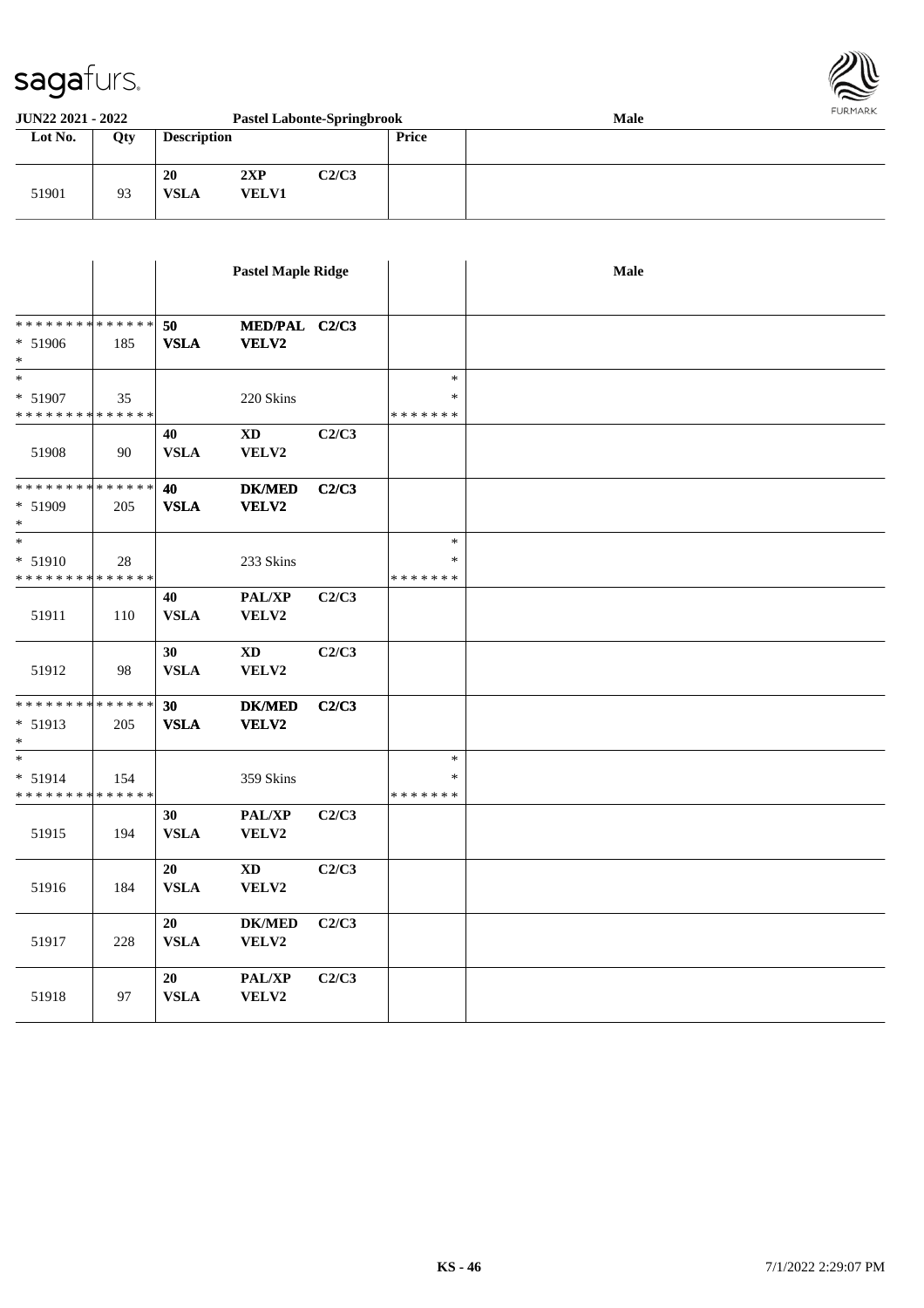

| <b>JUN22 2021 - 2022</b>                           |     |                    | <b>Pastel Springbrook-Labonte</b> |                      |                             | Male | 1.91111111 |
|----------------------------------------------------|-----|--------------------|-----------------------------------|----------------------|-----------------------------|------|------------|
| Lot No.                                            | Qty | <b>Description</b> |                                   |                      | <b>Price</b>                |      |            |
| 51921                                              | 170 | 50<br><b>VSLA</b>  | <b>DK/MED</b><br><b>VELV2</b>     | C2/C3                |                             |      |            |
| * * * * * * * * * * * * * * *<br>* 51922<br>$\ast$ | 185 | 50<br><b>VSLA</b>  | <b>PAL/XP</b><br><b>VELV2</b>     | C2/C3                |                             |      |            |
| $\ast$<br>* 51923<br>* * * * * * * * * * * * * *   | 78  |                    | 263 Skins                         |                      | $\ast$<br>$\ast$<br>******* |      |            |
| 51924                                              | 111 | 50<br><b>VSLA</b>  | <b>PAL/XP</b><br><b>VELV2</b>     | C2/C3<br><b>OPEN</b> |                             |      |            |
| * * * * * * * * * * * * * * *<br>* 51925<br>$\ast$ | 205 | 40<br><b>VSLA</b>  | <b>Dark</b><br><b>VELV2</b>       | C2/C3                |                             |      |            |
| $\ast$<br>* 51926<br>* * * * * * * * * * * * * * * | 54  |                    | 259 Skins                         |                      | $\ast$<br>∗<br>*******      |      |            |

| ************** |     | 40          | $\mathbf{X} \mathbf{P}$ | C2/C3       | $\ast$  |  |
|----------------|-----|-------------|-------------------------|-------------|---------|--|
| $* 51934$      | 180 | <b>VSLA</b> | <b>VELV2</b>            |             | $\ast$  |  |
| $\ast$         |     |             |                         |             | $*$     |  |
| $\ast$         |     |             |                         |             | $\ast$  |  |
| $* 51935$      | 93  |             | 273 Skins               |             | $\ast$  |  |
| ************** |     |             |                         |             | ******* |  |
|                |     | 40          | <b>DK/MED</b>           | C2/C3       |         |  |
| 51936          | 172 | <b>VSLA</b> | <b>VELV2</b>            | <b>OPEN</b> |         |  |
|                |     |             |                         |             |         |  |
|                |     | 40          | <b>PALE</b>             | C2/C3       |         |  |
| 51937          | 214 | <b>VSLA</b> | <b>VELV2</b>            | <b>OPEN</b> |         |  |
|                |     |             |                         |             |         |  |
| ************** |     | 40          | <b>XP</b>               | C2/C3       |         |  |
| $* 51938$      | 205 | <b>VSLA</b> | <b>VELV2</b>            | <b>OPEN</b> |         |  |
| $*$            |     |             |                         |             |         |  |
| $*$            |     |             |                         |             | $\ast$  |  |
| $* 51939$      | 92  |             | 297 Skins               |             | $\ast$  |  |
| ************** |     |             |                         |             | ******* |  |
| ************** |     | 30          | Dark                    | C2/C3       |         |  |
| $* 51940$      | 205 | <b>VSLA</b> | <b>VELV2</b>            |             |         |  |
| $\ast$         |     |             |                         |             |         |  |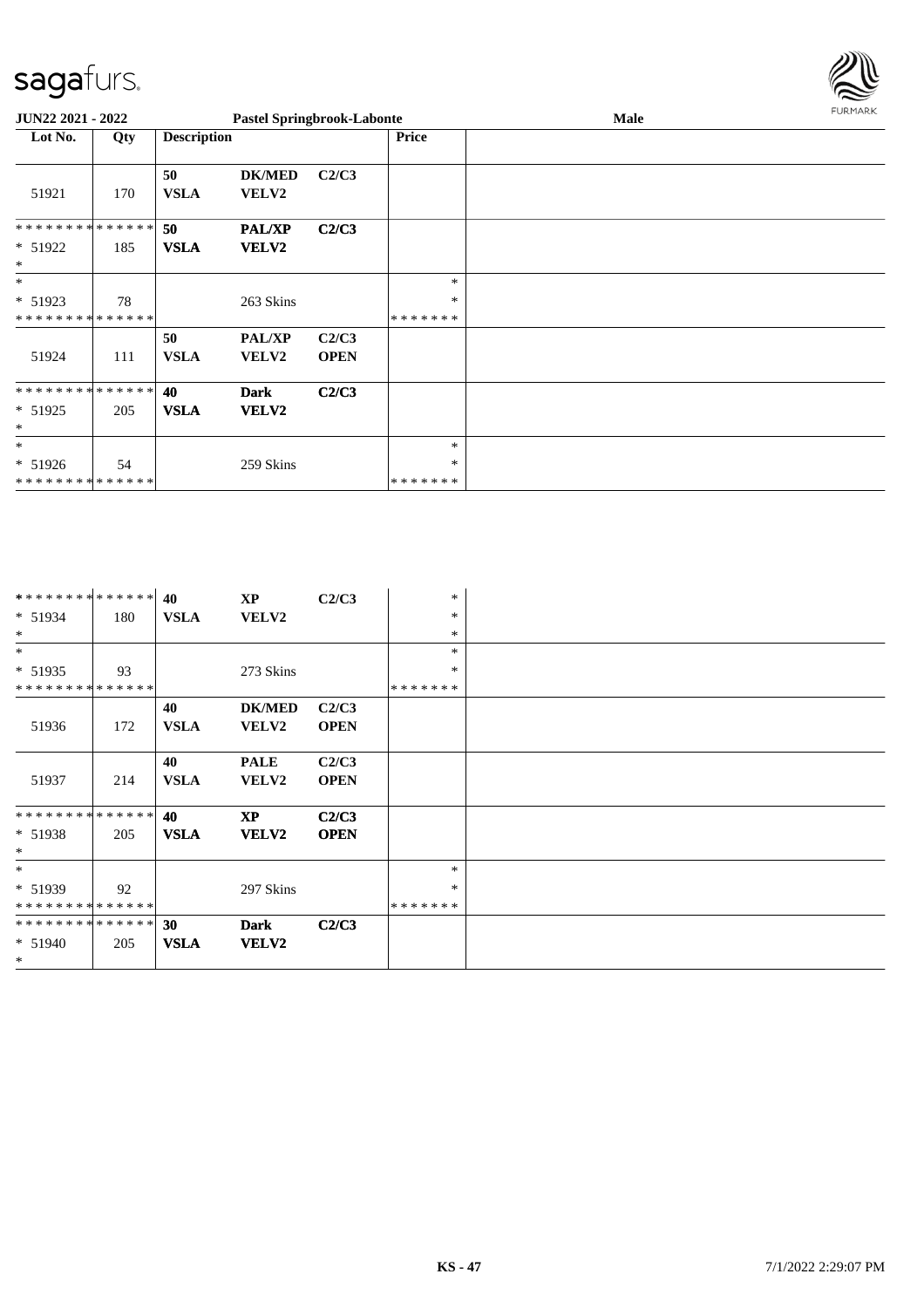

| <b>JUN22 2021 - 2022</b>                   |     |                    | <b>Pastel Springbrook-Labonte</b> |             |               | <b>FUNITANN</b><br>Male |  |
|--------------------------------------------|-----|--------------------|-----------------------------------|-------------|---------------|-------------------------|--|
| Lot No.                                    | Qty | <b>Description</b> |                                   |             | <b>Price</b>  |                         |  |
|                                            |     |                    |                                   |             |               |                         |  |
| $*$                                        |     | 30                 | <b>Dark</b>                       | C2/C3       | $\ast$        |                         |  |
| $* 51941$                                  | 158 | <b>VSLA</b>        | <b>VELV2</b>                      |             | $\ast$        |                         |  |
| * * * * * * * * * * * * * *                |     |                    |                                   |             | *******       |                         |  |
| * * * * * * * * * * * * * *                |     | 30                 | <b>MED</b>                        | C2/C3       |               |                         |  |
|                                            |     |                    |                                   |             |               |                         |  |
| $* 51942$                                  | 205 | <b>VSLA</b>        | <b>VELV2</b>                      |             |               |                         |  |
| $*$                                        |     |                    |                                   |             |               |                         |  |
| $*$                                        |     |                    |                                   |             | $\ast$        |                         |  |
| $* 51943$                                  | 196 |                    | 401 Skins                         |             | *             |                         |  |
| * * * * * * * * <mark>* * * * * *</mark>   |     |                    |                                   |             | * * * * * * * |                         |  |
| * * * * * * * * <mark>* * * * * * *</mark> |     | 30                 | <b>PALE</b>                       | C2/C3       |               |                         |  |
| $* 51944$                                  | 205 | <b>VSLA</b>        | VELV2                             |             |               |                         |  |
| $*$                                        |     |                    |                                   |             |               |                         |  |
| $\overline{\phantom{0}}$                   |     |                    |                                   |             | $\ast$        |                         |  |
|                                            |     |                    |                                   |             |               |                         |  |
| $* 51945$                                  | 180 |                    | 2                                 |             | $\ast$        |                         |  |
| $*$                                        |     |                    |                                   |             | *             |                         |  |
| $\ast$                                     |     |                    |                                   |             | $\ast$        |                         |  |
| * 51946                                    | 180 |                    | 3                                 |             | $\ast$        |                         |  |
| $\ast$                                     |     |                    |                                   |             | *             |                         |  |
| $*$                                        |     |                    |                                   |             | $\ast$        |                         |  |
| $* 51947$                                  | 164 |                    | 729 Skins                         |             | $\ast$        |                         |  |
| * * * * * * * * * * * * * *                |     |                    |                                   |             | * * * * * * * |                         |  |
|                                            |     |                    |                                   |             |               |                         |  |
| * * * * * * * * * * * * * * *              |     | 30                 | $\mathbf{XP}$                     | C2/C3       |               |                         |  |
| * 51948                                    | 205 | <b>VSLA</b>        | <b>VELV2</b>                      |             |               |                         |  |
| $*$                                        |     |                    |                                   |             |               |                         |  |
|                                            |     |                    |                                   |             |               |                         |  |
| $\ast$                                     |     |                    |                                   |             | $\ast$        |                         |  |
| * 51950                                    | 37  |                    | 242 Skins                         |             | $\ast$        |                         |  |
| * * * * * * * * * * * * * *                |     |                    |                                   |             | *******       |                         |  |
| * * * * * * * * * * * * * * *              |     | 30                 | <b>DK/MED</b>                     | C2/C3       |               |                         |  |
| * 51951                                    | 205 | <b>VSLA</b>        | VELV2                             | <b>OPEN</b> |               |                         |  |
| $\ast$                                     |     |                    |                                   |             |               |                         |  |
| $*$                                        |     |                    |                                   |             | $\ast$        |                         |  |
|                                            |     |                    |                                   |             |               |                         |  |
| * 51952                                    | 53  |                    | 258 Skins                         |             | *             |                         |  |
| * * * * * * * * * * * * * *                |     |                    |                                   |             | *******       |                         |  |
|                                            |     | 30                 | <b>PALE</b>                       | C2/C3       |               |                         |  |
| 51953                                      | 202 | <b>VSLA</b>        | <b>VELV2</b>                      | <b>OPEN</b> |               |                         |  |
|                                            |     |                    |                                   |             |               |                         |  |
| * * * * * * * * * * * * * * *              |     | 30 <sup>°</sup>    | $\mathbf{X}\mathbf{P}$            | C2/C3       |               |                         |  |
| $* 51954$                                  | 205 | <b>VSLA</b>        | <b>VELV2</b>                      | <b>OPEN</b> |               |                         |  |
| $*$                                        |     |                    |                                   |             |               |                         |  |
| $*$                                        |     |                    |                                   |             | $\ast$        |                         |  |
|                                            |     |                    |                                   |             | *             |                         |  |
| $* 51955$                                  | 37  |                    | 242 Skins                         |             |               |                         |  |
| * * * * * * * * * * * * * *                |     |                    |                                   |             | *******       |                         |  |
|                                            |     | 20                 | Dark                              | C2/C3       |               |                         |  |
| 51956                                      | 268 | <b>VSLA</b>        | VELV2                             |             |               |                         |  |
|                                            |     |                    |                                   |             |               |                         |  |
| * * * * * * * * * * * * * * <mark>*</mark> |     | <b>20</b>          | <b>MED</b>                        | C2/C3       |               |                         |  |
| $* 51957$                                  | 245 | <b>VSLA</b>        | <b>VELV2</b>                      |             |               |                         |  |
| $*$                                        |     |                    |                                   |             |               |                         |  |
| $*$ $-$                                    |     |                    |                                   |             | $\ast$        |                         |  |
|                                            |     |                    |                                   |             |               |                         |  |
| $* 51958$                                  | 44  |                    | 289 Skins                         |             | ∗             |                         |  |
| * * * * * * * * <mark>* * * * * *</mark>   |     |                    |                                   |             | *******       |                         |  |
| * * * * * * * * * * * * * * <mark>*</mark> |     | 20                 | <b>PALE</b>                       | C2/C3       |               |                         |  |
| $* 51959$                                  | 245 | <b>VSLA</b>        | <b>VELV2</b>                      |             |               |                         |  |
| $*$                                        |     |                    |                                   |             |               |                         |  |
| $*$                                        |     |                    |                                   |             | ∗             |                         |  |
| $* 51960$                                  |     |                    |                                   |             | ∗             |                         |  |
|                                            | 154 |                    | 399 Skins                         |             |               |                         |  |
| * * * * * * * * * * * * * *                |     |                    |                                   |             | * * * * * * * |                         |  |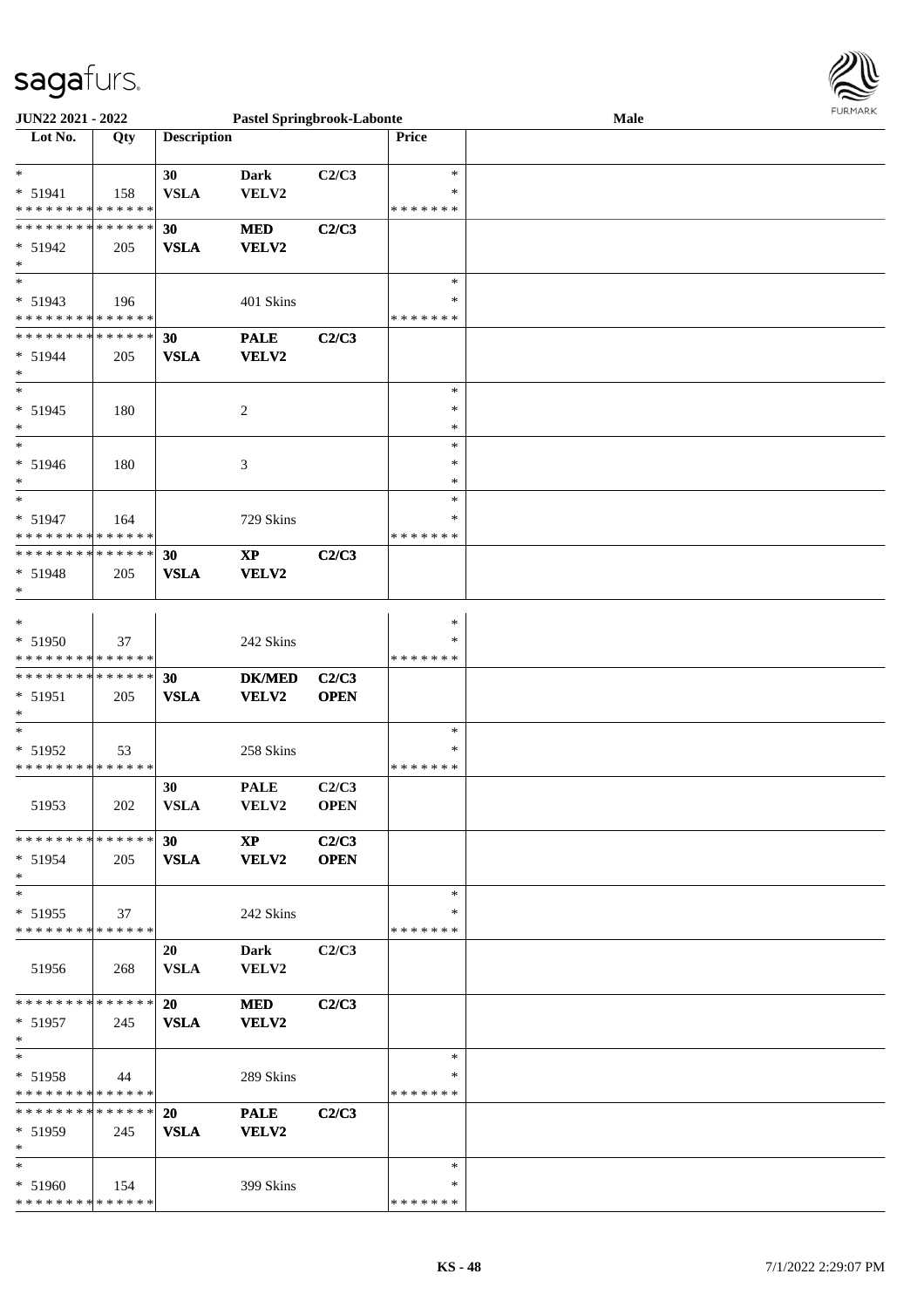

| <b>JUN22 2021 - 2022</b> |     |                             |                               | <b>Pastel Springbrook-Labonte</b> |              | Male | FURMARK |
|--------------------------|-----|-----------------------------|-------------------------------|-----------------------------------|--------------|------|---------|
| Lot No.                  | Qty | <b>Description</b>          |                               |                                   | <b>Price</b> |      |         |
| 51961                    | 202 | 20<br><b>VSLA</b>           | <b>XP</b><br><b>VELV2</b>     | C2/C3                             |              |      |         |
| 51963                    | 151 | 20<br><b>VSLA</b>           | <b>PAL/XP</b><br><b>VELV2</b> | C2/C3<br><b>OPEN</b>              |              |      |         |
| 51965                    | 143 | $\mathbf{0}$<br><b>VSLA</b> | <b>PAL/XP</b><br><b>VELV2</b> | C2/C3                             |              |      |         |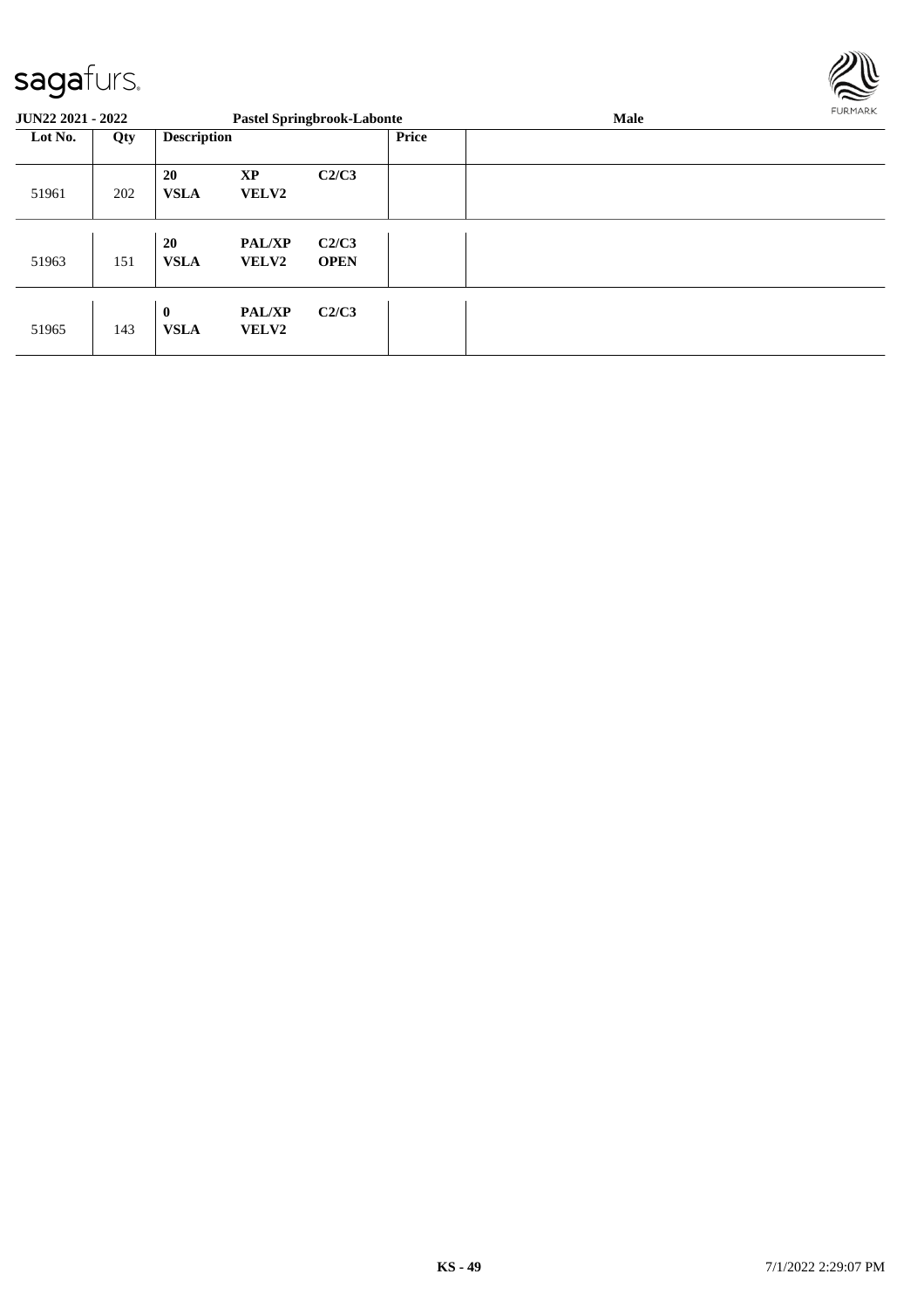

| JUN22 2021 - 2022                                               |     |                             | <b>Moyle Buff Moyle Mink</b> |                |                              | Male | FURMARK |
|-----------------------------------------------------------------|-----|-----------------------------|------------------------------|----------------|------------------------------|------|---------|
| Lot No.                                                         | Qty | <b>Description</b>          |                              |                | Price                        |      |         |
| 51981                                                           | 54  | 50<br>$\operatorname{GOLD}$ | PAL/XP<br>VELV2              | C1/C2          |                              |      |         |
| 51982                                                           | 117 | 50<br>$\operatorname{GOLD}$ | 2XP<br>VELV2                 | C1/C2          |                              |      |         |
| 51983                                                           | 72  | 50<br>$\operatorname{GOLD}$ | 3XP<br>VELV2                 | C1/C2          |                              |      |         |
| 51984                                                           | 112 | 40<br><b>GOLD</b>           | PAL/XP<br>VELV2              | C3             |                              |      |         |
| 51985                                                           | 119 | 40<br><b>GOLD</b>           | 2XP<br>VELV2                 | C3             |                              |      |         |
| 51986                                                           | 224 | 40<br><b>GOLD</b>           | 3XP<br>VELV2                 | $C1+$          |                              |      |         |
| 51988                                                           | 192 | 40<br>$\operatorname{GOLD}$ | 2XP<br>VELV3                 | $C1+$          |                              |      |         |
| 51989                                                           | 154 | 30<br>GOLD                  | PAL/XP<br>VELV2              | C3             |                              |      |         |
| * * * * * * * * <mark>* * * * * * *</mark><br>* 51990<br>$\ast$ | 205 | 30<br><b>GOLD</b>           | 2XP<br>VELV2                 | $C1+$          |                              |      |         |
| * * * * * * * * <mark>* * * * * * *</mark><br>* 51992<br>$\ast$ | 205 | 30<br>GOLD                  | 2XP<br>VELV2                 | C1/C2          |                              |      |         |
| $\ast$<br>* 51993<br>$\ast$                                     | 180 |                             | $\overline{c}$               |                | $\ast$<br>$\ast$<br>$\ast$   |      |         |
| $\ast$<br>* 51994<br>$\ast$                                     | 180 |                             | 3                            |                | $\ast$<br>$\ast$<br>$\ast$   |      |         |
| $*$<br>* 51995<br>* * * * * * * * * * * * * *                   | 205 |                             | 770 Skins                    |                | $\ast$<br>∗<br>*******       |      |         |
| 51996                                                           | 107 | 30<br><b>GOLD</b>           | 2XP<br>VELV2                 | C <sub>3</sub> |                              |      |         |
| * * * * * * * * <mark>* * * * * * *</mark><br>* 51997<br>$*$    | 205 | 30<br><b>GOLD</b>           | 3XP<br>VELV2                 | C1/C2          |                              |      |         |
| $*$<br>* 51998<br>* * * * * * * * * * * * * *                   | 92  |                             | 297 Skins                    |                | $\ast$<br>∗<br>* * * * * * * |      |         |
| 51999                                                           | 112 | 40/30<br><b>GOLD</b>        | 3XP<br>VELV2                 | C <sub>3</sub> |                              |      |         |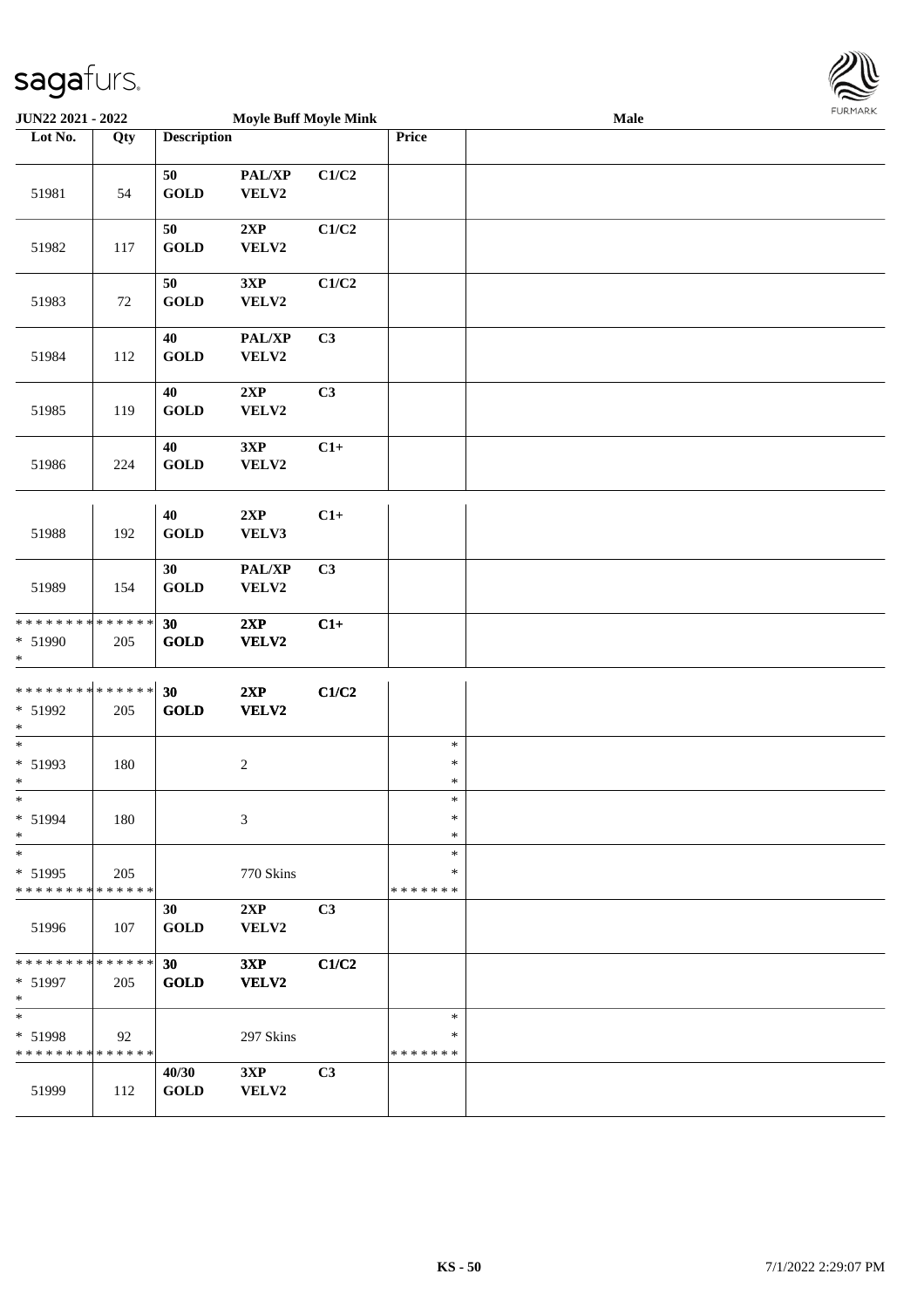

#### **JUN22 2021 - 2022 Moyle Buff Moyle Mink Male Lot No. Qty Description Price** 52001 59 **20 2XP/3XP C1+ GOLD VELV3**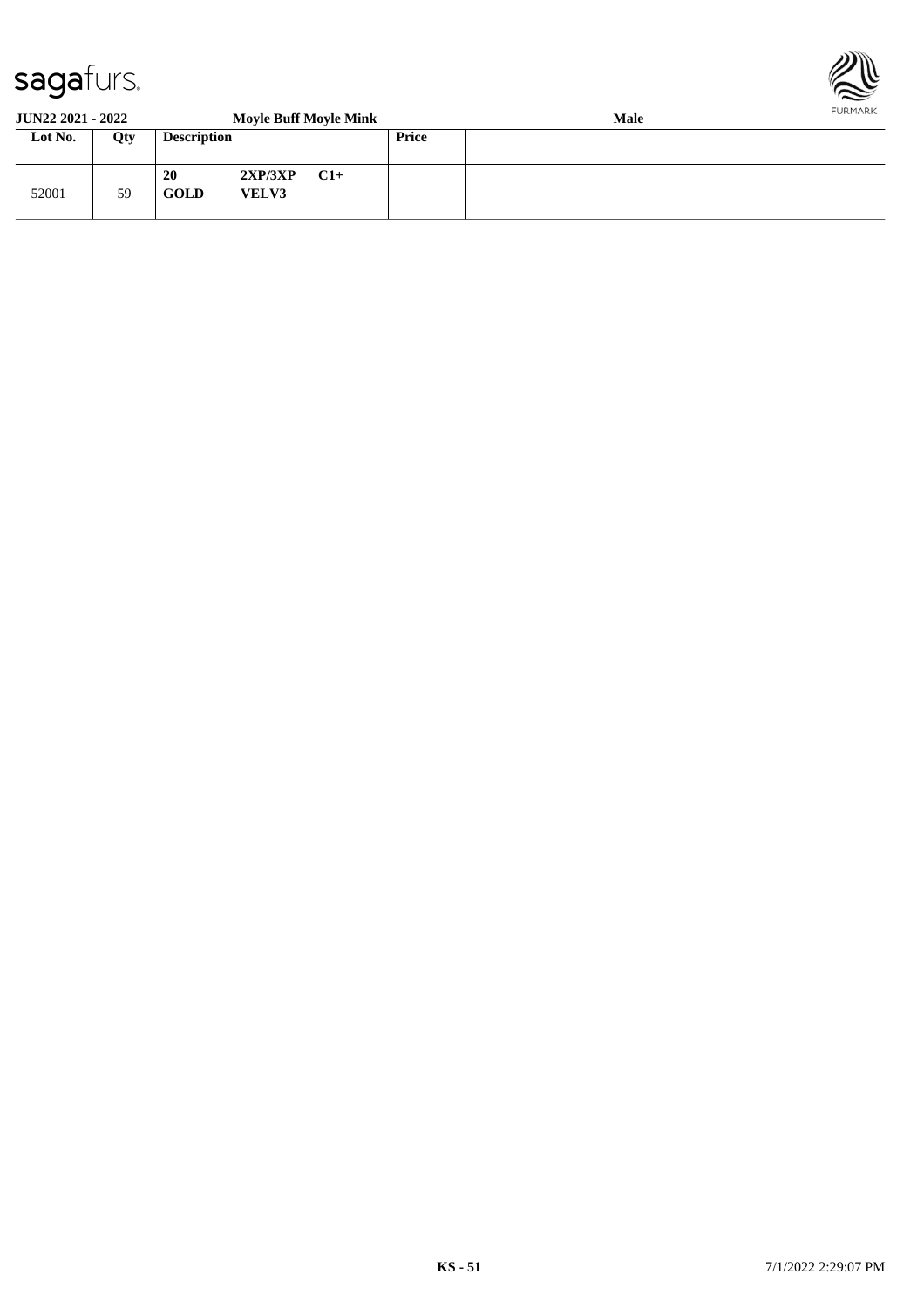

| <b>JUN22 2021 - 2022</b>                                          |     |                       | <b>Moyle Buff Moyle Mink</b> |                      |                                   | Male | 1.911171777 |
|-------------------------------------------------------------------|-----|-----------------------|------------------------------|----------------------|-----------------------------------|------|-------------|
| Lot No.                                                           | Qty | <b>Description</b>    |                              |                      | Price                             |      |             |
| 52021                                                             | 98  | 40<br><b>SLVR</b>     | PAL/XP<br>VELV2              | C1/C2                |                                   |      |             |
| * * * * * * * * <mark>* * * * * * *</mark><br>$* 52022$<br>$\ast$ | 205 | 40<br><b>SLVR</b>     | 2XP<br><b>VELV2</b>          | C1/C2                |                                   |      |             |
| $\ast$<br>$* 52023$<br>* * * * * * * * <mark>* * * * * * *</mark> | 75  |                       | 280 Skins                    |                      | $\ast$<br>$\ast$<br>* * * * * * * |      |             |
| 52024                                                             | 153 | 30<br><b>SLVR</b>     | PAL/XP<br>VELV2              | C1/C2                |                                   |      |             |
| 52025                                                             | 245 | 30<br><b>SLVR</b>     | 2XP<br>VELV2                 | C1/C2                |                                   |      |             |
| 52026                                                             | 162 | 40/30<br><b>SLVR</b>  | 3XP<br>VELV2                 | C1/C2                |                                   |      |             |
| 52028                                                             | 215 | 40<br><b>VSLA</b>     | XP/2XP<br><b>VELV1</b>       | C1/C2                |                                   |      |             |
| 52029                                                             | 181 | 40<br><b>VSLA</b>     | PAL/XP<br>VELV2              | C1/C2                |                                   |      |             |
| * * * * * * * * <mark>* * * * * * *</mark><br>* 52030<br>$\ast$   | 205 | 40<br><b>VSLA</b>     | 2XP<br>VELV2                 | C1/C2                |                                   |      |             |
| $\ast$<br>* 52031<br>* * * * * * * * <mark>* * * * * * *</mark>   | 73  |                       | 278 Skins                    |                      | $\ast$<br>$\ast$<br>* * * * * * * |      |             |
| 52032                                                             | 216 | 30<br><b>VSLA</b>     | XP/2XP<br><b>VELV1</b>       | C1/C2                |                                   |      |             |
| 52033                                                             | 66  | 40/30<br><b>VSLA</b>  | PAL/XP<br>VELV2              | $C1+$                |                                   |      |             |
| 52034                                                             | 160 | 30<br><b>VSLA</b>     | PAL/XP<br>VELV2              | C1/C2                |                                   |      |             |
| 52035                                                             | 70  | 40/30<br><b>VSLA</b>  | PAL/XP<br>VELV2              | C3                   |                                   |      |             |
| 52036                                                             | 205 | 30<br><b>VSLA</b>     | 2XP<br>VELV2                 | C1/C2                |                                   |      |             |
| 52037                                                             | 175 | 40/30<br><b>VSLA</b>  | 2XP/3XP<br>VELV2             | $C1+$                |                                   |      |             |
| 52038                                                             | 191 | 40/30<br>${\bf VSLA}$ | 2XP/3XP<br>VELV2             | C3                   |                                   |      |             |
| 52039                                                             | 154 | 40/30<br><b>VSLA</b>  | 3XP<br>VELV2                 | C1/C2                |                                   |      |             |
| 52040                                                             | 115 | 40/30<br>${\bf VSLA}$ | XP/2XP<br>VELV2              | C1/C2<br><b>OPEN</b> |                                   |      |             |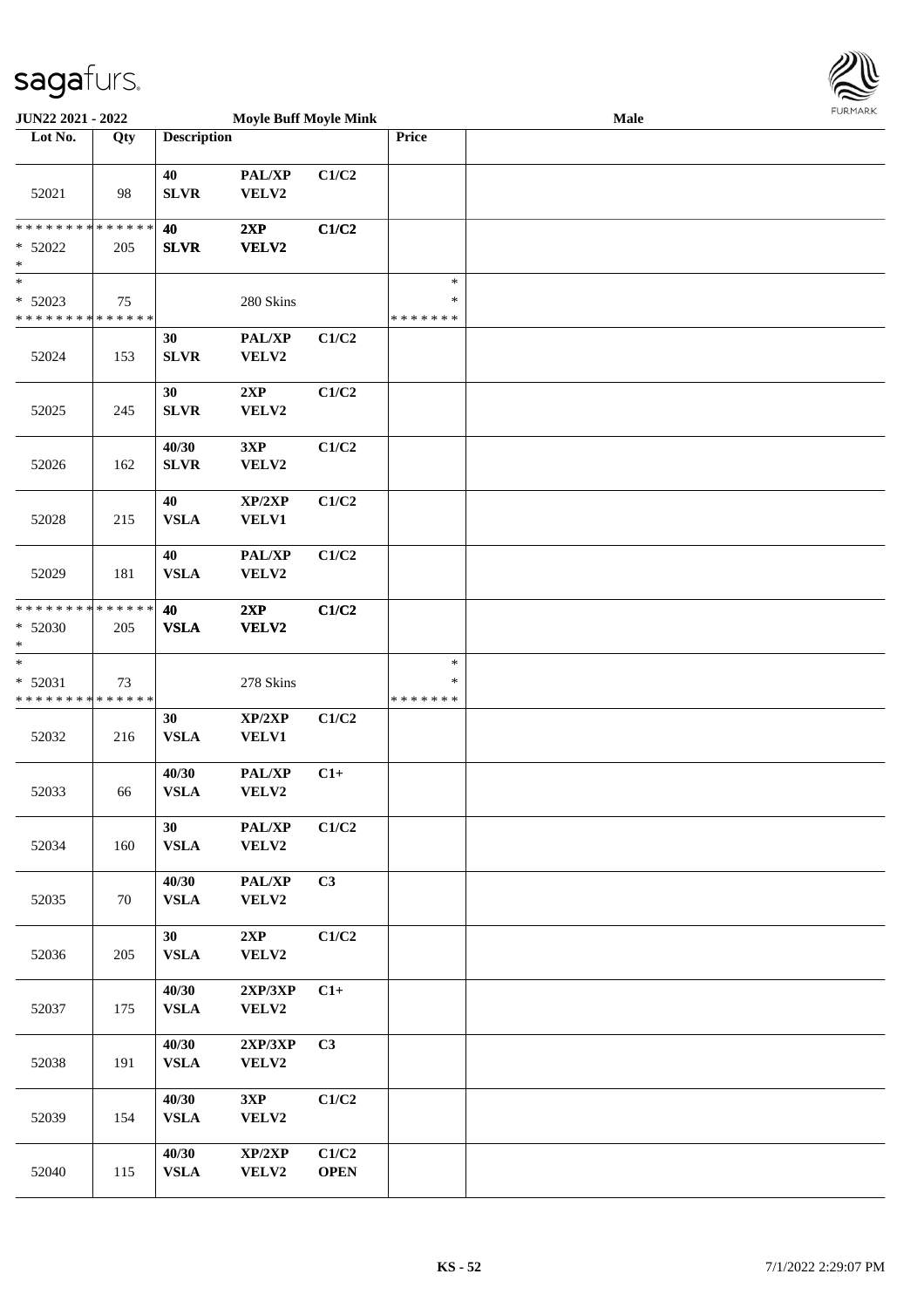

#### **JUN22 2021 - 2022 Moyle Buff Moyle Mink Male Lot No. Qty Description Price** 52041 72 **40/30 3XP C1/C2 VSLA VELV2 OPEN**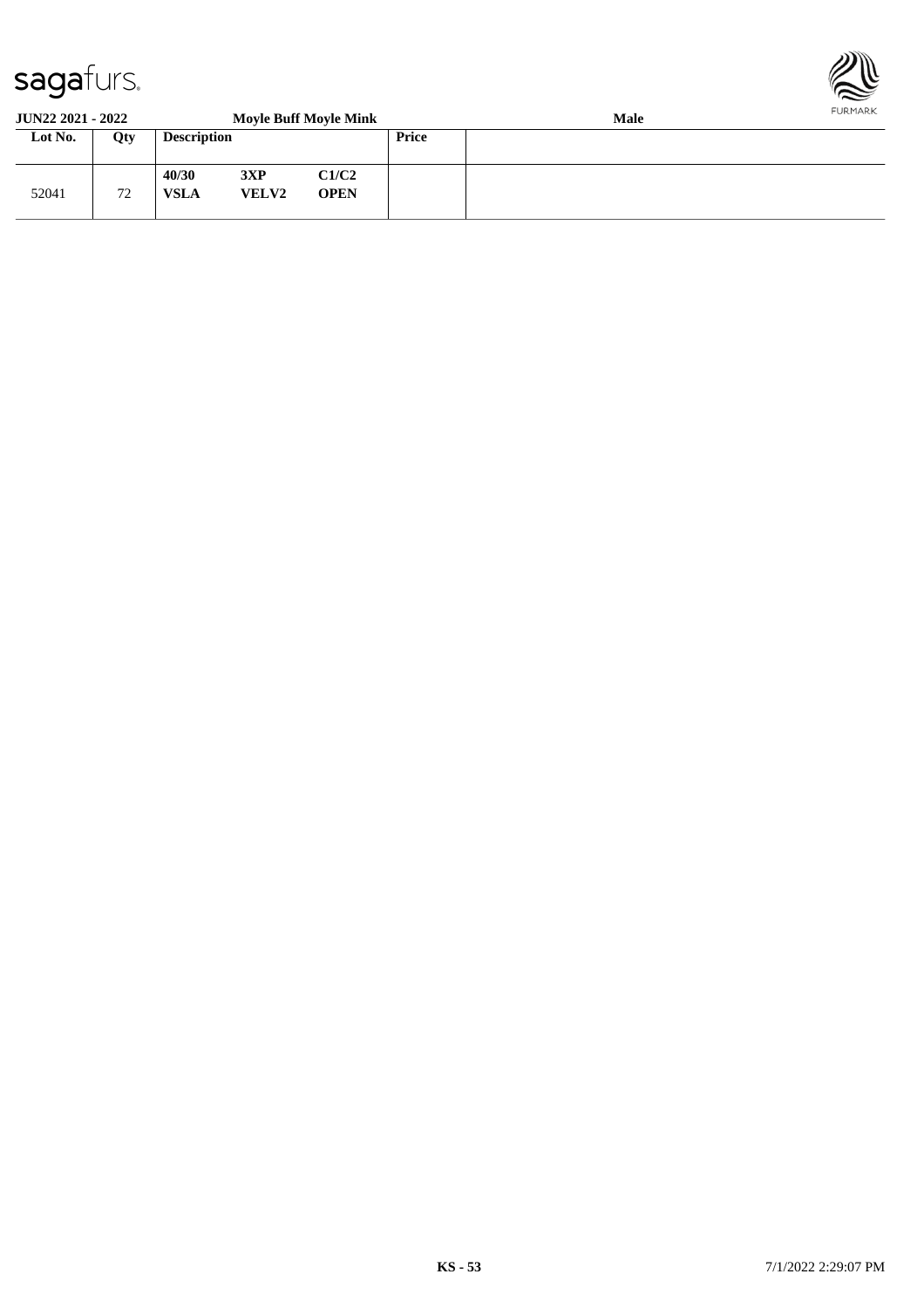

| <b>JUN22 2021 - 2022</b>      |     |                                 | <b>Pastel Sundry owners</b>   |                           |         | Female | <b>FURMARK</b> |
|-------------------------------|-----|---------------------------------|-------------------------------|---------------------------|---------|--------|----------------|
| Lot No.<br>Qty                |     | <b>Description</b>              |                               |                           | Price   |        |                |
| 61001                         | 329 | 20/0<br><b>GOLD</b>             | <b>ALL</b>                    | C2                        |         |        |                |
|                               |     |                                 | <b>DK/MED</b>                 | C2/C3                     |         |        |                |
| $* 61004$<br>$\ast$           | 465 | <b>GOLD</b>                     | <b>VELV1</b>                  | SPT <sub>1</sub>          |         |        |                |
| $\ast$                        |     |                                 |                               |                           | $\ast$  |        |                |
| $* 61005$                     | 154 |                                 | 619 Skins                     |                           | $\ast$  |        |                |
| * * * * * * * * * * * * * * * |     |                                 |                               |                           | ******* |        |                |
| 61007                         | 384 | $\boldsymbol{2}$<br><b>GOLD</b> | <b>DK/MED</b><br><b>VELV1</b> | C2/C3<br>SPT <sub>1</sub> |         |        |                |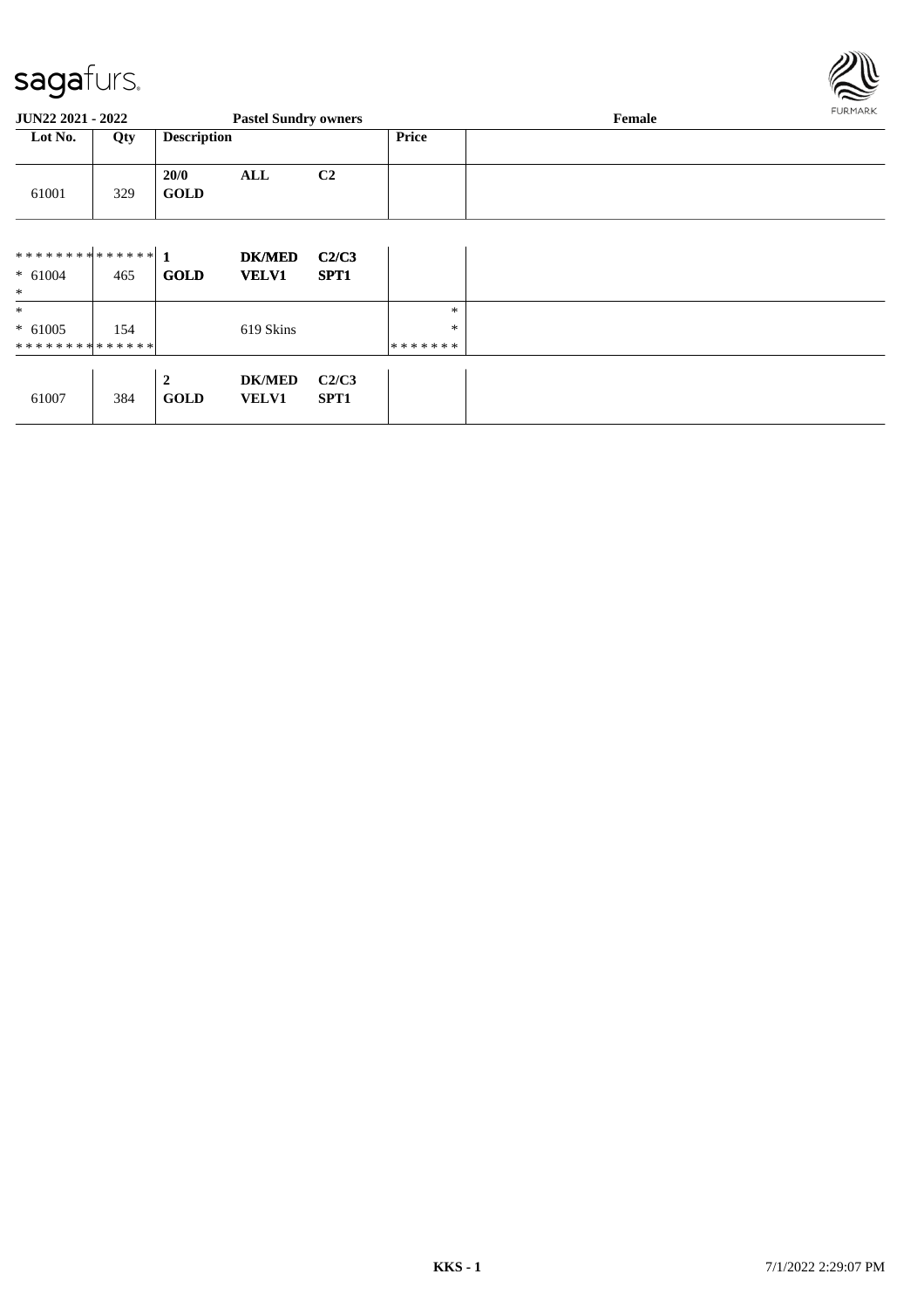

| JUN22 2021 - 2022                                  |     |                             | <b>Pastel Deep North</b> |       |                              | Female | <b>FURMARK</b> |
|----------------------------------------------------|-----|-----------------------------|--------------------------|-------|------------------------------|--------|----------------|
| Lot No.                                            | Qty | <b>Description</b>          |                          |       | Price                        |        |                |
| 61021                                              | 136 | $\bf{0}$<br><b>GOLD</b>     | $\mathbf{X}\mathbf{D}$   | C2/C3 |                              |        |                |
| **************<br>$* 61022$<br>$\ast$              | 425 | $\mathbf{0}$<br><b>GOLD</b> | <b>DK/MED</b>            | C2/C3 |                              |        |                |
| $*$<br>$* 61023$<br>* * * * * * * * * * * * * *    | 55  |                             | 480 Skins                |       | $\ast$<br>*<br>*******       |        |                |
| $* 61025$<br>$\ast$                                | 465 | <b>GOLD</b>                 | <b>XD</b>                | C2/C3 |                              |        |                |
| $\ast$<br>$* 61026$<br>* * * * * * * * * * * * * * | 44  |                             | 509 Skins                |       | $\ast$<br>*<br>* * * * * * * |        |                |
| $* 61027$<br>$\ast$                                | 465 | <b>GOLD</b>                 | <b>Dark</b>              | C2/C3 |                              |        |                |
| ************** 1<br>$* 61029$<br>$\ast$            | 465 | <b>GOLD</b>                 | <b>MED</b>               | C2/C3 |                              |        |                |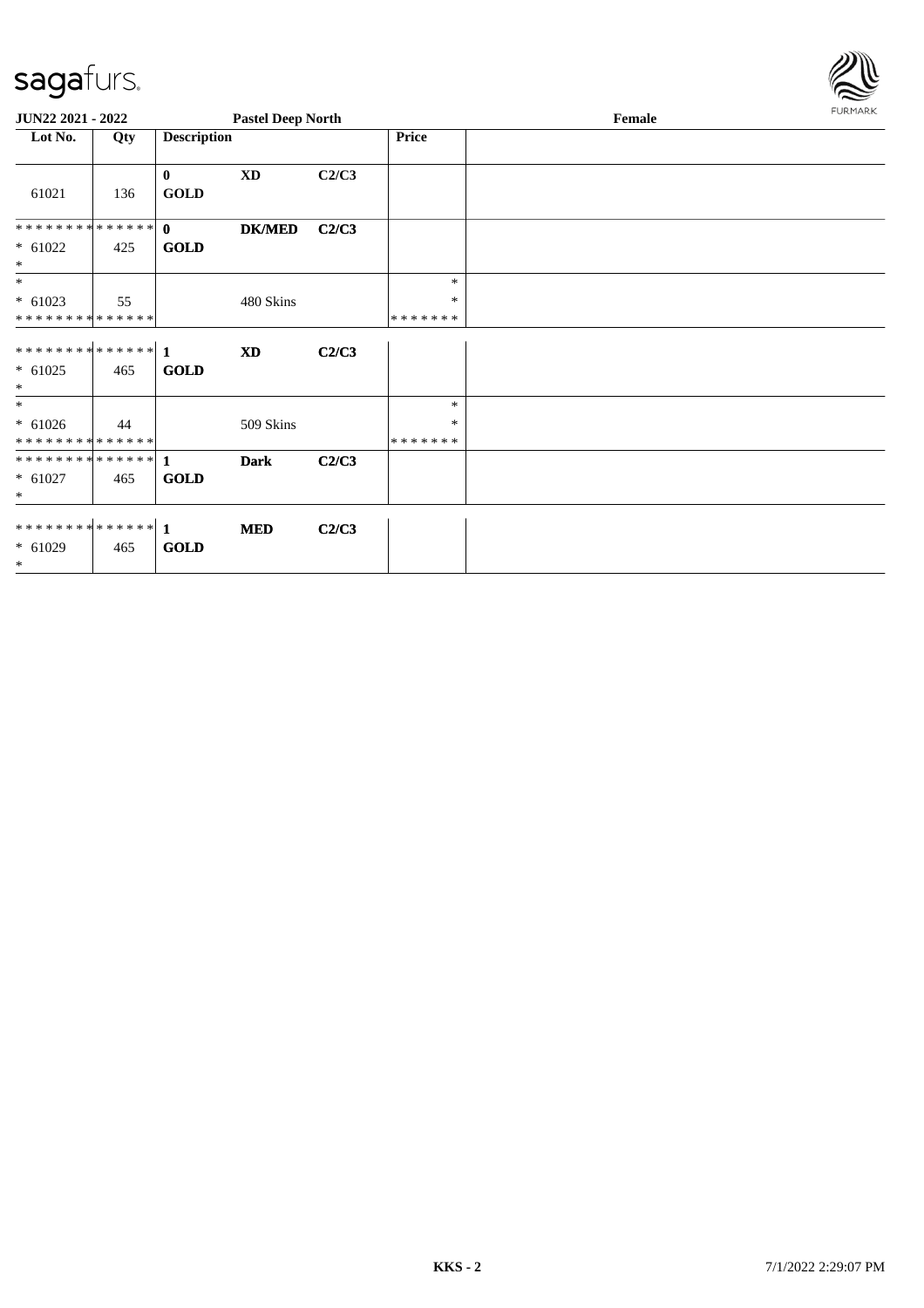

| JUN22 2021 - 2022 |     |                    | <b>Pastel Northwest</b> |       |         | Female | FURMARK |
|-------------------|-----|--------------------|-------------------------|-------|---------|--------|---------|
| Lot No.           | Qty | <b>Description</b> |                         |       | Price   |        |         |
|                   |     |                    | XD                      | C2/C3 |         |        |         |
| $* 61043$         | 425 | <b>GOLD</b>        | <b>VELV1</b>            |       |         |        |         |
| $*$               |     |                    |                         |       |         |        |         |
| $\ast$            |     |                    |                         |       | $*$     |        |         |
| $* 61044$         | 137 |                    | 562 Skins               |       | $\ast$  |        |         |
| **************    |     |                    |                         |       | ******* |        |         |
|                   |     | $\bf{0}$           | <b>Dark</b>             | C2/C3 |         |        |         |
| 61045             | 290 | <b>GOLD</b>        | <b>VELV1</b>            |       |         |        |         |

| ************** 1             |     |              | <b>XD</b>      | C2/C3          |         |
|------------------------------|-----|--------------|----------------|----------------|---------|
| $* 61050$                    | 465 | <b>GOLD</b>  | <b>VELV1</b>   |                |         |
| $\ast$                       |     |              |                |                |         |
| $\ast$                       |     |              |                |                | $\ast$  |
| $* 61051$                    | 440 |              | $\overline{c}$ |                | $\ast$  |
| $\ast$                       |     |              |                |                | $\ast$  |
| $\ast$                       |     |              |                |                | $\ast$  |
| $* 61052$                    | 297 |              | 1202 Skins     |                | ∗       |
| **************               |     |              |                |                | ******* |
| **************               |     | $\mathbf{1}$ | <b>Dark</b>    | C2/C3          |         |
| $* 61053$                    | 465 | <b>GOLD</b>  | <b>VELV1</b>   |                |         |
| $*$                          |     |              |                |                |         |
| $\ast$                       |     |              |                |                | $\ast$  |
| $* 61054$                    | 321 |              | 786 Skins      |                | ∗       |
| **************               |     |              |                |                | ******* |
| ******** <mark>******</mark> |     | $\mathbf{1}$ | <b>MED</b>     | C2/C3          |         |
| $* 61055$                    | 465 | <b>GOLD</b>  | <b>VELV1</b>   |                |         |
| $\ast$                       |     |              |                |                |         |
| $*$                          |     |              |                |                | $\ast$  |
| $* 61056$                    | 187 |              | 652 Skins      |                | ∗       |
| **************               |     |              |                |                | ******* |
|                              |     | $\mathbf{1}$ | <b>DK/MED</b>  | C <sub>4</sub> |         |
| 61057                        | 341 | GOLD         | <b>VELV1</b>   |                |         |
|                              |     |              |                |                |         |
|                              |     |              |                |                |         |
|                              |     | $\mathbf{1}$ | <b>PAL/XP</b>  | C <sub>4</sub> |         |
| 61060                        | 367 | <b>GOLD</b>  | <b>VELV1</b>   |                |         |
|                              |     |              |                |                |         |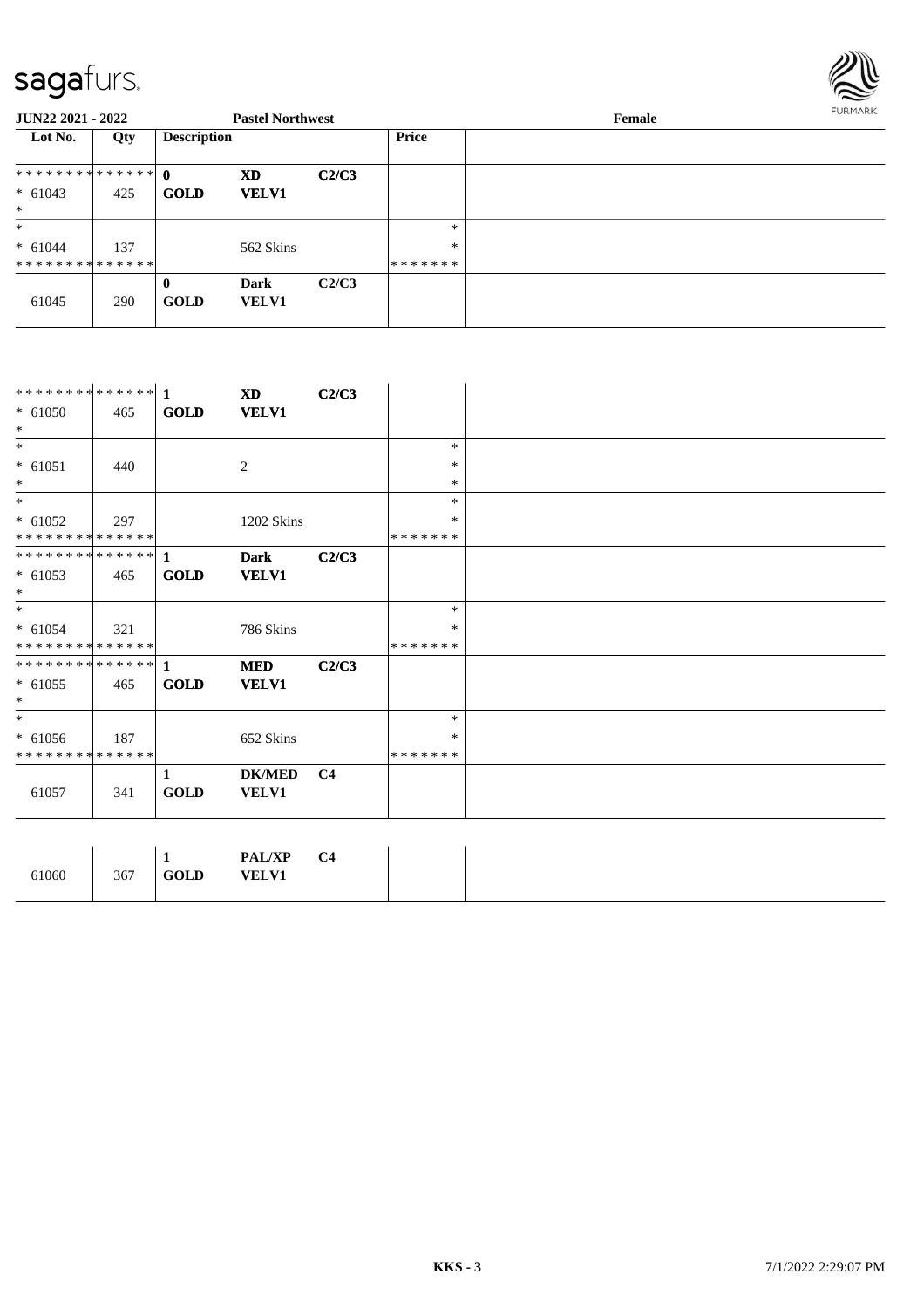

#### **JUN22 2021 - 2022 Pastel Northwest Female**

| Lot No. | Qty | <b>Description</b> |                             |       | Price |  |  |
|---------|-----|--------------------|-----------------------------|-------|-------|--|--|
| 61062   | 288 | GOLD               | <b>Dark</b><br><b>VELV1</b> | C2/C3 |       |  |  |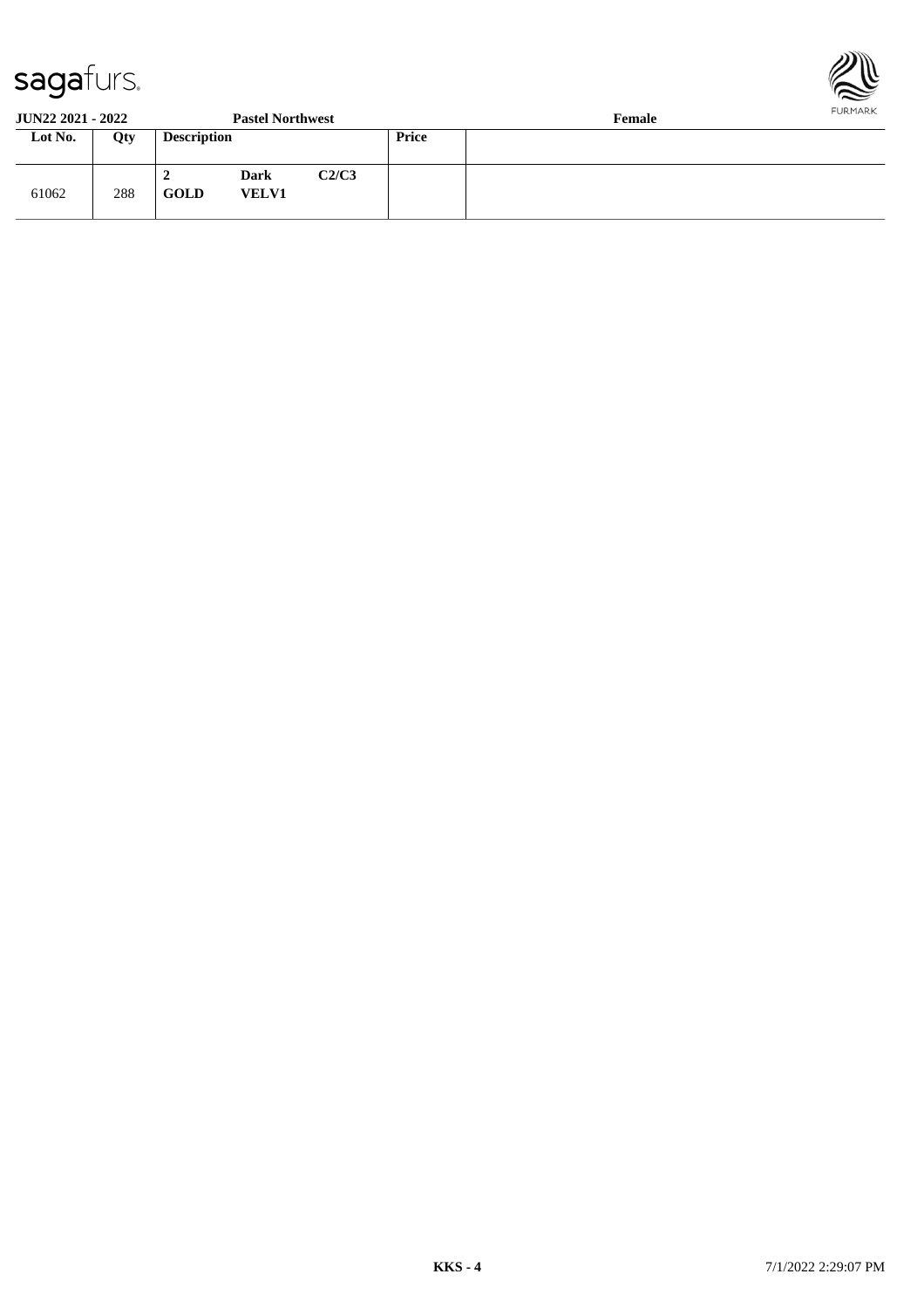

| JUN22 2021 - 2022   |     |                         | <b>Pastel Dogwood Fur Farm</b> |       |                  | Female | <b>FURMARK</b> |
|---------------------|-----|-------------------------|--------------------------------|-------|------------------|--------|----------------|
| Lot No.             | Qty | <b>Description</b>      |                                |       | <b>Price</b>     |        |                |
| 61081               | 334 | $\bf{0}$<br><b>GOLD</b> | XD/DK<br><b>VELV1</b>          | C2/C3 |                  |        |                |
|                     |     |                         | XD                             | C2/C3 |                  |        |                |
| $* 61083$<br>$\ast$ | 465 | <b>GOLD</b>             | <b>VELV1</b>                   |       |                  |        |                |
| $\ast$              |     |                         |                                |       | $\ast$           |        |                |
| $* 61084$           | 269 |                         | 734 Skins                      |       | $\ast$           |        |                |
| **************      |     |                         |                                |       | *******          |        |                |
| $* 61085$<br>$\ast$ | 465 | <b>GOLD</b>             | <b>Dark</b><br><b>VELV1</b>    | C2/C3 |                  |        |                |
| $\ast$              |     |                         |                                |       | $\ast$           |        |                |
| $* 61086$<br>$\ast$ | 440 |                         | 2                              |       | $\ast$<br>$\ast$ |        |                |
| $\ast$              |     |                         |                                |       | $\ast$           |        |                |
| $* 61087$           | 197 |                         | 1102 Skins                     |       | $\ast$           |        |                |
| **************      |     |                         |                                |       | *******          |        |                |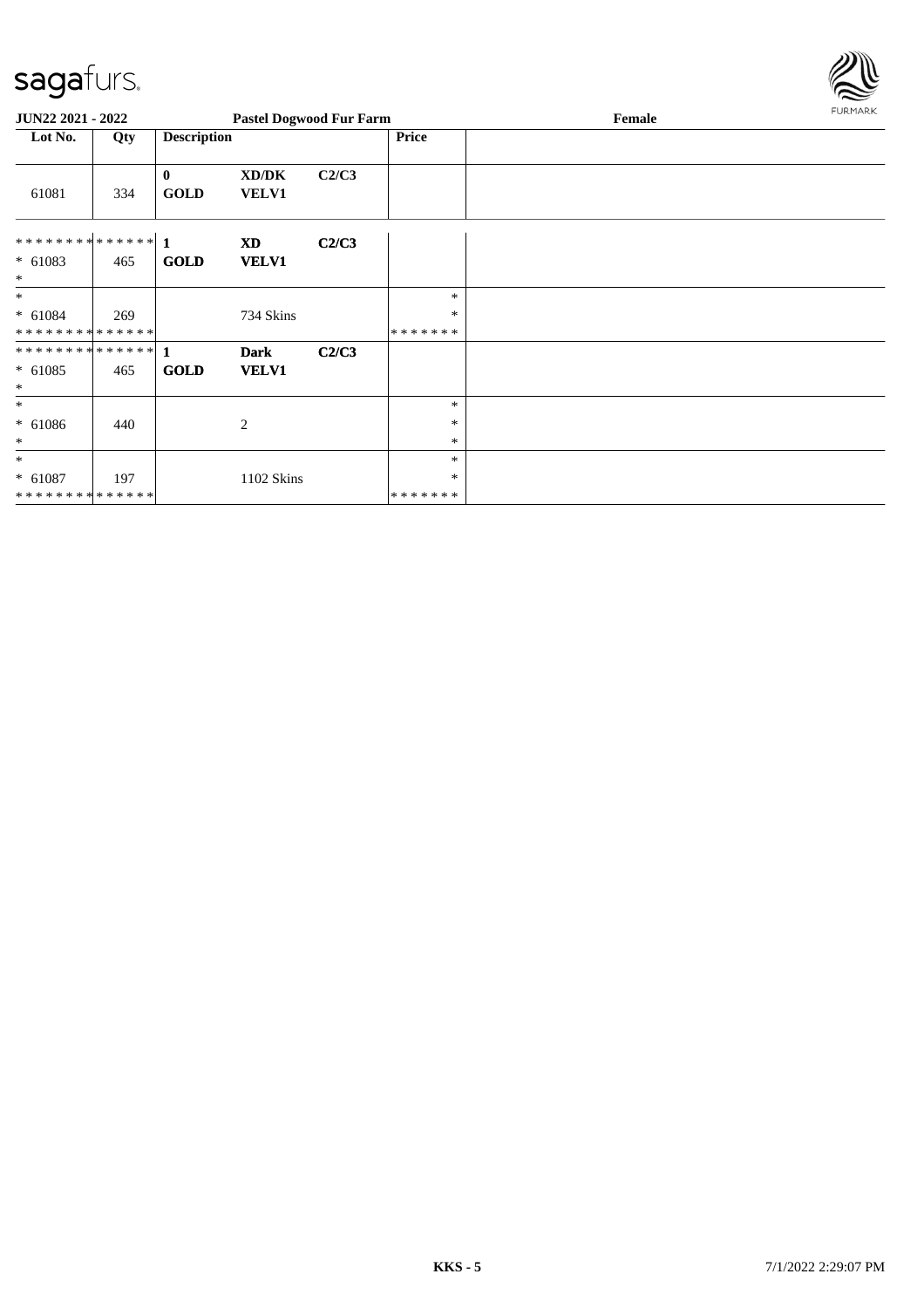

| <b>JUN22 2021 - 2022</b> |     |                             | <b>Pastel Unicorn</b>      |                |       | Female | <b>FURMARK</b> |
|--------------------------|-----|-----------------------------|----------------------------|----------------|-------|--------|----------------|
| Lot No.                  | Qty | <b>Description</b>          |                            |                | Price |        |                |
| 61101                    | 94  | 20<br><b>GOLD</b>           | <b>MED</b><br>VELV1        | C1             |       |        |                |
| 61103                    | 53  | 20<br><b>GOLD</b>           | <b>MED</b><br>VELV1        | C3             |       |        |                |
| 61104                    | 199 | $\bf{0}$<br><b>GOLD</b>     | Dark<br>VELV1              | C1/C2          |       |        |                |
| 61105                    | 69  | $\mathbf{0}$<br><b>GOLD</b> | XD/DK<br>VELV1             | C <sub>3</sub> |       |        |                |
| 61106                    | 367 | $\bf{0}$<br><b>GOLD</b>     | <b>MED</b><br>VELV1        | C1             |       |        |                |
|                          |     |                             |                            |                |       |        |                |
| 61109                    | 391 | $\bf{0}$<br><b>GOLD</b>     | <b>MED</b><br><b>VELV1</b> | C3             |       |        |                |

| 61114                              | 101 | $\bf{0}$<br><b>GOLD</b>     | <b>MED</b><br>VELV2         | C1             |                             |  |
|------------------------------------|-----|-----------------------------|-----------------------------|----------------|-----------------------------|--|
| 61115                              | 132 | $\mathbf{0}$<br><b>GOLD</b> | <b>MED</b><br><b>VELV2</b>  | C <sub>2</sub> |                             |  |
| 61116                              | 159 | 1<br><b>GOLD</b>            | <b>Dark</b><br><b>VELV1</b> | C1/C2          |                             |  |
| 61117                              | 153 | 1<br><b>GOLD</b>            | XD/DK<br><b>VELV1</b>       | C3             |                             |  |
| $* 61118$<br>$*$                   | 465 | <b>GOLD</b>                 | <b>MED</b><br><b>VELV1</b>  | C1/C2          |                             |  |
| $*$<br>$* 61119$<br>************** | 294 |                             | 759 Skins                   |                | $\ast$<br>$\ast$<br>******* |  |
| 61120                              | 295 | 1<br><b>GOLD</b>            | <b>MED</b><br><b>VELV1</b>  | C3             |                             |  |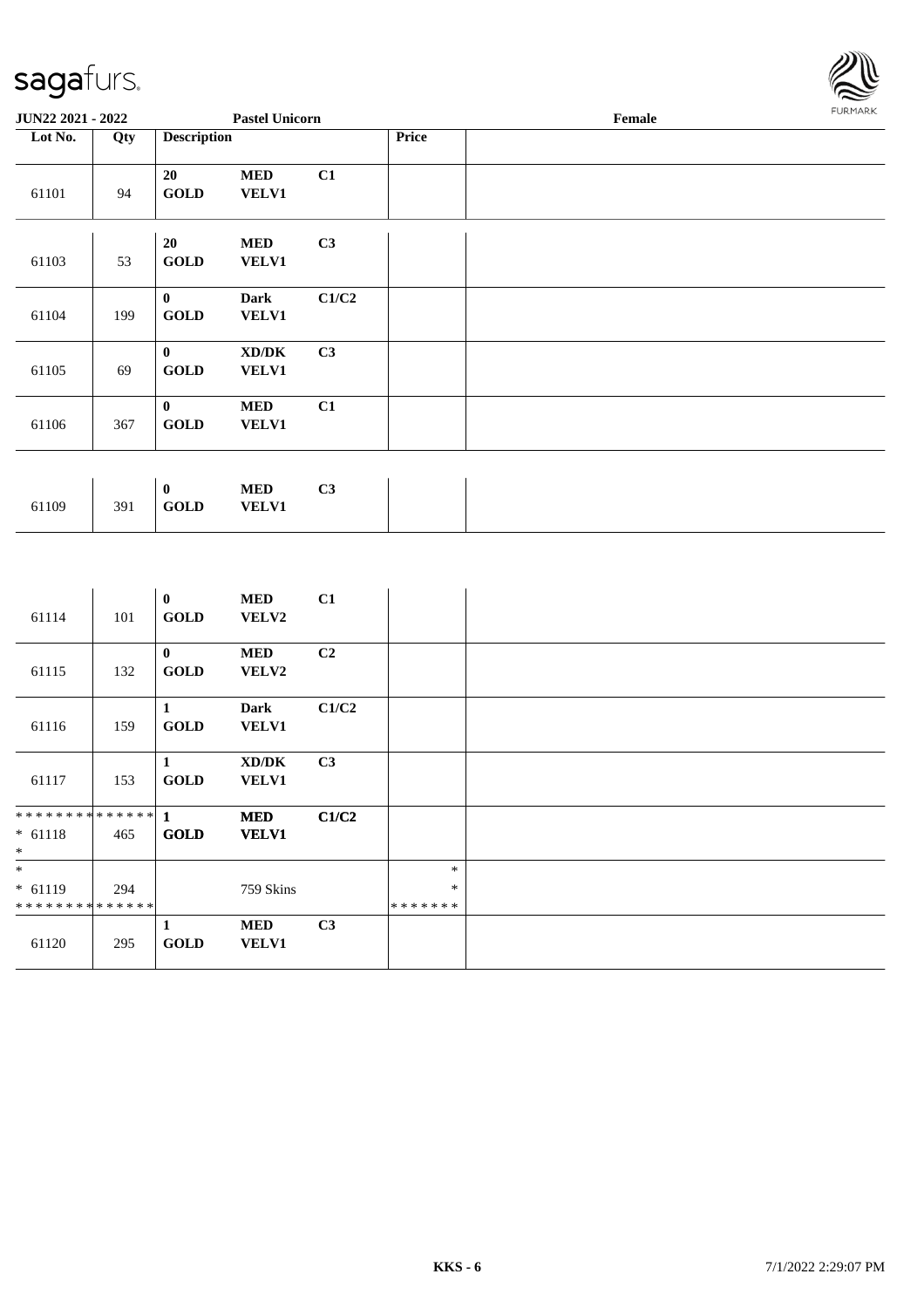

61121 217

**GOLD VELV1**



**JUN22 2021 - 2022 Pastel Unicorn Female**<br> **Price Female Loty Description Price 1 PAL/XP C1/C2**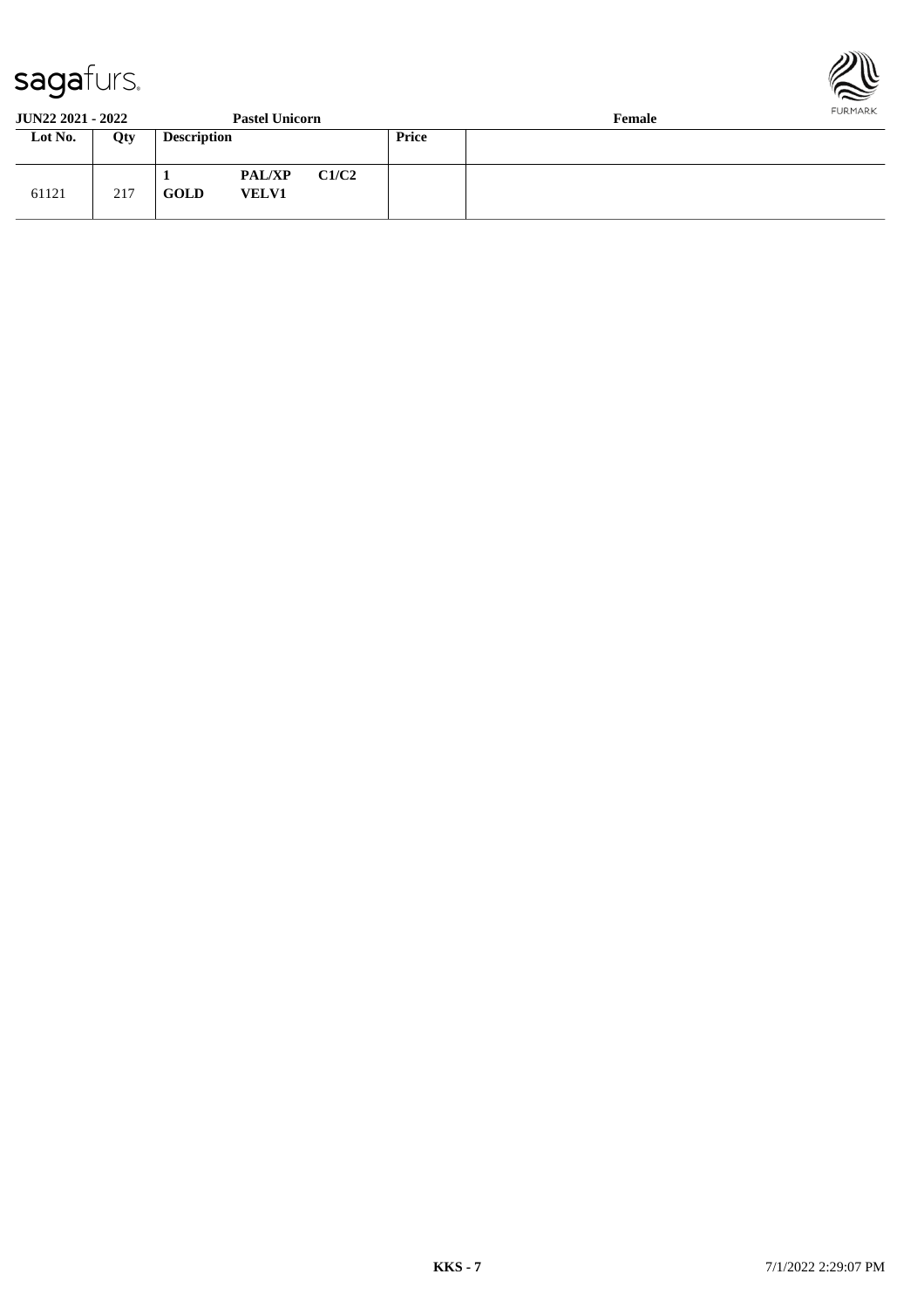

| <b>JUN22 2021 - 2022</b>                   |             |                    | <b>Pastel Labonte-Springbrook</b> |                |               | Female |  |
|--------------------------------------------|-------------|--------------------|-----------------------------------|----------------|---------------|--------|--|
| Lot No.                                    | Qty         | <b>Description</b> |                                   |                | <b>Price</b>  |        |  |
|                                            |             |                    |                                   |                |               |        |  |
|                                            |             | 20                 | MED/PAL C2/C3                     |                |               |        |  |
| 61141                                      | 193         | <b>GOLD</b>        | VELV1                             |                |               |        |  |
|                                            |             |                    |                                   |                |               |        |  |
| ******** <mark>******</mark>               |             | $\mathbf 0$        | <b>Dark</b>                       | C1/C2          |               |        |  |
| $* 61142$                                  | 425         | <b>GOLD</b>        | <b>VELV1</b>                      |                |               |        |  |
| $\ast$                                     |             |                    |                                   |                |               |        |  |
| $_{*}$                                     |             |                    |                                   |                | $\ast$        |        |  |
|                                            |             |                    |                                   |                | $\ast$        |        |  |
| $* 61143$<br>* * * * * * * * * * * * * *   | 131         |                    | 556 Skins                         |                | * * * * * * * |        |  |
| ******** <mark>******</mark>               |             |                    |                                   |                |               |        |  |
|                                            |             | $\mathbf{0}$       | <b>MED</b>                        | C1/C2          |               |        |  |
| $* 61144$                                  | 425         | <b>GOLD</b>        | <b>VELV1</b>                      |                |               |        |  |
| $\ast$                                     |             |                    |                                   |                |               |        |  |
| $\ast$                                     |             |                    |                                   |                | $\ast$        |        |  |
| $* 61145$                                  | 311         |                    | 736 Skins                         |                | $\ast$        |        |  |
| * * * * * * * * * * * * * *                |             |                    |                                   |                | *******       |        |  |
| * * * * * * * * * * * * * * *              |             | $\mathbf{0}$       | <b>DK/MED</b>                     | C3             |               |        |  |
| $* 61146$                                  | 425         | <b>GOLD</b>        | <b>VELV1</b>                      |                |               |        |  |
| $*$                                        |             |                    |                                   |                |               |        |  |
| $\overline{\ast}$                          |             |                    |                                   |                | $\ast$        |        |  |
| $* 61147$                                  | 193         |                    | 618 Skins                         |                | ∗             |        |  |
| * * * * * * * * <mark>* * * * * * *</mark> |             |                    |                                   |                | *******       |        |  |
| * * * * * * * * * * * * * * *              |             | $\mathbf{0}$       | <b>PALE</b>                       | C1/C2          |               |        |  |
| $* 61148$                                  | 425         | <b>GOLD</b>        | <b>VELV1</b>                      |                |               |        |  |
| $\ast$                                     |             |                    |                                   |                |               |        |  |
| $\ast$                                     |             |                    |                                   |                | $\ast$        |        |  |
| $* 61149$                                  | 294         |                    | 719 Skins                         |                | *             |        |  |
| * * * * * * * *                            | * * * * * * |                    |                                   |                | * * * * * * * |        |  |
|                                            |             |                    |                                   |                |               |        |  |
|                                            |             | $\bf{0}$           | <b>PAL/XP</b>                     | C <sub>3</sub> |               |        |  |
| 61151                                      | 252         | <b>GOLD</b>        | <b>VELV1</b>                      |                |               |        |  |
|                                            |             |                    |                                   |                |               |        |  |
|                                            |             |                    | <b>Dark</b>                       | C1/C2          |               |        |  |
| $* 61152$                                  | 465         | <b>GOLD</b>        | <b>VELV1</b>                      |                |               |        |  |
| $\ast$                                     |             |                    |                                   |                |               |        |  |
| $\overline{\ast}$                          |             |                    |                                   |                | $\ast$        |        |  |
| $* 61153$                                  | 440         |                    |                                   |                | $\ast$        |        |  |
| $\ast$                                     |             |                    | $\overline{c}$                    |                | $\ast$        |        |  |
| $*$                                        |             |                    |                                   |                | $\ast$        |        |  |
|                                            |             |                    |                                   |                |               |        |  |
| $* 61154$                                  | 440         |                    | $\mathfrak{Z}$                    |                | $\ast$        |        |  |
| $\ast$                                     |             |                    |                                   |                | $\ast$        |        |  |
| $*$                                        |             |                    |                                   |                | $\ast$        |        |  |
| $* 61155$                                  | 91          |                    | 1436 Skins                        |                | $\ast$        |        |  |
| * * * * * * * * * * * * * *                |             |                    |                                   |                | *******       |        |  |
|                                            |             |                    | <b>MED</b>                        | C1/C2          |               |        |  |
| $* 61156$                                  | 465         | <b>GOLD</b>        | <b>VELV1</b>                      |                |               |        |  |
| $*$                                        |             |                    |                                   |                |               |        |  |
| $*$                                        |             |                    |                                   |                | $\ast$        |        |  |
| $* 61157$                                  | 440         |                    | 2                                 |                | $\ast$        |        |  |
| $*$                                        |             |                    |                                   |                | $\ast$        |        |  |
| $*$                                        |             |                    |                                   |                | $\ast$        |        |  |
| $* 61158$                                  | 440         |                    | 3                                 |                | $\ast$        |        |  |
| $*$                                        |             |                    |                                   |                | *             |        |  |
| $\overline{\ast}$                          |             |                    |                                   |                | $\ast$        |        |  |
| $* 61159$                                  | 309         |                    | 1654 Skins                        |                | $\ast$        |        |  |
| * * * * * * * * * * * * * *                |             |                    |                                   |                | * * * * * * * |        |  |
|                                            |             |                    | <b>DK/MED</b>                     | C3             |               |        |  |
|                                            | 465         | <b>GOLD</b>        |                                   |                |               |        |  |
| $* 61160$<br>$\ast$                        |             |                    | <b>VELV1</b>                      |                |               |        |  |
|                                            |             |                    |                                   |                |               |        |  |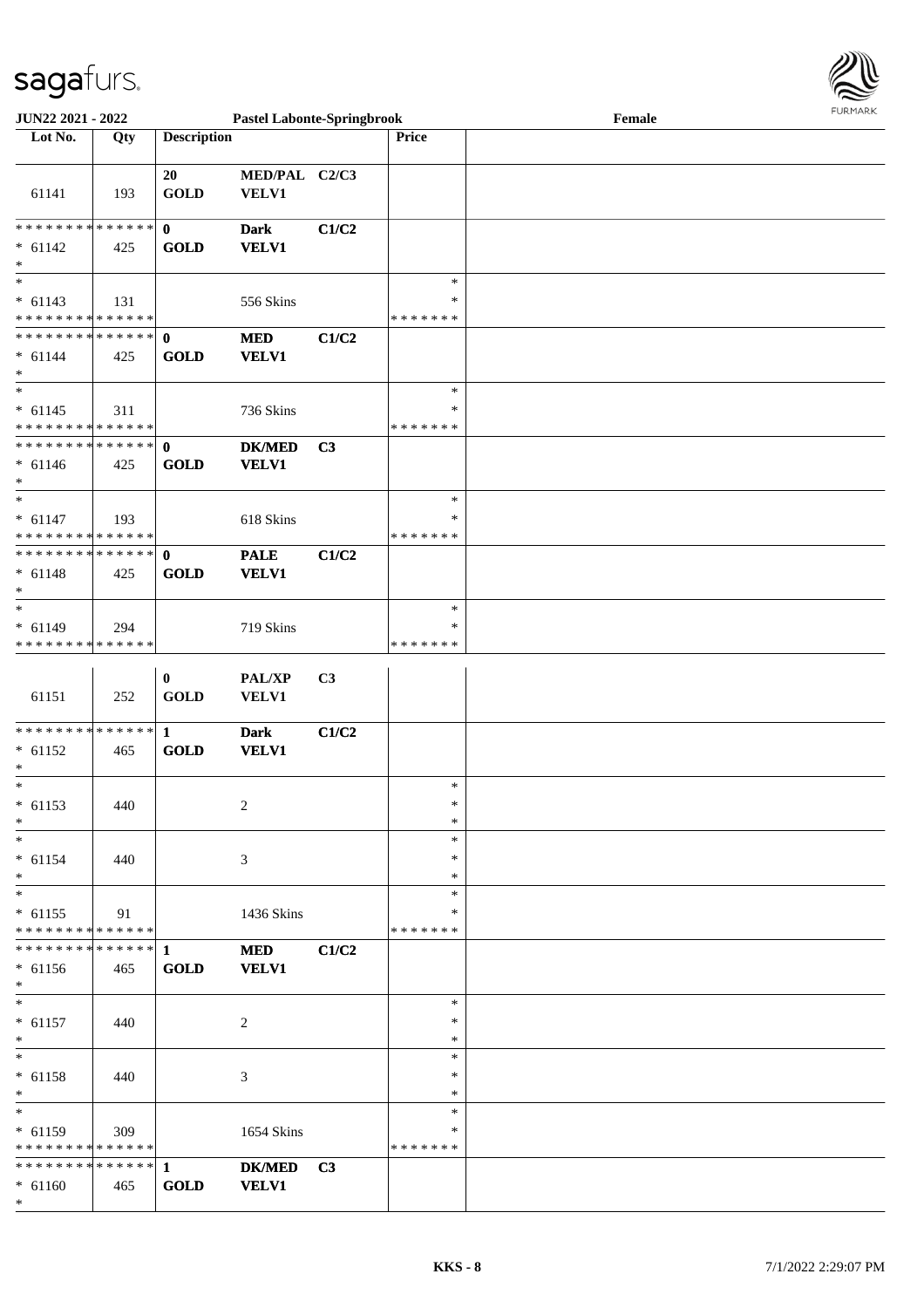\* \* \* \* \* \* \* \* \* \* \* \* \* \* \*



| <b>JUN22 2021 - 2022</b>      |     |                    | <b>Pastel Labonte-Springbrook</b> |                |         | Female | FURMARK |
|-------------------------------|-----|--------------------|-----------------------------------|----------------|---------|--------|---------|
| Lot No.<br>Qty                |     | <b>Description</b> |                                   |                | Price   |        |         |
| $\ast$                        |     |                    | <b>DK/MED</b>                     | C <sub>3</sub> | $\ast$  |        |         |
| $* 61161$                     | 440 | <b>GOLD</b>        | <b>VELV1</b>                      |                | $\ast$  |        |         |
| $*$                           |     |                    |                                   |                | $\ast$  |        |         |
| $\ast$                        |     |                    |                                   |                | $\ast$  |        |         |
| $* 61162$                     | 455 |                    | 1360 Skins                        |                | $\ast$  |        |         |
| * * * * * * * * * * * * * * * |     |                    |                                   |                | ******* |        |         |
|                               |     |                    |                                   |                |         |        |         |
|                               |     |                    | <b>PALE</b>                       | C1/C2          | *       |        |         |
| $* 61165$                     | 424 | <b>GOLD</b>        | <b>VELV1</b>                      |                | $\ast$  |        |         |

| ******** <mark>******</mark> 2<br>$* 61170$<br>$\ast$ | 465 | <b>GOLD</b> | XD<br><b>VELV1</b> | C2/C3 |         |  |
|-------------------------------------------------------|-----|-------------|--------------------|-------|---------|--|
| $\ast$                                                |     |             |                    |       | *       |  |
| $* 61171$                                             | 52  |             | 517 Skins          |       | $\ast$  |  |
| **************                                        |     |             |                    |       | ******* |  |

\* \* \* \* \* \* \*

| ******** <mark>******</mark> 2<br>$* 61178$<br>$\ast$ | 465 | <b>PAL/XP</b><br><b>GOLD</b><br><b>VELV1</b> | C1/C2 |         |  |
|-------------------------------------------------------|-----|----------------------------------------------|-------|---------|--|
| $\ast$                                                |     |                                              |       | ∗       |  |
| $* 61179$                                             | 54  | 519 Skins                                    |       | ∗       |  |
| * * * * * * * * * * * * * * *                         |     |                                              |       | ******* |  |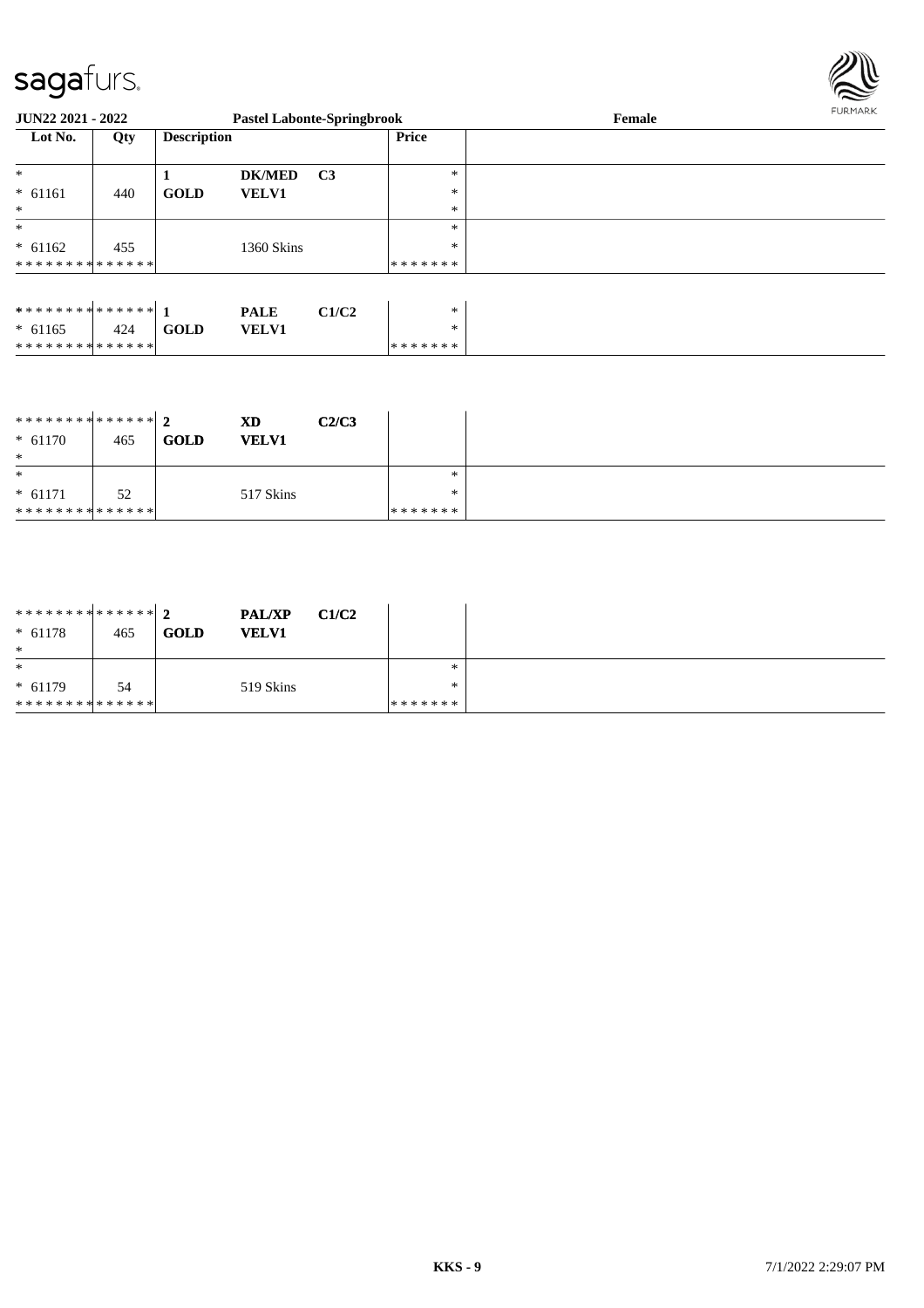

| JUN22 2021 - 2022                                    |     |                                         | <b>Pastel Maple Ridge</b> |       |                              | Female | FURMARK |  |
|------------------------------------------------------|-----|-----------------------------------------|---------------------------|-------|------------------------------|--------|---------|--|
| $\overline{\text{Lot No.}}$                          | Qty | <b>Description</b>                      |                           |       | Price                        |        |         |  |
| * * * * * * * * * * * * * *<br>$* 61181$<br>$\ast$   | 425 | $\mathbf{0}$<br><b>GOLD</b>             | <b>XD</b><br>VELV2        | C2/C3 |                              |        |         |  |
| $\ast$<br>$* 61182$<br>* * * * * * * * * * * * * *   | 94  |                                         | 519 Skins                 |       | $\ast$<br>∗<br>* * * * * * * |        |         |  |
| 61183                                                | 325 | $\bf{0}$<br><b>GOLD</b>                 | <b>Dark</b><br>VELV2      | C2/C3 |                              |        |         |  |
| 61184                                                | 341 | $\bf{0}$<br><b>GOLD</b>                 | $\bf MED$<br>VELV2        | C2/C3 |                              |        |         |  |
| 61185                                                | 176 | $\bf{0}$<br><b>GOLD</b>                 | PAL/XP<br>VELV2           | C2/C3 |                              |        |         |  |
| * * * * * * * * * * * * * * *<br>$* 61186$<br>$\ast$ | 465 | 1<br><b>GOLD</b>                        | <b>XD</b><br>VELV2        | C2/C3 |                              |        |         |  |
| $*$<br>$* 61187$<br>* * * * * * * * * * * * * *      | 405 |                                         | 870 Skins                 |       | $\ast$<br>∗<br>* * * * * * * |        |         |  |
| * * * * * * * * * * * * * * *<br>$* 61188$<br>$*$    | 465 | -1<br><b>GOLD</b>                       | <b>Dark</b><br>VELV2      | C2/C3 |                              |        |         |  |
| $*$<br>$* 61189$<br>* * * * * * * * * * * * * *      | 179 |                                         | 644 Skins                 |       | $\ast$<br>∗<br>* * * * * * * |        |         |  |
| * * * * * * * * * * * * * *<br>$* 61190$<br>$*$      | 465 | 1<br><b>GOLD</b>                        | <b>MED</b><br>VELV2       | C2/C3 |                              |        |         |  |
| $\ast$<br>$* 61191$<br>* * * * * * * * * * * * * *   | 97  |                                         | 562 Skins                 |       | ∗<br>∗<br>* * * * * * *      |        |         |  |
| 61192                                                | 395 | 1<br><b>GOLD</b>                        | PAL/XP<br>VELV2           | C2/C3 |                              |        |         |  |
| 61194                                                | 408 | $\boldsymbol{2}$<br><b>GOLD</b>         | $DK/MED$<br>VELV2         | C2/C3 |                              |        |         |  |
| 61195                                                | 179 | $\overline{2}$<br>$\operatorname{GOLD}$ | PAL/XP<br>VELV2           | C2/C3 |                              |        |         |  |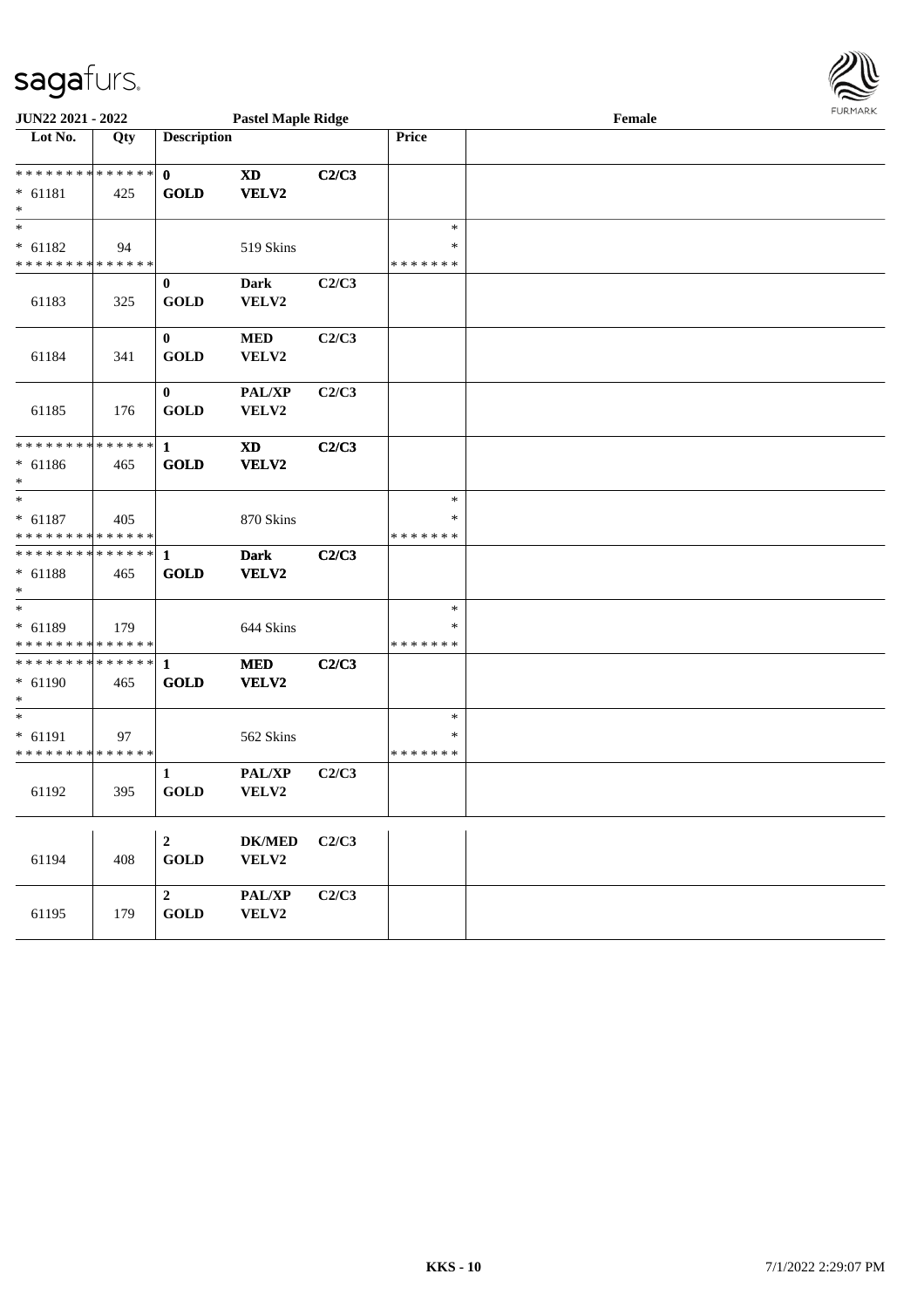

| JUN22 2021 - 2022                        |     |                    | <b>Pastel Springbrook-Labonte</b> |                |                         | Female | FURMARK |
|------------------------------------------|-----|--------------------|-----------------------------------|----------------|-------------------------|--------|---------|
| Lot No.                                  | Qty | <b>Description</b> |                                   |                | Price                   |        |         |
| ************** 0                         |     |                    | <b>Dark</b>                       | C1/C2          |                         |        |         |
| $* 61204$<br>$\ast$                      | 425 | <b>GOLD</b>        | VELV2                             |                |                         |        |         |
| $\ast$                                   |     |                    |                                   |                | $\ast$                  |        |         |
| $* 61205$<br>* * * * * * * * * * * * * * | 197 |                    | 622 Skins                         |                | $\ast$<br>* * * * * * * |        |         |
| ************** 0                         |     |                    | <b>MED</b>                        | C1/C2          |                         |        |         |
| $* 61206$<br>$\ast$                      | 425 | <b>GOLD</b>        | VELV2                             |                |                         |        |         |
| $\ast$                                   |     |                    |                                   |                | $\ast$                  |        |         |
| $* 61207$<br>$\ast$                      | 400 |                    | $\overline{2}$                    |                | $\ast$<br>$\ast$        |        |         |
| $\ast$                                   |     |                    |                                   |                | $\ast$                  |        |         |
| $* 61208$<br>$\ast$                      | 400 |                    | 3                                 |                | $\ast$<br>$\ast$        |        |         |
|                                          |     |                    | <b>DK/MED</b>                     | C <sub>3</sub> |                         |        |         |
| $* 61210$<br>$\ast$                      | 425 | GOLD               | <b>VELV2</b>                      |                |                         |        |         |
| $\overline{\phantom{a}^*}$               |     |                    |                                   |                | $\ast$                  |        |         |
| $* 61211$<br>$\ast$                      | 400 |                    | $\overline{2}$                    |                | $\ast$<br>$\ast$        |        |         |
| $\overline{\phantom{a}}$                 |     |                    |                                   |                | $\ast$                  |        |         |
| $* 61212$                                | 74  |                    | 899 Skins                         |                | *                       |        |         |
| **************                           |     |                    |                                   |                | *******                 |        |         |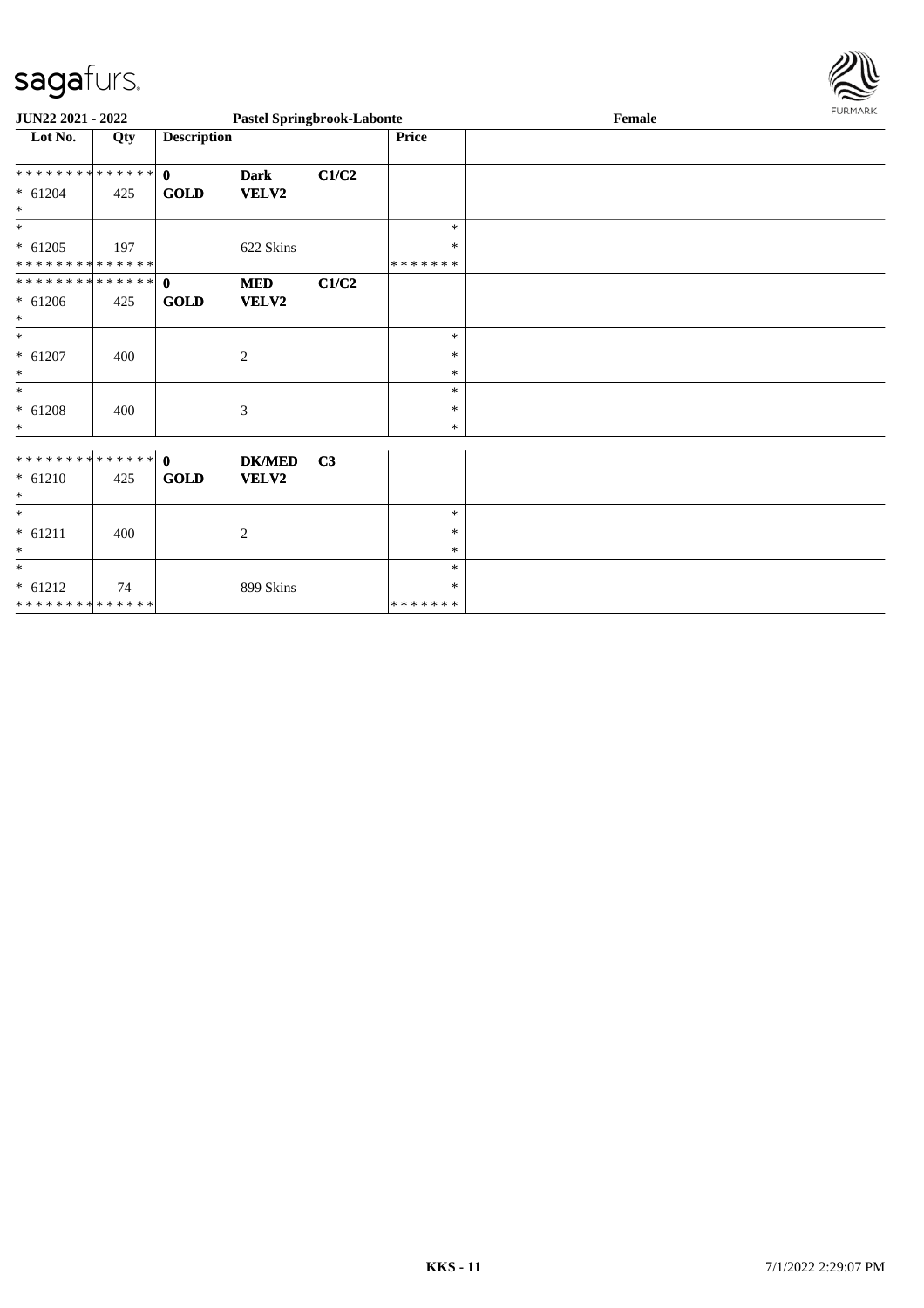

|                                                               | JUN22 2021 - 2022<br><b>Pastel Springbrook-Labonte</b> |                                                |                            |                  |                            | Female | FURMARK |
|---------------------------------------------------------------|--------------------------------------------------------|------------------------------------------------|----------------------------|------------------|----------------------------|--------|---------|
| Lot No.                                                       | Qty                                                    | <b>Description</b>                             |                            |                  | Price                      |        |         |
| 61229                                                         | 30                                                     | $\mathbf{1}$<br>GOLD                           | <b>PALE</b><br>VELV2       | C1<br><b>TOP</b> |                            |        |         |
| ******** <mark>******</mark><br>$* 61230$<br>$*$              | 465                                                    | $\mathbf{1}$<br><b>GOLD</b>                    | <b>Dark</b><br>VELV2       | C1/C2            |                            |        |         |
| $\overline{\phantom{0}}$<br>$* 61231$<br>$*$                  | 440                                                    |                                                | $\overline{c}$             |                  | $\ast$<br>$\ast$<br>$\ast$ |        |         |
| $* 61232$<br>$*$                                              | 440                                                    |                                                | $\mathfrak{Z}$             |                  | $\ast$<br>$\ast$<br>$\ast$ |        |         |
| $\overline{\ }$<br>$* 61233$<br>* * * * * * * * * * * * * * * | 306                                                    |                                                | 1651 Skins                 |                  | $\ast$<br>*<br>*******     |        |         |
| * * * * * * * * * * * * * * *<br>$* 61234$<br>$*$             | 465                                                    | $\mathbf{1}$<br>$\operatorname{\mathbf{GOLD}}$ | <b>MED</b><br><b>VELV2</b> | C1/C2            |                            |        |         |
| $\frac{1}{1}$<br>$* 61235$<br>$*$                             | 440                                                    |                                                | 2                          |                  | $\ast$<br>$\ast$<br>$\ast$ |        |         |
| $\overline{\phantom{0}}$<br>$* 61236$<br>$*$                  | 440                                                    |                                                | $\mathfrak{Z}$             |                  | $\ast$<br>$\ast$<br>$\ast$ |        |         |
| $*$<br>$* 61237$<br>$*$                                       | 440                                                    |                                                | $\overline{4}$             |                  | $\ast$<br>$\ast$<br>$\ast$ |        |         |
| $\overline{\phantom{0}}$<br>$* 61238$<br>$*$                  | 440                                                    |                                                | $\mathfrak{S}$             |                  | $\ast$<br>$\ast$<br>$\ast$ |        |         |
| $\frac{1}{1}$<br>$* 61239$<br>$*$                             | 440                                                    |                                                | $\sqrt{6}$                 |                  | $\ast$<br>$\ast$<br>$\ast$ |        |         |
| $* 61240$<br>$*$                                              | 440                                                    |                                                | $\tau$                     |                  | $\ast$<br>$\ast$<br>$\ast$ |        |         |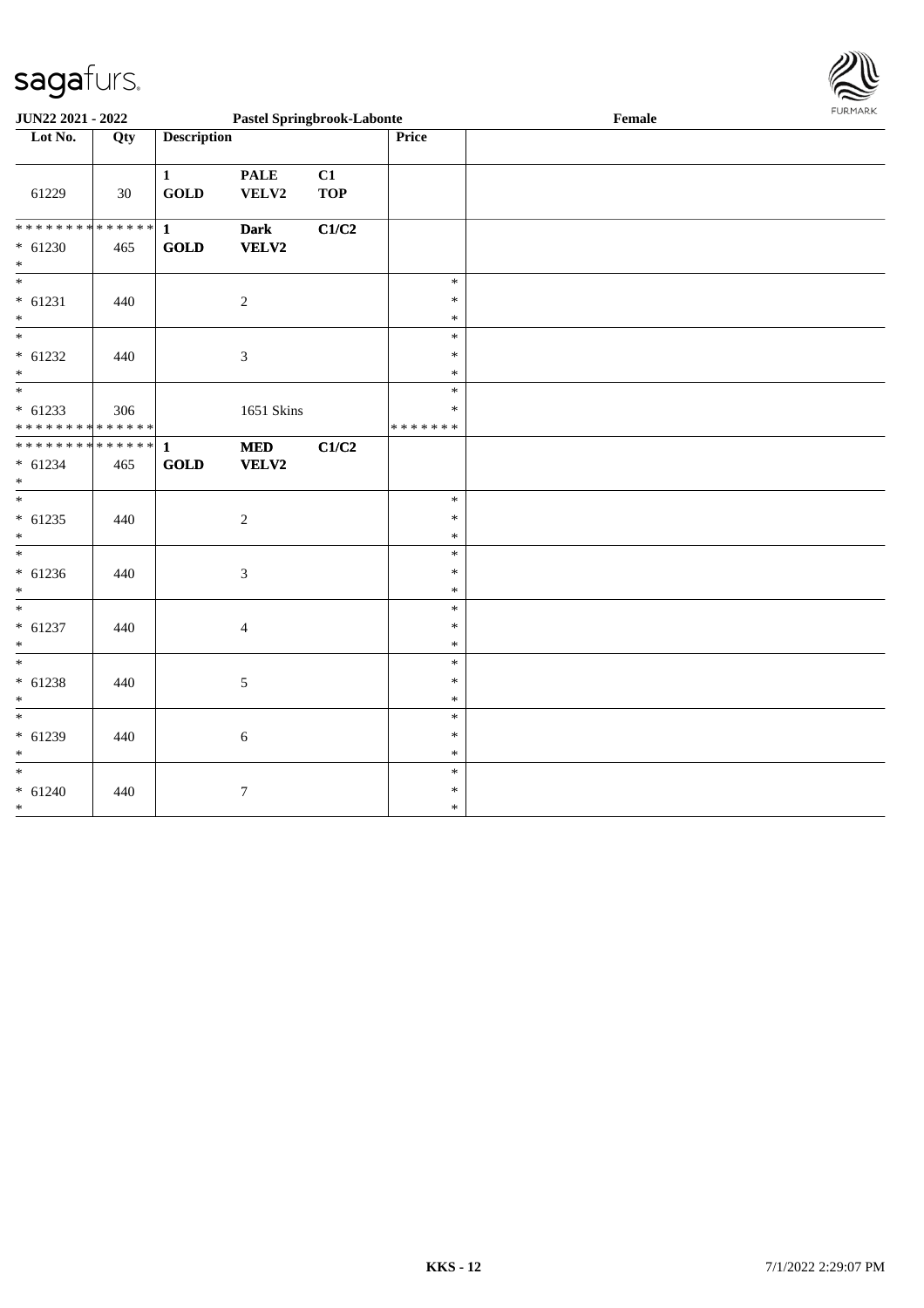

| JUN22 2021 - 2022                     |     |                    | <b>Pastel Springbrook-Labonte</b> |                |                             | Female | FURMARK |
|---------------------------------------|-----|--------------------|-----------------------------------|----------------|-----------------------------|--------|---------|
| Lot No.                               | Qty | <b>Description</b> |                                   |                | Price                       |        |         |
| $* 61242$<br>$\ast$                   | 465 | <b>GOLD</b>        | <b>DK/MED</b><br><b>VELV2</b>     | C <sub>3</sub> |                             |        |         |
| $\ast$<br>$* 61243$<br>$\ast$         | 440 |                    | 2                                 |                | $\ast$<br>$\ast$<br>$\ast$  |        |         |
| $\ast$<br>$* 61244$<br>$\ast$         | 440 |                    | 3                                 |                | $\ast$<br>$\ast$<br>$\ast$  |        |         |
| $\ast$<br>$* 61245$<br>************** | 282 |                    | 1627 Skins                        |                | $\ast$<br>$\ast$<br>******* |        |         |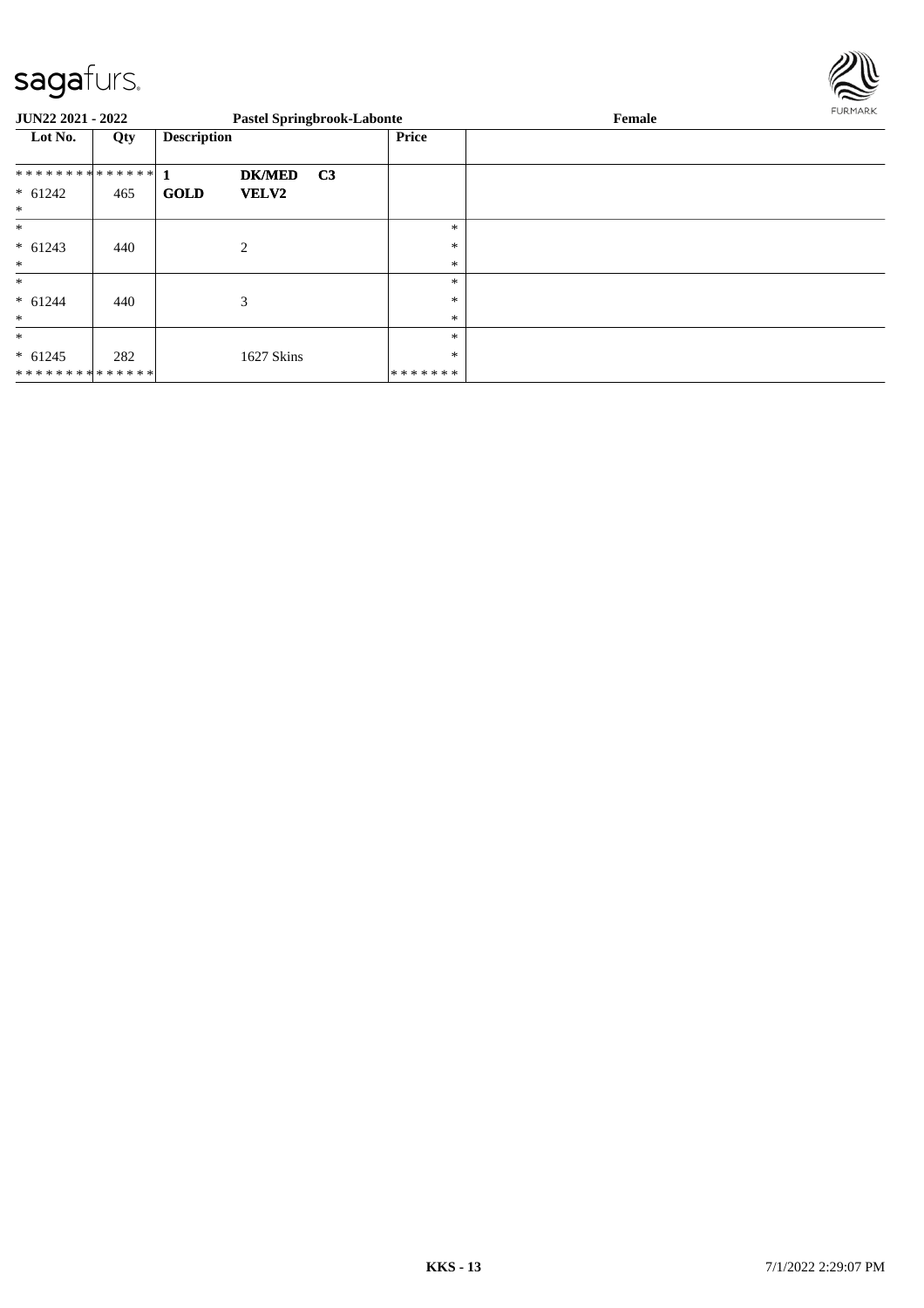

| <b>JUN22 2021 - 2022</b>                   |     |                    |                      | <b>Pastel Springbrook-Labonte</b> |                   | Female | FURMARK |
|--------------------------------------------|-----|--------------------|----------------------|-----------------------------------|-------------------|--------|---------|
| Lot No.                                    | Qty | <b>Description</b> |                      |                                   | Price             |        |         |
| ************** 1<br>$* 61263$              | 465 | GOLD               | <b>PALE</b><br>VELV3 | C2/C3                             |                   |        |         |
| $\ast$<br>$\ast$                           |     |                    |                      |                                   | $\ast$            |        |         |
| $* 61264$<br>* * * * * * * * * * * * * * * | 213 |                    | 678 Skins            |                                   | $\ast$<br>******* |        |         |

| ************** 2<br>$* 61272$<br>$\ast$ | 465 | <b>GOLD</b> | <b>DK/MED</b><br><b>VELV2</b> | C <sub>3</sub> |         |  |
|-----------------------------------------|-----|-------------|-------------------------------|----------------|---------|--|
| $\ast$                                  |     |             |                               |                | ∗       |  |
| $* 61273$                               | 453 |             | 918 Skins                     |                | ∗       |  |
| **************                          |     |             |                               |                | ******* |  |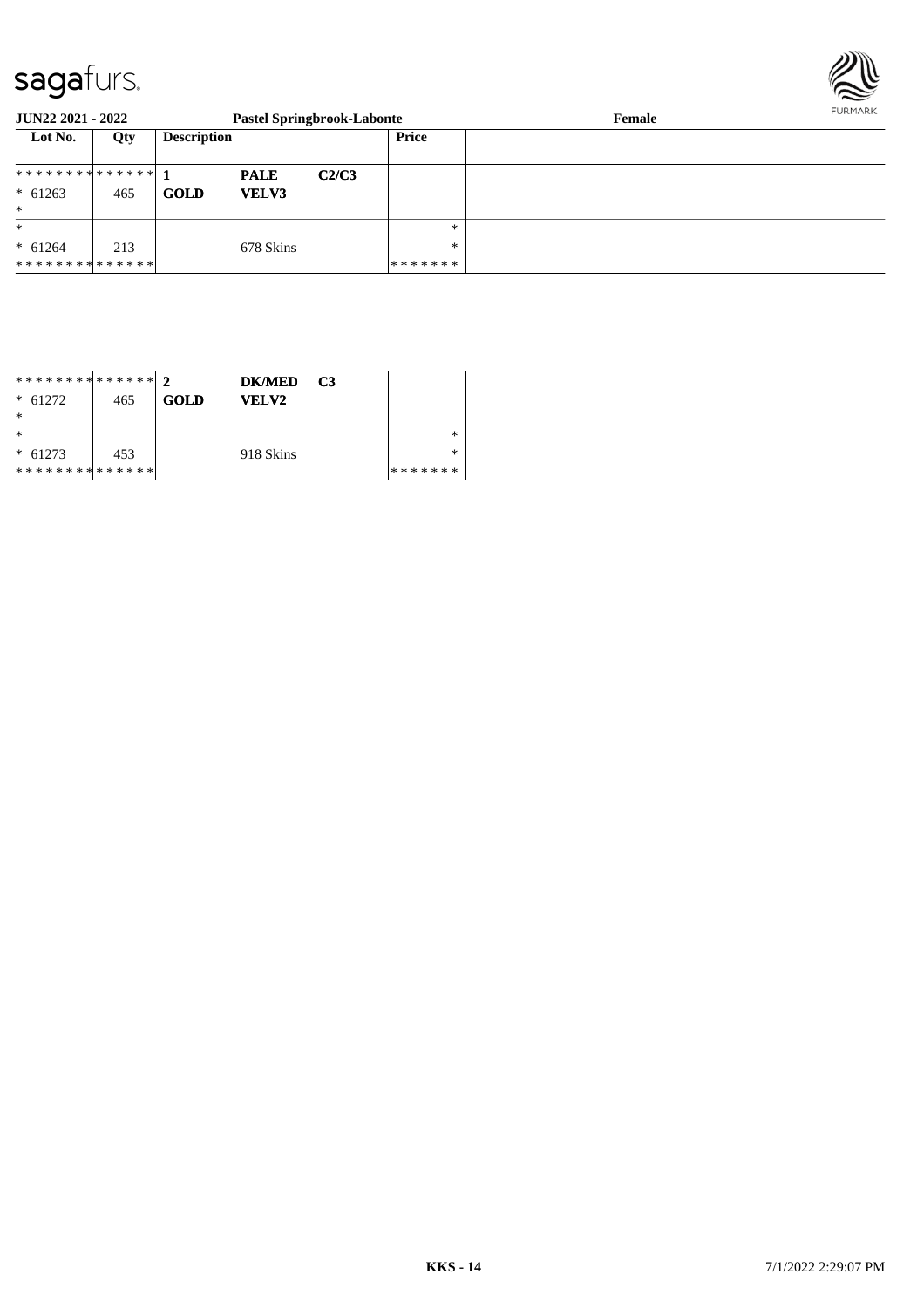

| <b>JUN22 2021 - 2022</b>    |     |                    | <b>Pastel Sundry owners</b> |                |                         | Female | FURMARK |
|-----------------------------|-----|--------------------|-----------------------------|----------------|-------------------------|--------|---------|
| Lot No.                     | Qty | <b>Description</b> |                             |                | Price                   |        |         |
| **************              |     | 20/0               | ALL                         | C <sub>2</sub> |                         |        |         |
| $* 61301$<br>$*$            | 445 | <b>SLVR</b>        |                             |                |                         |        |         |
| $\ast$                      |     |                    |                             |                | *                       |        |         |
| $* 61302$<br>************** | 122 |                    | 567 Skins                   |                | $\ast$<br>* * * * * * * |        |         |
| 61303                       | 282 | <b>SLVR</b>        | ALL                         | C <sub>2</sub> |                         |        |         |

|                     |     | <b>Pastel Deep North</b>                 |       |         | Female |
|---------------------|-----|------------------------------------------|-------|---------|--------|
|                     |     |                                          |       |         |        |
| 61310               | 374 | <b>DK/MED</b><br>$\bf{0}$<br><b>SLVR</b> | C2/C3 |         |        |
| 61312               | 382 | XD<br>1<br><b>SLVR</b>                   | C2/C3 |         |        |
| ************** 1    |     | <b>Dark</b>                              | C2/C3 |         |        |
| $* 61313$<br>$\ast$ | 485 | <b>SLVR</b>                              |       |         |        |
| $\ast$              |     |                                          |       | $\ast$  |        |
| $* 61314$           | 173 | 658 Skins                                |       | $\ast$  |        |
| **************      |     |                                          |       | ******* |        |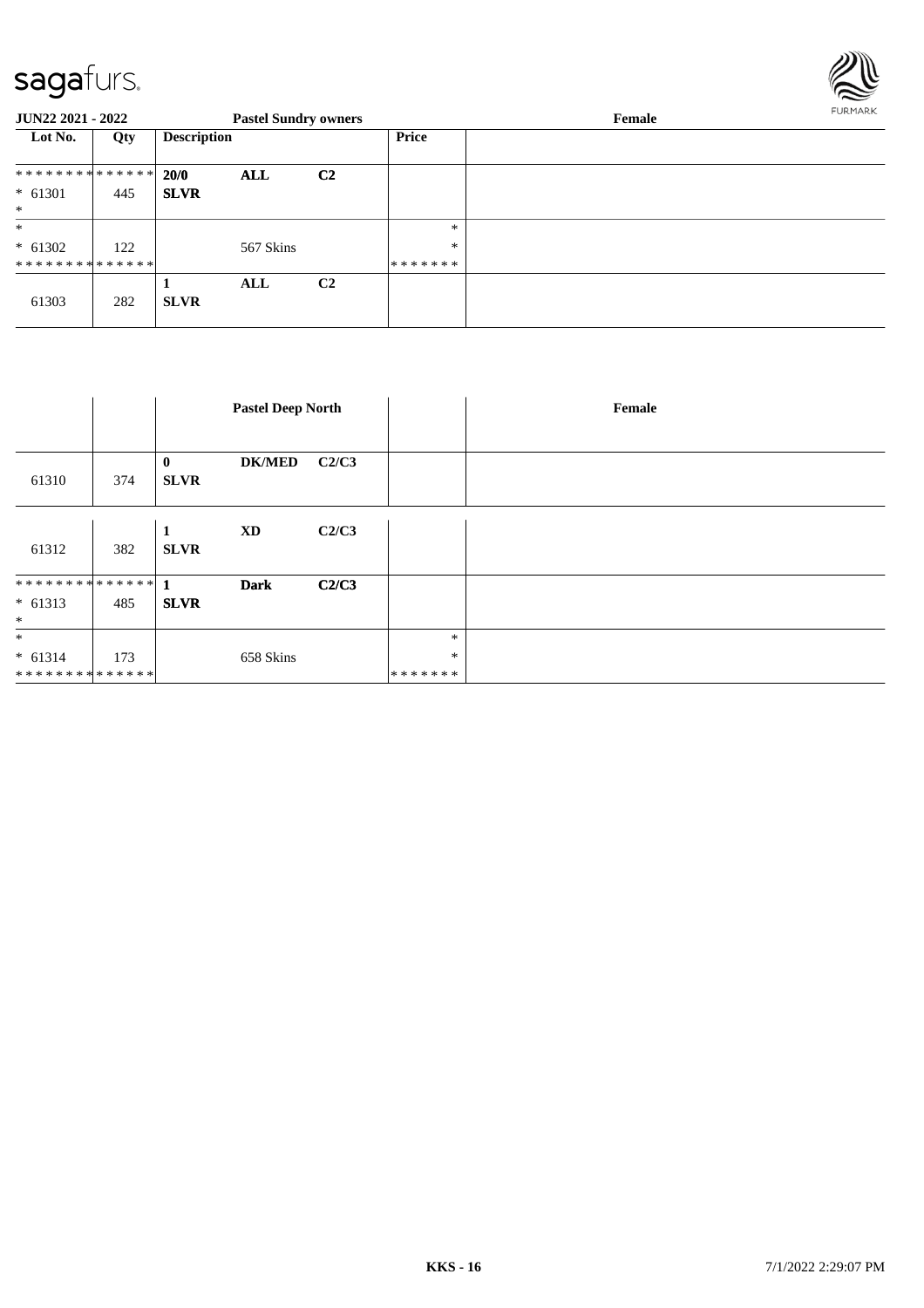

| JUN22 2021 - 2022                     |     |                             | <b>Pastel Northwest</b>       |       |                             | Female |  |  |  |  |
|---------------------------------------|-----|-----------------------------|-------------------------------|-------|-----------------------------|--------|--|--|--|--|
| Lot No.                               | Qty | <b>Description</b>          |                               |       | Price                       |        |  |  |  |  |
| 61321                                 | 346 | $\bf{0}$<br><b>SLVR</b>     | <b>XD</b><br><b>VELV1</b>     | C2/C3 |                             |        |  |  |  |  |
| 61322                                 | 367 | $\mathbf{0}$<br><b>SLVR</b> | <b>DK/MED</b><br><b>VELV1</b> | C2/C3 |                             |        |  |  |  |  |
| 61323                                 | 266 | $\bf{0}$<br><b>SLVR</b>     | PAL/XP<br><b>VELV1</b>        | C2/C3 |                             |        |  |  |  |  |
| $* 61324$<br>$\ast$                   | 485 | <b>SLVR</b>                 | <b>XD</b><br><b>VELV1</b>     | C2/C3 |                             |        |  |  |  |  |
| $\ast$<br>$* 61325$<br>************** | 180 |                             | 665 Skins                     |       | $\ast$<br>$\ast$<br>******* |        |  |  |  |  |
| $* 61326$<br>$\ast$                   | 485 | <b>SLVR</b>                 | <b>Dark</b><br><b>VELV1</b>   | C2/C3 |                             |        |  |  |  |  |
| $\ast$<br>$* 61327$<br>************** | 44  |                             | 529 Skins                     |       | $\ast$<br>$\ast$<br>******* |        |  |  |  |  |
| 61328                                 | 469 | $\mathbf{1}$<br><b>SLVR</b> | <b>MED</b><br><b>VELV1</b>    | C2/C3 |                             |        |  |  |  |  |
| 61329                                 | 361 | $\mathbf{1}$<br>SLVR        | <b>PAL/XP</b><br><b>VELV1</b> | C2/C3 |                             |        |  |  |  |  |
|                                       |     |                             |                               |       |                             |        |  |  |  |  |

| 61333 | 167 | $\boldsymbol{2}$<br><b>SLVR</b> | <b>PAL/XP</b><br><b>VELV1</b> | C2/C3 |        |
|-------|-----|---------------------------------|-------------------------------|-------|--------|
| 61335 | 128 | $\mathbf{3}$<br><b>SLVR</b>     | <b>PAL/XP</b><br><b>VELV1</b> | C2/C3 |        |
|       |     |                                 | Pastel Dogwood Fur Farm       |       | Female |
| 61337 | 246 | $\bf{0}$<br><b>SLVR</b>         | XD/DK<br><b>VELV1</b>         | C2/C3 |        |
| 61338 | 192 | $\bf{0}$<br><b>SLVR</b>         | MED/PAL C2/C3<br><b>VELV1</b> |       |        |
| 61339 | 237 | 1<br><b>SLVR</b>                | <b>XD</b><br><b>VELV1</b>     | C2/C3 |        |
| 61340 | 468 | $\mathbf{1}$<br><b>SLVR</b>     | <b>Dark</b><br><b>VELV1</b>   | C2/C3 |        |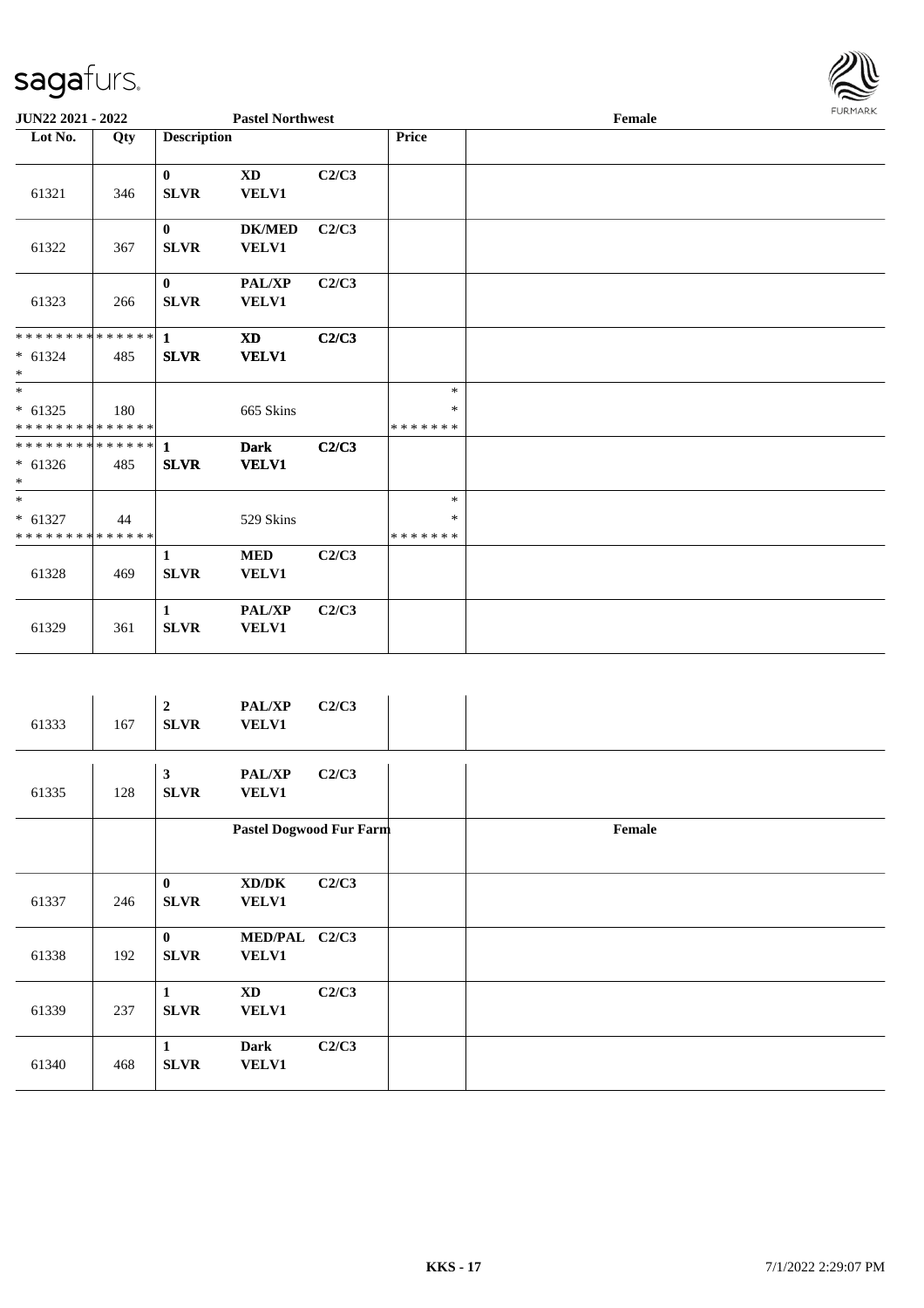

| <b>JUN22 2021 - 2022</b>                                        |                   |                                 | <b>Pastel Dogwood Fur Farm</b>                     |                |                                   | Female | 1.9151111515 |
|-----------------------------------------------------------------|-------------------|---------------------------------|----------------------------------------------------|----------------|-----------------------------------|--------|--------------|
| Lot No.                                                         | $\overline{Q}$ ty | <b>Description</b>              |                                                    |                | Price                             |        |              |
| 61341                                                           | 156               | $\mathbf{1}$<br><b>SLVR</b>     | MED/PAL C2/C3<br><b>VELV1</b>                      |                |                                   |        |              |
| 61343                                                           | 139               | $\boldsymbol{2}$<br><b>SLVR</b> | MED/PAL C2/C3<br><b>VELV1</b>                      |                |                                   |        |              |
|                                                                 |                   |                                 | <b>Pastel Unicorn</b>                              |                |                                   | Female |              |
| 61345                                                           | 125               | $20\,$<br><b>SLVR</b>           | $\bf MED$<br><b>VELV1</b>                          | C1             |                                   |        |              |
| 61347                                                           | 82                | $20\,$<br><b>SLVR</b>           | $\bf MED$<br><b>VELV1</b>                          | C3             |                                   |        |              |
| 61348                                                           | 114               | $\bf{0}$<br><b>SLVR</b>         | <b>Dark</b><br><b>VELV1</b>                        | C1             |                                   |        |              |
| 61349                                                           | 207               | $\bf{0}$<br><b>SLVR</b>         | <b>Dark</b><br><b>VELV1</b>                        | C2             |                                   |        |              |
| 61350                                                           | 64                | $\bf{0}$<br><b>SLVR</b>         | <b>Dark</b><br><b>VELV1</b>                        | C3             |                                   |        |              |
| 61351                                                           | 330               | $\bf{0}$<br><b>SLVR</b>         | $\bf MED$<br><b>VELV1</b>                          | C1             |                                   |        |              |
| * * * * * * * * <mark>* * * * * *</mark><br>$* 61352$<br>$\ast$ | 465               | $\mathbf{0}$<br><b>SLVR</b>     | $\bf MED$<br><b>VELV1</b>                          | C2             |                                   |        |              |
| $\ast$<br>$* 61353$<br>* * * * * * * * * * * * * *              | 203               |                                 | 668 Skins                                          |                | $\ast$<br>$\ast$<br>* * * * * * * |        |              |
| 61354                                                           | 209               | $\pmb{0}$<br>${\bf SLVR}$       | $\bf MED$<br>VELV1                                 | C3             |                                   |        |              |
| 61355                                                           | 111               | $\bf{0}$<br>${\bf SLVR}$        | $\ensuremath{\mathbf{PAL}}\xspace$<br><b>VELV1</b> | C1             |                                   |        |              |
| 61356                                                           | 271               | $\bf{0}$<br>${\bf SLVR}$        | $\ensuremath{\mathsf{PALE}}$<br>VELV1              | C <sub>2</sub> |                                   |        |              |
| 61357                                                           | 131               | $\bf{0}$<br><b>SLVR</b>         | $\bold{XP}$<br><b>VELV1</b>                        | C1/C2          |                                   |        |              |
| 61359                                                           | 156               | $\mathbf{1}$<br>${\bf SLVR}$    | <b>Dark</b><br><b>VELV1</b>                        | C2             |                                   |        |              |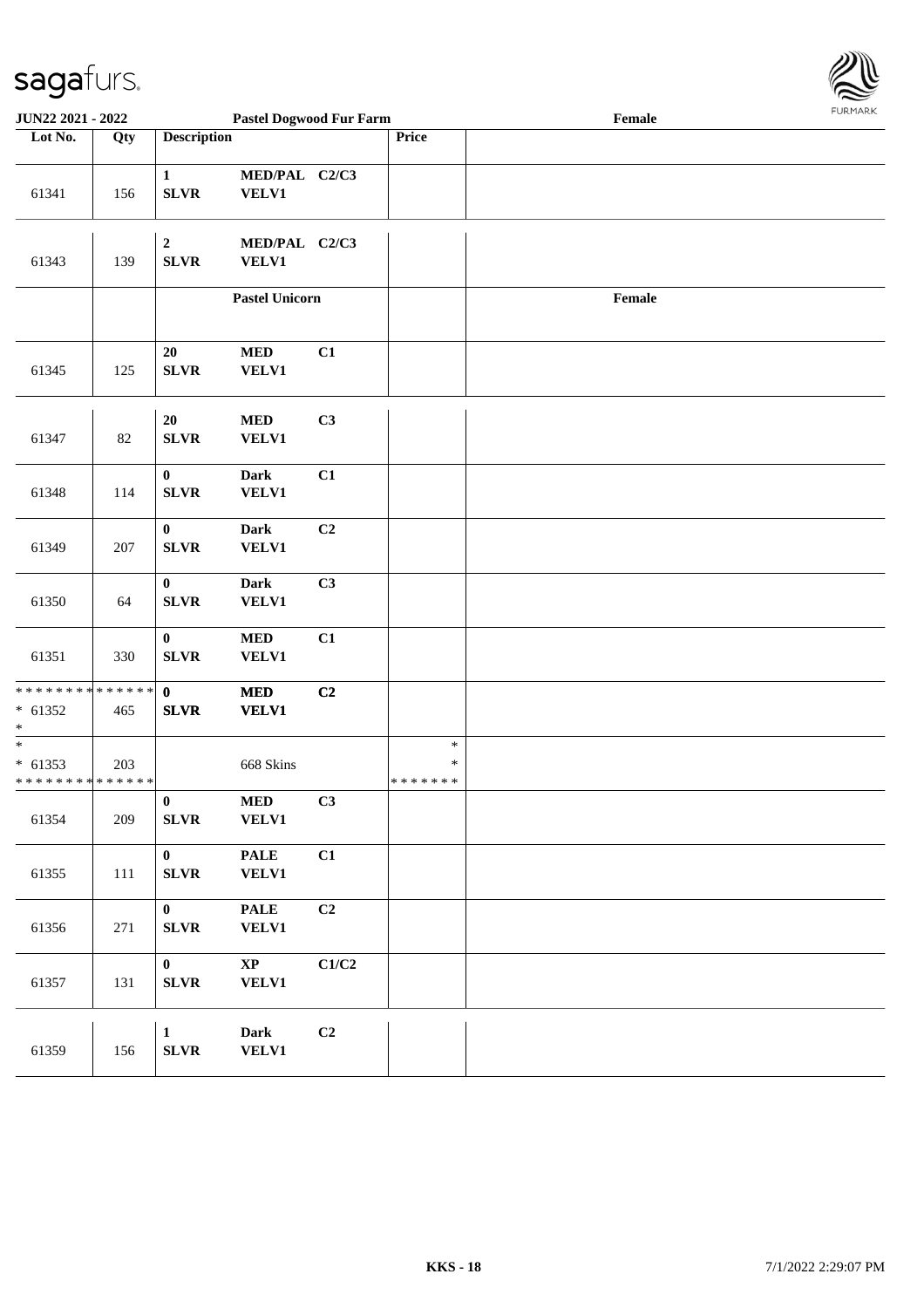

| JUN22 2021 - 2022                                                            | <b>Pastel Unicorn</b> |                                 |                             |       |                              |        |  |
|------------------------------------------------------------------------------|-----------------------|---------------------------------|-----------------------------|-------|------------------------------|--------|--|
| Lot No.                                                                      | Qty                   | <b>Description</b>              |                             |       | Price                        |        |  |
| 61361                                                                        | 173                   | $\mathbf{1}$<br><b>SLVR</b>     | <b>MED</b><br>VELV1         | C3    |                              |        |  |
| 61362                                                                        | 141                   | $\mathbf{1}$<br><b>SLVR</b>     | PAL/XP<br><b>VELV1</b>      | C1/C2 |                              |        |  |
|                                                                              |                       |                                 | Pastel Labonte-Springbrook  |       |                              | Female |  |
| 61365                                                                        | 188                   | 20<br><b>SLVR</b>               | MED/PAL C2/C3<br>VELV1      |       |                              |        |  |
| * * * * * * * * * * * * * * *<br>$* 61366$<br>$*$                            | 445                   | $\mathbf{0}$<br><b>SLVR</b>     | <b>Dark</b><br><b>VELV1</b> | C2/C3 |                              |        |  |
| $*$<br>$* 61367$<br>* * * * * * * * * * * * * *                              | 77                    |                                 | 522 Skins                   |       | $\ast$<br>*<br>* * * * * * * |        |  |
| * * * * * * * * * * * * * * *<br>$* 61368$<br>$*$                            | 445                   | $\mathbf 0$<br><b>SLVR</b>      | <b>MED</b><br><b>VELV1</b>  | C2/C3 |                              |        |  |
| $\overline{\ast}$<br>$* 61369$<br>* * * * * * * * <mark>* * * * * * *</mark> | 62                    |                                 | 507 Skins                   |       | $\ast$<br>*<br>* * * * * * * |        |  |
| * * * * * * * * * * * * * * *<br>$* 61370$<br>$*$                            | 445                   | $\mathbf{0}$<br><b>SLVR</b>     | PAL/XP<br><b>VELV1</b>      | C2/C3 |                              |        |  |
| $\overline{\ast}$<br>$* 61371$<br>* * * * * * * * <mark>* * * * * * *</mark> | 131                   |                                 | 576 Skins                   |       | $\ast$<br>∗<br>* * * * * * * |        |  |
| $* 61372$<br>$\ast$                                                          | 485                   | <b>SLVR</b>                     | <b>Dark</b><br><b>VELV1</b> | C2/C3 |                              |        |  |
| $*$<br>$* 61373$<br>$\ast$                                                   | 460                   |                                 | 2                           |       | $\ast$<br>$\ast$<br>$\ast$   |        |  |
| $*$<br>$* 61374$<br>* * * * * * * * * * * * * *                              | 68                    |                                 | 1013 Skins                  |       | *<br>∗<br>* * * * * * *      |        |  |
| * * * * * * * * * * * * * * *<br>$* 61375$<br>$*$                            | 485                   | $\mathbf{1}$<br><b>SLVR</b>     | <b>MED</b><br><b>VELV1</b>  | C2/C3 |                              |        |  |
| $*$<br>$* 61376$<br>* * * * * * * * * * * * * * *                            | 411                   |                                 | 896 Skins                   |       | $\ast$<br>∗<br>* * * * * * * |        |  |
| ************** 1<br>$* 61377$<br>$*$                                         | 485                   | <b>SLVR</b>                     | PAL/XP<br><b>VELV1</b>      | C2/C3 |                              |        |  |
| $*$<br>$* 61378$<br>* * * * * * * * * * * * * *                              | 332                   |                                 | 817 Skins                   |       | $\ast$<br>∗<br>* * * * * * * |        |  |
| 61379                                                                        | 456                   | $\boldsymbol{2}$<br><b>SLVR</b> | Dark<br><b>VELV1</b>        | C2/C3 |                              |        |  |
| 61380                                                                        | 401                   | $\mathbf{2}$<br><b>SLVR</b>     | <b>MED</b><br><b>VELV1</b>  | C2/C3 |                              |        |  |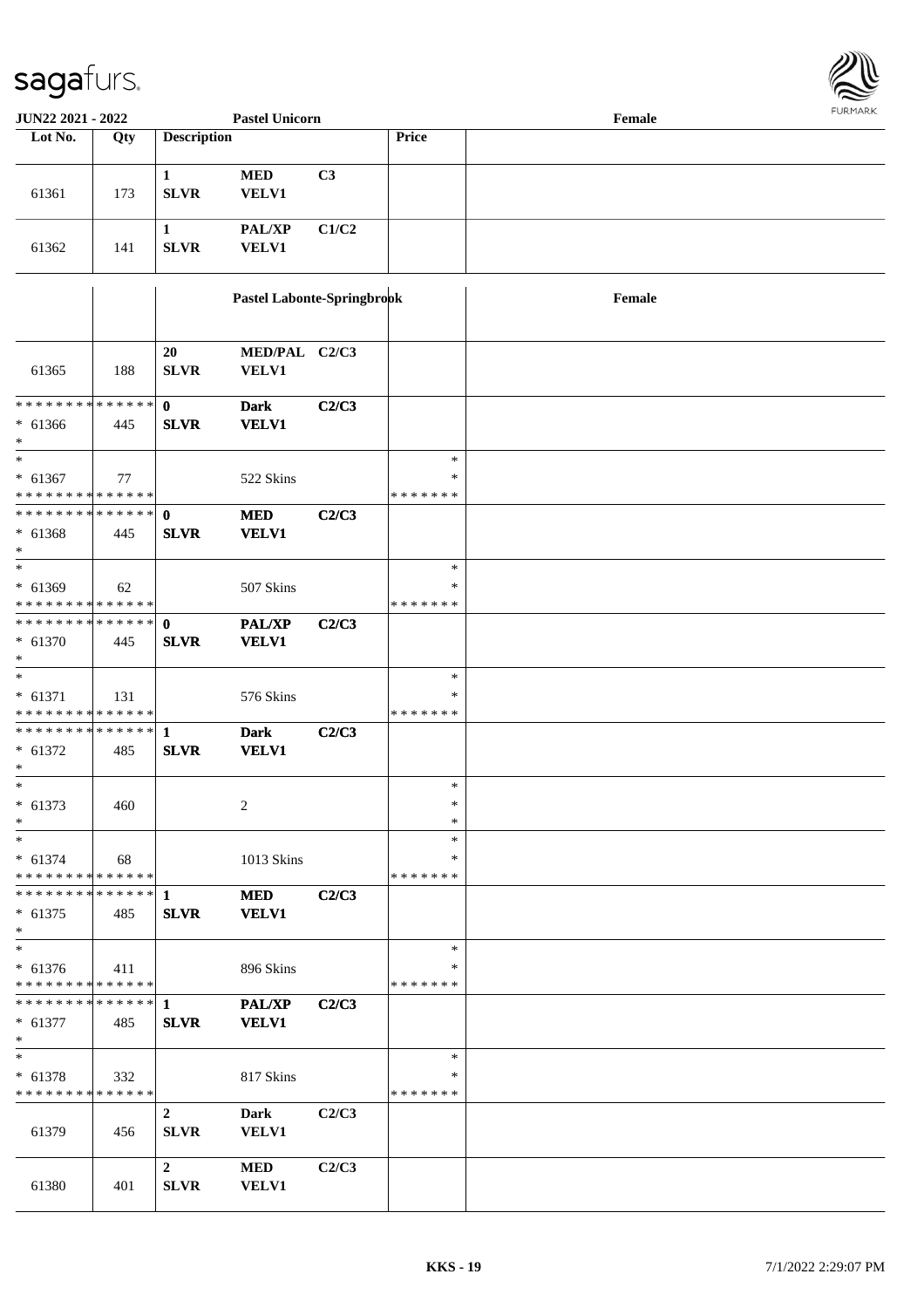\*



| JUN22 2021 - 2022                                    |     |                             | <b>Pastel Labonte-Springbrook</b>   |       |                              | Female | <b>FURMARK</b> |
|------------------------------------------------------|-----|-----------------------------|-------------------------------------|-------|------------------------------|--------|----------------|
| Lot No.                                              | Qty | <b>Description</b>          |                                     |       | Price                        |        |                |
| 61381                                                | 286 | $\mathbf 2$<br><b>SLVR</b>  | PAL/XP<br><b>VELV1</b>              | C2/C3 |                              |        |                |
|                                                      |     |                             | <b>Pastel Maple Ridge</b>           |       |                              | Female |                |
| 61383                                                | 341 | $\bf{0}$<br><b>SLVR</b>     | $\mathbf{X}\mathbf{D}$<br>VELV2     | C2/C3 |                              |        |                |
| 61385                                                | 315 | $\mathbf{1}$<br><b>SLVR</b> | $\boldsymbol{\mathrm{XD}}$<br>VELV2 | C2/C3 |                              |        |                |
| 61386                                                | 426 | $\mathbf{1}$<br><b>SLVR</b> | $DK/MED$<br>VELV2                   | C2/C3 |                              |        |                |
| 61387                                                | 205 | $\mathbf{1}$<br><b>SLVR</b> | PAL/XP<br>VELV2                     | C2/C3 |                              |        |                |
|                                                      |     |                             | Pastel Springbrook-Labonte          |       |                              | Female |                |
| 61390                                                | 168 | 20<br><b>SLVR</b>           | PAL/XP<br>VELV2                     | C2/C3 |                              |        |                |
| * * * * * * * * * * * * * * *<br>$* 61391$<br>$\ast$ | 445 | $\mathbf 0$<br><b>SLVR</b>  | <b>Dark</b><br>VELV2                | C2/C3 |                              |        |                |
| $\ast$<br>* 61392<br>* * * * * * * * * * * * * *     | 214 |                             | 659 Skins                           |       | $\ast$<br>∗<br>* * * * * * * |        |                |
| * * * * * * * * * * * * * * *<br>* 61393<br>$\ast$   | 445 | $\mathbf{0}$<br><b>SLVR</b> | $\bf MED$<br>VELV2                  | C2/C3 |                              |        |                |
| $*$<br>* 61394<br>$\ast$                             | 420 |                             | $\overline{c}$                      |       | $\ast$<br>$\ast$<br>$\ast$   |        |                |
| $* 61397$<br>* * * * * * * * * * * * * *             | 430 | <b>SLVR</b>                 | <b>PALE</b><br>VELV2                | C2/C3 | $\ast$<br>∗<br>* * * * * * * |        |                |
| * * * * * * * * * * * * * * *<br>$* 61398$<br>$\ast$ | 445 | $\mathbf{0}$<br><b>SLVR</b> | <b>XP</b><br>VELV2                  | C2/C3 |                              |        |                |
| $*$<br>* 61399<br>* * * * * * * * * * * * * *        | 28  |                             | 473 Skins                           |       | $\ast$<br>∗<br>* * * * * * * |        |                |
| * * * * * * * * * * * * * * *<br>$* 61400$<br>$*$    | 485 | 1<br><b>SLVR</b>            | <b>Dark</b><br><b>VELV2</b>         | C2/C3 |                              |        |                |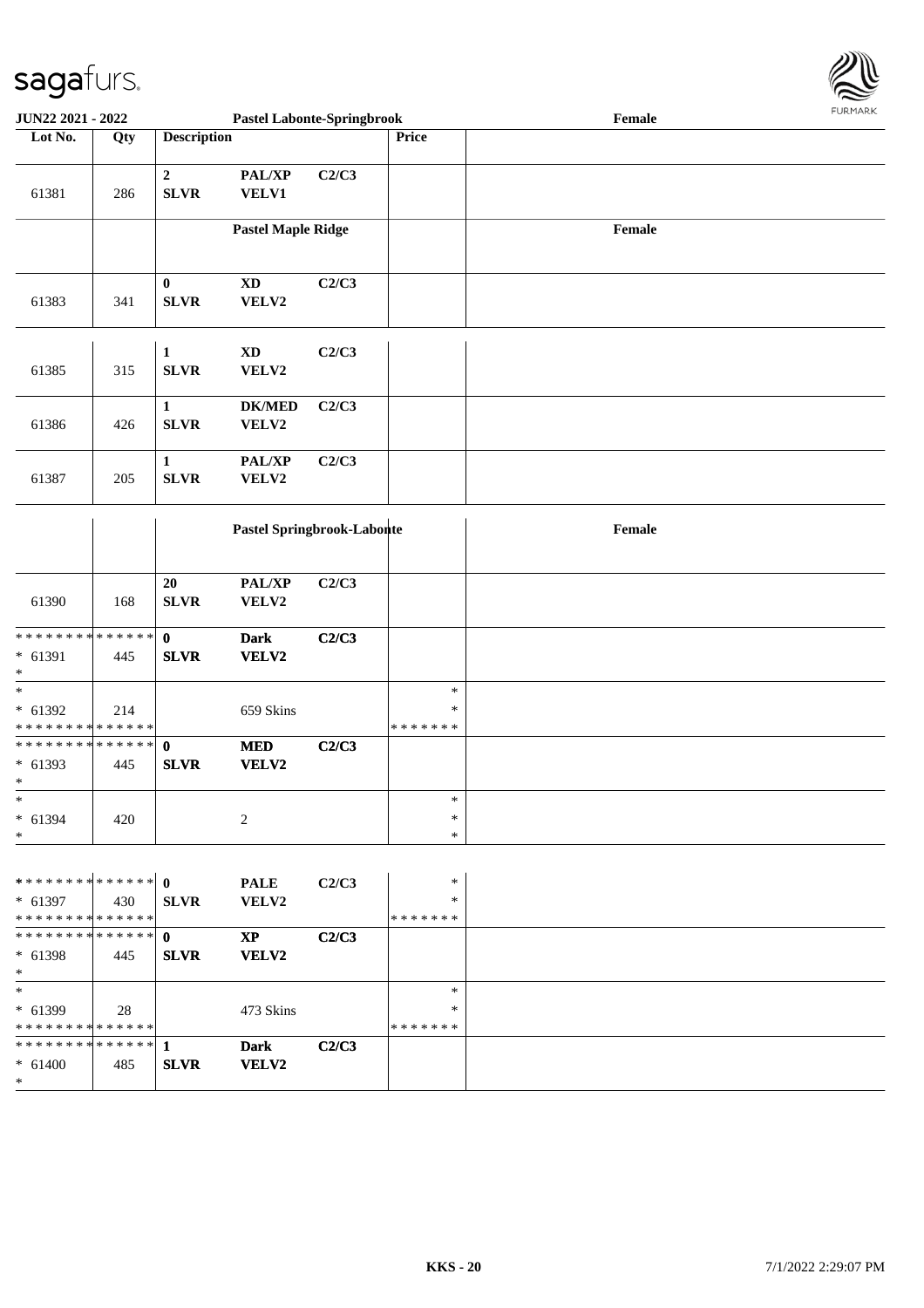

| <b>JUN22 2021 - 2022</b>                   | <b>Pastel Springbrook-Labonte</b> |                    |                             |       |               | Female | FURMARK |
|--------------------------------------------|-----------------------------------|--------------------|-----------------------------|-------|---------------|--------|---------|
| Lot No.                                    | Qty                               | <b>Description</b> |                             |       | Price         |        |         |
|                                            |                                   |                    |                             |       |               |        |         |
| $\ast$                                     |                                   | $\mathbf{1}$       | <b>Dark</b>                 | C2/C3 | $\ast$        |        |         |
| $* 61401$                                  | 401                               | <b>SLVR</b>        | VELV2                       |       | ∗             |        |         |
| * * * * * * * * <mark>* * * * * *</mark>   |                                   |                    |                             |       | *******       |        |         |
|                                            |                                   |                    | $\bf MED$                   | C2/C3 |               |        |         |
| $* 61402$                                  | 485                               | <b>SLVR</b>        | VELV2                       |       |               |        |         |
| $*$                                        |                                   |                    |                             |       |               |        |         |
| $\ast$                                     |                                   |                    |                             |       | $\ast$        |        |         |
| $* 61403$                                  | 460                               |                    | 2                           |       | $\ast$        |        |         |
| $\ast$                                     |                                   |                    |                             |       | $\ast$        |        |         |
| $\overline{\ast}$                          |                                   |                    |                             |       | $\ast$        |        |         |
| $* 61404$                                  | 109                               |                    | 1054 Skins                  |       | *             |        |         |
| * * * * * * * * <mark>* * * * * * *</mark> |                                   |                    |                             |       | *******       |        |         |
|                                            |                                   |                    | <b>PALE</b>                 | C2/C3 |               |        |         |
| $* 61405$                                  | 485                               | <b>SLVR</b>        | VELV2                       |       |               |        |         |
| $\ast$                                     |                                   |                    |                             |       |               |        |         |
|                                            |                                   |                    |                             |       | $\ast$        |        |         |
| $* 61406$                                  | 460                               |                    | 2                           |       | ∗             |        |         |
| $\ast$                                     |                                   |                    |                             |       | *             |        |         |
| $\overline{\ast}$                          |                                   |                    |                             |       | $\ast$        |        |         |
| $* 61407$                                  | 256                               |                    | 1201 Skins                  |       | *             |        |         |
| * * * * * * * * <mark>* * * * * *</mark>   |                                   |                    |                             |       | * * * * * * * |        |         |
|                                            |                                   |                    | $\bold{XP}$                 | C2/C3 |               |        |         |
| $* 61408$                                  | 485                               | <b>SLVR</b>        | VELV2                       |       |               |        |         |
| $\ast$                                     |                                   |                    |                             |       |               |        |         |
| $\ast$                                     |                                   |                    |                             |       | $\ast$        |        |         |
| $* 61409$                                  | 69                                |                    | 554 Skins                   |       | $\ast$        |        |         |
| * * * * * * * * * * * * * * *              |                                   |                    |                             |       | * * * * * * * |        |         |
|                                            |                                   | $2^{\circ}$        | <b>Dark</b>                 | C2/C3 |               |        |         |
| 61410                                      | 345                               | <b>SLVR</b>        | VELV2                       |       |               |        |         |
|                                            |                                   |                    |                             |       |               |        |         |
|                                            |                                   | $\mathbf{2}$       | <b>MED</b>                  | C2/C3 |               |        |         |
| 61411                                      | 447                               | <b>SLVR</b>        | VELV2                       |       |               |        |         |
|                                            |                                   |                    |                             |       |               |        |         |
|                                            |                                   |                    |                             |       |               |        |         |
|                                            |                                   |                    | PAL/XP                      | C2/C3 | $\ast$        |        |         |
| * 61413   57   SLVR VELV2                  |                                   |                    |                             |       | $\ast$        |        |         |
| * * * * * * * * * * * * * * *              |                                   |                    |                             |       | * * * * * * * |        |         |
|                                            |                                   |                    | <b>Pastel Sundry owners</b> |       |               | Female |         |
|                                            |                                   |                    |                             |       |               |        |         |
|                                            |                                   | 20/0               |                             | C2    |               |        |         |
| 61415                                      |                                   | <b>BRNZ</b>        | $\mathbf{ALL}$              |       |               |        |         |
|                                            | 236                               |                    |                             |       |               |        |         |
|                                            |                                   |                    |                             |       |               |        |         |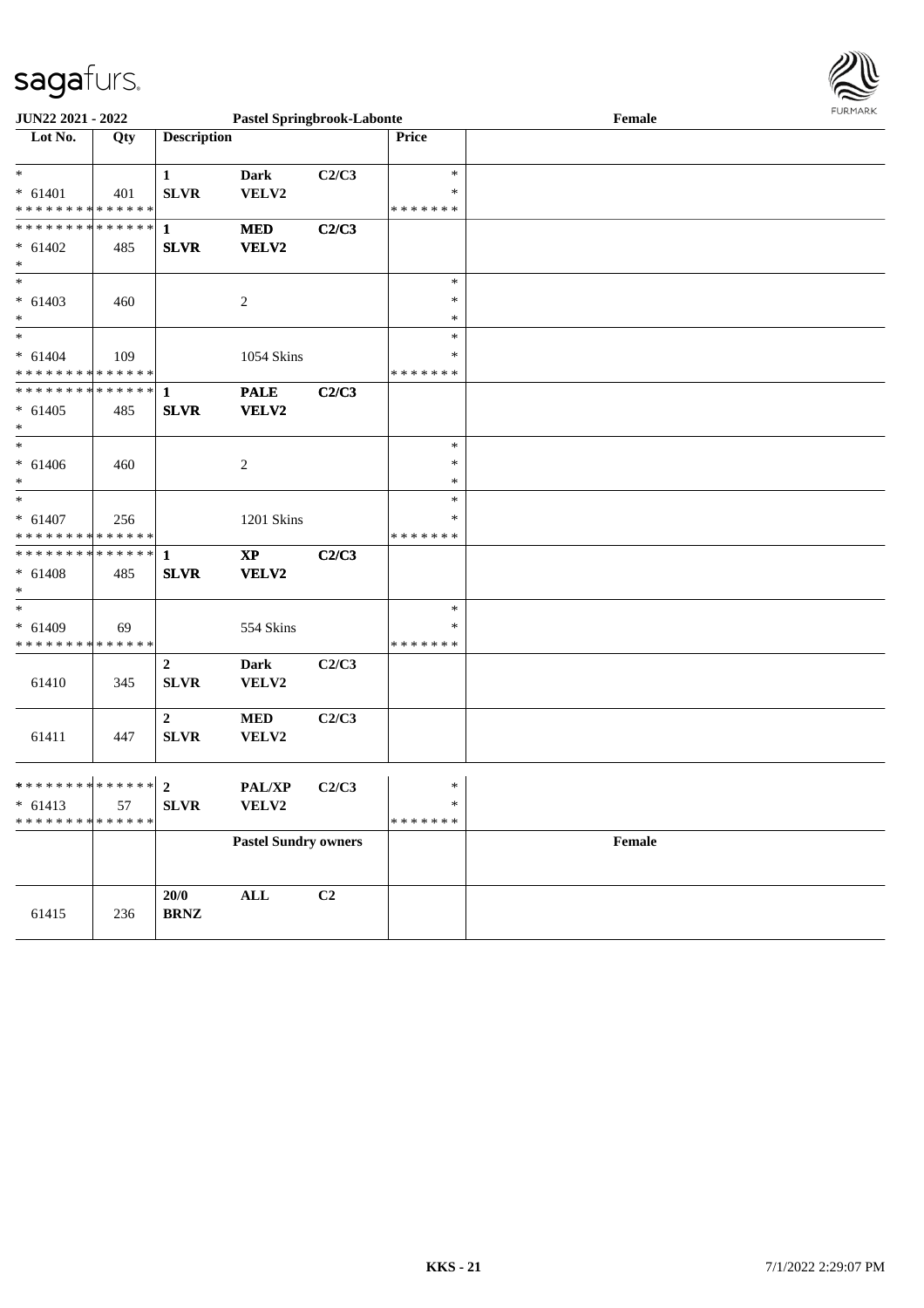

| <b>JUN22 2021 - 2022</b><br><b>Pastel Sundry owners</b> |     |                    |                       |                           |       | FURMARK<br>Female |  |  |
|---------------------------------------------------------|-----|--------------------|-----------------------|---------------------------|-------|-------------------|--|--|
| Lot No.                                                 | Qty | <b>Description</b> |                       |                           | Price |                   |  |  |
| 61424                                                   | 117 | 0<br><b>VSLA</b>   | XD/DK<br><b>VELV1</b> | C2/C3<br>SPT <sub>1</sub> |       |                   |  |  |

| 61428                                   | 197 | $\overline{2}$<br><b>VSLA</b> | XD/DK<br><b>VELV1</b>    | C2/C3<br>SPT1 |                             |        |
|-----------------------------------------|-----|-------------------------------|--------------------------|---------------|-----------------------------|--------|
|                                         |     |                               | <b>Pastel Deep North</b> |               |                             | Female |
| 61431                                   | 119 | $\bf{0}$<br><b>VSLA</b>       | $\mathbf{X}\mathbf{D}$   | C2/C3         |                             |        |
| 61433                                   | 198 | $\mathbf{1}$<br><b>VSLA</b>   | $\mathbf{X}\mathbf{D}$   | C2/C3         |                             |        |
| ************** 1<br>$* 61434$<br>$\ast$ | 465 | <b>VSLA</b>                   | <b>Dark</b>              | C2/C3         |                             |        |
| $\ast$<br>$* 61435$<br>**************   | 84  |                               | 549 Skins                |               | $\ast$<br>$\ast$<br>******* |        |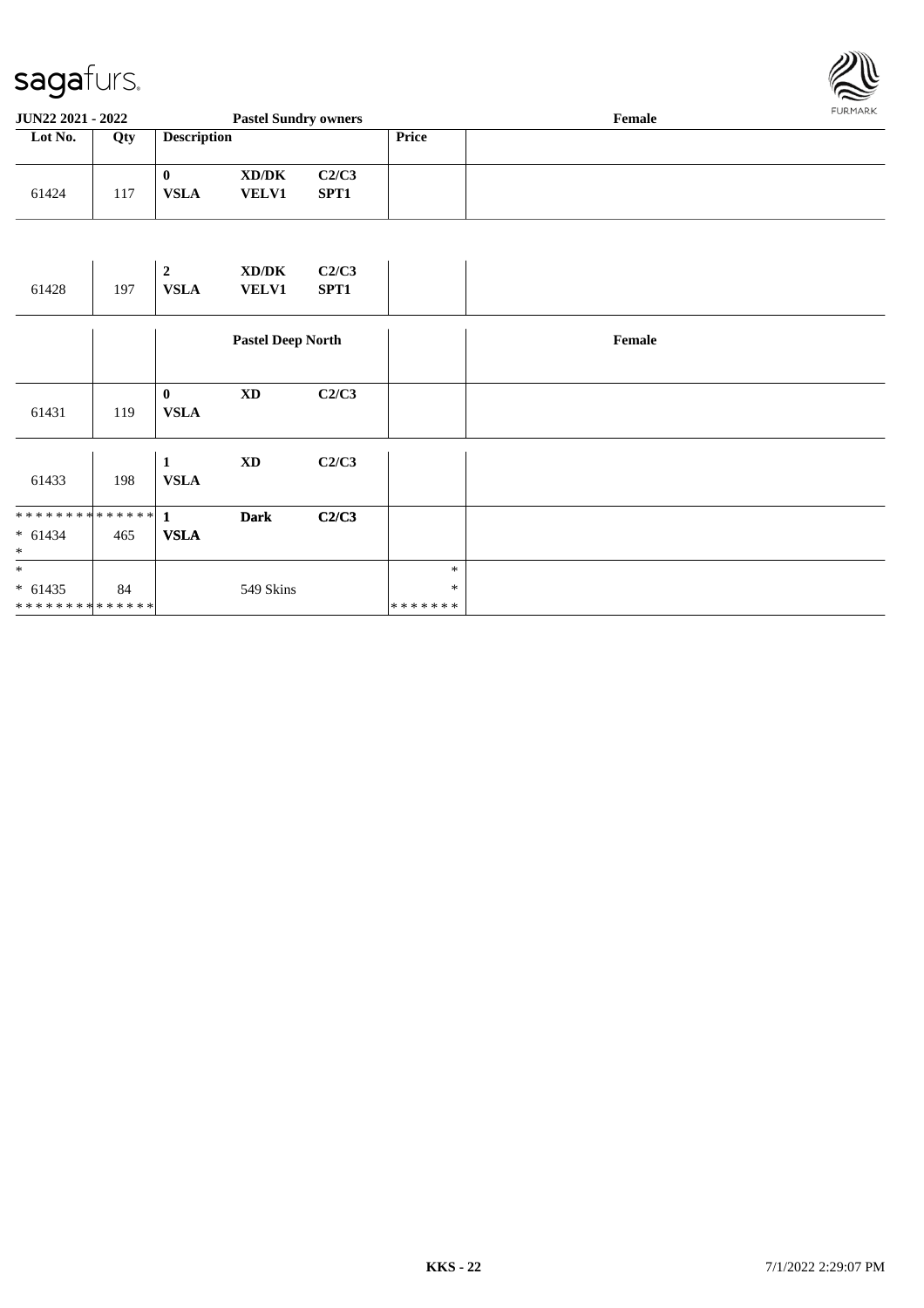

| <b>JUN22 2021 - 2022</b>                                          |     |                             | <b>Pastel Northwest</b>       |                |                                   | $\ensuremath{\textnormal{\textbf{Female}}}$ | 1.91111111 |
|-------------------------------------------------------------------|-----|-----------------------------|-------------------------------|----------------|-----------------------------------|---------------------------------------------|------------|
| Lot No.                                                           | Qty | <b>Description</b>          |                               |                | Price                             |                                             |            |
| 61445                                                             | 98  | 20<br><b>VSLA</b>           | <b>XD</b><br><b>VELV1</b>     | C2/C3          |                                   |                                             |            |
|                                                                   |     |                             |                               |                |                                   |                                             |            |
| 61448                                                             | 311 | $\bf{0}$<br><b>VSLA</b>     | <b>XD</b><br><b>VELV1</b>     | C2/C3          |                                   |                                             |            |
| 61449                                                             | 339 | $\mathbf{0}$<br><b>VSLA</b> | <b>DK/MED</b><br><b>VELV1</b> | C2/C3          |                                   |                                             |            |
| 61450                                                             | 303 | $\mathbf{0}$<br><b>VSLA</b> | <b>DK/MED</b><br><b>VELV1</b> | C <sub>4</sub> |                                   |                                             |            |
| 61451                                                             | 195 | $\mathbf{0}$<br><b>VSLA</b> | PAL/XP<br>VELV1               | C2/C3          |                                   |                                             |            |
| 61452                                                             | 222 | $\mathbf{0}$<br><b>VSLA</b> | PAL/XP<br><b>VELV1</b>        | C <sub>4</sub> |                                   |                                             |            |
| * * * * * * * * <mark>* * * * * * *</mark><br>$* 61453$<br>$\ast$ | 465 | $\mathbf{1}$<br><b>VSLA</b> | <b>XD</b><br><b>VELV1</b>     | C2/C3          |                                   |                                             |            |
| $* 61454$<br>* * * * * * * * * * * * * *                          | 183 |                             | 648 Skins                     |                | $\ast$<br>$\ast$<br>* * * * * * * |                                             |            |
| 61455                                                             | 410 | 1<br><b>VSLA</b>            | <b>Dark</b><br><b>VELV1</b>   | C2/C3          |                                   |                                             |            |
|                                                                   |     |                             |                               |                |                                   |                                             |            |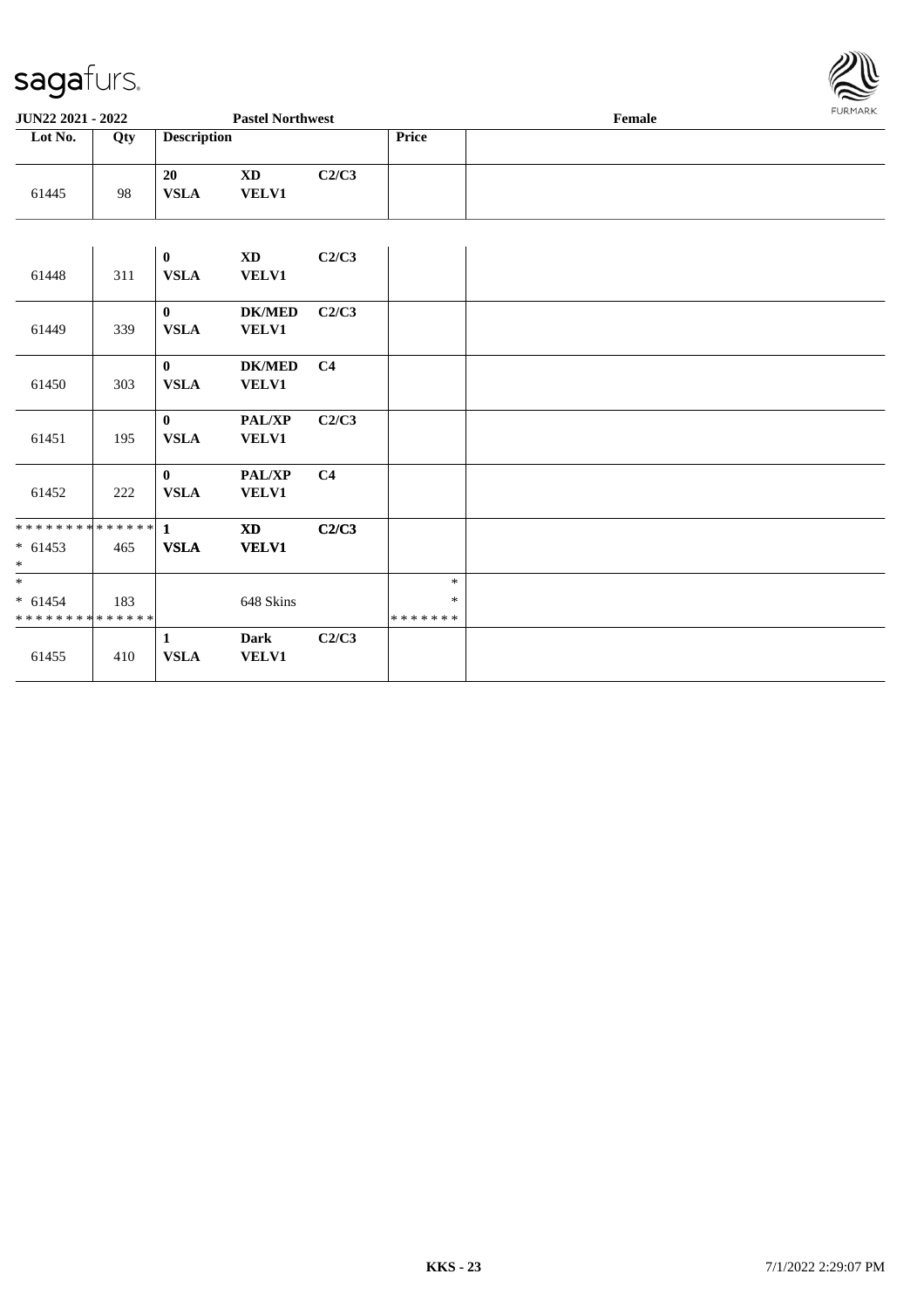

| <b>JUN22 2021 - 2022</b> |     |                         |                       | <b>Pastel Dogwood Fur Farm</b> |       | Female | FURMARR |
|--------------------------|-----|-------------------------|-----------------------|--------------------------------|-------|--------|---------|
| Lot No.<br>Qty           |     | <b>Description</b>      |                       |                                | Price |        |         |
| 61468                    | 249 | $\bf{0}$<br><b>VSLA</b> | XD/DK<br><b>VELV1</b> | C2/C3                          |       |        |         |
| 61470                    | 326 | <b>VSLA</b>             | XD<br><b>VELV1</b>    | C2/C3                          |       |        |         |

|                                      |     |                     | <b>Pastel Unicorn</b>       |                |  | Female |
|--------------------------------------|-----|---------------------|-----------------------------|----------------|--|--------|
|                                      |     |                     |                             |                |  |        |
| 61477                                | 268 | 20<br><b>VSLA</b>   | <b>PALE</b><br><b>VELV1</b> | C <sub>2</sub> |  |        |
| 61478                                | 137 | 20<br><b>VSLA</b>   | <b>XP</b><br>VELV1          | C <sub>2</sub> |  |        |
| 61479                                | 226 | 20/0<br><b>VSLA</b> | XD/DK<br><b>VELV1</b>       | C2             |  |        |
| ************** 0<br>$* 61480$<br>$*$ | 445 | <b>VSLA</b>         | <b>MED</b><br><b>VELV1</b>  | C <sub>2</sub> |  |        |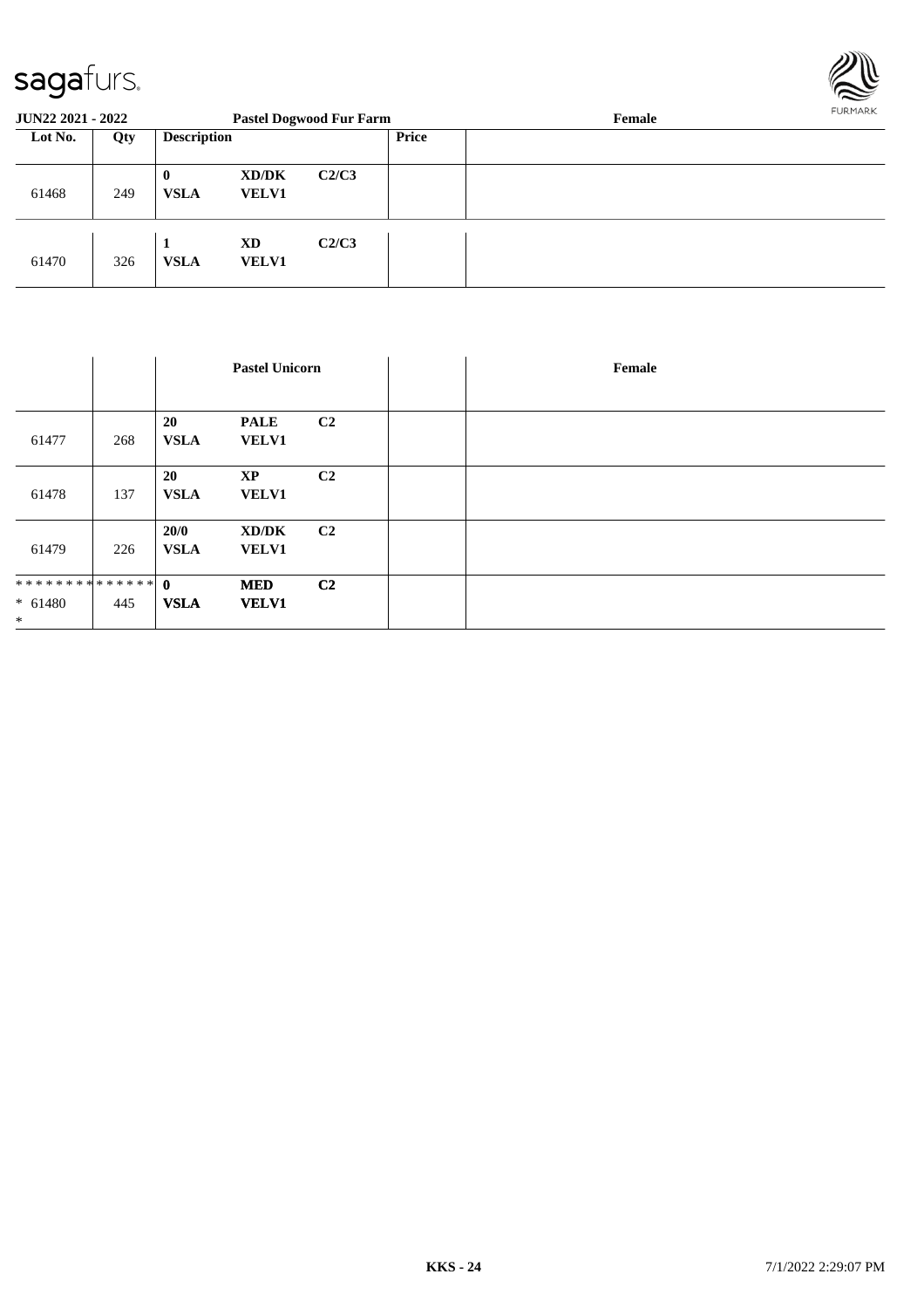

| <b>JUN22 2021 - 2022</b>      |     |                    | <b>Pastel Unicorn</b> |                |              | Female |  |  |  |  |
|-------------------------------|-----|--------------------|-----------------------|----------------|--------------|--------|--|--|--|--|
| Lot No.                       | Qty | <b>Description</b> |                       |                | <b>Price</b> |        |  |  |  |  |
| $*$                           |     | $\bf{0}$           | <b>MED</b>            | C <sub>2</sub> | *            |        |  |  |  |  |
| $* 61482$                     | 420 | <b>VSLA</b>        | <b>VELV1</b>          |                | $\ast$       |        |  |  |  |  |
| $\ast$                        |     |                    |                       |                | $\ast$       |        |  |  |  |  |
|                               |     |                    | <b>PALE</b>           | C <sub>2</sub> |              |        |  |  |  |  |
| $* 61484$                     | 445 | <b>VSLA</b>        | <b>VELV1</b>          |                |              |        |  |  |  |  |
| $*$                           |     |                    |                       |                |              |        |  |  |  |  |
| $*$                           |     |                    |                       |                | *            |        |  |  |  |  |
| $* 61485$                     | 155 |                    | 600 Skins             |                | $\ast$       |        |  |  |  |  |
| * * * * * * * * * * * * * * * |     |                    |                       |                | *******      |        |  |  |  |  |
|                               |     | $\bf{0}$           | XP                    | C <sub>2</sub> |              |        |  |  |  |  |
| 61486                         | 284 | <b>VSLA</b>        | <b>VELV1</b>          |                |              |        |  |  |  |  |
|                               |     |                    |                       |                |              |        |  |  |  |  |
|                               |     | 1                  | XD/DK                 | C <sub>2</sub> |              |        |  |  |  |  |
| 61487                         | 154 | <b>VSLA</b>        | <b>VELV1</b>          |                |              |        |  |  |  |  |
|                               |     |                    |                       |                |              |        |  |  |  |  |

| 61492                                   | 243 | $\boldsymbol{2}$<br><b>VSLA</b> | ALL<br><b>VELV1</b>           | C <sub>2</sub>             |                             |        |
|-----------------------------------------|-----|---------------------------------|-------------------------------|----------------------------|-----------------------------|--------|
|                                         |     |                                 |                               | Pastel Labonte-Springbrook |                             | Female |
| 61494                                   | 401 | $\bf{0}$<br><b>VSLA</b>         | <b>Dark</b><br><b>VELV1</b>   | C2/C3                      |                             |        |
| 61496                                   | 302 | $\bf{0}$<br><b>VSLA</b>         | <b>PAL/XP</b><br><b>VELV1</b> | C2/C3                      |                             |        |
| 61497                                   | 124 | $\bf{0}$<br><b>VSLA</b>         | 2XP<br><b>VELV1</b>           | C2/C3                      |                             |        |
| ************** 1<br>$* 61498$<br>$\ast$ | 465 | <b>VSLA</b>                     | <b>Dark</b><br><b>VELV1</b>   | C2/C3                      |                             |        |
| $\ast$<br>$* 61499$<br>**************   | 391 |                                 | 856 Skins                     |                            | $\ast$<br>$\ast$<br>******* |        |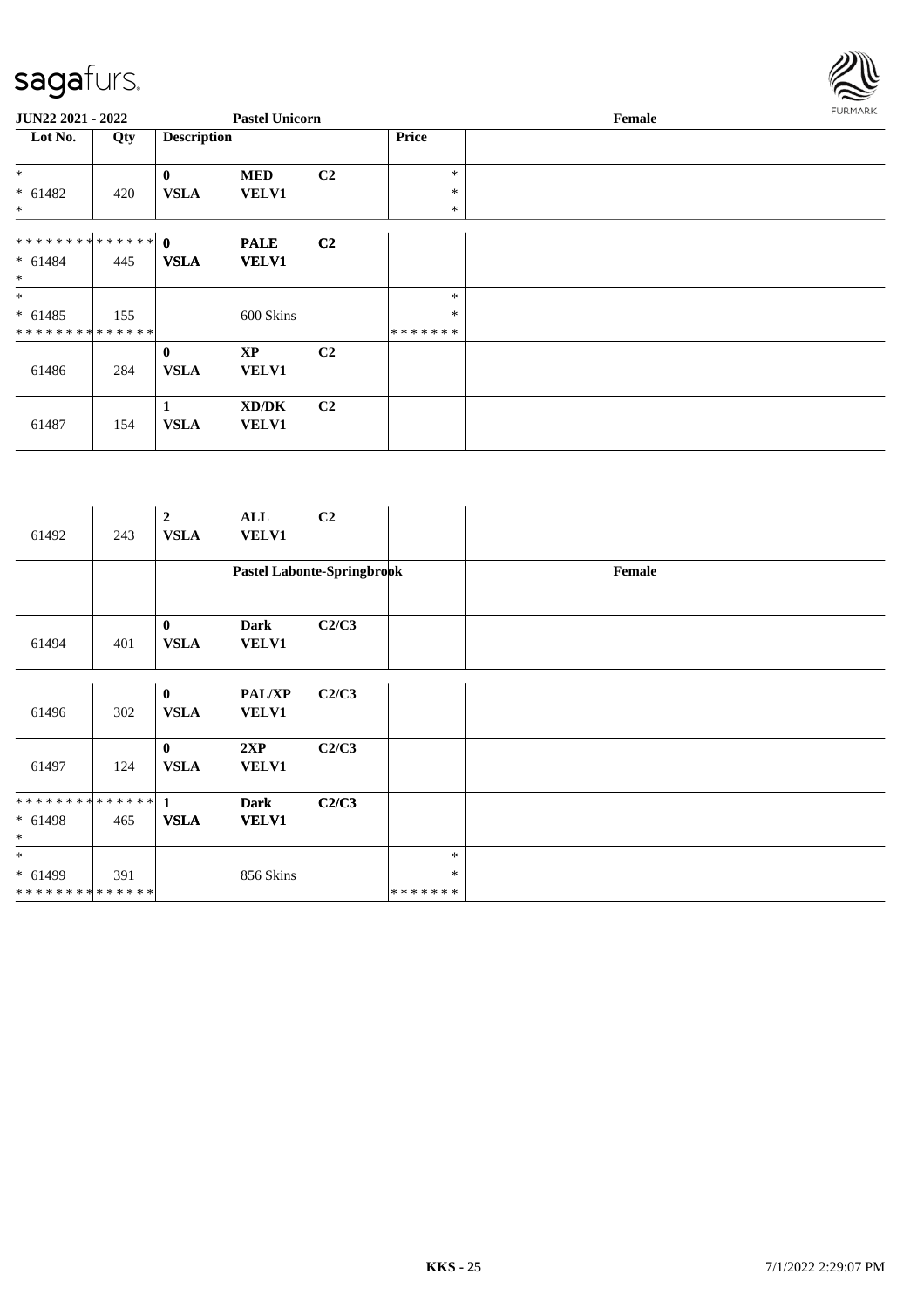

| <b>JUN22 2021 - 2022</b> |     |                             | <b>Pastel Maple Ridge</b>     |       |              | FURMARK<br>Female |  |
|--------------------------|-----|-----------------------------|-------------------------------|-------|--------------|-------------------|--|
| Lot No.                  | Qty | <b>Description</b>          |                               |       | <b>Price</b> |                   |  |
| 61509                    | 307 | $\bf{0}$<br><b>VSLA</b>     | <b>XD</b><br>VELV2            | C2/C3 |              |                   |  |
| 61511                    | 399 | $\mathbf{1}$<br><b>VSLA</b> | XD<br><b>VELV2</b>            | C2/C3 |              |                   |  |
| 61512                    | 280 | 1<br><b>VSLA</b>            | <b>Dark</b><br><b>VELV2</b>   | C2/C3 |              |                   |  |
| 61514                    | 189 | 1<br><b>VSLA</b>            | <b>PAL/XP</b><br><b>VELV2</b> | C2/C3 |              |                   |  |

|       |     |                   |                               | Pastel Springbrook-Labonte | Female |
|-------|-----|-------------------|-------------------------------|----------------------------|--------|
| 61519 | 195 | 20<br><b>VSLA</b> | <b>PAL/XP</b><br><b>VELV2</b> | C2/C3                      |        |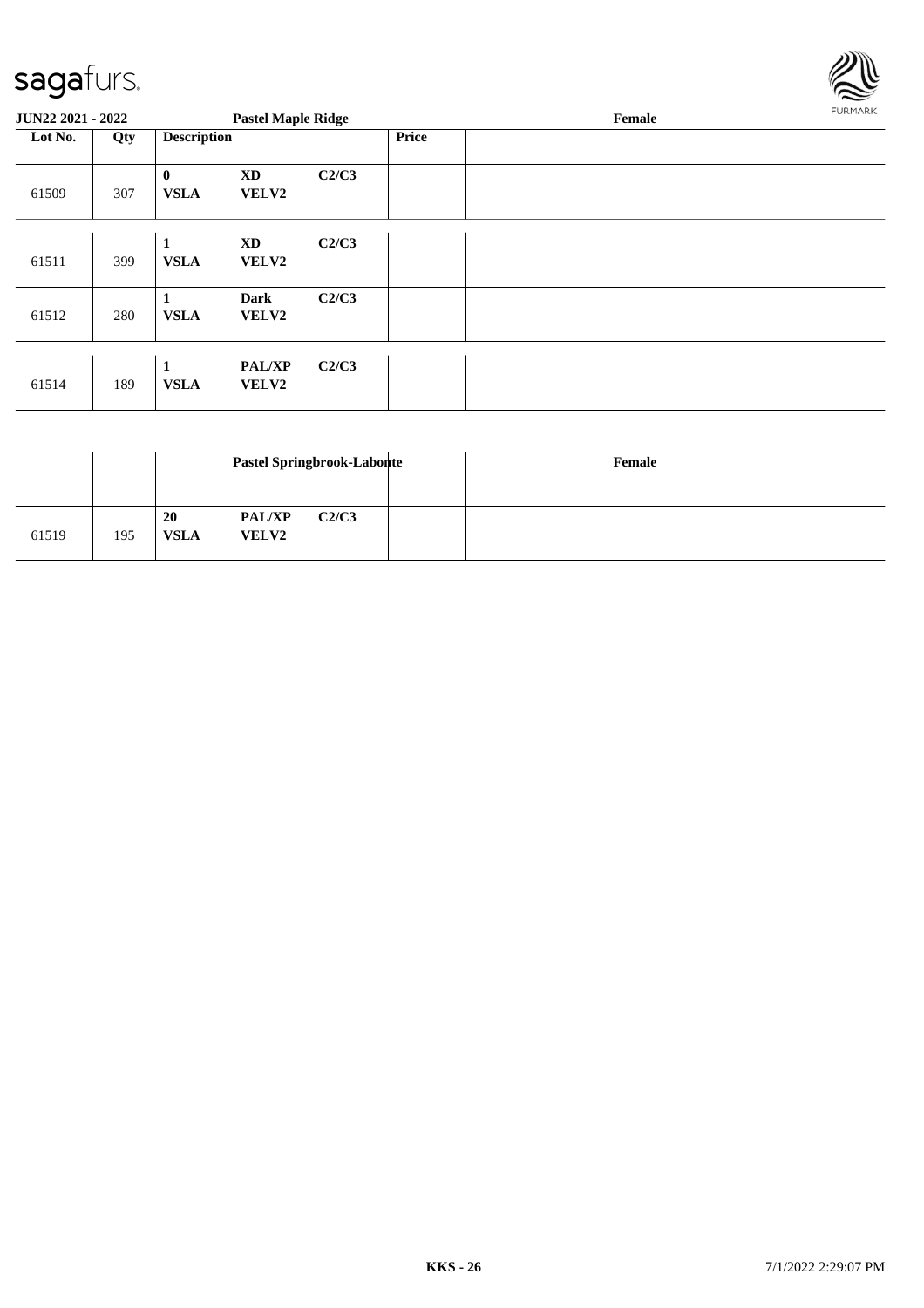\* 61536

\* 61538

\* \*

\* \* \* \* \* \* \* \* \* \* \* \* \* \*

\* \* \* \* \* \* \* \* \* \* \* \* \* \*

**\* \* \* \* \* \* \* \* \* \* \* \* \*** \* 61537 465

41 946 Skins

83 548 Skins

**1 XP C2/C3 VSLA VELV2**



| JUN22 2021 - 2022                                          |     |                    | <b>Pastel Springbrook-Labonte</b> |       |               | Female |  |
|------------------------------------------------------------|-----|--------------------|-----------------------------------|-------|---------------|--------|--|
| Lot No.                                                    | Qty | <b>Description</b> |                                   |       | <b>Price</b>  |        |  |
|                                                            |     |                    |                                   |       |               |        |  |
| **************                                             |     | $\mathbf 0$        | <b>Dark</b>                       | C2/C3 |               |        |  |
| $* 61521$                                                  | 425 | <b>VSLA</b>        | VELV2                             |       |               |        |  |
| $\ast$                                                     |     |                    |                                   |       |               |        |  |
| $\ast$                                                     |     |                    |                                   |       | $\ast$        |        |  |
| $* 61522$                                                  | 28  |                    | 453 Skins                         |       | *             |        |  |
| * * * * * * * * * * * * * *                                |     |                    |                                   |       | * * * * * * * |        |  |
|                                                            |     |                    |                                   |       |               |        |  |
|                                                            |     |                    | <b>PALE</b>                       | C2/C3 |               |        |  |
| $* 61525$                                                  | 425 | <b>VSLA</b>        | VELV2                             |       |               |        |  |
| $\ast$                                                     |     |                    |                                   |       |               |        |  |
| $\overline{\phantom{a}^*}$                                 |     |                    |                                   |       | $\ast$        |        |  |
| $* 61526$                                                  | 182 |                    | 607 Skins                         |       | $\ast$        |        |  |
| * * * * * * * * * * * * * *                                |     |                    |                                   |       | * * * * * * * |        |  |
|                                                            |     | $\bf{0}$           | $\bold{XP}$                       | C2/C3 |               |        |  |
| 61527                                                      | 322 | <b>VSLA</b>        | VELV2                             |       |               |        |  |
|                                                            |     |                    |                                   |       |               |        |  |
|                                                            |     |                    |                                   |       |               |        |  |
|                                                            |     |                    | <b>Dark</b>                       | C2/C3 |               |        |  |
| $* 61530$                                                  | 465 | <b>VSLA</b>        | <b>VELV2</b>                      |       |               |        |  |
| $\ast$<br>$\overline{\phantom{1}}$                         |     |                    |                                   |       |               |        |  |
|                                                            |     |                    |                                   |       | $\ast$        |        |  |
| $* 61531$                                                  | 353 |                    | 818 Skins                         |       | *             |        |  |
| * * * * * * * * * * * * * *<br>* * * * * * * * * * * * * * |     |                    |                                   |       | * * * * * * * |        |  |
|                                                            |     | $\mathbf{1}$       | <b>MED</b>                        | C2/C3 |               |        |  |
| $* 61532$<br>$\ast$                                        | 465 | <b>VSLA</b>        | <b>VELV2</b>                      |       |               |        |  |
| $\ast$                                                     |     |                    |                                   |       | $\ast$        |        |  |
|                                                            |     |                    |                                   |       | ∗             |        |  |
| $* 61533$<br>* * * * * * * * * * * * * *                   | 455 |                    | 920 Skins                         |       | * * * * * * * |        |  |
| * * * * * * * * * * * * * * *                              |     | $\mathbf{1}$       |                                   | C2/C3 |               |        |  |
|                                                            |     |                    | <b>PALE</b>                       |       |               |        |  |
| $* 61534$<br>$\ast$                                        | 465 | <b>VSLA</b>        | VELV2                             |       |               |        |  |
| $\ast$                                                     |     |                    |                                   |       | $\ast$        |        |  |
| $* 61535$                                                  | 440 |                    | $\overline{c}$                    |       | $\ast$        |        |  |
| $\ast$                                                     |     |                    |                                   |       | $\ast$        |        |  |
| $*$                                                        |     |                    |                                   |       | $\ast$        |        |  |
|                                                            |     |                    |                                   |       |               |        |  |

\* \* \* \* \* \* \* \*

> \* \*

\* \* \* \* \* \* \*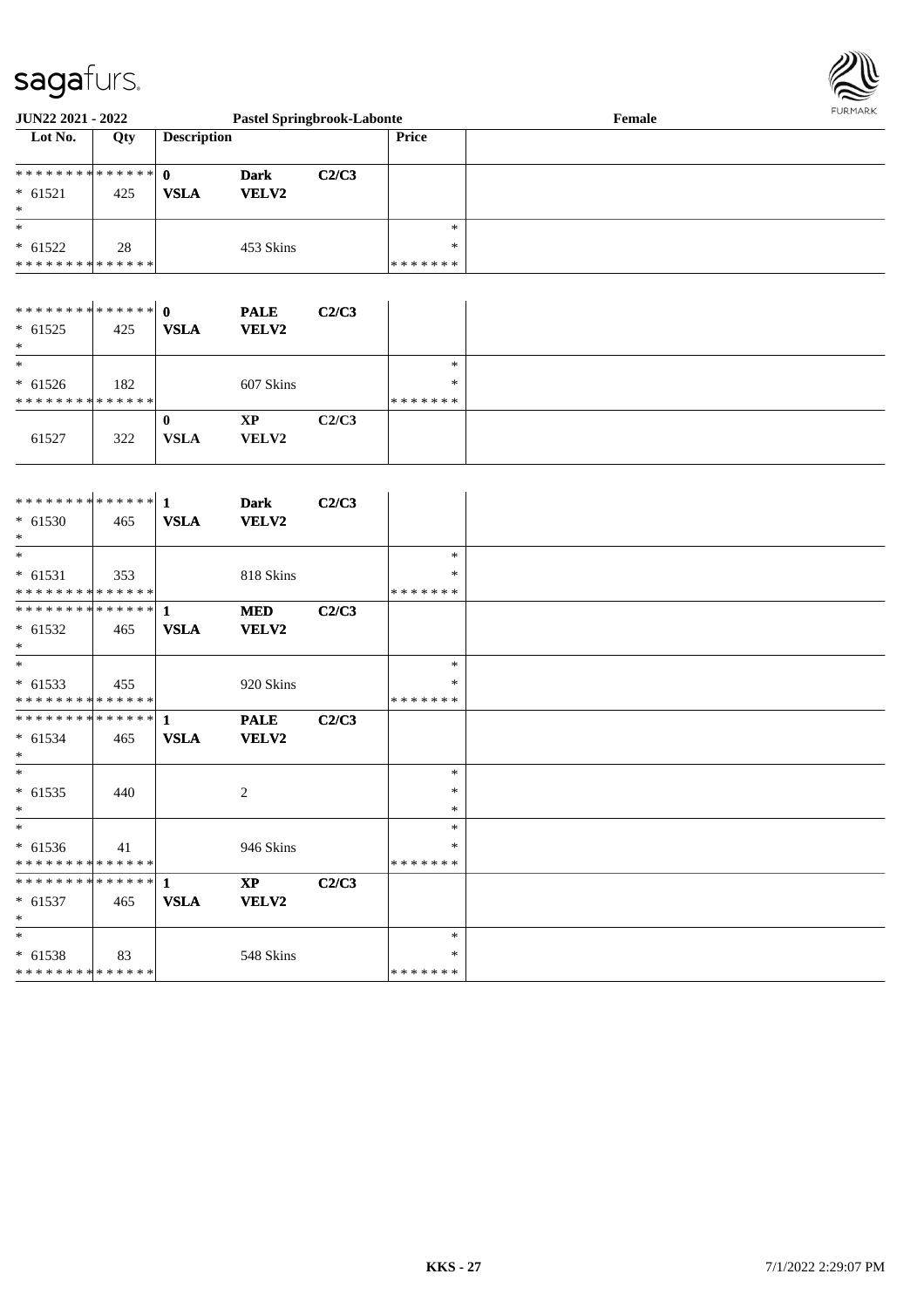

| <b>JUN22 2021 - 2022</b>                   |     |                       | <b>Moyle Buff Moyle Mink</b> |       |               | Female |  |
|--------------------------------------------|-----|-----------------------|------------------------------|-------|---------------|--------|--|
| Lot No.                                    | Qty | <b>Description</b>    |                              |       | Price         |        |  |
|                                            |     |                       |                              |       |               |        |  |
|                                            |     | $\bf{0}$              | XP/2XP                       | C1/C2 |               |        |  |
| 61561                                      | 85  | <b>GOLD</b>           | <b>VELV1</b>                 |       |               |        |  |
|                                            |     |                       |                              |       |               |        |  |
|                                            |     | $\bf{0}$              | PAL/XP                       | $C1+$ |               |        |  |
| 61562                                      | 84  | <b>GOLD</b>           | VELV2                        |       |               |        |  |
|                                            |     |                       |                              |       |               |        |  |
|                                            |     | $\bf{0}$              | PAL/XP                       | C1/C2 |               |        |  |
| 61563                                      | 179 | <b>GOLD</b>           | VELV2                        |       |               |        |  |
|                                            |     |                       |                              |       |               |        |  |
|                                            |     | $\bf{0}$              | PAL/XP                       | C3    |               |        |  |
| 61564                                      | 151 | <b>GOLD</b>           | VELV2                        |       |               |        |  |
|                                            |     | $\bf{0}$              | 2XP                          | $C1+$ |               |        |  |
| 61565                                      | 130 | <b>GOLD</b>           | VELV2                        |       |               |        |  |
|                                            |     |                       |                              |       |               |        |  |
| * * * * * * * * <mark>* * * * * *</mark>   |     | $\mathbf{0}$          | 2XP                          | C1/C2 |               |        |  |
| $* 61566$                                  | 425 | <b>GOLD</b>           | VELV2                        |       |               |        |  |
| *                                          |     |                       |                              |       |               |        |  |
| $\ast$                                     |     |                       |                              |       | $\ast$        |        |  |
| $* 61567$                                  | 103 |                       | 528 Skins                    |       | $\ast$        |        |  |
| * * * * * * * * <mark>* * * * * * *</mark> |     |                       |                              |       | * * * * * * * |        |  |
|                                            |     | $\bf{0}$              | 3XP                          | $C1+$ |               |        |  |
| 61568                                      | 77  | <b>GOLD</b>           | VELV2                        |       |               |        |  |
|                                            |     |                       |                              |       |               |        |  |
|                                            |     | $\bf{0}$              | 2XP/3XP                      | C3    |               |        |  |
| 61569                                      | 162 | <b>GOLD</b>           | VELV2                        |       |               |        |  |
|                                            |     |                       |                              |       |               |        |  |
|                                            |     | $\bf{0}$              | 2XP/3XP                      | C1/C2 |               |        |  |
| 61570                                      | 114 | <b>GOLD</b>           | VELV3                        |       |               |        |  |
|                                            |     | $\mathbf{1}$          |                              |       |               |        |  |
| 61571                                      | 144 | <b>GOLD</b>           | 2XP/3XP<br><b>VELV1</b>      | C1/C2 |               |        |  |
|                                            |     |                       |                              |       |               |        |  |
|                                            |     | $\mathbf{1}$          | PAL/XP                       | $C1+$ |               |        |  |
| 61572                                      | 327 | <b>GOLD</b>           | VELV2                        |       |               |        |  |
|                                            |     |                       |                              |       |               |        |  |
|                                            |     | $\mathbf{1}$          | PAL/XP                       | C1/C2 |               |        |  |
| 61573                                      | 485 | $\operatorname{GOLD}$ | VELV2                        |       |               |        |  |
|                                            |     |                       |                              |       |               |        |  |
|                                            |     | $\mathbf{1}$          | PAL/XP                       | C3    |               |        |  |
| 61574                                      | 368 | <b>GOLD</b>           | VELV2                        |       |               |        |  |
|                                            |     |                       |                              |       |               |        |  |
|                                            |     | $\mathbf{1}$          | 2XP/3XP                      | C3    |               |        |  |
| 61575                                      | 282 | <b>GOLD</b>           | VELV2                        |       |               |        |  |
|                                            |     |                       |                              |       |               |        |  |
|                                            |     | $\mathbf{1}$          | 3XP                          | $C1+$ |               |        |  |
| 61576                                      | 193 | <b>GOLD</b>           | VELV2                        |       |               |        |  |
|                                            |     | 0/1                   | 4XP                          | C1/C2 |               |        |  |
| 61577                                      | 123 | <b>GOLD</b>           | VELV2                        |       |               |        |  |
|                                            |     |                       |                              |       |               |        |  |
|                                            |     | 0/1                   | PAL/XP                       | C1/C2 |               |        |  |
| 61578                                      | 113 | <b>GOLD</b>           | VELV3                        |       |               |        |  |
|                                            |     |                       |                              |       |               |        |  |
|                                            |     | $\mathbf{1}$          | 2XP                          | C1/C2 |               |        |  |
| 61579                                      | 143 | <b>GOLD</b>           | VELV3                        |       |               |        |  |
|                                            |     |                       |                              |       |               |        |  |
|                                            |     | $\mathbf{1}$          | 3XP                          | C1/C2 |               |        |  |
| 61580                                      | 112 | <b>GOLD</b>           | VELV3                        |       |               |        |  |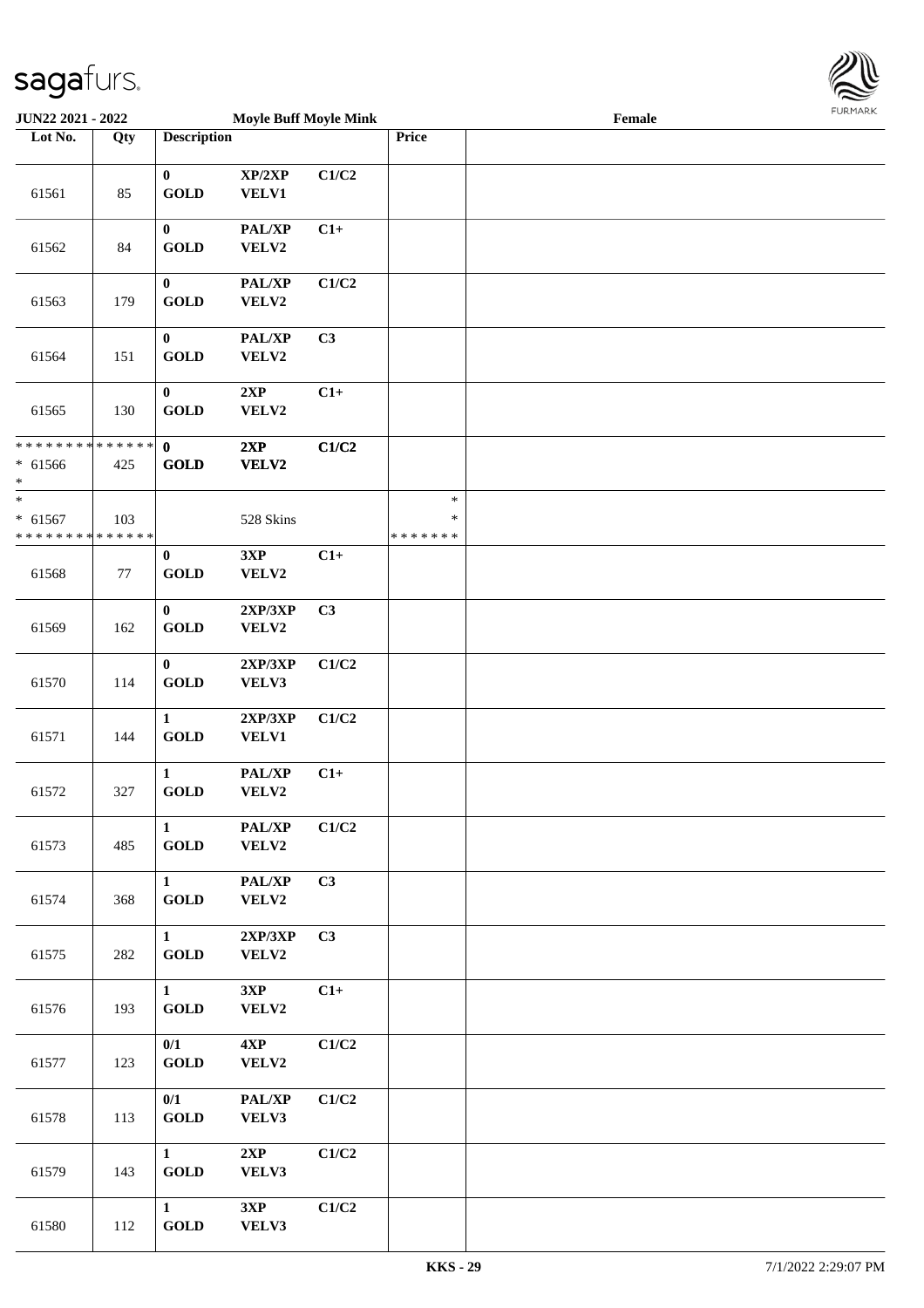

| JUN22 2021 - 2022 |     |                                 |                        | <b>Moyle Buff Moyle Mink</b> |       | Female | FURMARK |
|-------------------|-----|---------------------------------|------------------------|------------------------------|-------|--------|---------|
| Lot No.           | Qty | <b>Description</b>              |                        |                              | Price |        |         |
| 61581             | 95  | $\boldsymbol{2}$<br><b>GOLD</b> | XP/2XP<br><b>VELV1</b> | C1/C2                        |       |        |         |
| 61582             | 123 | $\overline{2}$<br><b>GOLD</b>   | <b>PAL/XP</b><br>VELV2 | $C1+$                        |       |        |         |
| 61583             | 199 | $\boldsymbol{2}$<br><b>GOLD</b> | PAL/XP<br><b>VELV2</b> | C1/C2                        |       |        |         |
| 61584             | 372 | $\boldsymbol{2}$<br><b>GOLD</b> | 2XP<br>VELV2           | C1/C2                        |       |        |         |
| 61585             | 104 | $\overline{2}$<br><b>GOLD</b>   | XP/2XP<br>VELV2        | C <sub>3</sub>               |       |        |         |
| 61586             | 56  | $\boldsymbol{2}$<br><b>GOLD</b> | XP/2XP<br>VELV3        | C1/C2                        |       |        |         |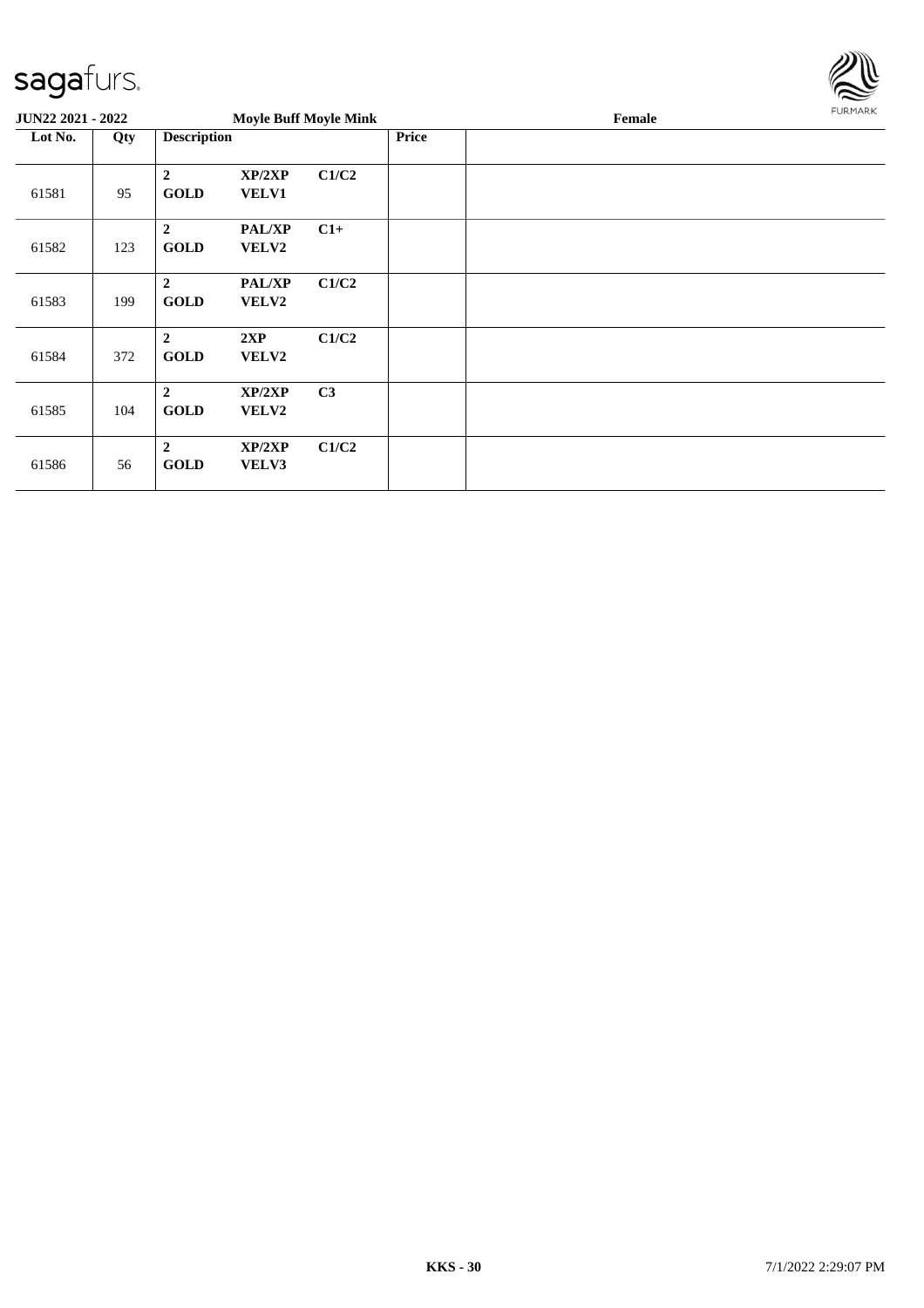

| <b>JUN22 2021 - 2022</b> |     |                                 | <b>Moyle Buff Moyle Mink</b> |       |       | Female |  |
|--------------------------|-----|---------------------------------|------------------------------|-------|-------|--------|--|
| Lot No.                  | Qty | <b>Description</b>              |                              |       | Price |        |  |
| 61601                    | 128 | $\mathbf{0}$<br><b>SLVR</b>     | PAL/XP<br>VELV2              | C1/C2 |       |        |  |
| 61602                    | 190 | $\bf{0}$<br><b>SLVR</b>         | 2XP<br>VELV2                 | C1/C2 |       |        |  |
| 61603                    | 91  | $\bf{0}$<br><b>SLVR</b>         | 2XP/3XP<br>VELV2             | $C1+$ |       |        |  |
| 61604                    | 59  | $\boldsymbol{0}$<br><b>SLVR</b> | 3XP<br>VELV2                 | C1/C2 |       |        |  |
| 61605                    | 78  | 0/1<br><b>SLVR</b>              | PAL/XP<br>VELV2              | $C1+$ |       |        |  |
| 61606                    | 165 | $\mathbf{1}$<br><b>SLVR</b>     | PAL/XP<br>VELV2              | C1/C2 |       |        |  |
| 61607                    | 259 | $\mathbf{1}$<br>${\bf SLVR}$    | 2XP<br>VELV2                 | C1/C2 |       |        |  |
| 61608                    | 145 | $\mathbf{1}$<br><b>SLVR</b>     | 2XP/3XP<br>VELV2             | $C1+$ |       |        |  |
| 61609                    | 113 | $\mathbf{1}$<br><b>SLVR</b>     | 3XP<br>VELV2                 | C1/C2 |       |        |  |
| 61611                    | 55  | $\bf{0}$<br>${\bf VSLA}$        | 2XP/3XP<br><b>VELV1</b>      | C1/C2 |       |        |  |
| 61612                    | 265 | $\bf{0}$<br>${\bf VSLA}$        | 2XP<br>VELV2                 | C1/C2 |       |        |  |
| 61613                    | 87  | $\bf{0}$<br>${\bf VSLA}$        | 2XP/3XP<br>VELV2             | $C1+$ |       |        |  |
| 61614                    | 108 | $\mathbf{0}$<br><b>VSLA</b>     | 3XP<br>VELV2                 | C1/C2 |       |        |  |
| 61615                    | 92  | $\mathbf{0}$<br><b>VSLA</b>     | 2XP/3XP<br><b>VELV2</b>      | C3    |       |        |  |
| 61616                    | 108 | $\mathbf{1}$<br>${\bf VSLA}$    | 2XP/3XP<br><b>VELV1</b>      | C1/C2 |       |        |  |
| 61617                    | 446 | $\mathbf{1}$<br>${\bf VSLA}$    | 2XP<br>VELV2                 | C1/C2 |       |        |  |
| 61618                    | 157 | $\mathbf{1}$<br><b>VSLA</b>     | 2XP/3XP<br>VELV2             | $C1+$ |       |        |  |
| 61619                    | 185 | $\mathbf{1}$<br><b>VSLA</b>     | 2XP/3XP<br>VELV2             | C3    |       |        |  |
| 61620                    | 138 | $\mathbf{1}$<br>${\bf VSLA}$    | 3XP<br>VELV2                 | C1/C2 |       |        |  |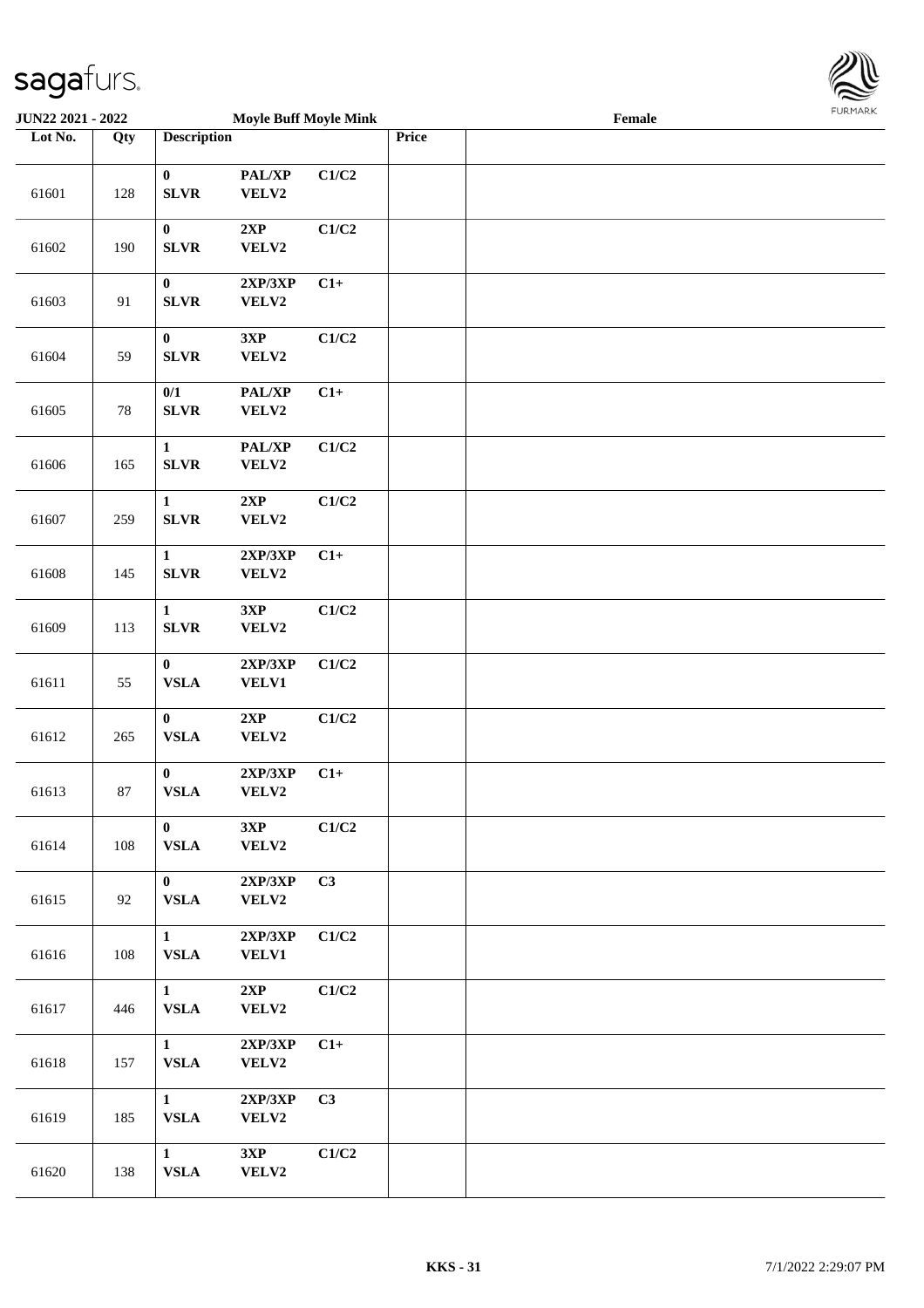

| <b>JUN22 2021 - 2022</b> |     |                             | <b>Moyle Buff Moyle Mink</b> |                      |              | Female | FURMARK |
|--------------------------|-----|-----------------------------|------------------------------|----------------------|--------------|--------|---------|
| Lot No.                  | Qty | <b>Description</b>          |                              |                      | <b>Price</b> |        |         |
| 61621                    | 71  | 0/1<br><b>VSLA</b>          | 2XP/3XP<br><b>VELV2</b>      | C1/C2<br><b>OPEN</b> |              |        |         |
| 61622                    | 56  | $\mathbf{2}$<br><b>VSLA</b> | XP/2XP<br><b>VELV1</b>       | C1/C2                |              |        |         |
| 61623                    | 181 | $\mathbf{2}$<br><b>VSLA</b> | 2XP/3XP<br><b>VELV2</b>      | C1/C2                |              |        |         |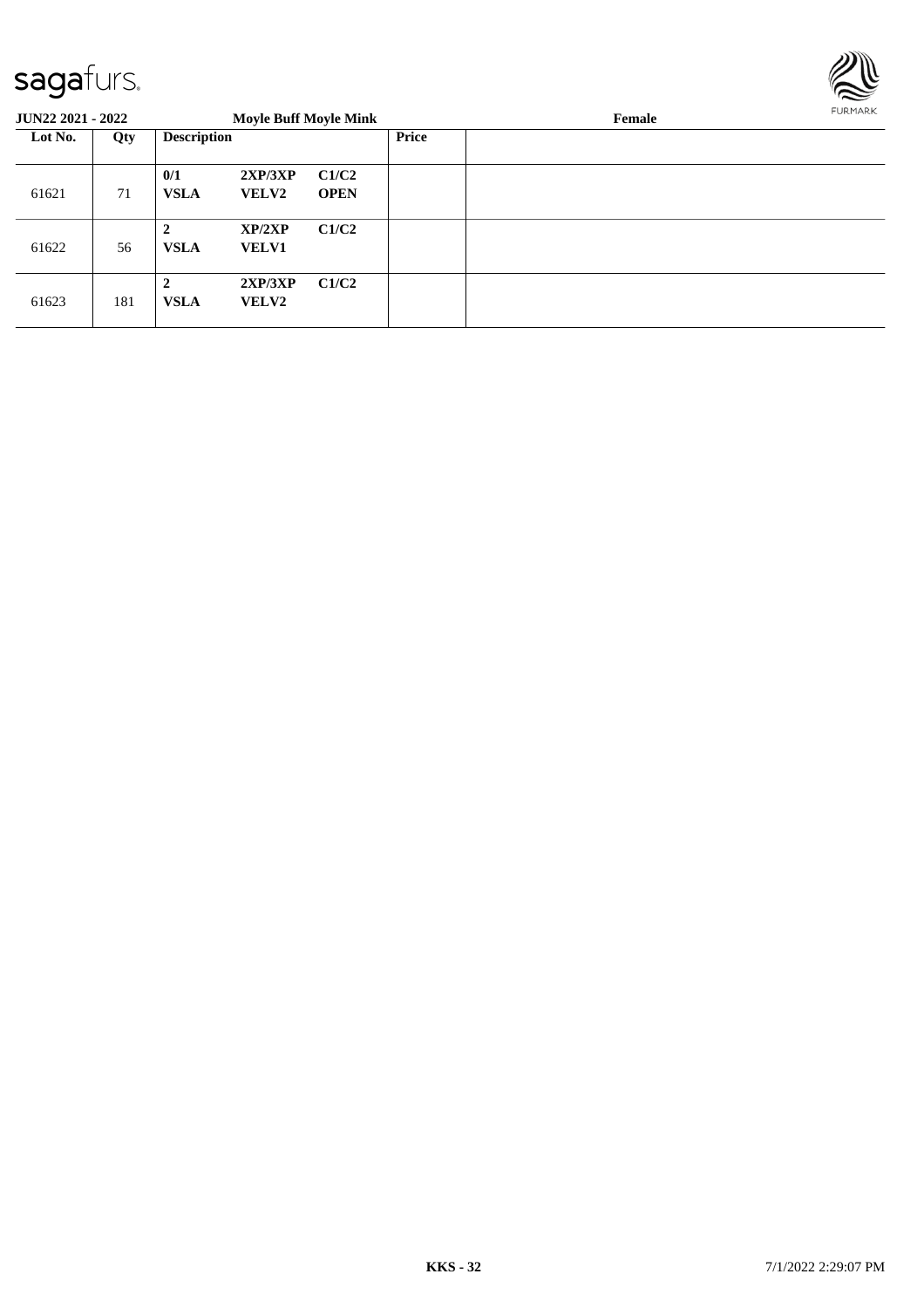

| <b>JUN22 2021 - 2022</b>                            |     |                    | <b>Pastel</b>      |                |                                   | <b>FURMARK</b><br>Male |  |  |  |
|-----------------------------------------------------|-----|--------------------|--------------------|----------------|-----------------------------------|------------------------|--|--|--|
| Lot No.                                             | Qty | <b>Description</b> |                    |                | Price                             |                        |  |  |  |
| 338838                                              | 109 | 40<br>SR/S         | XD<br><b>VELV2</b> | C1             |                                   |                        |  |  |  |
| * * * * * * * * * * * * * * *<br>* 338839<br>$\ast$ | 205 | 40<br>SR/S         | XD<br><b>VELV2</b> | C <sub>2</sub> |                                   |                        |  |  |  |
| $\ast$<br>$* 338840$<br>**************              | 111 |                    | 316 Skins          |                | $\ast$<br>$\ast$<br>* * * * * * * |                        |  |  |  |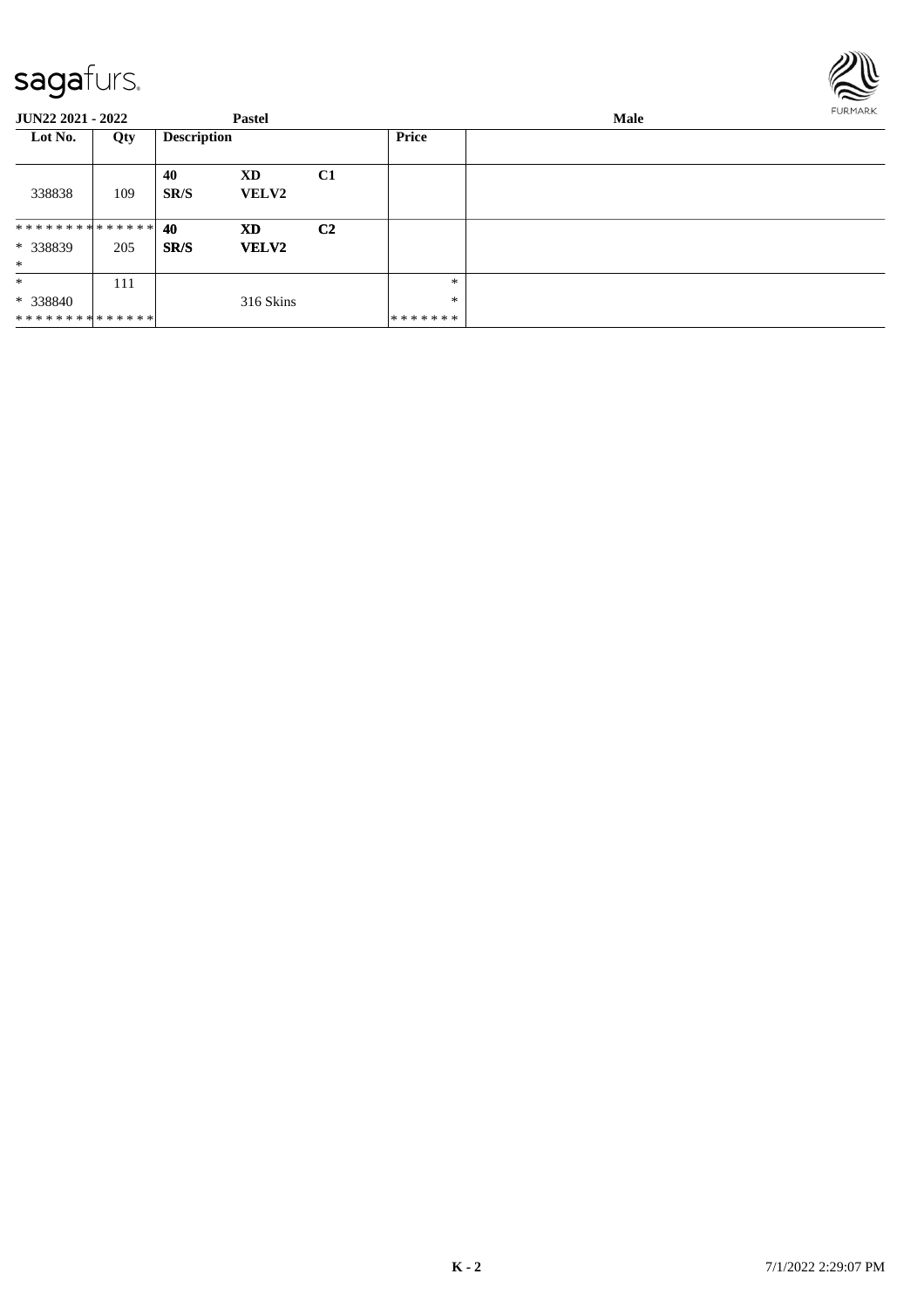



| <b>JUN22 2021 - 2022</b> |     |                    | Pastel                                  |       |              | <b>FURMARK</b><br><b>Male</b> |  |  |  |
|--------------------------|-----|--------------------|-----------------------------------------|-------|--------------|-------------------------------|--|--|--|
| Lot No.                  | Qty | <b>Description</b> |                                         |       | <b>Price</b> |                               |  |  |  |
| 338860                   | 171 | 30<br>SR/S         | $2\mathbf{X}\mathbf{D}$<br><b>VELV2</b> | C1/C2 |              |                               |  |  |  |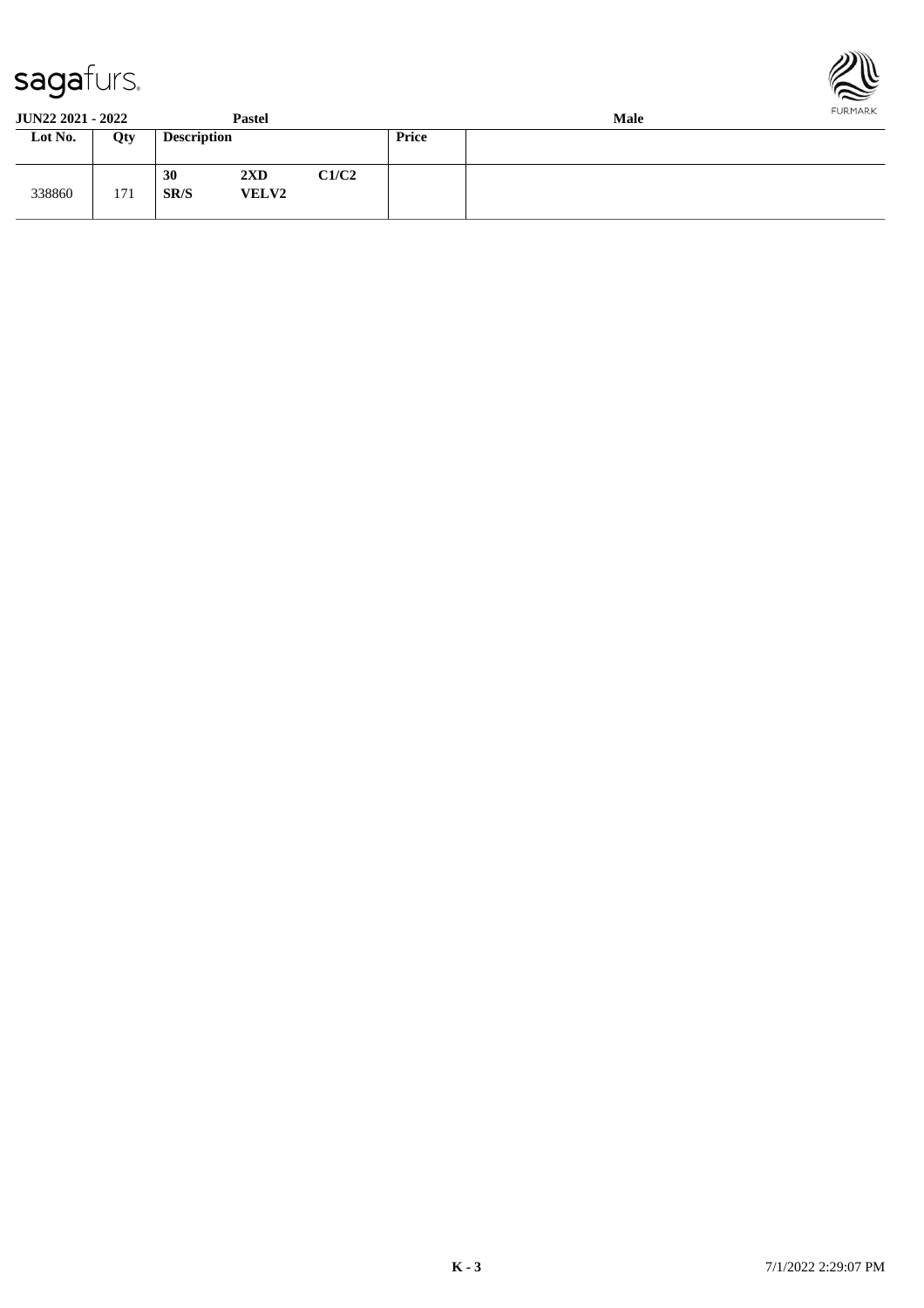

| <b>JUN22 2021 - 2022</b>      |     |                    | <b>Pastel</b>        |       |         | FURMARK<br>Male |  |  |  |  |
|-------------------------------|-----|--------------------|----------------------|-------|---------|-----------------|--|--|--|--|
| Lot No.                       | Qty | <b>Description</b> |                      |       | Price   |                 |  |  |  |  |
| * * * * * * * * * * * * * * * |     | 30                 | XD                   | C1/C2 |         |                 |  |  |  |  |
| * 338861                      | 225 | SR/S               | <b>VELV2</b>         |       |         |                 |  |  |  |  |
| $*$                           |     |                    |                      |       |         |                 |  |  |  |  |
| $\ast$                        | 49  |                    |                      |       | $\ast$  |                 |  |  |  |  |
| $*338862$                     |     |                    | 274 Skins            |       | $\ast$  |                 |  |  |  |  |
| **************                |     |                    |                      |       | ******* |                 |  |  |  |  |
| 338863                        | 238 | 30<br>SR/S         | Dark<br><b>VELV2</b> | C1/C2 |         |                 |  |  |  |  |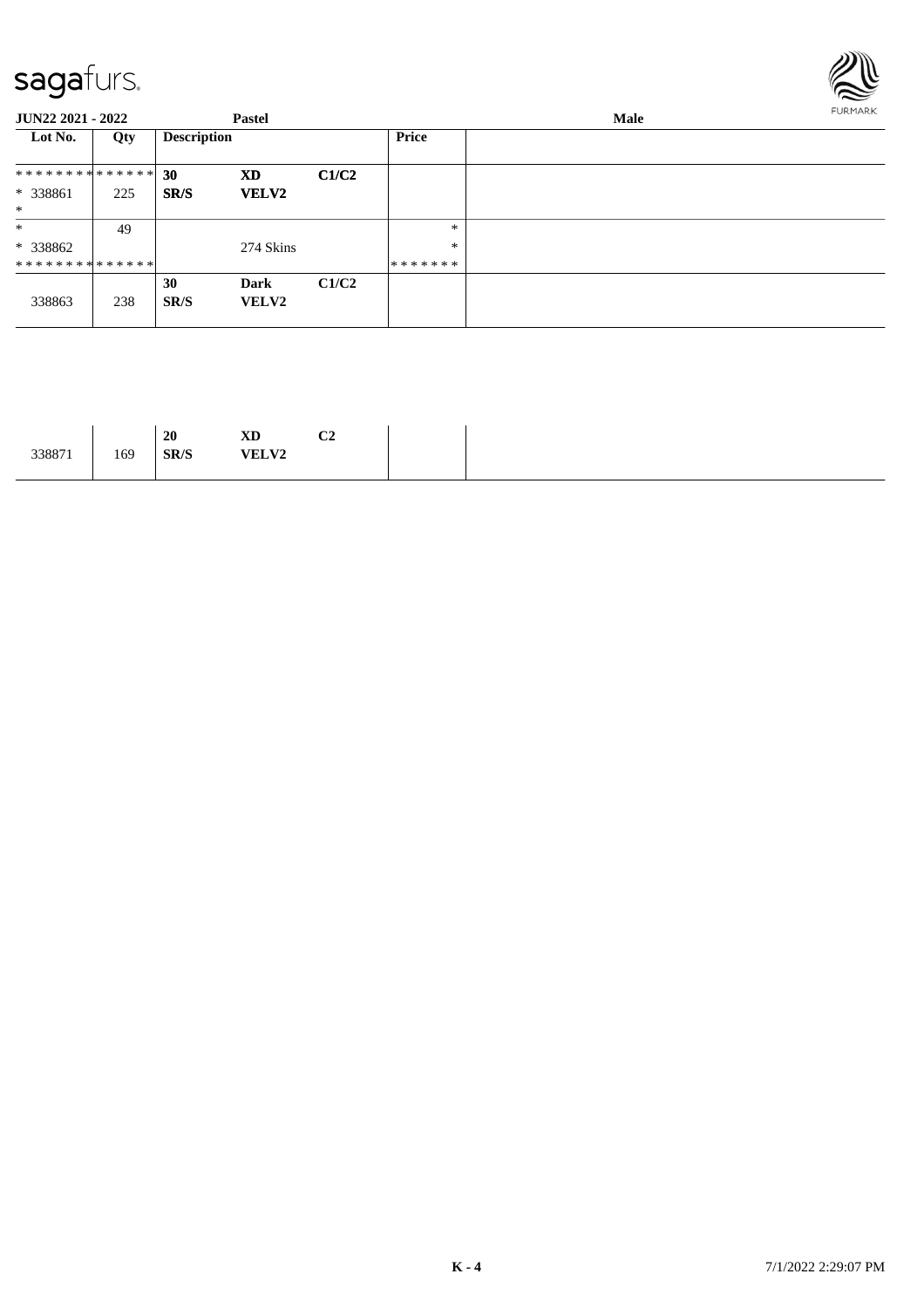

| <b>JUN22 2021 - 2022</b> |     |                    | <b>Pastel</b> |                |       | FURMARK<br>Female |  |  |  |
|--------------------------|-----|--------------------|---------------|----------------|-------|-------------------|--|--|--|
| Lot No.                  | Qty | <b>Description</b> |               |                | Price |                   |  |  |  |
| 438801                   | 285 | 20/0<br>SI         | <b>ALL</b>    | C <sub>2</sub> |       |                   |  |  |  |
| 438802                   | 264 | 20/0<br>SR/S       | ALL           | C <sub>2</sub> |       |                   |  |  |  |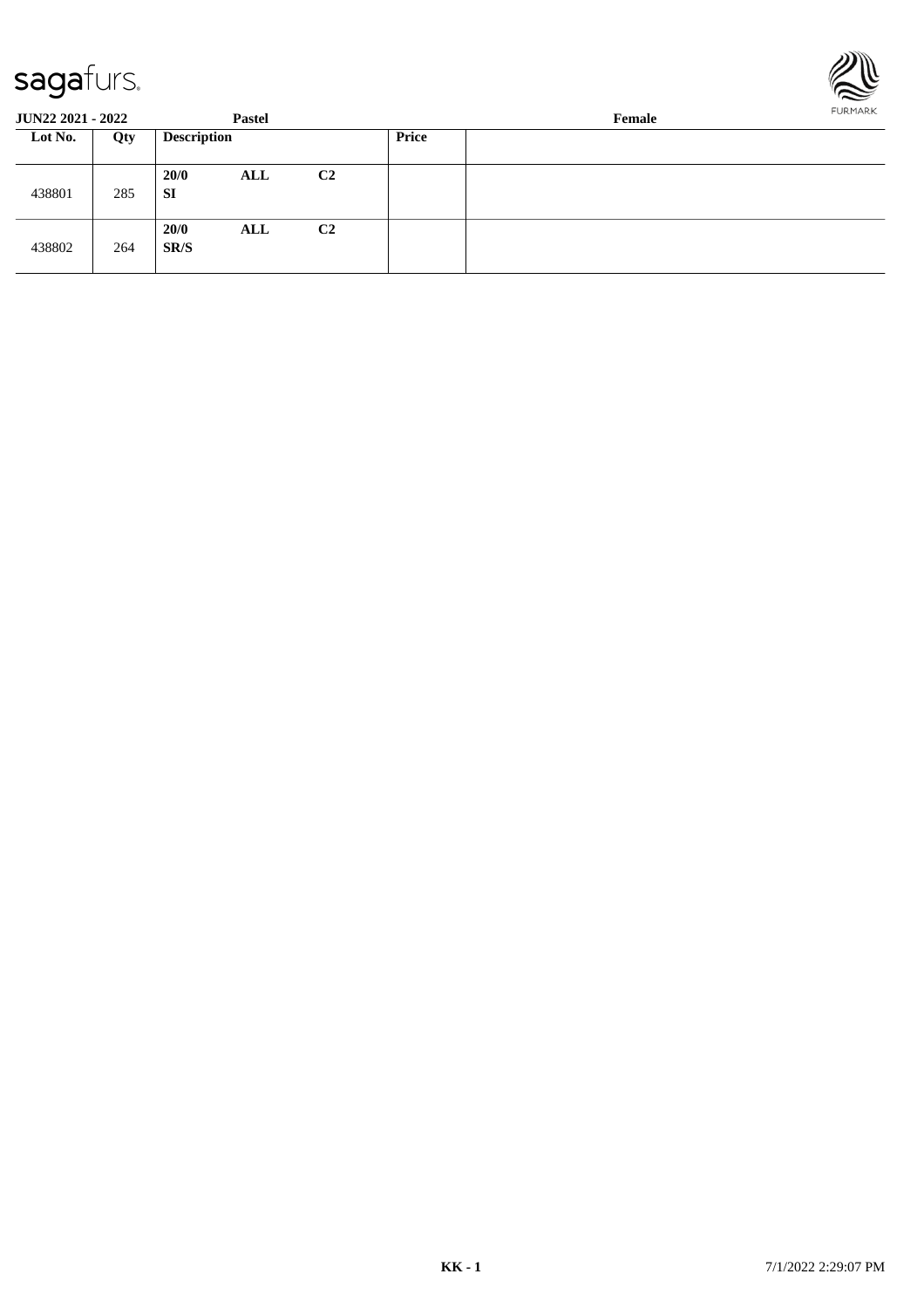

| JUN22 2021 - 2022                                                     |     |                                                                       | Pastel                                           |            |                                   | Female | FURMARK |
|-----------------------------------------------------------------------|-----|-----------------------------------------------------------------------|--------------------------------------------------|------------|-----------------------------------|--------|---------|
| Lot No.                                                               | Qty | <b>Description</b>                                                    |                                                  |            | Price                             |        |         |
| 438821                                                                | 177 | 20<br>$\mathbf{SR}/\mathbf{S}$                                        | 2XD<br><b>VELV1</b>                              | C1/C2      |                                   |        |         |
| 438822                                                                | 122 | 20<br>$\mathbf{SR}/\mathbf{S}$                                        | $\mathbf{X}\mathbf{D}$<br><b>VELV1</b>           | C1/C2      |                                   |        |         |
| 438823                                                                | 91  | 20<br>$\mathbf{SR}/\mathbf{S}$                                        | $2{\bf X}{\bf D}/{\bf X}{\bf D}$<br><b>VELV1</b> | C3         |                                   |        |         |
| 438824                                                                | 219 | 20<br>$\mathbf{SR}/\mathbf{S}$                                        | <b>DK/MED</b><br><b>VELV1</b>                    | C1/C2      |                                   |        |         |
| 438825                                                                | 117 | 20<br>$\mathbf{SR}/\mathbf{S}$                                        | $\mathbf{X}\mathbf{D}$<br>VELV2                  | C1         |                                   |        |         |
| 438826                                                                | 117 | 20<br>$\mathbf{SR}/\mathbf{S}$                                        | XD<br>VELV2                                      | C2         |                                   |        |         |
| ******** <mark>******</mark><br>* 438827<br>$\ast$                    | 445 | 20/0<br>SI                                                            | $\boldsymbol{\mathrm{XD}}$<br><b>VELV1</b>       | C2         |                                   |        |         |
| $\overline{\phantom{a}^*}$<br>* 438828<br>* * * * * * * * * * * * * * | 368 |                                                                       | 813 Skins                                        |            | $\ast$<br>$\ast$<br>* * * * * * * |        |         |
| 438831                                                                | 141 | $20/0$<br>$\bf{IB}$                                                   | $\mathbf{ALL}$<br><b>VELV1</b>                   | C2<br>CHIP |                                   |        |         |
| 438832                                                                | 286 | $\mathbf{0}$<br>$\mathbf{SAGA}$                                       | $2\mathbf{X}\mathbf{D}$<br><b>VELV1</b>          | C1/C2      |                                   |        |         |
| 438833                                                                | 123 | $\boldsymbol{0}$<br>$\mathbf{SR}/\mathbf{S}$                          | $2\mathbf{X}\mathbf{D}$<br><b>VELV1</b>          | C3         |                                   |        |         |
| 438835                                                                | 324 | $\blacksquare$<br>$\pmb{0}$<br>$\mathbf{SAGA}$                        | $\boldsymbol{\mathrm{XD}}$<br><b>VELV1</b>       | C2         |                                   |        |         |
| 438836                                                                | 219 | $\bf{0}$<br>$\ensuremath{\textup{SR}}\xspace/\ensuremath{\textup{S}}$ | Dark<br><b>VELV1</b>                             | C1/C2      |                                   |        |         |
| 438838                                                                | 216 | $\bf{0}$<br><b>SAGA</b>                                               | $DK/MED$<br><b>VELV1</b>                         | C3         |                                   |        |         |
| 438840                                                                | 174 | $\bf{0}$<br>$\mathbf{SAGA}$                                           | 2XD<br>VELV2                                     | C1         |                                   |        |         |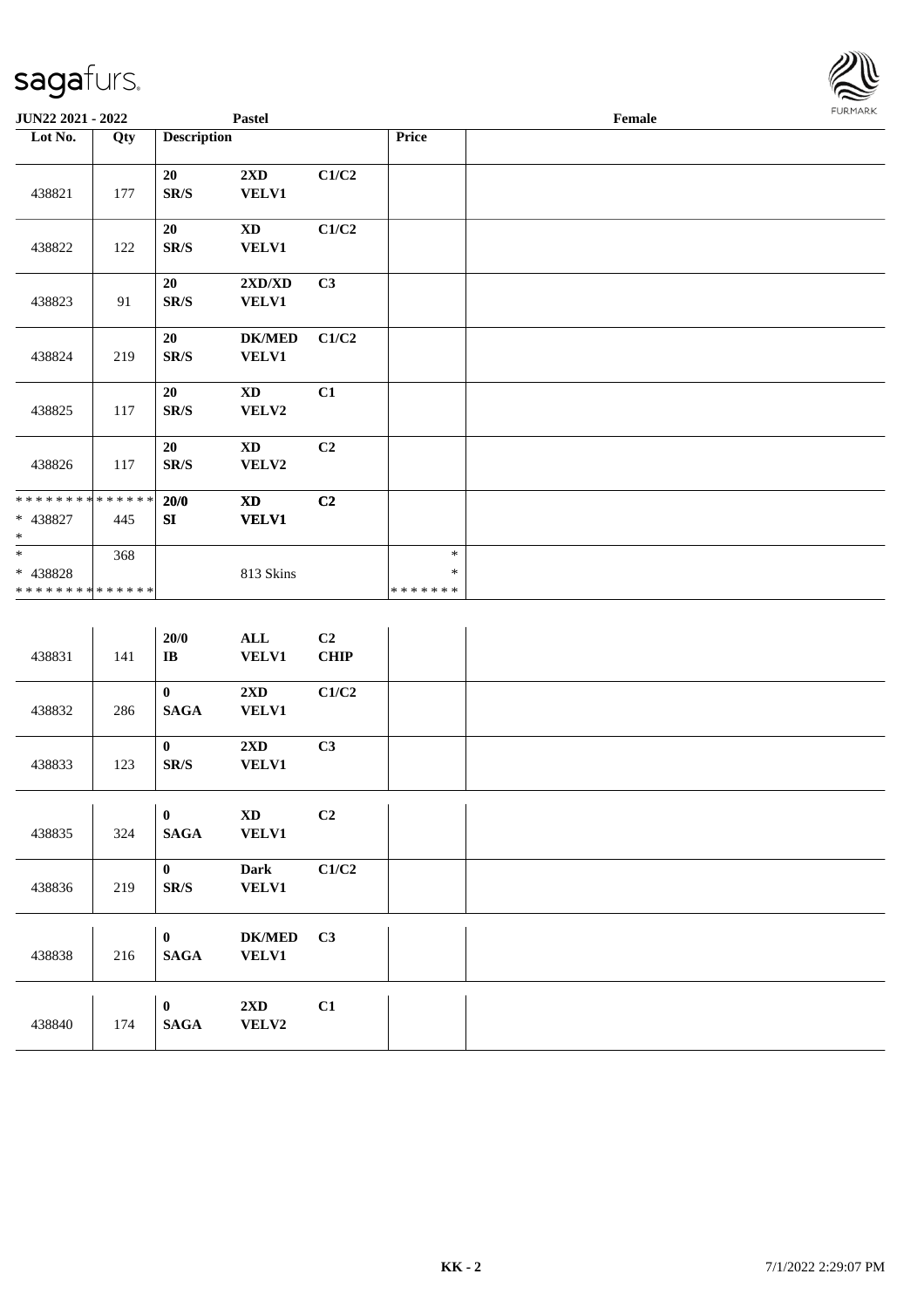

| JUN22 2021 - 2022                               |     |                                                                           | Pastel                                     |                               |                                   | Female | <b>FURMARK</b> |
|-------------------------------------------------|-----|---------------------------------------------------------------------------|--------------------------------------------|-------------------------------|-----------------------------------|--------|----------------|
| Lot No.                                         | Qty | <b>Description</b>                                                        |                                            |                               | Price                             |        |                |
| 438841                                          | 353 | $\mathbf{0}$<br>$\mathbf{SR}/\mathbf{S}$                                  | $2{\bf X}{\bf D}$<br>VELV2                 | C <sub>2</sub>                |                                   |        |                |
| 438842                                          | 201 | $\mathbf{0}$<br>$\mathbf{SAGA}$                                           | $\mathbf{X}\mathbf{D}$<br>VELV2            | C1                            |                                   |        |                |
| 438843                                          | 338 | $\mathbf{0}$<br>$\mathbf{SAGA}$                                           | $\mathbf{X}\mathbf{D}$<br>${\bf VELV2}$    | C <sub>2</sub>                |                                   |        |                |
| 438844                                          | 190 | $\mathbf{0}$<br>$\mathbf{SR}/\mathbf{S}$                                  | $\mathbf{X}\mathbf{D}$<br>VELV2            | C3                            |                                   |        |                |
| 438845                                          | 153 | $\bf{0}$<br><b>SAGA</b>                                                   | <b>Dark</b><br>VELV2                       | C1/C2                         |                                   |        |                |
| 438847                                          | 218 | 20/0<br><b>SAGA</b>                                                       | $\mathbf{ALL}$<br>VELV2                    | C2<br><b>OPEN</b>             |                                   |        |                |
| 438848                                          | 380 | 20/0<br><b>IA</b>                                                         | 2XD/XD<br><b>VELV1</b>                     | C <sub>2</sub><br><b>CHIP</b> |                                   |        |                |
|                                                 |     |                                                                           |                                            |                               |                                   |        |                |
| 438852                                          | 357 | 20/0<br>IA                                                                | 2XD/XD<br><b>VELV2</b>                     | C2<br>CHIP                    |                                   |        |                |
| 438855                                          | 202 | $\boldsymbol{0}$<br><b>SROY</b>                                           | $\mathbf{X}\mathbf{D}$<br>VELV2            | C1/C2                         |                                   |        |                |
| ************** 1<br>* 438856<br>$\ast$          | 505 | ${\bf S}{\bf I}$                                                          | $\mathbf{X}\mathbf{D}$<br><b>VELV1</b>     | C <sub>2</sub>                |                                   |        |                |
| $*$<br>* 438857<br>******** <mark>******</mark> | 229 |                                                                           | 734 Skins                                  |                               | $\ast$<br>$\ast$<br>* * * * * * * |        |                |
| 438859                                          | 410 | $\mathbf{1}$<br>$\mathbf{SR}/\mathbf{S}$                                  | $2{\bf X}{\bf D}$<br><b>VELV1</b>          | C1/C2                         |                                   |        |                |
| 438860                                          | 175 | $\mathbf{1}$<br>$\ensuremath{\textup{SR}}\xspace/\ensuremath{\textup{S}}$ | $\boldsymbol{\mathrm{XD}}$<br><b>VELV1</b> | C1                            |                                   |        |                |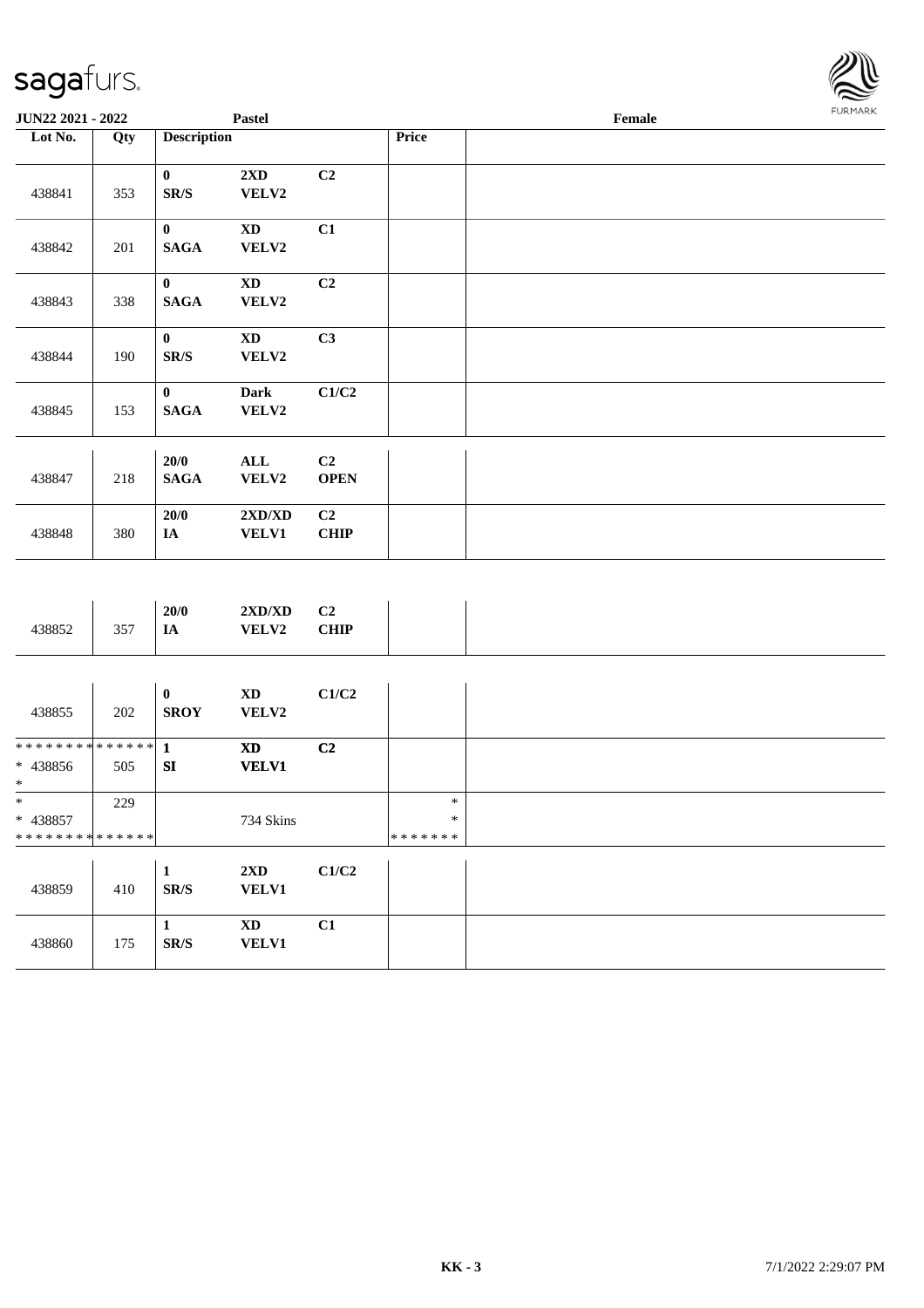| JUN22 2021 - 2022 |         |                                          | Pastel                                    |                           | Female |  |  |
|-------------------|---------|------------------------------------------|-------------------------------------------|---------------------------|--------|--|--|
| Lot No.           | Qty     | <b>Description</b>                       |                                           |                           | Price  |  |  |
| 438861            | 430     | $\mathbf{1}$<br>SR/S                     | $\mathbf{X}\mathbf{D}$<br><b>VELV1</b>    | C2                        |        |  |  |
| 438862            | 176     | $\mathbf{1}$<br>SR/S                     | $2{\bf X}{\bf D}/{\bf X}{\bf D}$<br>VELV1 | C3                        |        |  |  |
| 438863            | 206     | $\mathbf{1}$<br>${\bf SR}/\bf S$         | <b>Dark</b><br>VELV1                      | $\mathbf{C1}/\mathbf{C2}$ |        |  |  |
| 438865            | $220\,$ | $\mathbf{1}$<br>$\mathbf{SR}/\mathbf{S}$ | <b>DK/MED</b><br><b>VELV1</b>             | C3                        |        |  |  |
| 438867            | 280     | $\mathbf{1}$<br><b>SAGA</b>              | $2{\bf X}{\bf D}$<br>VELV2                | C1                        |        |  |  |
| 438868            | 205     | $\mathbf{1}$<br>$\mathbf{SAGA}$          | $2{\bf X}{\bf D}$<br>VELV2                | C2                        |        |  |  |
| 438869            | 318     | $\mathbf{1}$<br>$\mathbf{SAGA}$          | $\mathbf{X}\mathbf{D}$<br>VELV2           | C1                        |        |  |  |
| 438870            | 264     | $\mathbf{1}$<br><b>SAGA</b>              | $\mathbf{X}\mathbf{D}$<br>VELV2           | C <sub>2</sub>            |        |  |  |
| 438872            | 241     | $\mathbf{1}$<br>$\mathbf{IA}$            | $2{\bf X}{\bf D}/{\bf X}{\bf D}$<br>VELV1 | C2<br><b>CHIP</b>         |        |  |  |
|                   |         |                                          |                                           |                           |        |  |  |
| 438876            | 375     | $\mathbf{1}$<br>$\mathbf{IA}$            | $\mathbf{X}\mathbf{D}$<br>VELV2           | $\bf C2$<br><b>CHIP</b>   |        |  |  |
| 438879            | 152     | $\mathbf 1$<br><b>SROY</b>               | 2XD<br>VELV2                              | C1                        |        |  |  |
| 438880            | 116     | $\mathbf{1}$<br><b>SROY</b>              | $2\mathbf{X}\mathbf{D}$<br>VELV2          | C <sub>2</sub>            |        |  |  |